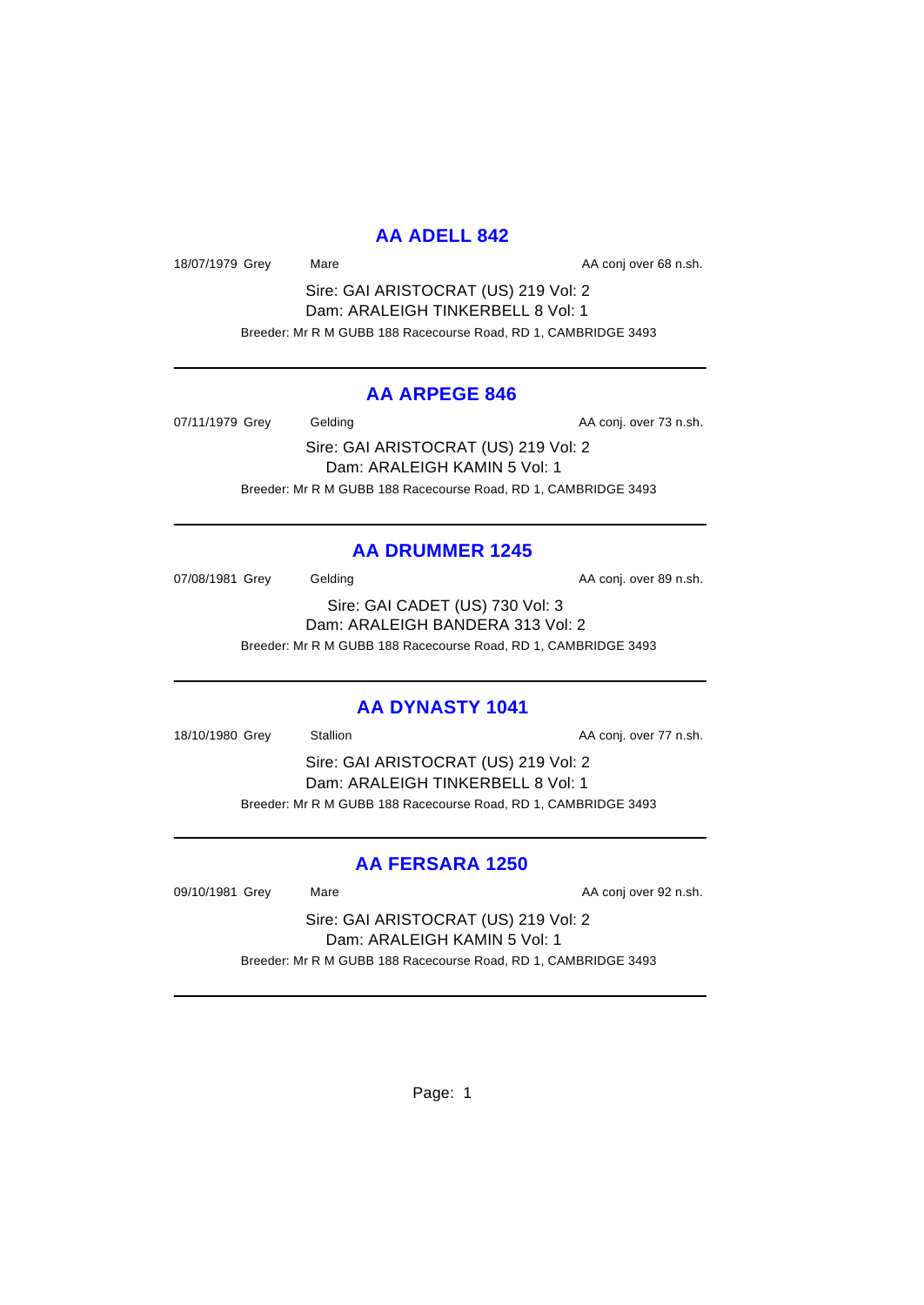## **AA FIELINA 1248**

12/11/1981 Chestnut Mare **AA conj over 95 n.sh.** AA conj over 95 n.sh.

Sire: GAI CADET (US) 730 Vol: 3 Dam: ARALEIGH KALINA 4 Vol: 1 Breeder: Mr R M GUBB 188 Racecourse Road, RD 1, CAMBRIDGE 3493

## **AA FIERA 1247**

24/07/1981 Grey Mare Mare AA conj over 93 n.sh.

Sire: GAI CADET (US) 730 Vol: 3 Dam: ARALEIGH GAILINA 516 Vol: 3 Breeder: Mr R M GUBB 188 Racecourse Road, RD 1, CAMBRIDGE 3493

# **AA FIFI 845**

21/10/1979 Grey Mare Mare AA conj over 75 n.sh. Sire: GAI ARISTOCRAT (US) 219 Vol: 2 Dam: ARALEIGH BANDERA 313 Vol: 2 Breeder: Mr R M GUBB 188 Racecourse Road, RD 1, CAMBRIDGE 3493

## **AA GAIZAAN 1039**

25/11/1980 Grey Gelding Case Conj. over 87 n.sh.

Sire: GAI CADET (US) 730 Vol: 3 Dam: HABIBA 23 Vol: 1 Breeder: Mr R M GUBB 188 Racecourse Road, RD 1, CAMBRIDGE 3493

## **AA JANINE 844**

15/11/1979 Grey Mare Mare AA conj over 72 n.sh.

Sire: GAI ARISTOCRAT (US) 219 Vol: 2 Dam: ARALEIGH JULINA 122 Vol: 2 Breeder: Mr R M GUBB 188 Racecourse Road, RD 1, CAMBRIDGE 3493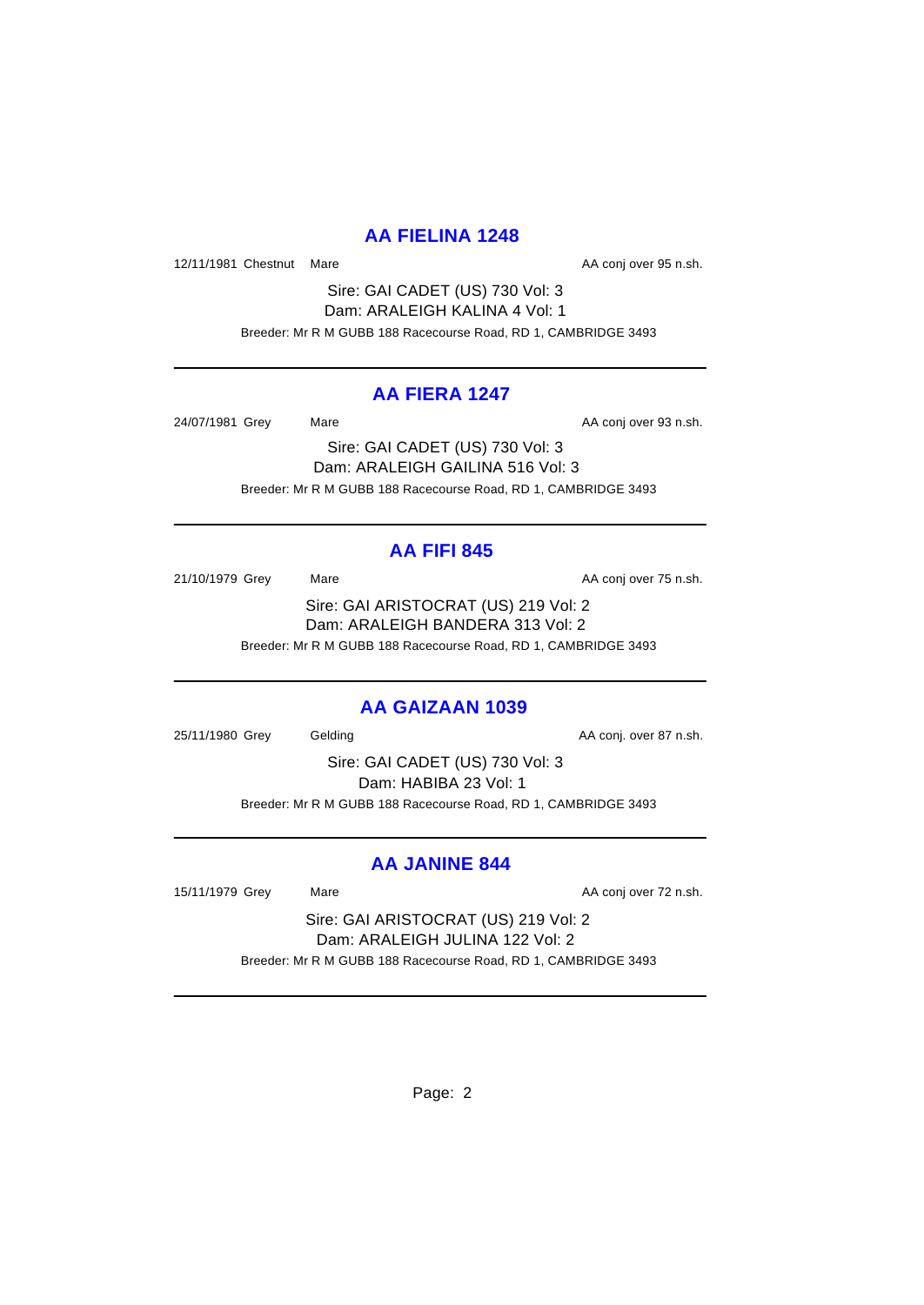## **AA JULIA 1048**

03/11/1980 Chestnut Mare **AA conj over 83 n.sh.** AA conj over 83 n.sh.

Sire: GAI CADET (US) 730 Vol: 3 Dam: ARALEIGH JULINA 122 Vol: 2 Breeder: Mr R M GUBB 188 Racecourse Road, RD 1, CAMBRIDGE 3493

### **AA KAMA 1045**

24/10/1980 Grey Mare Mare AA conj over 84 n.sh.

Sire: GAI CADET (US) 730 Vol: 3 Dam: ARALEIGH KAMIN 5 Vol: 1 Breeder: Mr R M GUBB 188 Racecourse Road, RD 1, CAMBRIDGE 3493

# **AA KARIZMA 1046**

17/10/1980 Bay Mare Mare AA conj over 85 n.sh. Sire: GAI CADET (US) 730 Vol: 3 Dam: ARALEIGH KRIZONA 518 Vol: 3 Breeder: Mr R M GUBB 188 Racecourse Road, RD 1, CAMBRIDGE 3493

## **AA KATRINA 1047**

02/11/1980 Grey Mare Mare AA conj over 81 n.sh.

Sire: GAI CADET (US) 730 Vol: 3 Dam: ARALEIGH KRISTINA 6 Vol: 1 Breeder: Mr R M GUBB 188 Racecourse Road, RD 1, CAMBRIDGE 3493

## **AA KRIZINDA 1249**

02/11/1981 Bay Mare Mare AA conj over 96 n.sh.

Sire: GAI CADET (US) 730 Vol: 3 Dam: ARALEIGH KRIZONA 518 Vol: 3 Breeder: Mr R M GUBB 188 Racecourse Road, RD 1, CAMBRIDGE 3493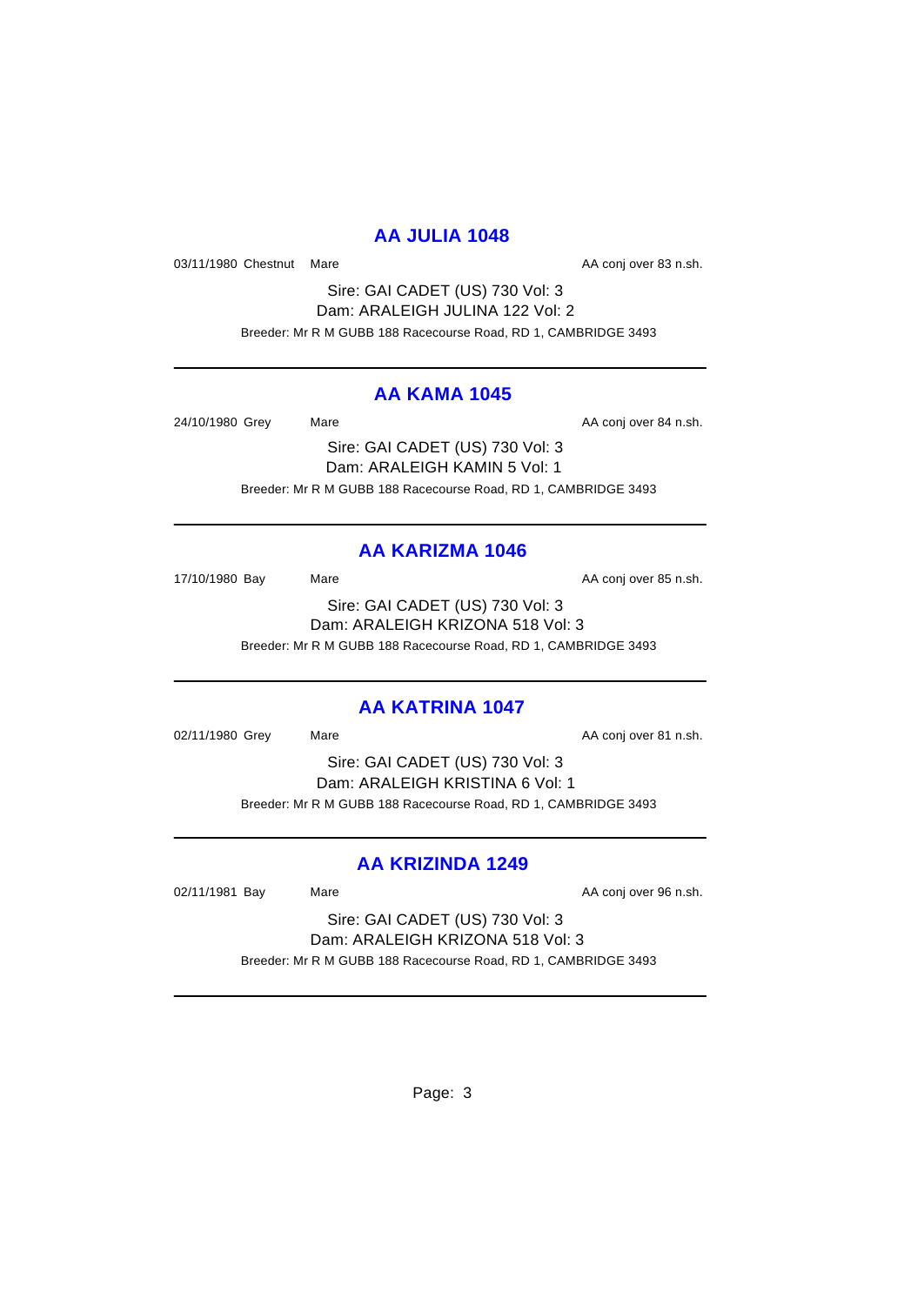### **AA LARRIKIN 1038**

09/10/1980 Grey Gelding Case Conj. over 79 n.sh.

Sire: GAI CADET (US) 730 Vol: 3 Dam: ARALEIGH CLAUDETTE 183 Vol: 2 Breeder: Mr R M GUBB 188 Racecourse Road, RD 1, CAMBRIDGE 3493

### **AA MARIA 847**

03/11/1979 Grey Mare Mare AA conj over 74 n.sh.

Sire: GAI ARISTOCRAT (US) 219 Vol: 2 Dam: ARALEIGH MYRA 7 Vol: 1 Breeder: Mr R M GUBB 188 Racecourse Road, RD 1, CAMBRIDGE 3493

## **AA MICHELLE 1040**

29/10/1980 Grey Mare Mare AA conj over 86 n.sh.

Sire: GAI CADET (US) 730 Vol: 3 Dam: ARALEIGH GAIBRIELLE 511 Vol: 3

Breeder: Mr R M GUBB 188 Racecourse Road, RD 1, CAMBRIDGE 3493

## **AA MYRANDA 1044**

27/10/1980 Grey Mare Mare AA conj over 82 n.sh.

Sire: GAI CADET (US) 730 Vol: 3 Dam: ARALEIGH MYRA 7 Vol: 1 Breeder: Mr R M GUBB 188 Racecourse Road, RD 1, CAMBRIDGE 3493

# **AA PALETA 1049**

10/09/1980 Grey Mare Mare AA conj over 78 n.sh.

Sire: GAI ARISTOCRAT (US) 219 Vol: 2 Dam: TASMIN 62 Vol: 1 Breeder: Mr R M GUBB 188 Racecourse Road, RD 1, CAMBRIDGE 3493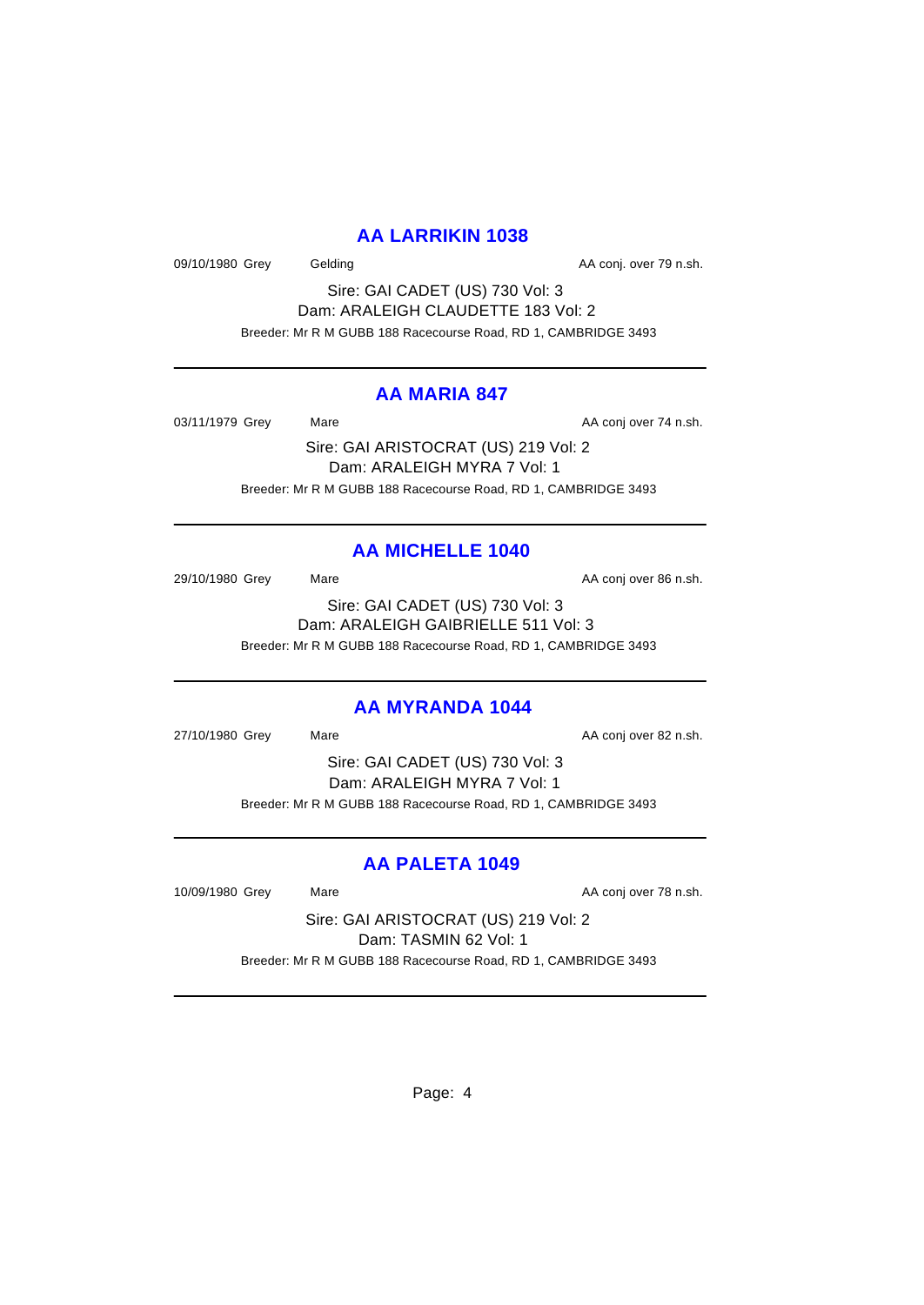## **AA RAPSETTE 1244**

13/10/1981 Chestnut Mare **AA** conj over 94 n.sh.

Sire: GAI CADET (US) 730 Vol: 3 Dam: ARALEIGH TINKERBELL 8 Vol: 1 Breeder: Mr R M GUBB 188 Racecourse Road, RD 1, CAMBRIDGE 3493

### **AA RASEYN 840**

30/08/1979 Grey Gelding Case Conj. over 70 n.sh.

Sire: GAI ARISTOCRAT (US) 219 Vol: 2 Dam: ARALEIGH KRISTINA 6 Vol: 1 Breeder: Mr R M GUBB 188 Racecourse Road, RD 1, CAMBRIDGE 3493

# **AA SELINA 1042**

25/09/1980 Grey Mare Mare AA conj over 80 n.sh. Sire: GAI ARISTOCRAT (US) 219 Vol: 2 Dam: ARALEIGH KALINA 4 Vol: 1

Breeder: Mr R M GUBB 188 Racecourse Road, RD 1, CAMBRIDGE 3493

# **AA SIEDA 790**

01/12/1979 Grey Gelding Construction AA conj. over 69 n.sh.

Sire: GAI ARISTOCRAT (US) 219 Vol: 2 Dam: ARALEIGH ANNABELL 181 Vol: 2 Breeder: Mr R M GUBB 188 Racecourse Road, RD 1, CAMBRIDGE 3493

# **AA SOUIX 1043**

18/07/1980 Grey Gelding Case Conj. over 76 n.sh.

Sire: GAI ARISTOCRAT (US) 219 Vol: 2 Dam: ARALEIGH SUE 83 Vol: 2 Breeder: Mr R M GUBB 188 Racecourse Road, RD 1, CAMBRIDGE 3493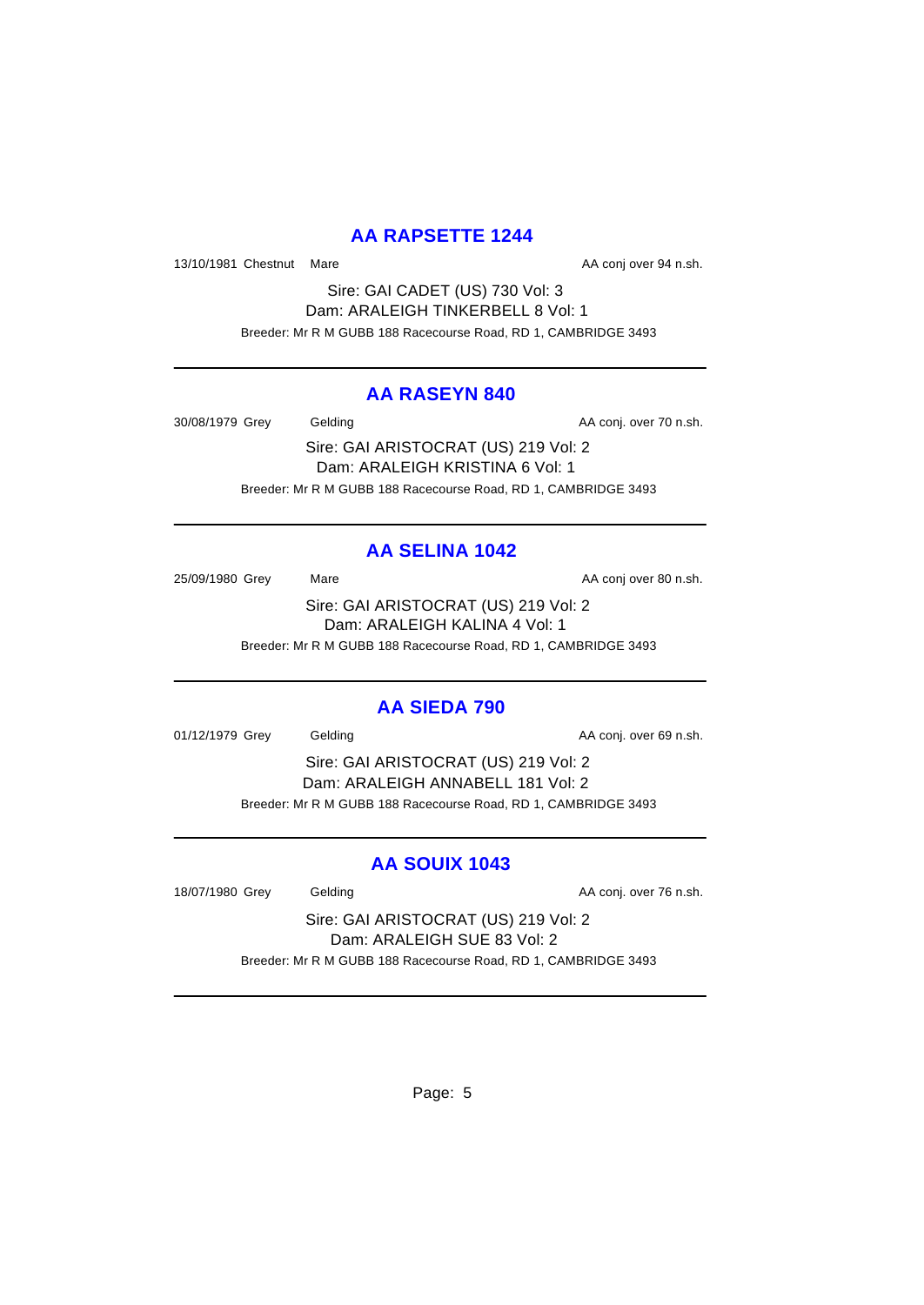### **AA SUANNE 841**

17/07/1979 Grey Mare Mare AA conj over 67 n.sh.

Sire: GAI ARISTOCRAT (US) 219 Vol: 2 Dam: ARALEIGH SUE 83 Vol: 2 Breeder: Mr R M GUBB 188 Racecourse Road, RD 1, CAMBRIDGE 3493

### **AA SUELLEN 1246**

20/07/1981 Bay Mare Mare AA conj over 88 n.sh.

Sire: GAI CADET (US) 730 Vol: 3 Dam: ARALEIGH SUE 83 Vol: 2 Breeder: Mr R M GUBB 188 Racecourse Road, RD 1, CAMBRIDGE 3493

## **AA TAZETA 843**

15/08/1979 Grey Mare Mare AA conj over 71 n.sh.

Sire: GAI ARISTOCRAT (US) 219 Vol: 2 Dam: TASMIN 62 Vol: 1

Breeder: Mr R M GUBB 188 Racecourse Road, RD 1, CAMBRIDGE 3493

### **ABIDAN 937**

01/10/1980 Grey Gelding Cash. E flying V n.sh. 7 over 0 o.sh.

Sire: PUKETAHU KENTUCKY S117 Vol: 2 Dam: MAGIC WAND 230 Vol: 2 Breeder: Mr A A EDWARD Waiti Road R.D. 3 MORRINSVILLE.

## **AD ASTRA 911**

14/10/1980 Bay Stallion Stallion N in C over bar n.sh. 4 over 0 o.sh.

Sire: LYRIC SADIQ (AU) 576 Vol: 3 Dam: ASTRID 390 Vol: 3 Breeder: Mrs C MEWETT Cove Road R.D.2 WAIPU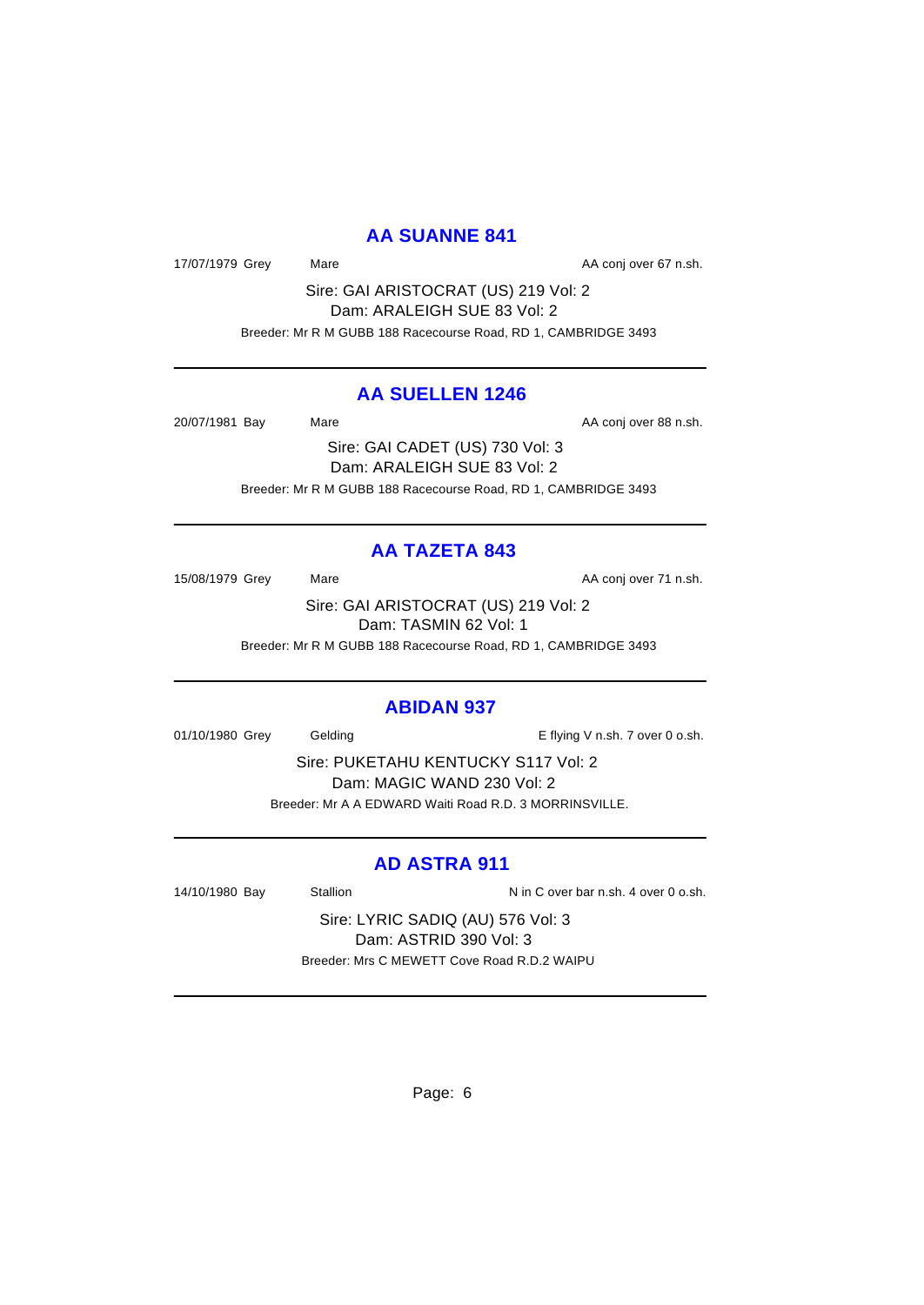### **ADNAH OF CAPPADOCIA 786**

03/12/1979 Chestnut Gelding Flying U n.sh. 1 over 79 o.sh.

Sire: PUKETAHU KENTUCKY S117 Vol: 2 Dam: NGAPA MAVIS 89 Vol: 2 Breeder: Mr G D RATTRAY C/- Post Office OTOROHANGA.

#### **AKA DAWN 808**

23/11/1979 Chestnut Mare **Market Accord Following HV** conj. n.sh. 1 over 9 o.sh.

Sire: NGAPA CHIEF S22 Vol: 1 Dam: HOUDOO 128 Vol: 2 Breeder: Mrs M. WERNER Box 113 Swanson Auckland

### **AKA MIST 912**

22/11/1980 Grey Mare Mare HV conj. n.sh. 2 over 0 o.sh.

Sire: NGAPA CHIEF S22 Vol: 1 Dam: HOUDOO 128 Vol: 2 Breeder: Mrs M. WERNER Box 113 Swanson Auckland

### **AKA PEARL 1227**

12/10/1981 Grey Mare HV conj. n.sh. 1 over 1 o.sh.

Sire: WINDERMERE IMPERIAL 191 Vol: 2 Dam: JAUNTY 663 Vol: 3 Breeder: Mrs M. WERNER Box 113 Swanson Auckland

## **AKA ROZANNE 1142**

03/12/1981 Chestnut Mare **HV** conj o.sh.2 over 1 n.sh.

Sire: NGAPA CHIEF S22 Vol: 1 Dam: HOUDOO 128 Vol: 2 Breeder: Mrs M. WERNER Box 113 Swanson Auckland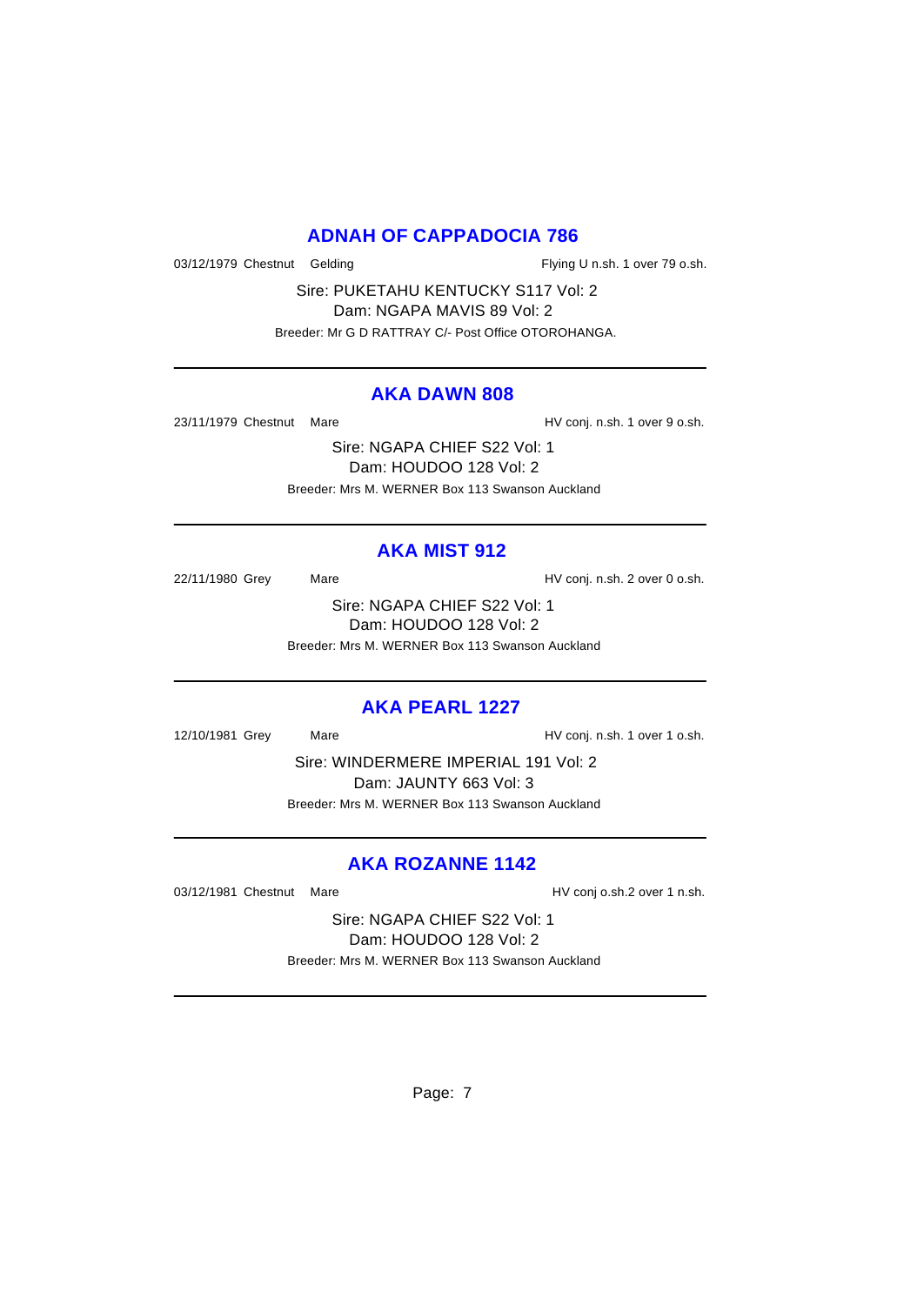#### **AL KADIR 886**

30/10/1979 Grey Gelding Diamond in half circle n.sh. 1 over 79 o.sh.

Sire: PUKETAHU KENTUCKY S117 Vol: 2 Dam: NGAPA ANGEL 33 Vol: 1 Breeder: Mr J A PITTAMS C/- D PITTAMS R.D.4 HIKURANGI NORTHLAND

## **AL RIH RISHAN 973**

24/08/1980 Grey Gelding C in diamond n.sh. 1 over 80 o.sh.

Sire: SARACEN KARIM (CA) S119 Vol: 2 Dam: NAADINA 500 Vol: 3 Breeder: E. A. CAMERON 44 Harakeke St Christchurch

## **ALFA PATRIS 1211**

14/11/1981 Grey Mare Mare H R on side n.sh. 1 over 1 o.sh.

Sire: NGAPA JOUSSIF 493 Vol: 3 Dam: SUN MAID 57 Vol: 1 Breeder: Mrs H. RICHARDSON Paddys Rd R.D.2 Te Kauwhata.

## **ALFA ROLANDO 953**

12/10/1980 Grey Gelding H R on side n.sh. 1 over 0 o.sh.

Sire: PUKETAHU KENTUCKY S117 Vol: 2 Dam: SUN MAID 57 Vol: 1 Breeder: Mrs H. RICHARDSON Paddys Rd R.D.2 Te Kauwhata.

## **ALFA VENUS 743**

30/10/1979 Grey Mare H R on side n.sh. 1 over 9 o.sh.

Sire: PUKETAHU KENTUCKY S117 Vol: 2 Dam: SUN MAID 57 Vol: 1 Breeder: Mrs H. RICHARDSON Paddys Rd R.D.2 Te Kauwhata.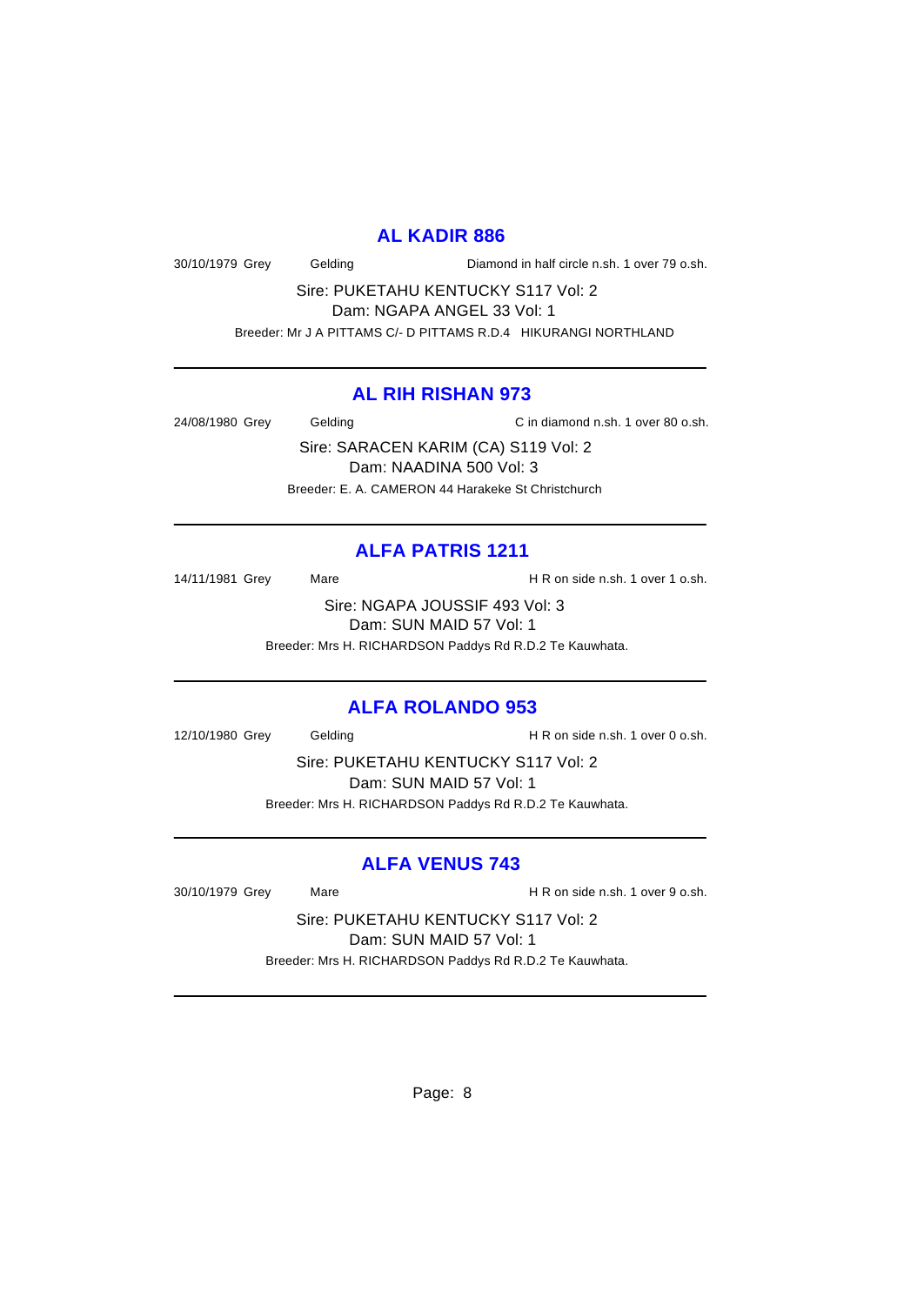### **ALOMA SILVER PRINCESS 1158**

04/04/1981 Grey Mare Mare Mare Me conj. n.sh. 1 over 1 o.sh.

Sire: SOUTH PACIFIC SILVER BLUE 213 Vol: 2 Dam: ALOMA 200 Vol: 2 Breeder: Mr R. C. MORIARTY R.D.2 Ashburton

### **ALTON LUKAMUS 1022**

25/10/1980 Chestnut Gelding variable variable variable variable variable variable variable variable variable v

Sire: RALVON LUKE (AU) 571 Vol: 3 Dam: TOUCHING 560 Vol: 3 Breeder: Mrs V. L. HENDERSON Willowby R.D.3 Ashburton

### **ALTON ZARANDA 1219**

04/10/1981 Grey Mare Mare VH n.sh. 1 over 1 o.sh. Sire: ZORRENDO S144 Vol: 2 Dam: GOLDEN STAR 351 Vol: 3 Breeder: Mrs V. L. HENDERSON Willowby R.D.3 Ashburton

### **ALTON ZORRALDA 1021**

12/10/1980 Grey Mare VH n.sh. 1 over 0 o.sh.

Sire: ZORRENDO S144 Vol: 2 Dam: GOLDEN STAR 351 Vol: 3 Breeder: Mrs V. L. HENDERSON Willowby R.D.3 Ashburton

## **ALTON ZORRELLA 1234**

29/10/1981 Chestnut Mare VH n.sh. 2 over 1 o.sh.

Sire: ZORRENDO S144 Vol: 2 Dam: TOUCHING 560 Vol: 3 Breeder: Mrs V. L. HENDERSON Willowby R.D.3 Ashburton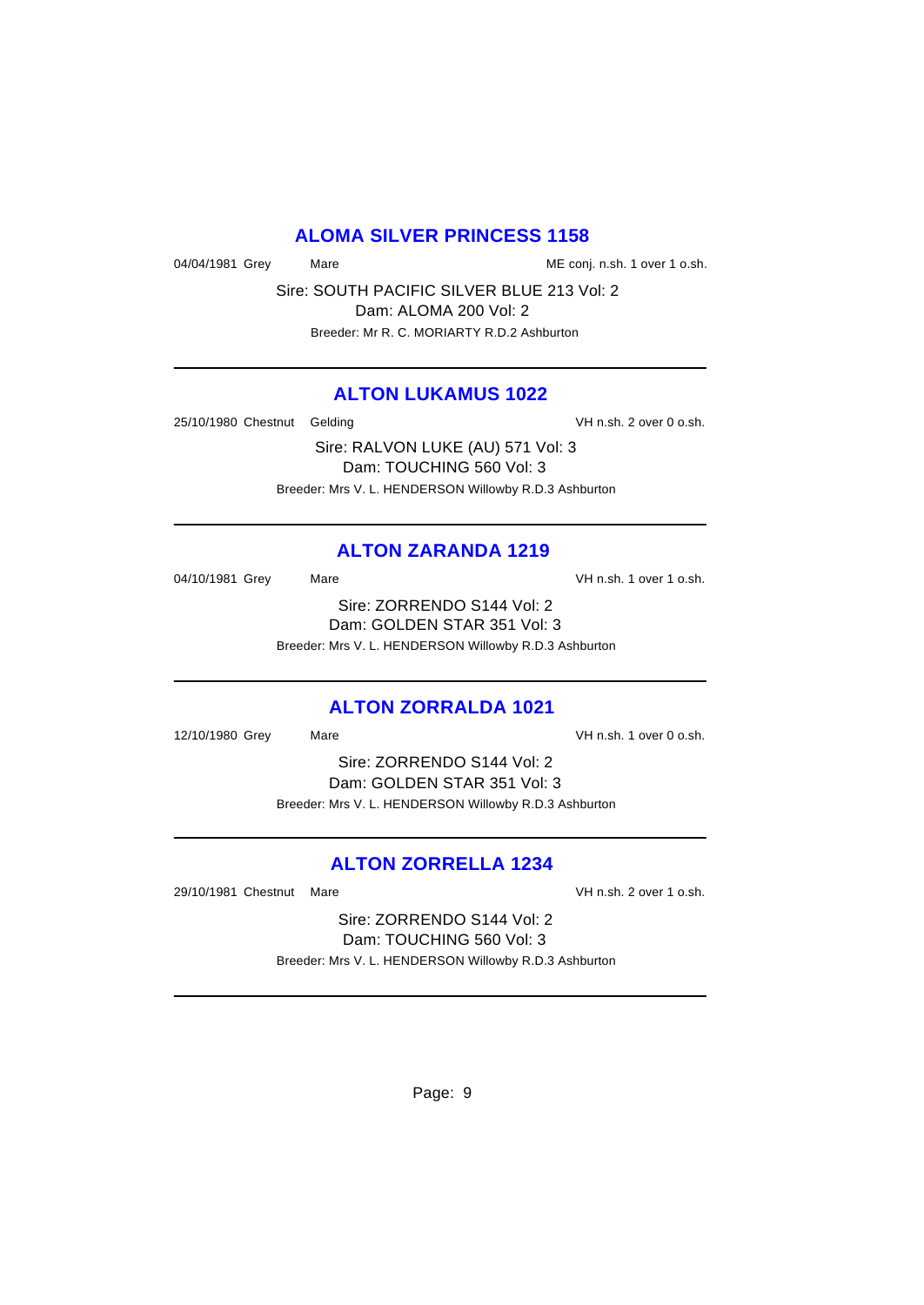## **ANOUK BINT REPARTEE 1224**

01/12/1981 Chestnut Mare **A** in U n.sh. 2 over 1 o.sh.

Sire: REPARTEE (AU) 247 Vol: 2 Dam: SOUTH PACIFIC CRYSTAL MOON 277 Vol: 2 Breeder: Mr A SANGSTER P.O. Box 76 Ward MARLBOROUGH.

### **ANTONELLA 732**

26/08/1979 Bay Mare H n.sh. 0 over 9 o.sh.

Sire: IBN GROJEC (IIU) 205 Vol: 2 Dam: ANATOLIA 342 Vol: 3 Breeder: Mrs Helena M PATCHETT-CARTER Grafton, RD 14, RAKAIA

## **ANWAR SADAT 1196**

22/09/1981 Grey Stallion V on side n.sh. 1 over 81 o.sh.

Sire: SARACEN KARIM (CA) S119 Vol: 2 Dam: SARAH 45 Vol: 1

Breeder: Mr R J KERR Springston Road R.D. 4 CHRISTCHURCH.

## **ARABIAN KNIGHT 1170**

24/09/1981 Grey Gelding Construction Construction D in C n.sh. 1 over 1 o.nk.

Sire: SARACEN KARIM (CA) S119 Vol: 2 Dam: SARAH 45 Vol: 1 Breeder: Mrs Cindy L LIGGETT 19 Robertson Street Frankton QUEENSTOWN

## **ARABZELLA 942**

01/10/1980 Grey Mare Mare Din C n.sh. 3 over 0 o.nk.

Sire: NGAPA KING S25 Vol: 1 Dam: ARABIAN LASS 169 Vol: 2

Breeder: Mrs Cindy L LIGGETT 19 Robertson Street Frankton QUEENSTOWN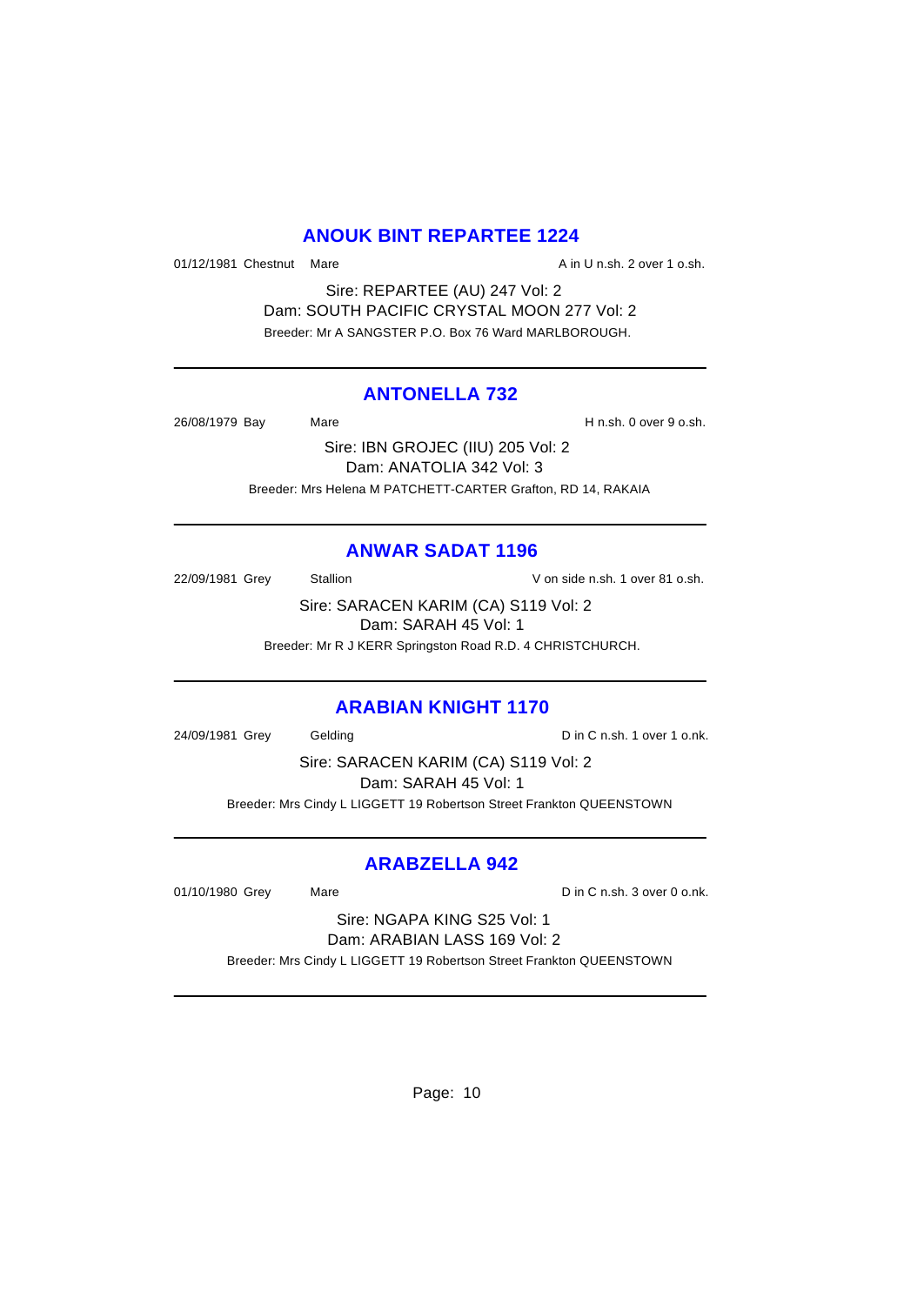### **ARAHI AMBER 997**

01/09/1980 Chestnut Mare B n.sh. 1 over 80 o.sh.

Sire: PUKETAHU KENTUCKY S117 Vol: 2 Dam: BINET EL YAWM 278 Vol: 2

Breeder: ARAHI FAMILY TRUST MA Barker & KR McGrath, PO Box 174, TE AWAMUTU 3840

### **ARASEAM 1089**

28/09/1980 Bay Mare EM n.sh. 2 over 0 o.sh.

Sire: ARABESQUE AZIEZE (AU) 574 Vol: 3 Dam: TAREAM 281 Vol: 2 Breeder: Mrs C. MCCLUSKEY P.O. Box 361, Gisborne.

# **ARATIKA TEQUILLA 788**

24/09/1979 Grey Gelding Cash Anchor in diamond n.sh. 1 over 9 o.sh.

Sire: EL ZOHAR 335 Vol: 2 Dam: TAMARI 279 Vol: 2 Breeder: Mr A. H. SMITH Longridge R.D.3 Blenheim

# **ARATIKA YAMANI 946**

17/10/1980 Chestnut Gelding and Anchor in diamond n.sh. 1 over 0 o.sh.

Sire: EL ZOHAR 335 Vol: 2 Dam: TAMARI 279 Vol: 2 Breeder: Mr A. H. SMITH Longridge R.D.3 Blenheim

## **ASALI 1029**

20/09/1980 Brown Mare Inverted T n.sh. 1 over 0 o.sh.

Sire: RALVON LUKE (AU) 571 Vol: 3 Dam: DELLMOUNT JAMIL 546 Vol: 3 Breeder: Mr T. D. ROSS Irwell R.D.3 Christchurch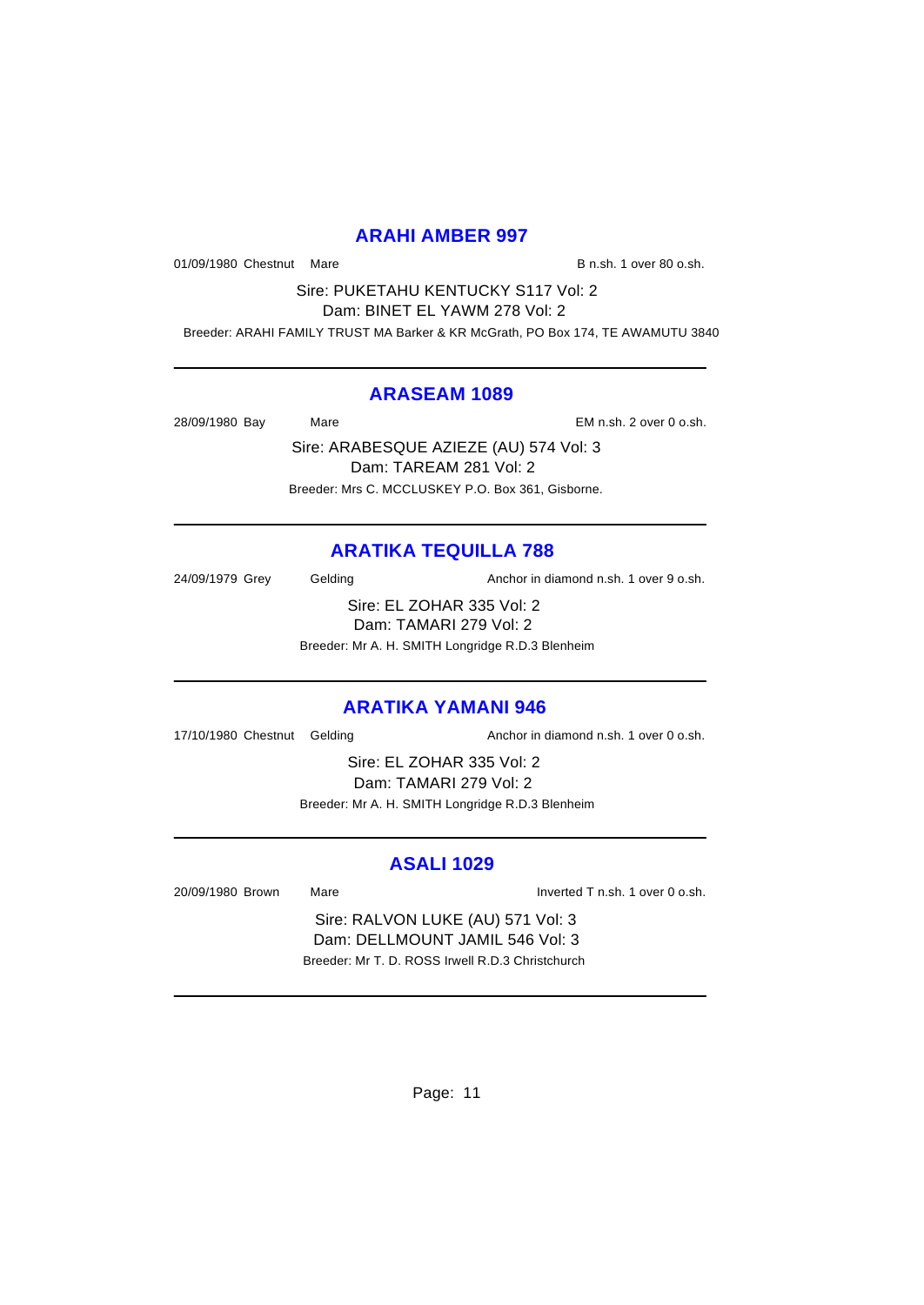### **ASWAIN 1237**

11/10/1981 Grey Gelding Gelding T n.sh. 2 over 81 o.sh.

Sire: NGAPA JOUSSIF 493 Vol: 3 Dam: BINET EL RIH 288 Vol: 2 Breeder: Dr S L TONKIN 27 Eastbourne Road Remuera AUCKLAND.

### **ATHENIA 734**

22/09/1979 Bay Mare H n.sh. 1 over 9 o.sh.

Sire: IBN GROJEC (IIU) 205 Vol: 2 Dam: ARMENIA (GB) 140 Vol: 2 Breeder: Mrs Helena M PATCHETT-CARTER Grafton, RD 14, RAKAIA

## **AURORA CORINA 784**

07/02/1980 Grey Mare Mare Y n.sh. 3 over 9 o.sh.

Sire: TOUCH OF MAGIC (AU) S103 Vol: 2 Dam: ODETTE 425 Vol: 3

Breeder: Mrs Lyn MARSHALL 'Aurora', 101 Kemp Road, Gorge Road RD 3, WYNDHAM 9893

## **AURORA EL CID 1026**

16/01/1981 Grey Gelding Y n.sh. 1 over 0 o.sh.

Sire: DELLMOUNT PHAETON S149 Vol: 2 Dam: ODETTE 425 Vol: 3

Breeder: Mrs Lyn MARSHALL 'Aurora', 101 Kemp Road, Gorge Road RD 3, WYNDHAM 9893

# **AURORA TALARIA 1262**

07/01/1982 Chestnut Mare **Y** n.sh. 1 over 1 o.sh.

Sire: DELLMOUNT PHAETON S149 Vol: 2 Dam: ODETTE 425 Vol: 3

Breeder: Mrs Lyn MARSHALL 'Aurora', 101 Kemp Road, Gorge Road RD 3, WYNDHAM 9893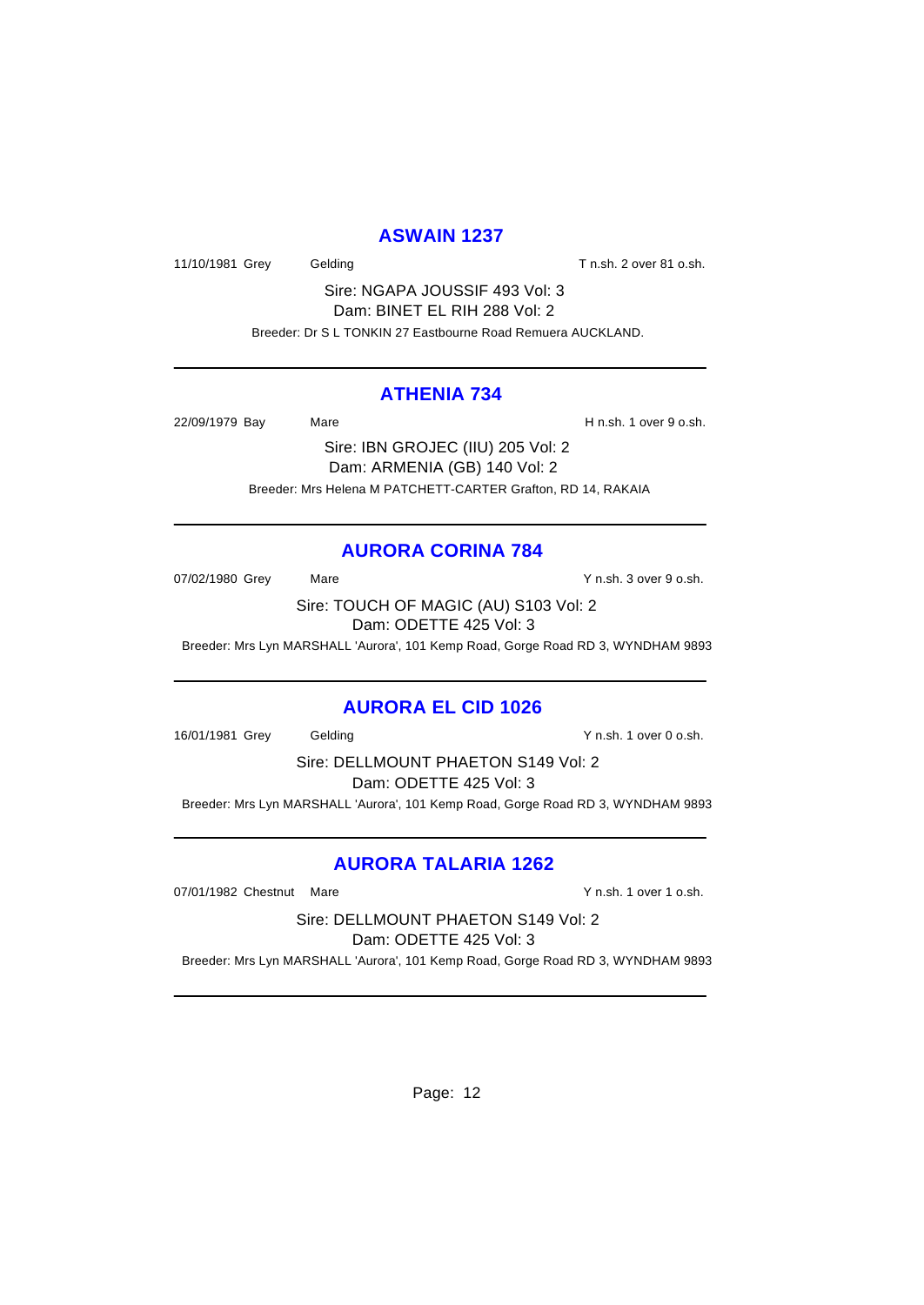## **AYATOLLAH 796**

10/10/1979 Chestnut Gelding TM n.sh. 2 over 9 o.s.h

Sire: ILIAD S118 Vol: 2 Dam: DELLMOUNT MALIKA 397 Vol: 3 Breeder: Mrs B. J. MCLOONE

#### **BABA-AMIRA 747**

26/10/1979 Grey Mare Sin circle over 5 n.sh.

Sire: AMIR 266 Vol: 2 Dam: BARBARA 114 Vol: 2 Breeder: Mrs E Anne SPARKS 1199 Churchill Road, RD 1, TUAKAU 2696

## **BEULAH 1241**

27/09/1981 Grey Mare Mare AA conj. over 91 n.sh. Sire: HILAND BANNER 336 Vol: 2 Dam: HILAND BEAUTY 365 Vol: 3 Breeder: Mrs M. J. GUBB Tower Road, R.D. 1, MATAMATA.

### **BILGAH OF CAPPADOCIA 925**

13/11/1980 Grey Mare Mare Flying U n.sh. 1 over 0 o.sh.

Sire: PUKETAHU KENTUCKY S117 Vol: 2 Dam: NGAPA MAVIS 89 Vol: 2 Breeder: Mr G D RATTRAY C/- Post Office OTOROHANGA.

### **BINT EZRINA 762**

28/01/1980 Grey Mare Mare HF conj. n.sh. 11 over 79 o.sh.

Sire: NAADDEL (AU) S106 Vol: 2 Dam: EZRINA 15 Vol: 1 Breeder: Mr L.M. MARSHALL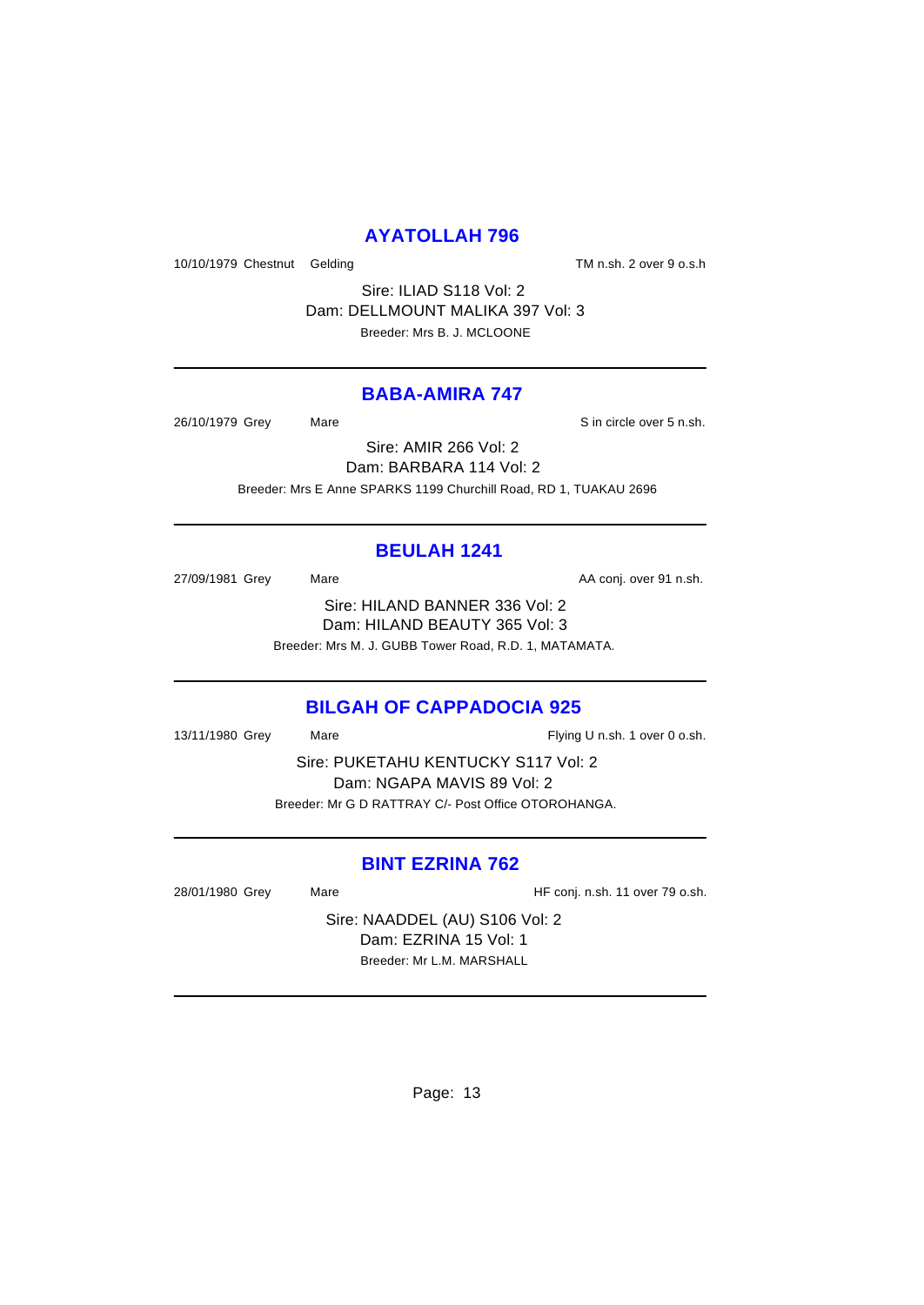### **BINT NAARAI 756**

04/11/1979 Grey Mare Mare HF conj. n.sh. 5 over 79 o.sh.

Sire: SARACEN KARIM (CA) S119 Vol: 2 Dam: NAARAI 385 Vol: 3 Breeder: Mr L.M. MARSHALL

#### **BINT SARINA 1122**

02/11/1981 Grey Mare Mare HF conj. n.sh. 5 over 81 o.sh.

Sire: SARACEN KARIM (CA) S119 Vol: 2 Dam: SARINA 649 Vol: 3 Breeder: Mr L.M. MARSHALL

### **BLUE HAWAII 1156**

16/04/1981 Grey Mare Mare ME conj. n.sh. 2 over 1 o.sh.

Sire: SOUTH PACIFIC SILVER BLUE 213 Vol: 2 Dam: AHMEDABAD 234 Vol: 2 Breeder: Mr R. C. MORIARTY R.D.2 Ashburton

### **BLUEBIRD 927**

13/11/1980 Grey Mare Mare Marketter Mover V n.sh. 1 over 0 o.sh.

Sire: NGAPA JOUSSIF 493 Vol: 3 Dam: NGAPA VELVET 160 Vol: 2 Breeder: Mr R H EDWARD 523 Waotu South Road, RD 1, PUTARURU 3481

### **BRAESIDE DANIEL 769**

23/10/1979 Grey Gelding Gelding BS over bar n.sh. 2 over 79 o.sh.

Sire: CAIRO S96 Vol: 2 Dam: ARALEIGH KRIS 86 Vol: 2

Breeder: Mrs B J SMITH Wendon Valley R.D. 3 GORE.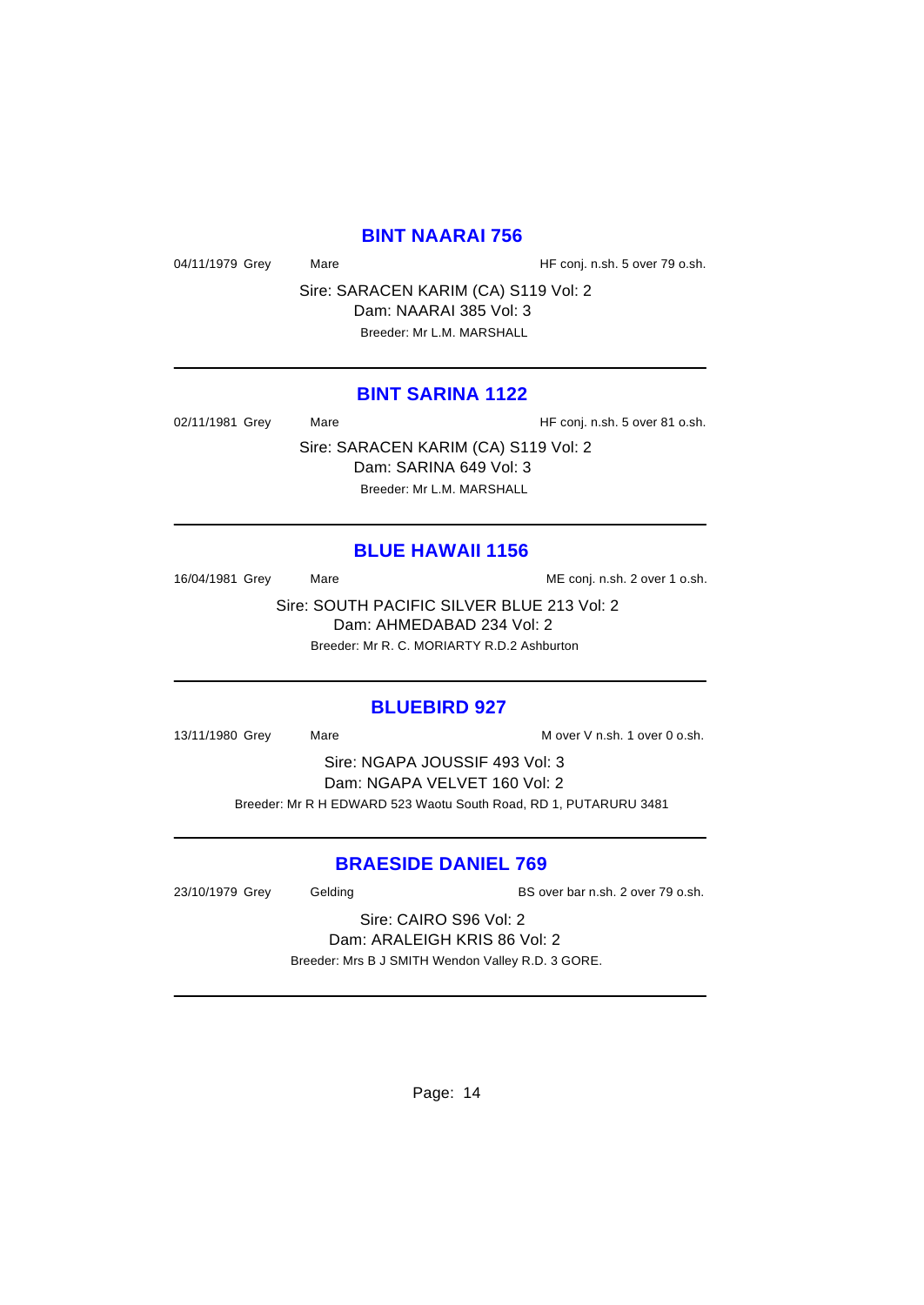### **BRAESIDE DARIUS 770**

29/09/1979 Grey Stallion Stallion BS over bar n.sh. 1 over 79 o.sh.

Sire: DYNAMIT (NL) 238 Vol: 2 Dam: WAIMEHA SHEVA 324 Vol: 2 Breeder: Mrs B J SMITH Wendon Valley R.D. 3 GORE.

## **BRAESIDE DEMETRIUS 768**

12/11/1979 Grey Gelding BS over bar n.sh. 3 over 79 o.dh.

Sire: ARALEIGH DESERT DUST S65 Vol: 2 Dam: JEWELIET 280 Vol: 2 Breeder: Mrs B J SMITH Wendon Valley R.D. 3 GORE.

#### **BRAESIDE ELIJAH 944**

17/11/1980 Grey Gelding Gelding BS over bar n.sh. 2 over 80 o.sh.

Sire: ARABIAN PARK MAJESTIC (AU) S77 Vol: 2 Dam: JEWELIET 280 Vol: 2

Breeder: Mrs B J SMITH Wendon Valley R.D. 3 GORE.

#### **BRAESIDE ENOCH 945**

17/11/1980 Grey Gelding BS over bar n.sh. 1 over 80 o.sh.

Sire: ARABIAN PARK MAJESTIC (AU) S77 Vol: 2 Dam: ARALEIGH KRIS 86 Vol: 2 Breeder: Mrs B J SMITH Wendon Valley R.D. 3 GORE.

## **BRAESIDE FAITH 1146**

14/01/1982 Grey Mare BS over bar n.sh. 5 over 81 o.sh.

Sire: ARABIAN PARK MAJESTIC (AU) S77 Vol: 2 Dam: ARALEIGH KRIS 86 Vol: 2 Breeder: Mrs B J SMITH Wendon Valley R.D. 3 GORE.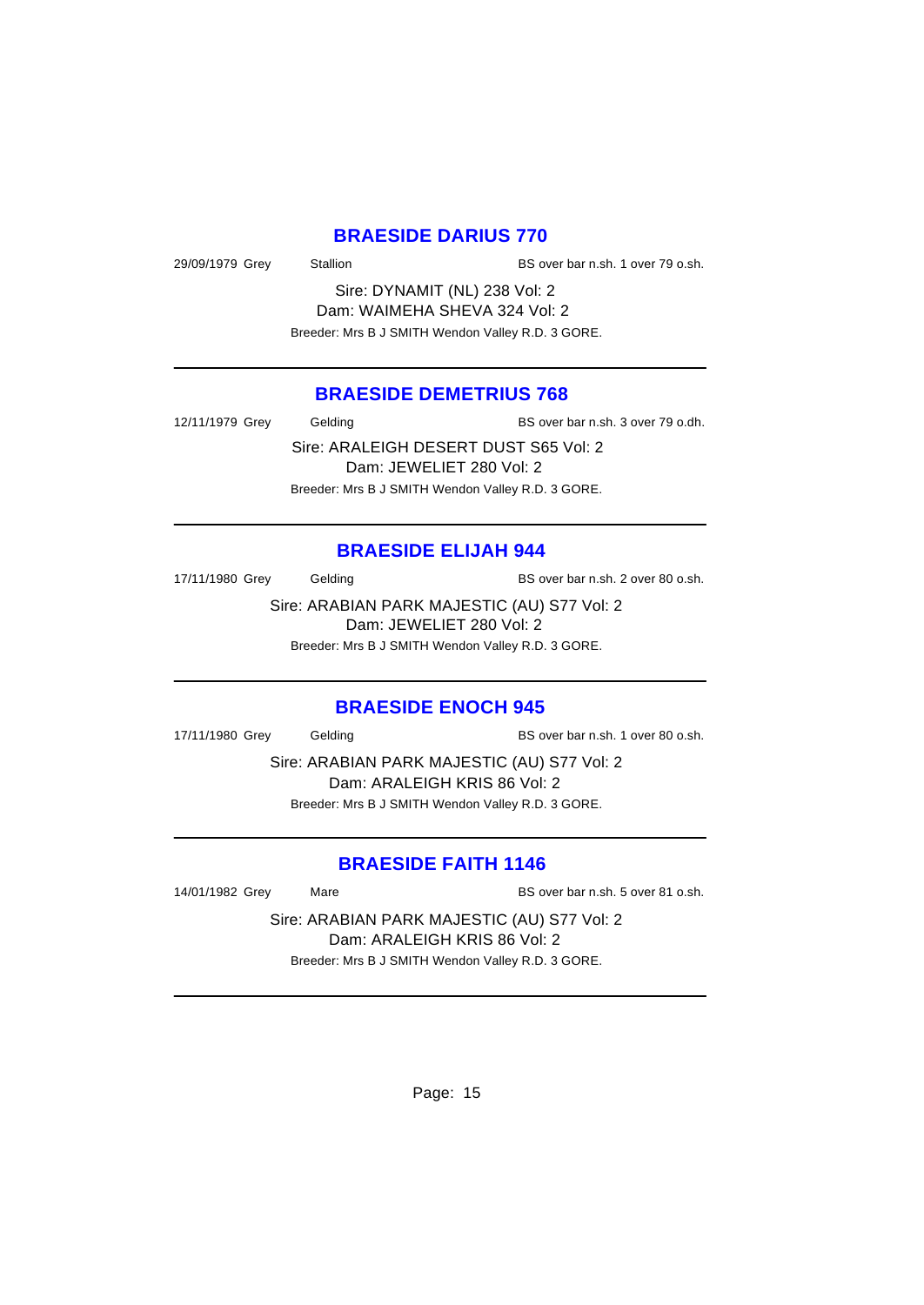## **BRAESIDE FELIX 1147**

20/01/1982 Grey Gelding BS over bar n.sh. 6 over 81 o.sh.

Sire: ARABIAN PARK MAJESTIC (AU) S77 Vol: 2 Dam: BRAESIDE RACHEL 613 Vol: 3 Breeder: Mrs B J SMITH Wendon Valley R.D. 3 GORE.

### **BRAESIDE FREIDA 1148**

09/12/1981 Grey Mare Mare BS over bar n.sh. 4 over 81 o.sh.

Sire: ARABIAN PARK MAJESTIC (AU) S77 Vol: 2 Dam: JEWELIET 280 Vol: 2 Breeder: Mrs B J SMITH Wendon Valley R.D. 3 GORE.

# **BURIANI 774**

16/09/1979 Grey Gelding Inverted A over A n.sh. 1 over 9 o.sh.

Sire: IDYLLIC (AU) S137 Vol: 2 Dam: ALARICHE 93 Vol: 2

Breeder: Mr A R AYLIFFE 71 Ingram Road R.D. 3 DRURY.

### **CAIRONIA 993**

07/11/1980 Bay Mare Mare TG n.sh. 2 over 0 o.sh.

Sire: ARABESQUE AZIEZE (AU) 574 Vol: 3 Dam: DELLMOUNT ISHTAR 119 Vol: 2 Breeder: Mr T G GLIDDON Irwell R.D.3, Leeston CHRISTCHURCH.

## **CAITHNESS CARRILHAO 803**

05/11/1979 Grey Mare C n.sh. 4 over 79 o.sh.

Sire: GLENDALE SIRROCCO S94 Vol: 2 Dam: LETOKE (AU) 71 Vol: 2 Breeder: Mrs Patricia A GRIGG c/- Mrs A Read Bells Road RD4 ASHBURTON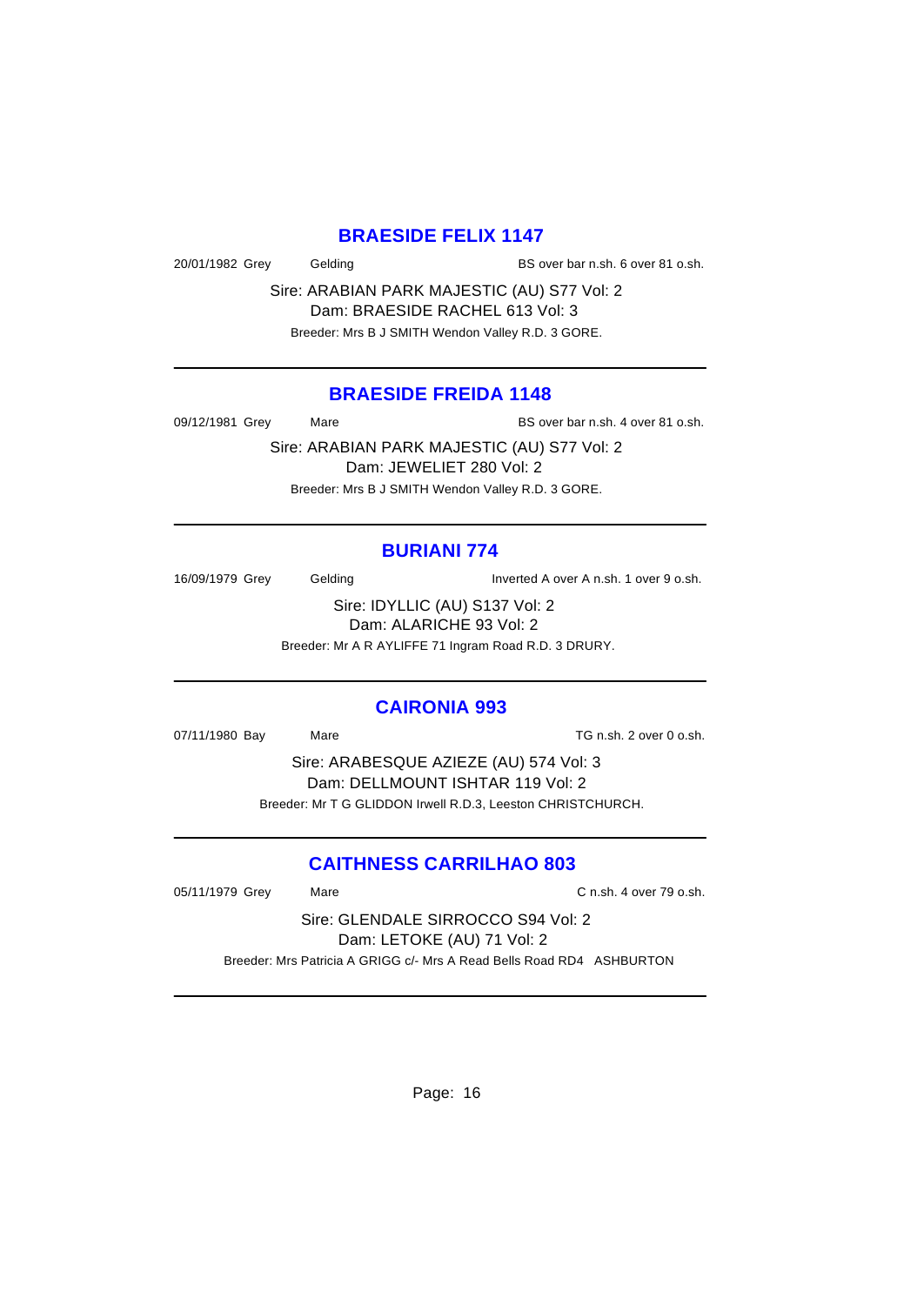## **CAITHNESS SUMMERS ALCHEMY 802**

01/11/1979 Chestnut Mare C n.sh. 2 over 79 o.sh.

Sire: GLENDALE SIRROCCO S94 Vol: 2 Dam: GOLDEN SCHERZO 145 Vol: 2 Breeder: Mrs Patricia A GRIGG c/- Mrs A Read Bells Road RD4 ASHBURTON

## **CAITHNESS TROUBADOR 801**

07/12/1979 Grey Stallion C n.sh. 7 over 79 o.sh.

Sire: FAKKAR (AU) 447 Vol: 3 Dam: CAITHNESS COPPELIA 118 Vol: 2 Breeder: Mrs Patricia A GRIGG c/- Mrs A Read Bells Road RD4 ASHBURTON

## **CALEB 1141**

10/11/1981 Grey Stallion States States States States States States States States States States States States States States States States States States States States States States States States States States States States S

Sire: KAMIL S17 Vol: 1 Dam: WINDERMERE ISADORA 98 Vol: 2 Breeder: Mr G. W. SUMNER Box 4141 Kamo Northland

## **CALVIN TUWHARETOA 961**

29/10/1980 Grey Stallion Stallion K o.sh. 2 over 80 n.sh.

Sire: KAMIL S17 Vol: 1 Dam: SAAMEN KAIANA 534 Vol: 3 Breeder: Mr W N KROEF 56 Boundary Road PAPAKURA.

## **CARIAD 1207**

03/12/1981 Grey Mare Mare Sthrough W over 24 n.sh.

Sire: GAI CADET (US) 730 Vol: 3 Dam: SUUMAH (IIU) 61 Vol: 1 Breeder: Mrs Suzanne W SPRATT Maketu Road R.D. 9 TE PUKE.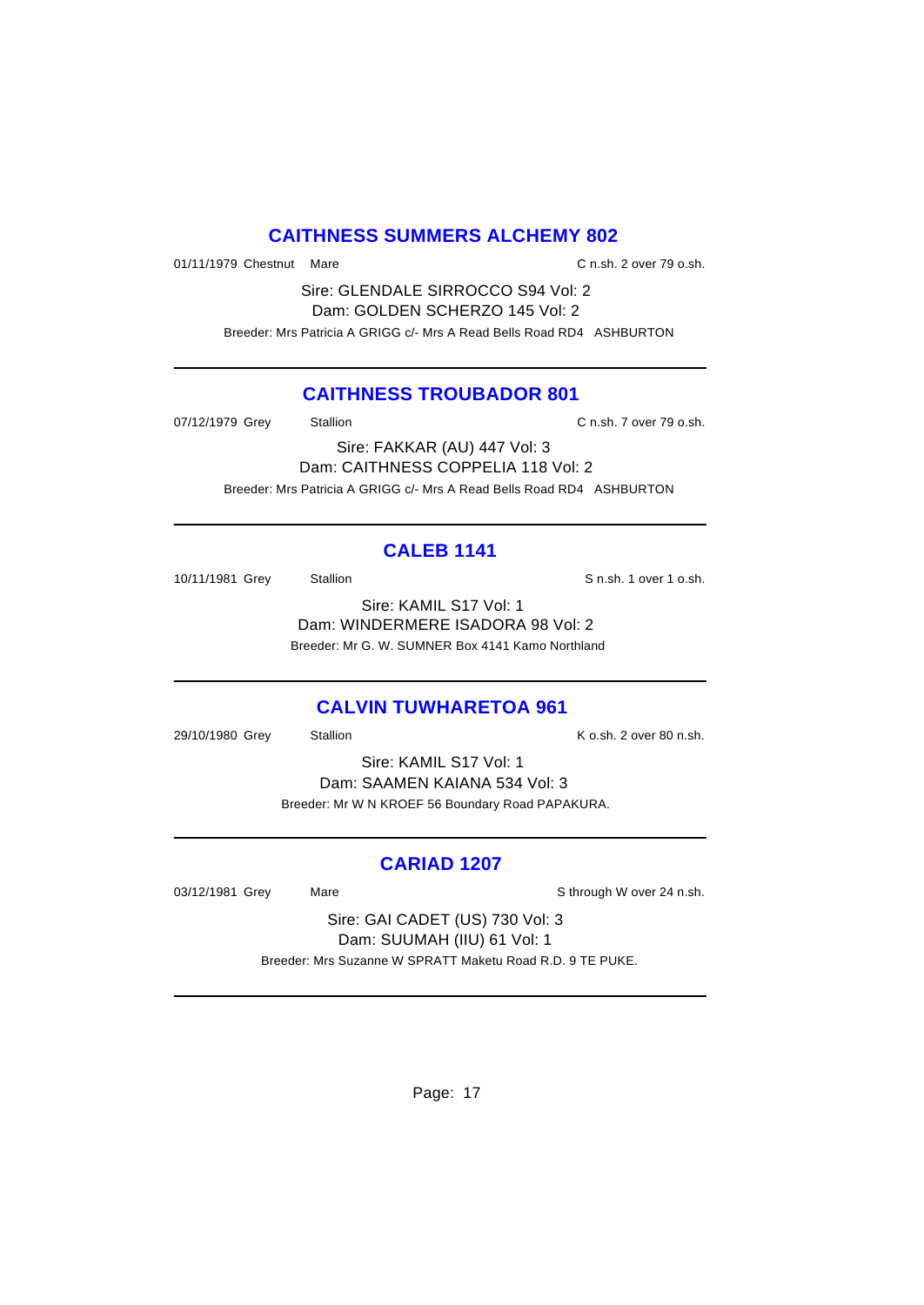## **CASHMERE PARK COMET 897**

08/09/1980 Bay Gelding Construction Cover O o.sh. H n.sh.

Sire: IBN GROJEC (IIU) 205 Vol: 2 Dam: OCEANIA 449 Vol: 3 Breeder: Mrs Helena M PATCHETT-CARTER Grafton, RD 14, RAKAIA

## **CASHMERE PARK EDDIK 898**

19/11/1980 Chestnut Stallion 1 over 0 n.sh. H o.sh.

Sire: IBN GROJEC (IIU) 205 Vol: 2 Dam: ARMENIA (GB) 140 Vol: 2 Breeder: Mrs Helena M PATCHETT-CARTER Grafton, RD 14, RAKAIA

## **CASHMERE PARK EL CORDOBES 1086**

06/01/1981 Grey Stallion Stallion State State H n.sh. 2 over 0 o.sh.

Sire: IBN GROJEC (IIU) 205 Vol: 2 Dam: KYRENIA 306 Vol: 2 Breeder: Mrs Helena M PATCHETT-CARTER Grafton, RD 14, RAKAIA

## **CASHMERE PARK HIGH NOON 1093**

29/11/1981 Grey Stallion H n.sh. 2 over 1 o.sh.

Sire: EL NAZEER 575 Vol: 3 Dam: KYRENIA 306 Vol: 2 Breeder: Mrs Helena M PATCHETT-CARTER Grafton, RD 14, RAKAIA

## **CASHMERE PARK NEPTUNE 1092**

14/11/1981 Grey Gelding Gelding H n.sh. 1 over 1 o.sh.

Sire: EL NAZEER 575 Vol: 3 Dam: TARAPURUHI SILVERLING 253 Vol: 2 Breeder: Mrs Helena M PATCHETT-CARTER Grafton, RD 14, RAKAIA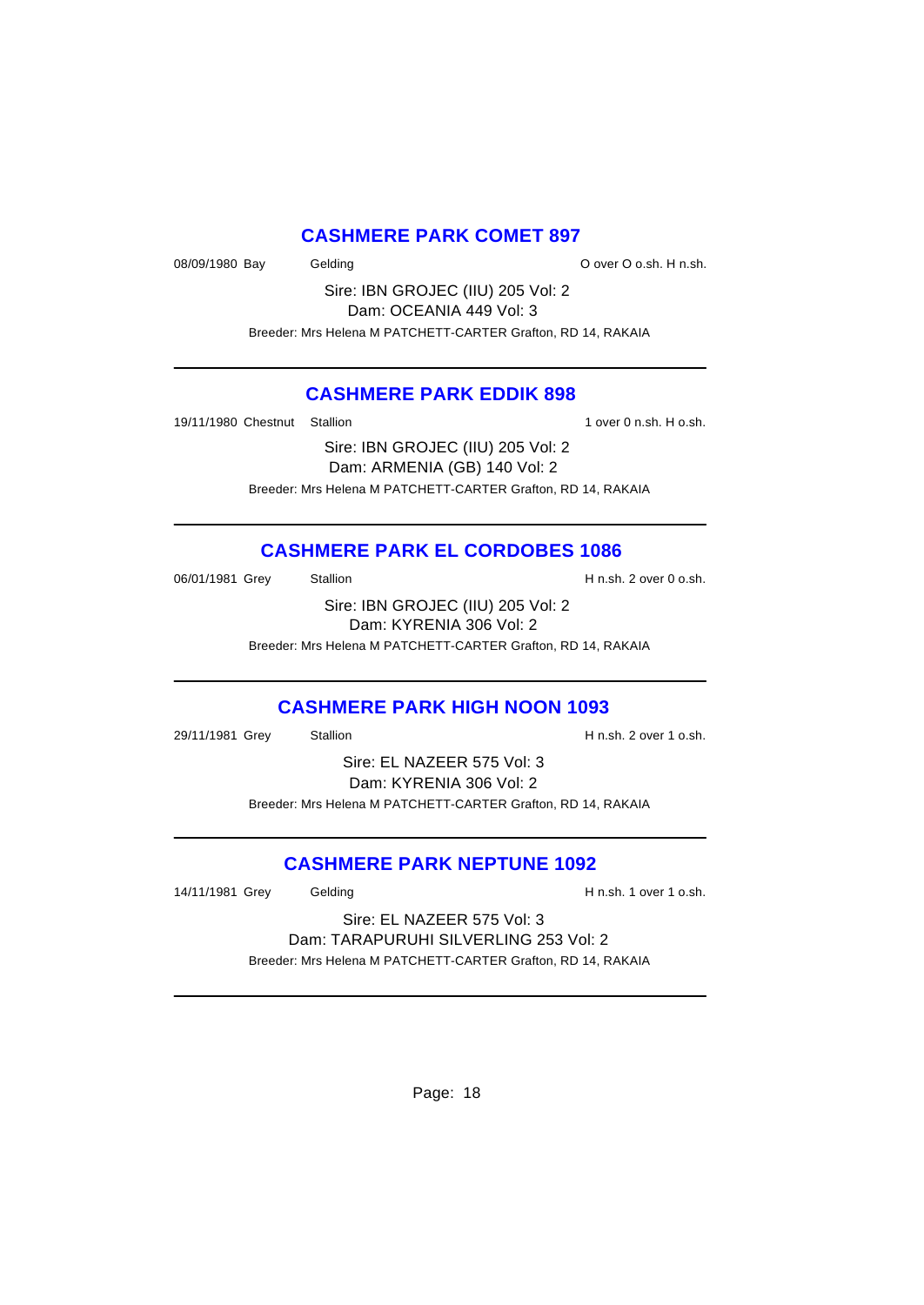### **CASHMERE PARK ROYAL SARACEN 776**

19/12/1979 Grey Stallion Stallion Stallion H n.sh. 4 over 9 o.sh.

Sire: SARACEN KARIM (CA) S119 Vol: 2 Dam: KAREEMA (GB) 130 Vol: 2 Breeder: Mrs Helena M PATCHETT-CARTER Grafton, RD 14, RAKAIA

### **CASHMERE PEGASUS BAY 1091**

08/09/1981 Grey Stallion Stallion Stallion H n.sh. 0 over 1 o.sh.

Sire: EL NAZEER 575 Vol: 3 Dam: ATLANTA 450 Vol: 3 Breeder: Mrs Helena M PATCHETT-CARTER Grafton, RD 14, RAKAIA

## **CHEBAR OF CAPPADOCIA 1100**

30/10/1981 Grey Gelding Gelding Flying U n.sh. 1 over 1 o.sh. Sire: PUKETAHU KENTUCKY S117 Vol: 2 Dam: NGAPA MAVIS 89 Vol: 2 Breeder: Mr G D RATTRAY C/- Post Office OTOROHANGA.

### **CHESTERHOPE KAMILA 1090**

10/09/1980 Grey Mare Broad Sword n.sh. 1 over 0 o.sh.

Sire: KAMIL S17 Vol: 1 Dam: BINT BIKRI (NL) 402 Vol: 3 Breeder: Miss J FERNIE Chesterhope Private Bag NAPIER.

### **COMPTON ZILLANDO 1098**

03/11/1981 Grey Stallion C in horseshoe n.sh. 2 over 1 o.sh

Sire: JESMOND SMAROEL (IIU) 444 Vol: 3 Dam: ZILLAIN 92 Vol: 2 Breeder: Mr R. F. SMITH 100 White Road, RANGIORA.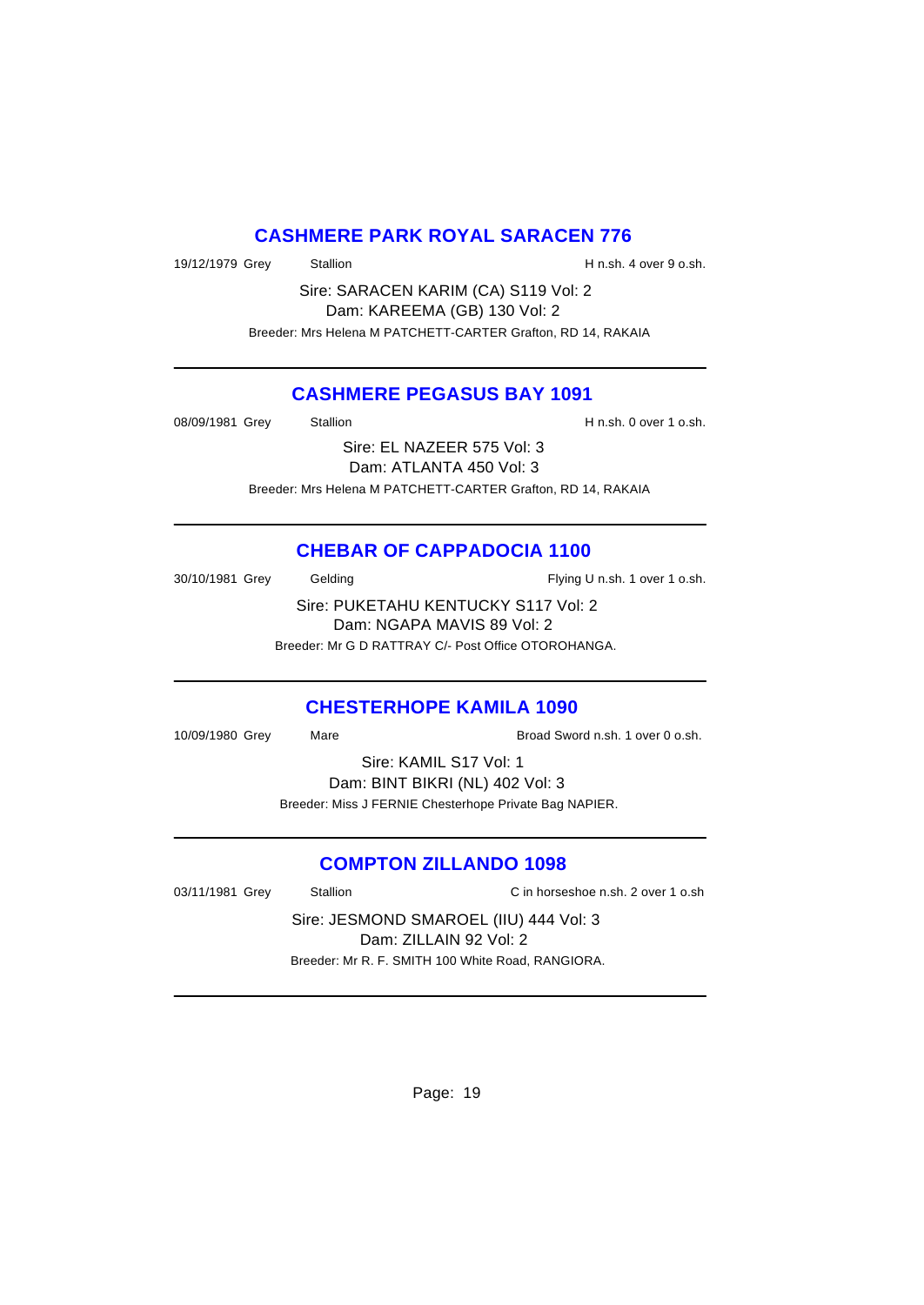### **CONCORD 804**

12/09/1979 Grey Stallion Stallion Mover V n.sh. 1 over 79 o.sh.

Sire: CRESCENDO (AU) S10 Vol: 1 Dam: OTHRINA 170 Vol: 2

Breeder: Mrs N T CONNELLY 25 Lydbrook Place Otumoetai TAURANGA.

### **CORNELIUS 1012**

22/08/1980 Grey Gelding Sthrough W over 20 n.sh.

Sire: SANTARABIA SHAMMAR (AU) S40 Vol: 1 Dam: ROBINIA (AU) 42 Vol: 1 Breeder: Mrs Suzanne W SPRATT Maketu Road R.D. 9 TE PUKE.

## **COURIER 1164**

30/09/1981 Grey Gelding Casset Cover bar n.sh. 4 over 1 o.sh.

Sire: LYRIC SADIQ (AU) 576 Vol: 3 Dam: KAREEBA 116 Vol: 2 Breeder: Mrs C MEWETT Cove Road R.D.2 WAIPU

## **CRONAN 922**

06/11/1980 Grey Gelding Inverted V n.sh. 1 over 0 o.sh.

Sire: RALVON LUKE (AU) 571 Vol: 3 Dam: DELLMOUNT ADAGIO 398 Vol: 3 Breeder: Mrs Phyllis ROSS 420 Dunrobin Road, RD 14C, OAMARU 9491

## **CYDEN BEAU 1177**

06/01/1982 Grey Gelding Cupturned over bar n.sh. 2 over 1 o.sh.

Sire: NGAPA JOUSSIF 493 Vol: 3 Dam: NGAPA AYDA 624 Vol: 3 Breeder: Mrs Mary TYLDEN 352B Scott Road, RD 2, MORRINSVILLE 3372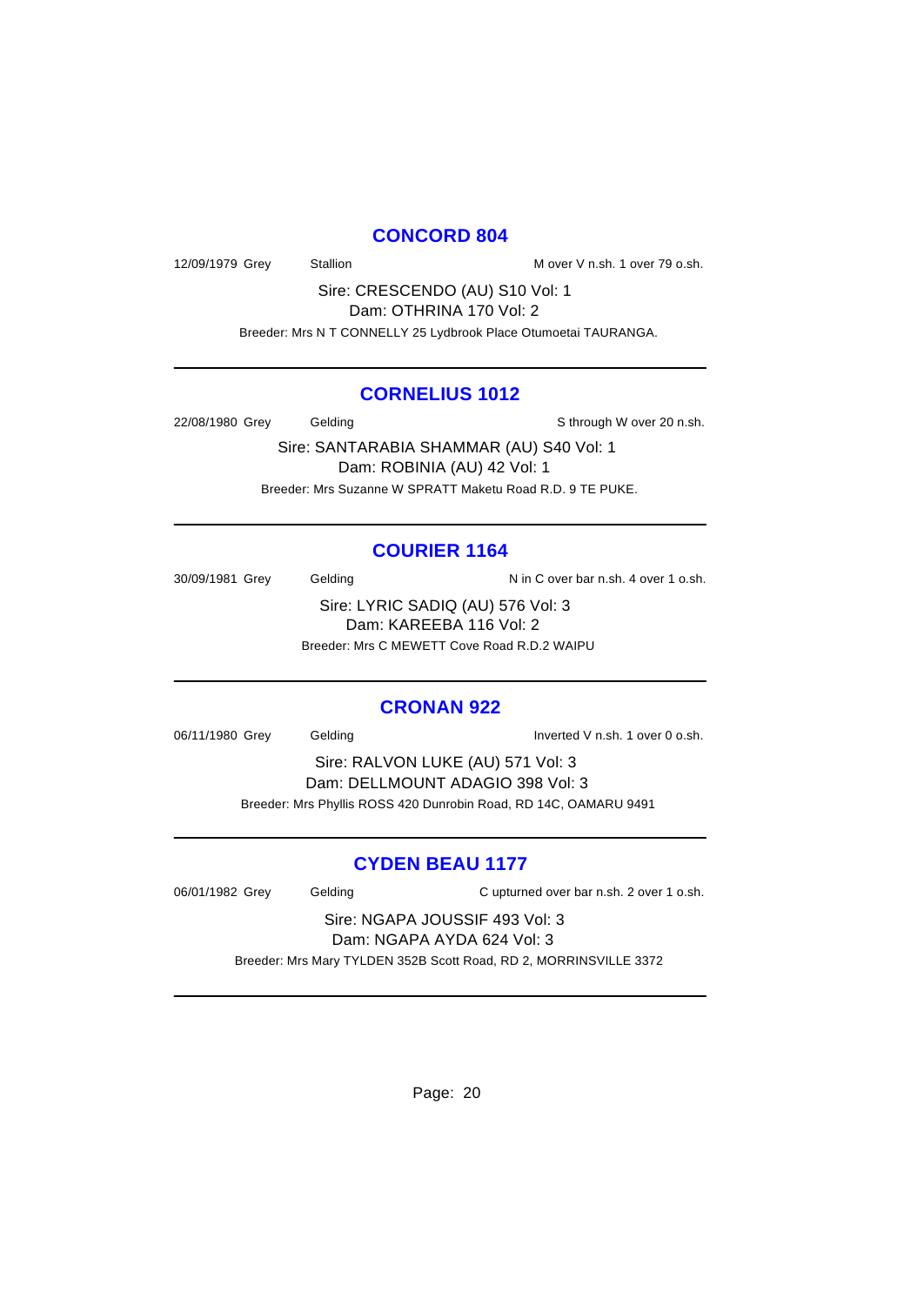#### **CYDEN DUKE 1178**

23/10/1981 Chestnut Gelding C upturned over bar n.sh. 1 over 1 o.sh.

Sire: PUKETAHU KENTUCKY S117 Vol: 2 Dam: NGAPA SHEILA 310 Vol: 2

Breeder: Mrs Mary TYLDEN 352B Scott Road, RD 2, MORRINSVILLE 3372

### **CYDEN LATIF 988**

19/10/1980 Grey Gelding Cupturned over bar n.sh. 1 over 0 o.sh.

Sire: NGAPA JOUSSIF 493 Vol: 3 Dam: NGAPA ETHEL 303 Vol: 2 Breeder: Mrs Mary TYLDEN 352B Scott Road, RD 2, MORRINSVILLE 3372

## **CYDEN LU 800**

24/10/1979 Chestnut Gelding C upturned over bar n.sh. 1 over 9 o.sh.

Sire: PUKETAHU KENTUCKY S117 Vol: 2 Dam: NGAPA ETHEL 303 Vol: 2 Breeder: Mrs Mary TYLDEN 352B Scott Road, RD 2, MORRINSVILLE 3372

### **DAFF 1264**

27/11/1981 Chestnut Mare **AD** conj. n.sh. 4 over 1 o.sh.

Sire: DELLMOUNT SANTEA S81 Vol: 2 Dam: EL ROSE 426 Vol: 3 Breeder: Mr C.C.L "Leo" OLDHAM 4 Dame Street Waikouaiti OTAGO.

## **DANCING DELIGHT 850**

24/09/1979 Grey Mare Mare P in heart over 3 n.sh.

Sire: GAI ARISTOCRAT (US) 219 Vol: 2 Dam: EL DANCING SPARKLE 76 Vol: 2 Breeder: Mrs S. E. PRICE 2750 Hauiti Rd R.D.3 Tauranga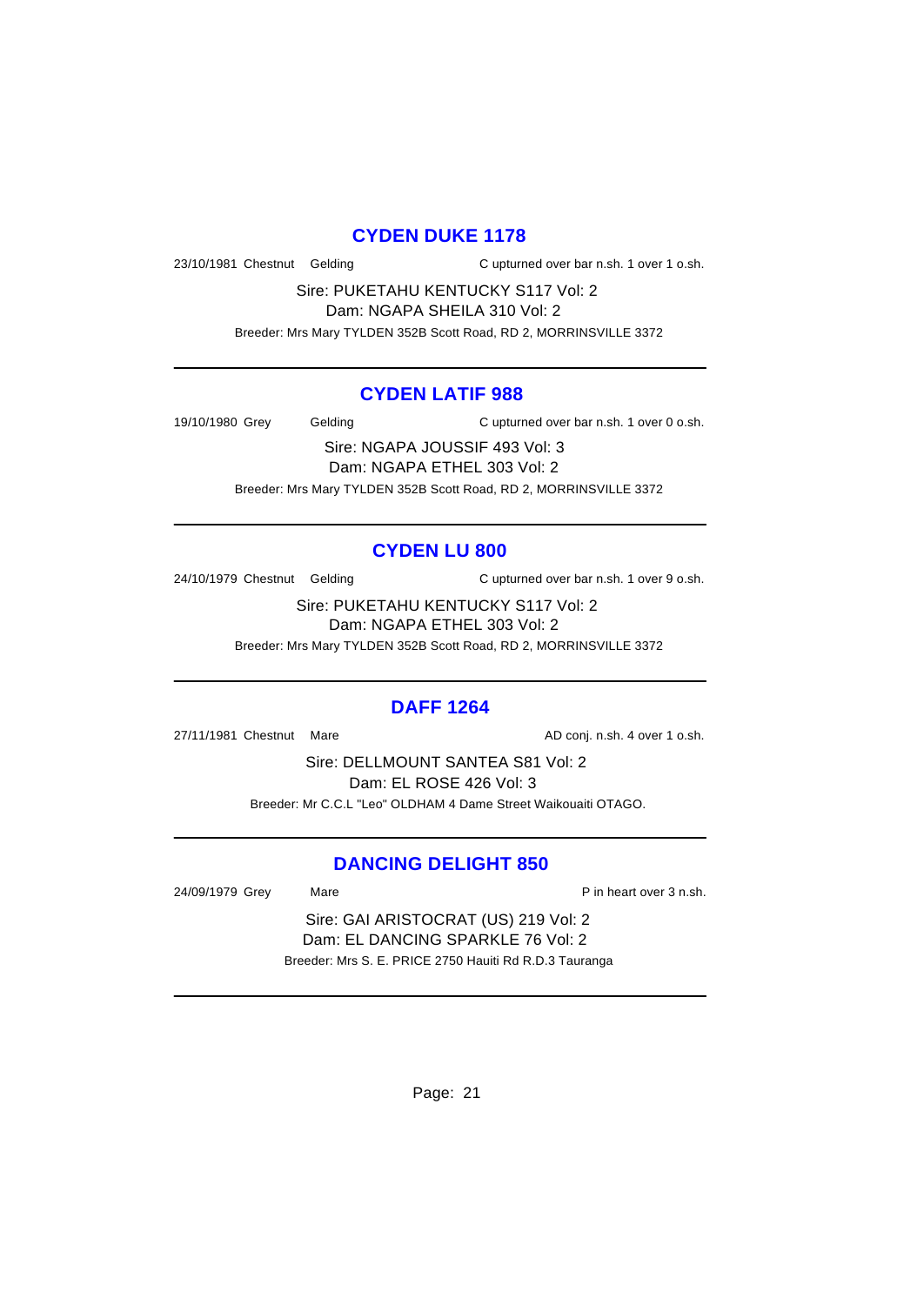### **DANCING DOMINO 1108**

29/10/1981 Grey Gelding Case Contract P in heart over 8 n.sh.

Sire: GAI ARISTOCRAT (US) 219 Vol: 2 Dam: EL DANCING SPARKLE 76 Vol: 2 Breeder: Mrs S. E. PRICE 2750 Hauiti Rd R.D.3 Tauranga

#### **DANCING DREAM 968**

10/10/1980 Grey Mare Mare P in heart over 6 n.sh.

Sire: GAI ARISTOCRAT (US) 219 Vol: 2 Dam: EL DANCING SPARKLE 76 Vol: 2 Breeder: Mrs S. E. PRICE 2750 Hauiti Rd R.D.3 Tauranga

### **DANCING SAFFIRE 1239**

25/07/1981 Chestnut Mare CA over dash n.sh. 1 over 1 o.sh.

Sire: NAH-DAN 577 Vol: 3 Dam: EL DANCING SUNLIGHT 416 Vol: 3 Breeder: Mr C. R. CANNING

### **DELIGHTS SILVER CHARM 1151**

06/11/1981 Grey Gelding C over bar n.sh. 1 over 1 o.sh.

Sire: IBN NAHDA 445 Vol: 3 Dam: TURKISH DELIGHT 316 Vol: 2 Breeder: Mrs Linda P COTTLE 987 Ongarue Back Road, RD 6, TAUMARUNUI 3996

### **DELIGHTS SILVER LAD 998**

16/11/1980 Grey Gelding C over bar n.sh. 1 over 0 o.sh.

Sire: IBN NAHDA 445 Vol: 3 Dam: TURKISH DELIGHT 316 Vol: 2

Breeder: Mrs Linda P COTTLE 987 Ongarue Back Road, RD 6, TAUMARUNUI 3996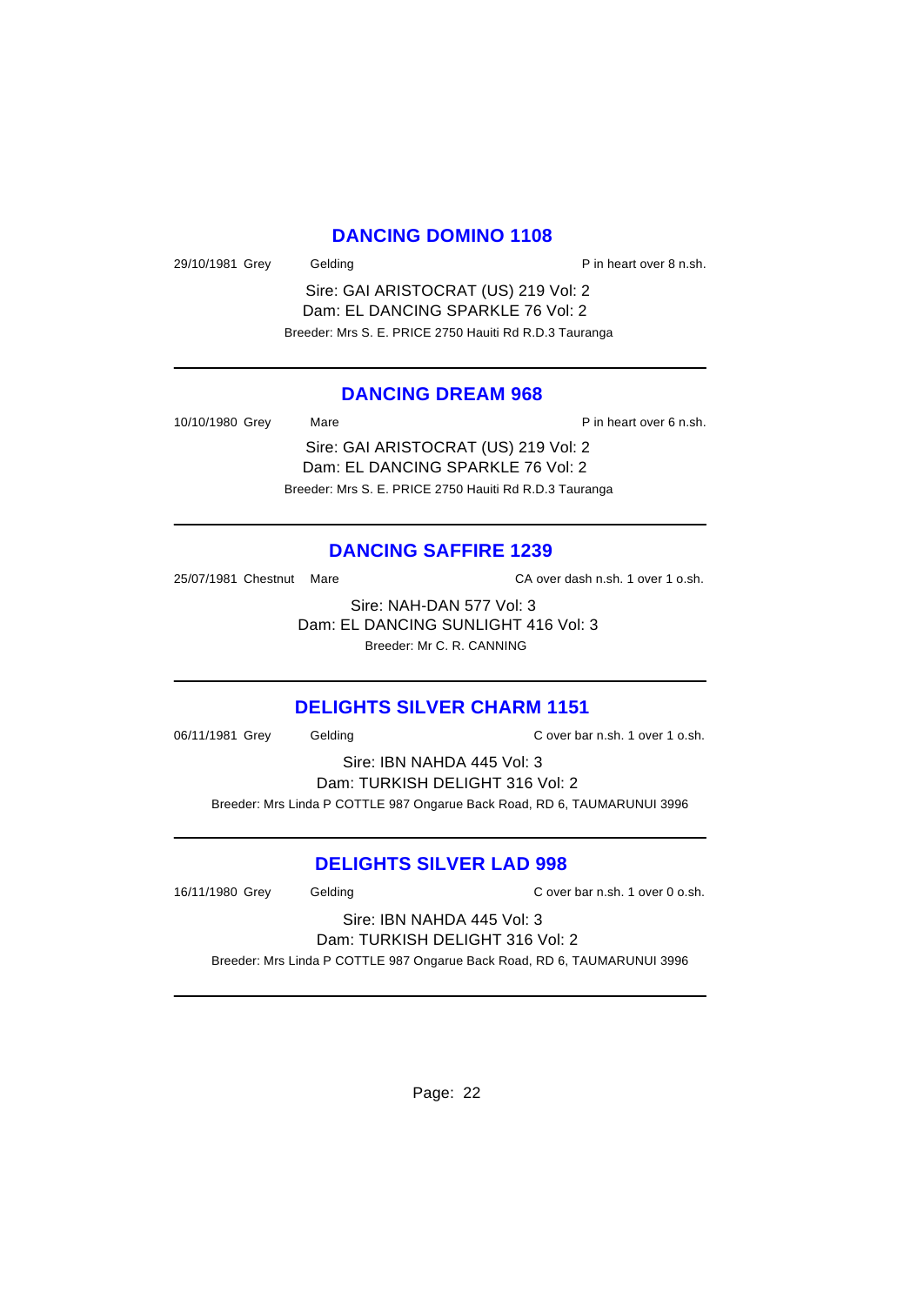## **DELL BASIQ 1218**

30/09/1981 Bay Mare Mare Triangle R n.sh. 5 over 1 o.sh.

Sire: RALVON LUKE (AU) 571 Vol: 3

Dam: JULIET 224 Vol: 2 Breeder: PARTNERSHIP B & NJ ROSS PARTNERSHIP Dellmount Arabians, 113 Woowich

### **DELL DAFINA 1216**

14/10/1981 Chestnut Mare Triangle R n.sh. 6 over 1 o.sh.

Sire: RALVON LUKE (AU) 571 Vol: 3 Dam: LIBANAH 106 Vol: 2

Breeder: Mrs Noelene J ROSS Dellmount Arabians, 113 Woolwich Street, RD 3, GORE

## **DELL DAHLE 874**

19/10/1979 Grey Gelding Cassett Contract Triangle R n.sh. 9 over 79 o.sh.

Sire: ATHOS (IIU) S132 Vol: 2 Dam: JULIET 224 Vol: 2

Breeder: PARTNERSHIP B & NJ ROSS PARTNERSHIP Dellmount Arabians, 113 Woowich

## **DELL GAHMEEN 1215**

20/10/1981 Grey Mare Mare Triangle R n.sh. 8 over 1 o.sh.

Sire: RALVON LUKE (AU) 571 Vol: 3 Dam: DELLMOUNT ALETHEA 165 Vol: 2 Breeder: PARTNERSHIP B & NJ ROSS PARTNERSHIP Dellmount Arabians, 113 Woowich

## **DELL GALIN 868**

19/11/1979 Grey Mare Triangle R n.sh. 5 over 79 o.sh.

Sire: GLENDALE SIRROCCO S94 Vol: 2 Dam: DELLMOUNT ANAH 166 Vol: 2

Breeder: PARTNERSHIP B & NJ ROSS PARTNERSHIP Dellmount Arabians, 113 Woowich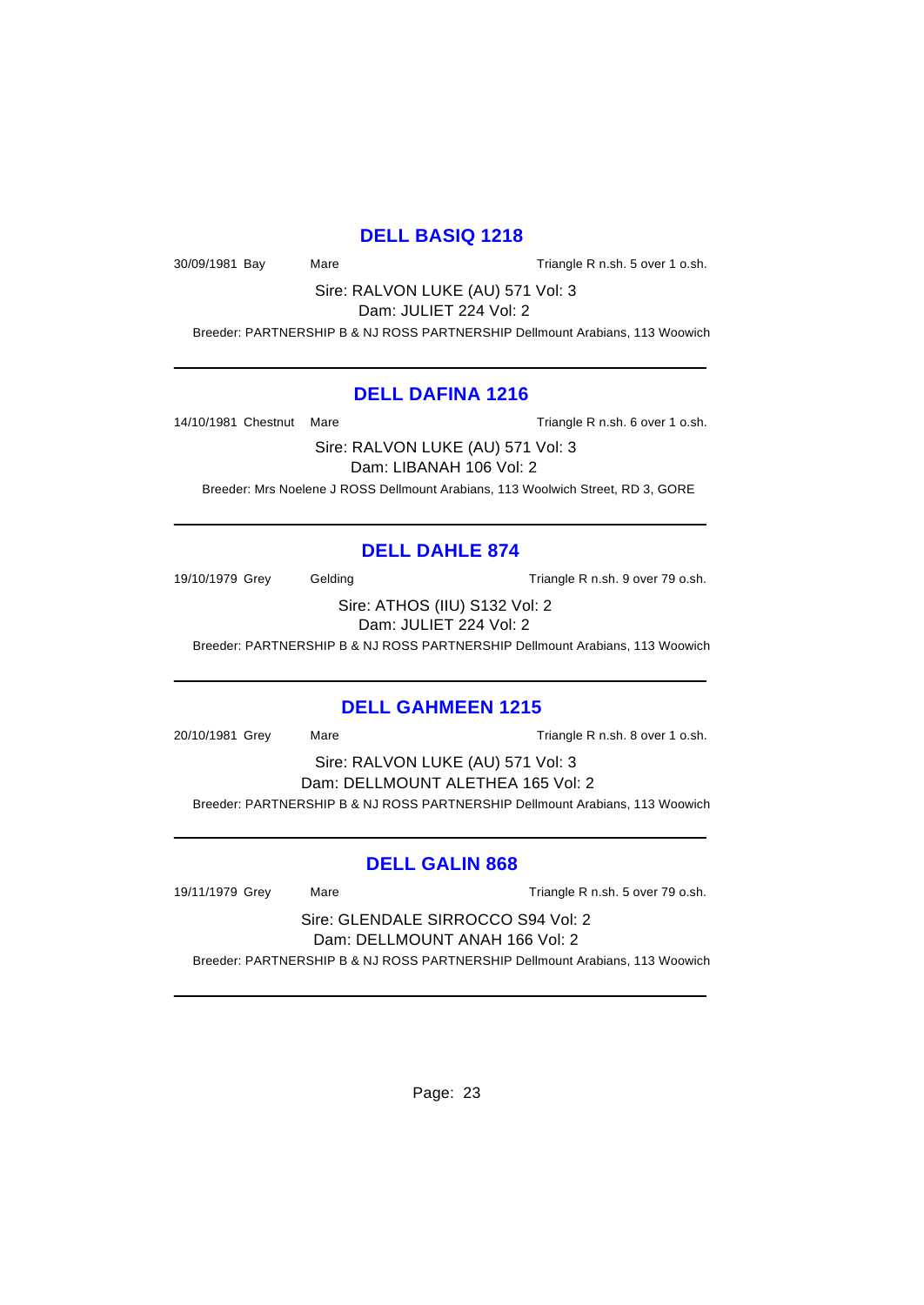## **DELL HAZEEZ 918**

03/11/1980 Grey Gelding Gelding Triangle R n.sh. 5 over 0 o.sh.

Sire: RALVON LUKE (AU) 571 Vol: 3 Dam: DELLMOUNT SHAHZAR 164 Vol: 2

Breeder: PARTNERSHIP B & NJ ROSS PARTNERSHIP Dellmount Arabians, 113 Woowich

### **DELL JAH 914**

28/10/1980 Grey Gelding Cassett Controller R n.sh. 9 over 0 o.sh. Sire: RALVON LUKE (AU) 571 Vol: 3 Dam: DELLMOUNT ANAH 166 Vol: 2 Breeder: PARTNERSHIP B & NJ ROSS PARTNERSHIP Dellmount Arabians, 113 Woowich

## **DELL JALID 867**

05/12/1979 Bay Mare Mare Triangle R n.sh. 3 over 79 o.sh. Sire: RALVON LUKE (AU) 571 Vol: 3

Dam: LIBANAH 106 Vol: 2

Breeder: PARTNERSHIP B & NJ ROSS PARTNERSHIP Dellmount Arabians, 113 Woowich

### **DELL JASEEM 920**

27/09/1980 Bay Mare Mare Triangle R n.sh. 1 over 0 o.sh.

Sire: RALVON LUKE (AU) 571 Vol: 3 Dam: LIBANAH 106 Vol: 2

Breeder: Mrs Noelene J ROSS Dellmount Arabians, 113 Woolwich Street, RD 3, GORE

## **DELL JUDA 913**

27/11/1980 Bay Gelding Gelding Triangle R n.sh. 10 over 0 o.sh.

Sire: RALVON LUKE (AU) 571 Vol: 3 Dam: DELLMOUNT LEALA 223 Vol: 2

Breeder: PARTNERSHIP B & NJ ROSS PARTNERSHIP Dellmount Arabians, 113 Woowich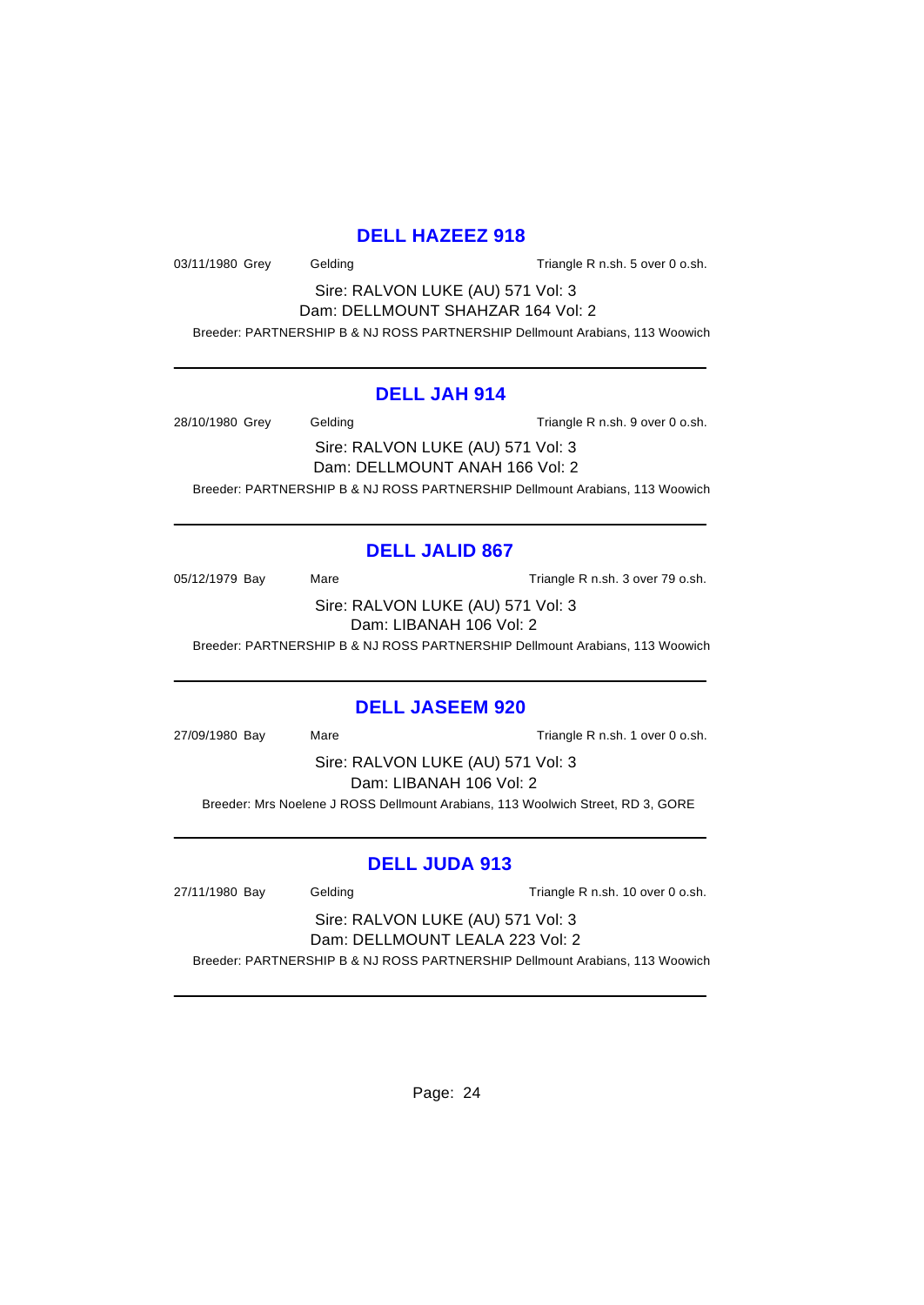### **DELL KAHLEED 1105**

19/11/1981 Chestnut Stallion Triangle R n.sh. 1 over 1 o.sh.

Sire: RALVON LUKE (AU) 571 Vol: 3 Dam: DELLMOUNT LEALA 223 Vol: 2

Breeder: PARTNERSHIP B & NJ ROSS PARTNERSHIP Dellmount Arabians, 113 Woowich

## **DELL KASS 873**

05/11/1979 Grey Gelding Gelding Triangle R n.sh. 4 over 79 o.sh.

Sire: ILIAD S118 Vol: 2 Dam: SHALIMAR 171 Vol: 2

Breeder: Mr Brian ROSS Dellmount Arabians, 113 Woolwich Street, RD 3, GORE

# **DELL KASTANA 1213**

12/10/1981 Chestnut Mare Triangle R n.sh. 4 over 1 o.sh.

Sire: RALVON LUKE (AU) 571 Vol: 3 Dam: COLLETTE 255 Vol: 2

Breeder: Mr Brian ROSS Dellmount Arabians, 113 Woolwich Street, RD 3, GORE

## **DELL LATIFA 869**

19/11/1979 Grey Mare Mare Triangle R n.sh. 2 over 79 o.sh.

Sire: ATHOS (IIU) S132 Vol: 2 Dam: DELLMOUNT ALETHEA 165 Vol: 2 Breeder: PARTNERSHIP B & NJ ROSS PARTNERSHIP Dellmount Arabians, 113 Woowich

## **DELL LUCAAN 919**

30/09/1980 Chestnut Gelding Triangle R n.sh. 3 over 0 o.sh.

Sire: RALVON LUKE (AU) 571 Vol: 3 Dam: DELLMOUNT MALIKA 397 Vol: 3

Breeder: Mr Brian ROSS Dellmount Arabians, 113 Woolwich Street, RD 3, GORE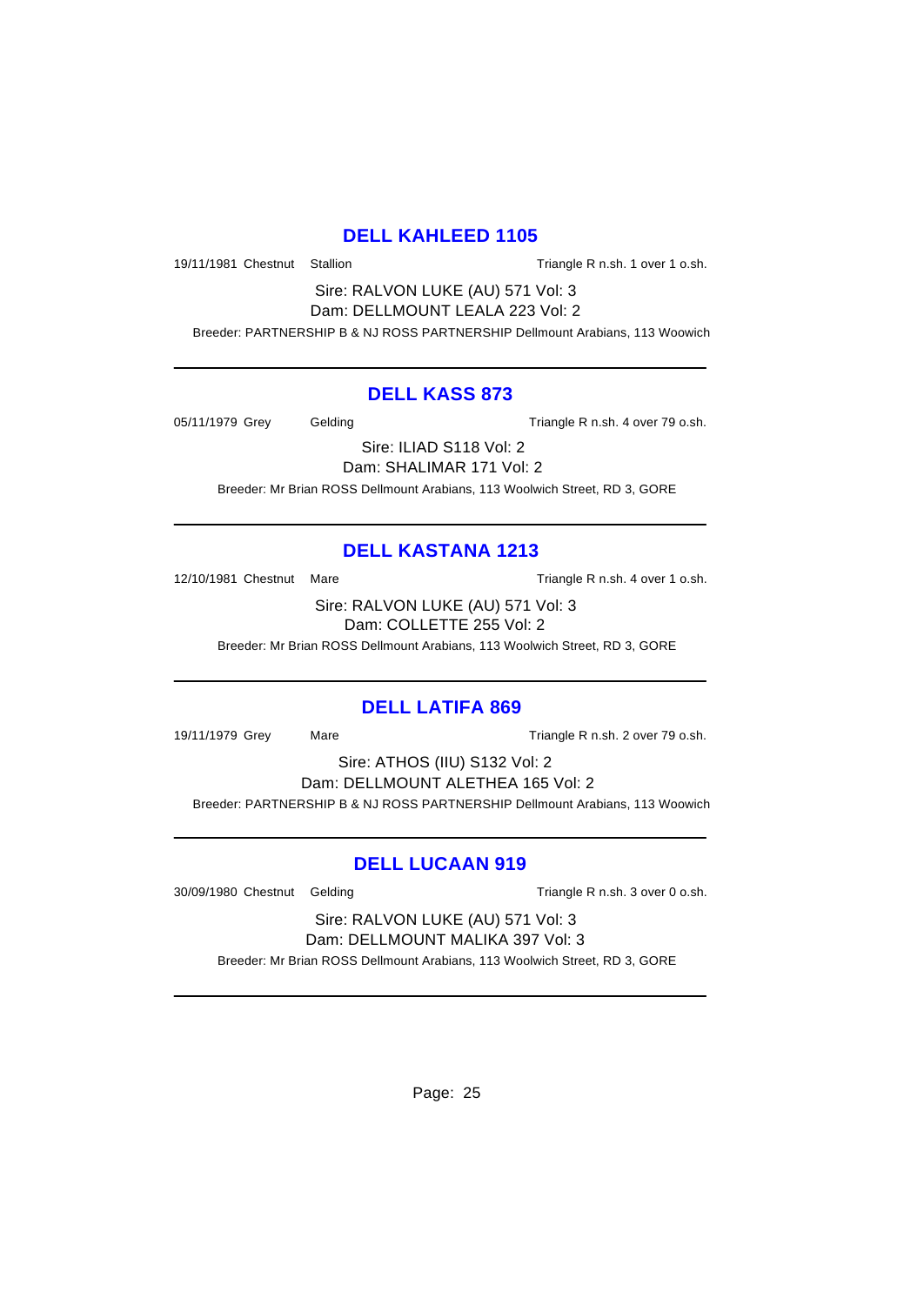### **DELL LUFINA 917**

02/10/1980 Grey Mare Mare Triangle R n.sh. 6 over 0 o.sh.

Sire: RALVON LUKE (AU) 571 Vol: 3

Dam: FORINA 17 Vol: 1

Breeder: Mr Brian ROSS Dellmount Arabians, 113 Woolwich Street, RD 3, GORE

### **DELL MACHO 921**

16/08/1980 Bay Gelding Gelding Triangle R n.sh. 4 over 0 o.sh.

Sire: RALVON LUKE (AU) 571 Vol: 3 Dam: DELLMOUNT ANISA 548 Vol: 3

Breeder: PARTNERSHIP B & NJ ROSS PARTNERSHIP Dellmount Arabians, 113 Woowich

## **DELL MALAK 1212**

10/10/1981 Grey Gelding Gelding Triangle R n.sh. 7 over 1 o.sh.

Sire: RALVON LUKE (AU) 571 Vol: 3 Dam: FORINA 17 Vol: 1

Breeder: Mr Brian ROSS Dellmount Arabians, 113 Woolwich Street, RD 3, GORE

## **DELL MAREE 916**

16/10/1980 Bay Mare Mare Triangle R n.sh. 7 over 0 o.sh.

Sire: RALVON LUKE (AU) 571 Vol: 3 Dam: SHALIMAR 171 Vol: 2

Breeder: Mr Brian ROSS Dellmount Arabians, 113 Woolwich Street, RD 3, GORE

## **DELL NADRA 1217**

24/09/1981 Bay Mare Mare Triangle R n.sh. 9 over 1 o.sh.

Sire: RALVON LUKE (AU) 571 Vol: 3 Dam: DELLMOUNT ANISA 548 Vol: 3

Breeder: PARTNERSHIP B & NJ ROSS PARTNERSHIP Dellmount Arabians, 113 Woowich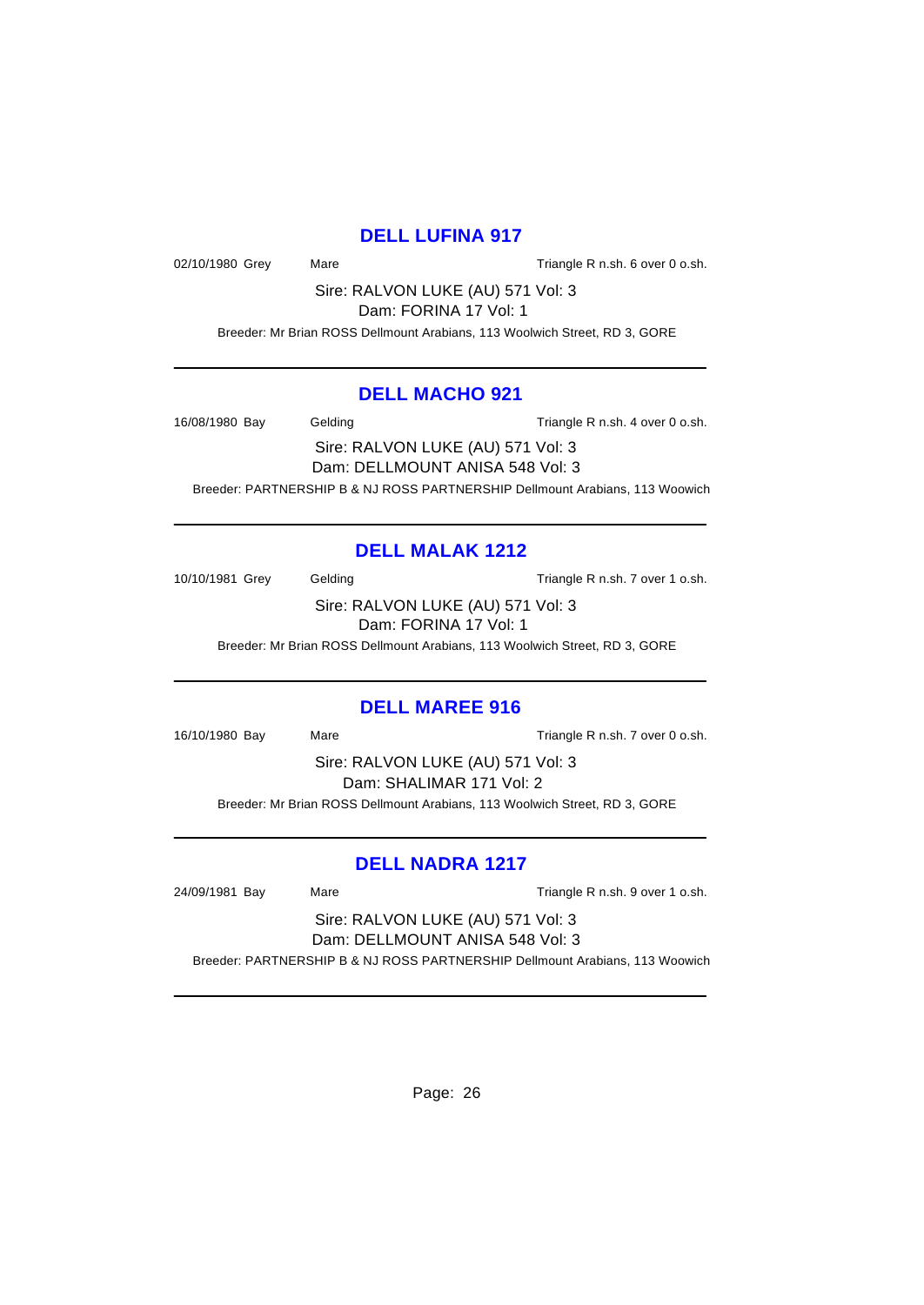#### **DELL NAMISH 1106**

21/10/1981 Chestnut Mare Triangle R n.sh. 2 over 1 o.sh.

Sire: RALVON LUKE (AU) 571 Vol: 3 Dam: DELLMOUNT ANAH 166 Vol: 2

Breeder: PARTNERSHIP B & NJ ROSS PARTNERSHIP Dellmount Arabians, 113 Woowich

### **DELL RAFIKA 1214**

13/10/1981 Bay Mare Mare Triangle R n.sh. 3 over 1 o.sh.

Sire: RALVON LUKE (AU) 571 Vol: 3 Dam: SHALIMAR 171 Vol: 2 Breeder: Mr Brian ROSS Dellmount Arabians, 113 Woolwich Street, RD 3, GORE

## **DELL SAKAMI 915**

18/10/1980 Grey Mare Mare Triangle R n.sh. 8 over 0 o.sh.

Sire: RALVON LUKE (AU) 571 Vol: 3 Dam: DELLMOUNT GHAZALA 552 Vol: 3 Breeder: PARTNERSHIP B & NJ ROSS PARTNERSHIP Dellmount Arabians, 113 Woowich

## **DELL SHAYE 872**

25/09/1979 Chestnut Gelding Triangle R n.sh. 7 over 79 o.sh.

Sire: ATHOS (IIU) S132 Vol: 2 Dam: LIBANAH 106 Vol: 2

Breeder: Mrs Noelene J ROSS Dellmount Arabians, 113 Woolwich Street, RD 3, GORE

## **DELL SULA 871**

15/01/1981 Chestnut Mare Triangle R n.sh. 6 over 79 o.sh.

Sire: ILIAD S118 Vol: 2 Dam: COLLETTE 255 Vol: 2

Breeder: Mr Brian ROSS Dellmount Arabians, 113 Woolwich Street, RD 3, GORE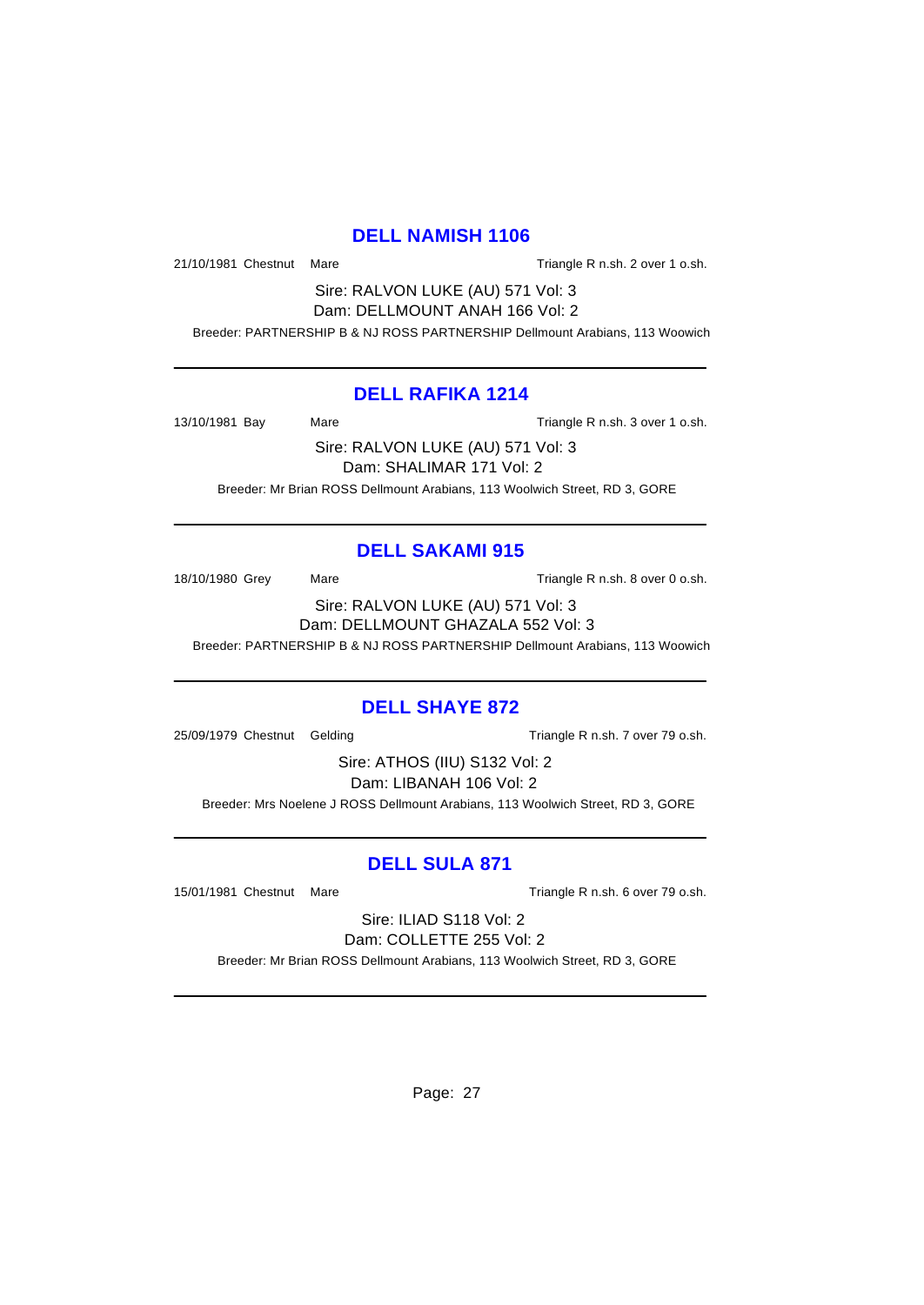## **DELL TARIF 870**

23/10/1979 Grey Mare Mare Triangle R n.sh. 1 over 79 o.sh.

Sire: ILIAD S118 Vol: 2 Dam: FORINA 17 Vol: 1

Breeder: Mr Brian ROSS Dellmount Arabians, 113 Woolwich Street, RD 3, GORE

### **DELL TOSCA 923**

30/09/1980 Grey Mare Mare Triangle R n.sh. 2 over 0 o.sh.

Sire: RALVON LUKE (AU) 571 Vol: 3 Dam: JULIET 224 Vol: 2

Breeder: PARTNERSHIP B & NJ ROSS PARTNERSHIP Dellmount Arabians, 113 Woowich

# **DELLA 738**

06/12/1979 Grey Mare Mare Flying V back to front n.sh. 1 over 9 o.sh.

Sire: PUKETAHU KENTUCKY S117 Vol: 2 Dam: NGAPA WINDELLA 87 Vol: 2 Breeder: Mr T EDWARD R.D., MORRINSVILLE.

## **DELLMOUNT DREAM GIRL 876**

11/11/1979 Chestnut Mare Triangle R n.sh. 10 over 79 o.sh.

Sire: ATHOS (IIU) S132 Vol: 2 Dam: DELLMOUNT ATASSI 105 Vol: 2 Breeder: PARTNERSHIP B & NJ ROSS PARTNERSHIP Dellmount Arabians, 113 Woowich

# **DELLMOUNT SHALAKO 875**

16/10/1979 Grey Gelding Triangle R n.sh. 8 over 79 o.sh.

#### Sire: ATHOS (IIU) S132 Vol: 2 Dam: DELLMOUNT SHAHZAR 164 Vol: 2

Breeder: PARTNERSHIP B & NJ ROSS PARTNERSHIP Dellmount Arabians, 113 Woowich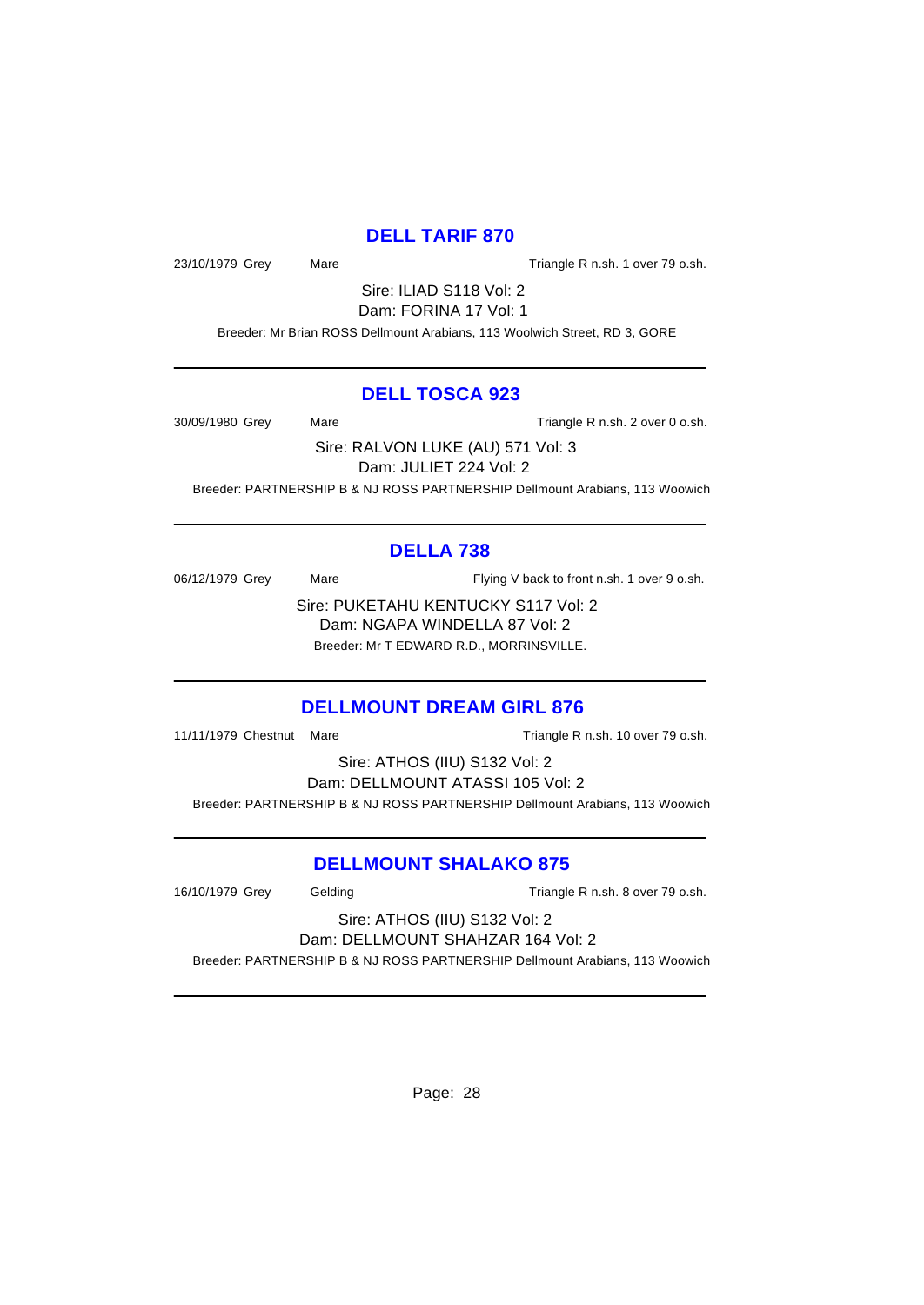### **DELPH`S ABBEY 767**

12/10/1979 Grey Mare Mare T in circle n.sh. 02 over 9 o.sh.

Sire: WAIMEHA FRANCHISE S125 Vol: 2 Dam: WILD FYRE 337 Vol: 2 Breeder: K. L. TOWNSEND 15 Karaka Rd Beachlands

### **DELPH`S MIAMI 952**

14/10/1980 Chestnut Mare Tin circle n.sh. 03 over 0 o.sh.

Sire: WAIMEHA FRANCHISE S125 Vol: 2 Dam: WILD FYRE 337 Vol: 2 Breeder: K. L. TOWNSEND 15 Karaka Rd Beachlands

#### **DIAMOND 1095**

28/08/1980 Bay Gelding Gelding W over lazy S n.sh. 1 over 0 o.sh.

Sire: IDYLLIC (AU) S137 Vol: 2 Dam: PRINCESS VANESSA 186 Vol: 2 Breeder: Mr W. SMITH R.D. 5 Tuakau

#### **DRUM 778**

28/08/1979 Grey Gelding Sthrough W over 16 n.sh.

Sire: FAKHR EL NIL (GB) 440 Vol: 3 Dam: SUUMAH (IIU) 61 Vol: 1 Breeder: Mrs Suzanne W SPRATT Maketu Road R.D. 9 TE PUKE.

### **DURDAN CARMEL 1085**

08/11/1980 Grey Mare Mare AD conj. n.sh. 2 over 0 o.sh.

Sire: KALLAI 383 Vol: 3 Dam: CYMBAL 150 Vol: 2

Breeder: Mr C.C.L "Leo" OLDHAM 4 Dame Street Waikouaiti OTAGO.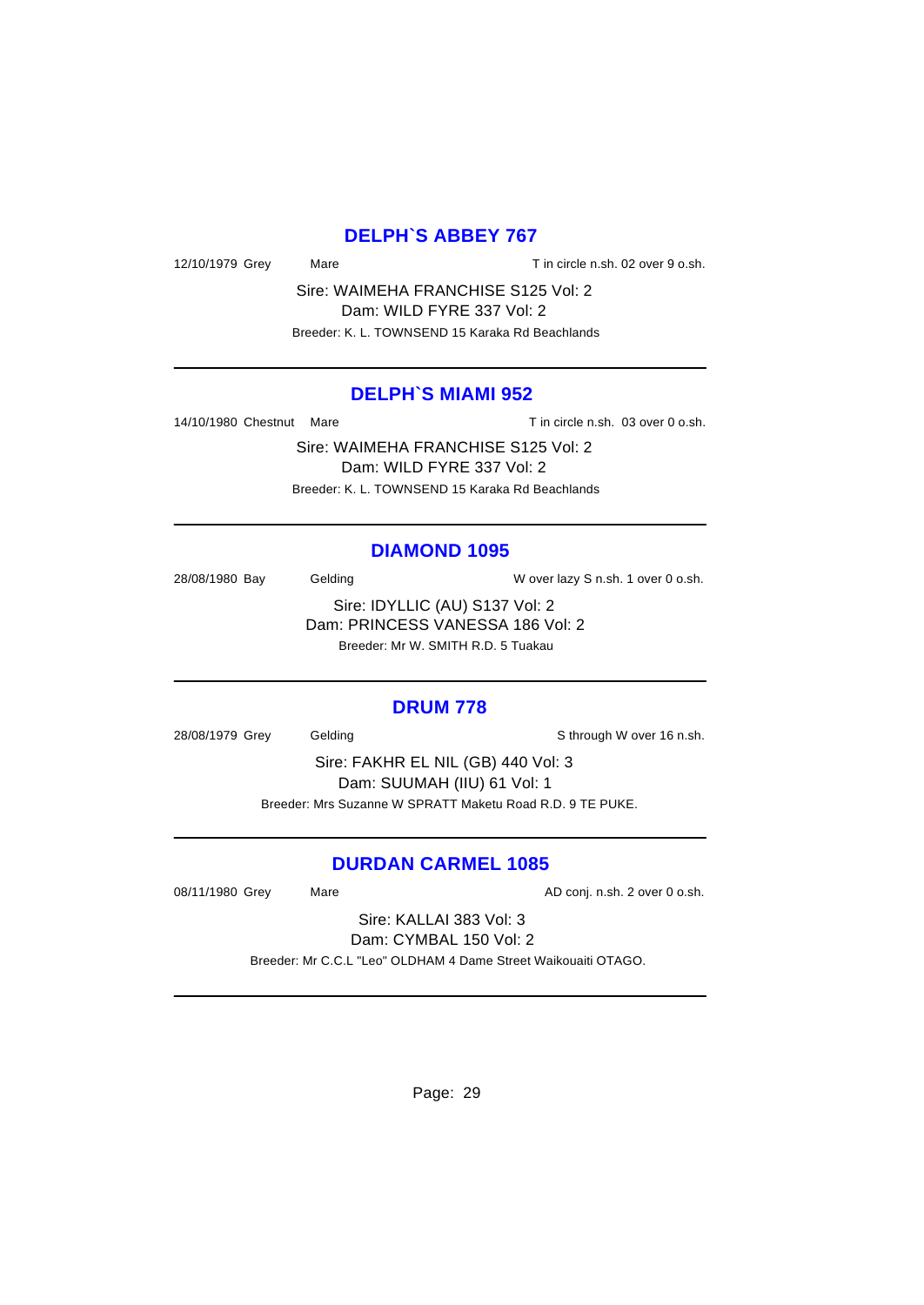### **DURDAN ROSALEEN 1084**

06/11/1980 Grey Mare Mare AD conj. n.sh. 1 over 0 o.sh.

Sire: KALLAI 383 Vol: 3 Dam: EL ROSE 426 Vol: 3 Breeder: Mr C.C.L "Leo" OLDHAM 4 Dame Street Waikouaiti OTAGO.

### **ECHOLANDS KISMET 948**

19/11/1980 Chestnut Mare **Bar M** bar M bar n.sh. 1 over 80 o.sh.

Sire: NGAPA BEAM S147 Vol: 2 Dam: SAMIA 286 Vol: 2 Breeder: Mr H. G. MACDONALD Echolands Rd R.D.4 Taumaranui

## **ECLIPSE 744**

06/09/1979 Chestnut Gelding The State of EW conj. n.sh. 1 over 9 o.sh.

Sire: TOUCH OF MAGIC (AU) S103 Vol: 2 Dam: RAINDROP 158 Vol: 2 Breeder: PARTNERSHIP WILSON E.W. & B.P. PARTNERSHIP

### **EL BAY MAJESTY 1259**

12/10/1981 Bay Mare EK n.sh. 28 o.sh.

Sire: INDIAN FIRE DANCE (AU) S56 Vol: 2 Dam: AVIVA 453 Vol: 3 Breeder: Mr Allan W SKINNER El Kheir Stud Ltd, 77 Gearon Rd, RD 1, WAIUKU 2681

## **EL FANTASY FIREDANCE 1052**

10/01/1981 Chestnut Gelding The State of the EK n.sh. 27 o.sh.

Sire: INDIAN FIRE DANCE (AU) S56 Vol: 2 Dam: EL DIAMOND SPARKLE 74 Vol: 2 Breeder: Mrs CHERYL SKINNER 77 Gearon Road, Glenbrook, RD 1, WAIUKU 2681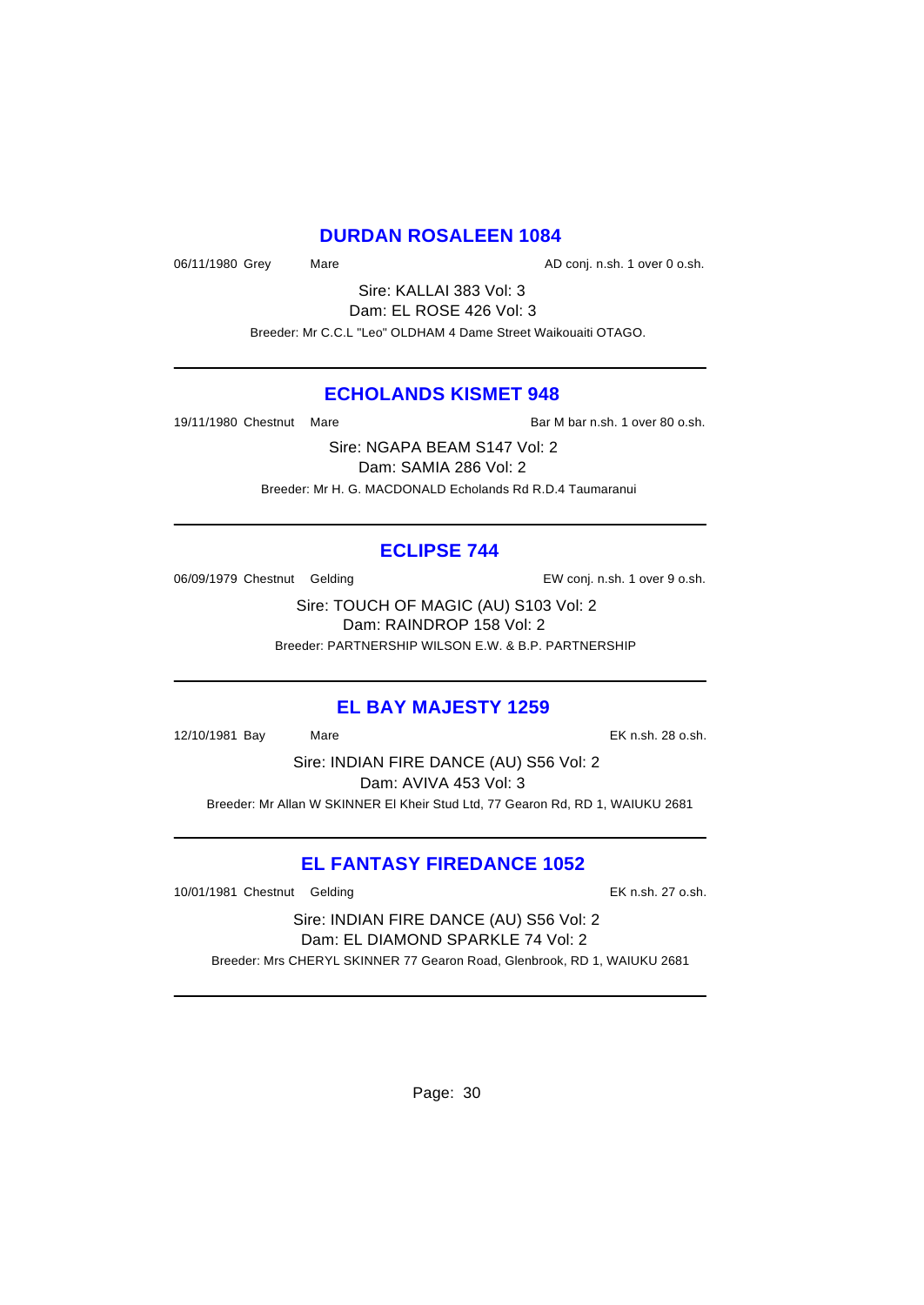## **EL FIRE MAJESTY 1050**

02/10/1980 Chestnut Gelding **EX n.sh. 25 o.sh.** 

Sire: INDIAN FIRE DANCE (AU) S56 Vol: 2

Dam: AVIVA 453 Vol: 3

Breeder: Mr Allan W SKINNER El Kheir Stud Ltd, 77 Gearon Rd, RD 1, WAIUKU 2681

## **EL GOLDEN KING 943**

29/11/1980 Grey Gelding Communication D in C n.sh. 5 over 0 o.nk.

Sire: NGAPA KING S25 Vol: 1 Dam: GOLDEN LADY 167 Vol: 2 Breeder: Mr Russell A LIGGETT 19 Robertson Street Frankton QUEENSTOWN

# **EL INDIAN DANCER 1051**

13/12/1980 Chestnut Gelding The Contract of the EK n.sh. 26 o.sh.

Sire: INDIAN FIRE DANCE (AU) S56 Vol: 2 Dam: ATHALIAH 176 Vol: 2

Breeder: Mr Allan W SKINNER El Kheir Stud Ltd, 77 Gearon Rd, RD 1, WAIUKU 2681

## **EL INDIAN FIREGOLD 877**

29/09/1979 Chestnut Stallion EK n.sh. 23 o.sh.

Sire: INDIAN FIRE DANCE (AU) S56 Vol: 2 Dam: EL GOLDEN SPARKLE 75 Vol: 2 Breeder: Mr Allan W SKINNER El Kheir Stud Ltd, 77 Gearon Rd, RD 1, WAIUKU 2681

## **EL INDIAN PRINCESS 878**

31/01/1980 Chestnut Mare EK n.sh. 24 o.sh.

Sire: INDIAN FIRE DANCE (AU) S56 Vol: 2 Dam: EL DIAMOND SPARKLE 74 Vol: 2 Breeder: Mrs CHERYL SKINNER 77 Gearon Road, Glenbrook, RD 1, WAIUKU 2681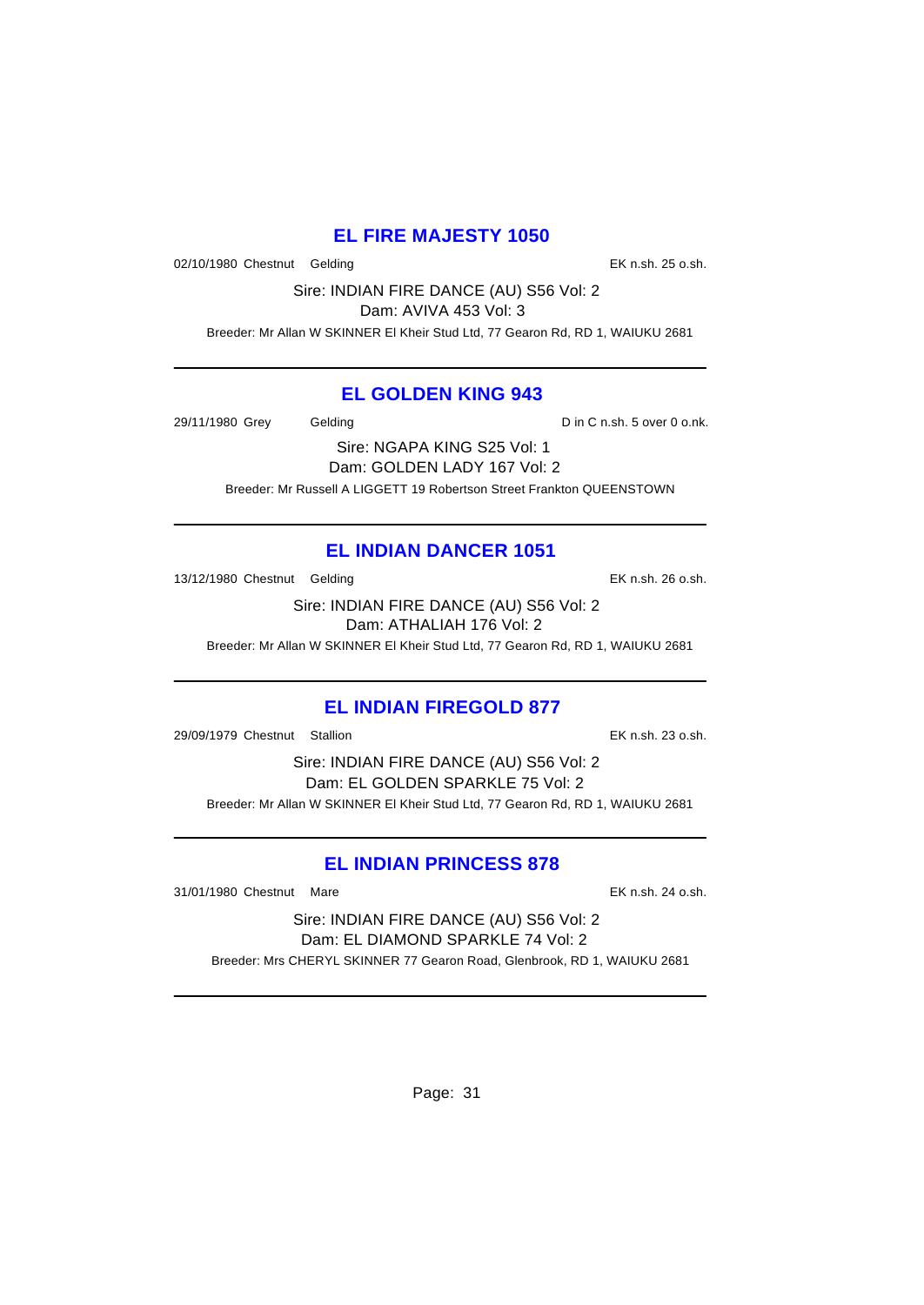## **EL INDIAN SAPHIRE 1260**

15/10/1981 Chestnut Mare EK n.sh. 29 o.sh.

Sire: INDIAN FIRE DANCE (AU) S56 Vol: 2 Dam: EL GOLDEN SPARKLE 75 Vol: 2 Breeder: Mr Allan W SKINNER El Kheir Stud Ltd, 77 Gearon Rd, RD 1, WAIUKU 2681

### **EL NAABER 1121**

05/11/1971 Grey Gelding Gelding HF conj. n.sh. 6 over 81 o.sh. Sire: NAABER 502 Vol: 3 Dam: BINT KILLALA 642 Vol: 3 Breeder: Mr L.M. MARSHALL

### **EL NAAR 986**

20/10/1980 Grey Gelding Gelding HF conj. n.sh. 9 over 80 o.sh. Sire: NAADDEL (AU) S106 Vol: 2 Dam: ELOTINA 141 Vol: 2 Breeder: Mr L.M. MARSHALL

### **EL-ZAD KARIM 985**

19/10/1980 Grey Gelding Gelding HF conj. n.sh. 8 over 80 o.sh.

Sire: SARACEN KARIM (CA) S119 Vol: 2 Dam: GOLDEN EMBER 154 Vol: 2 Breeder: Mr L.M. MARSHALL

### **ELON 752**

06/11/1979 Grey Stallion Stallion HF conj. n.sh. 6 over 79 o.sh.

Sire: SARACEN KARIM (CA) S119 Vol: 2 Dam: ELOTINA 141 Vol: 2 Breeder: Mr L.M. MARSHALL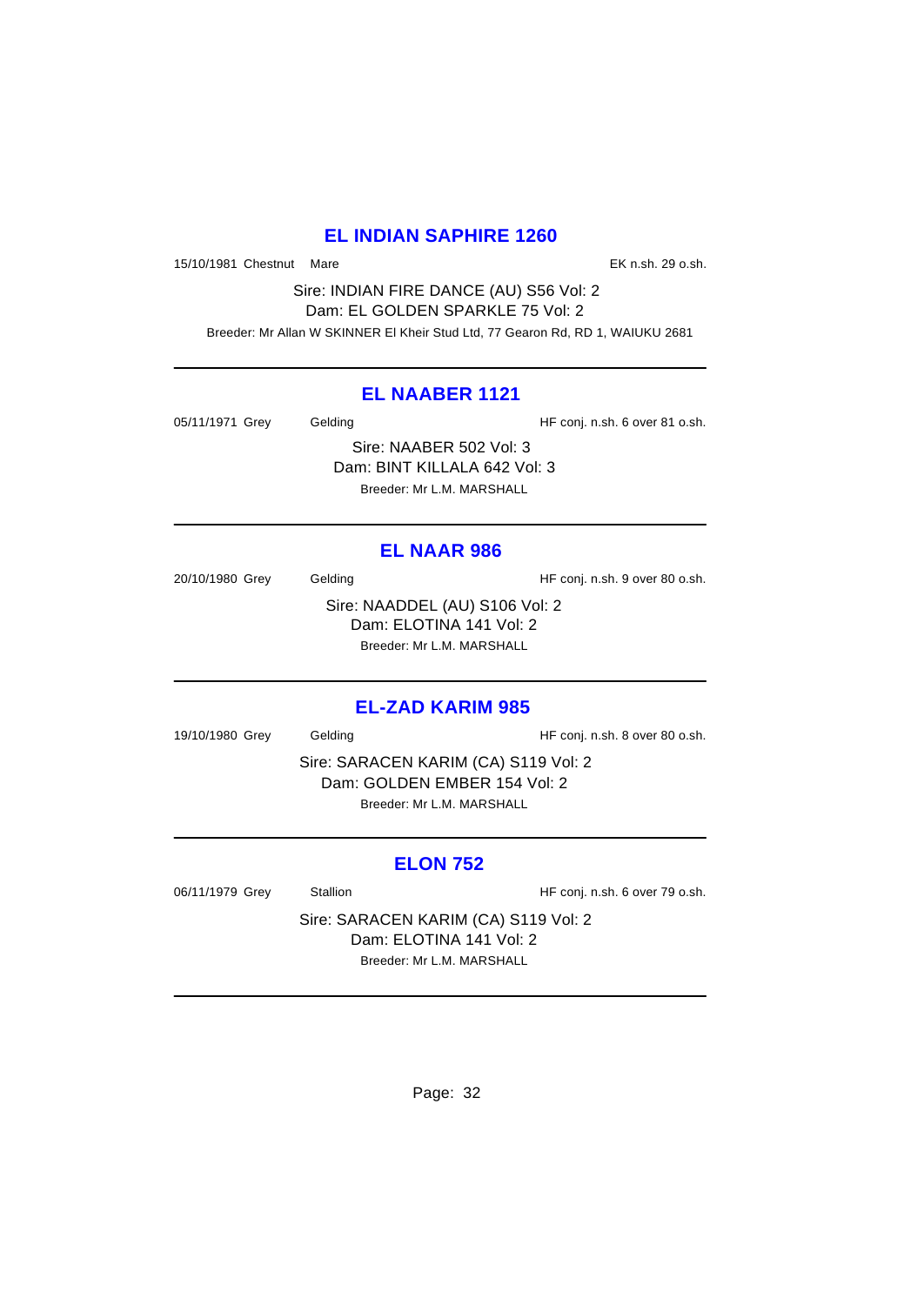### **EMBELLA 989**

15/09/1980 Grey Mare Mare HF conj. n.sh. 3 over 80 o.sh.

Sire: NAADDEL (AU) S106 Vol: 2 Dam: EMBLIM 508 Vol: 3 Breeder: Mr L.M. MARSHALL

#### **EMBER 763**

05/02/1980 Chestnut Mare **HF** conj. n.sh. 12 over 79 o.sh.

Sire: NAADDEL (AU) S106 Vol: 2 Dam: SILVER EMBER 48 Vol: 1 Breeder: Mr L.M. MARSHALL

#### **FABIAN 765**

16/09/1979 Chestnut Gelding The Control of RG n.sh. 1 over 79 o.nk.

Sire: ARABESQUE EL BEKAA (AU) S131 Vol: 2 Dam: ARABESQUE FELICIA (AU) 148 Vol: 2 Breeder: Mrs R J GORDON P.O.Box 44 Manukau LEVIN.

#### **FAHKR EL SAHB DEREGISTERED 1011**

20/10/1980 Grey Stallion States States Sthrough W over 19 n.sh.

Sire: FAKHR EL NIL (GB) 440 Vol: 3 Dam: SUUMAH (IIU) 61 Vol: 1 Breeder: Mrs Suzanne W SPRATT Maketu Road R.D. 9 TE PUKE.

### **FARA 1263**

12/11/1981 Chestnut Mare **AD** conj. n.sh. 3 over 1 o.sh.

Sire: EL ZADOK 235 Vol: 2 Dam: FARA DIVA 458 Vol: 3

Breeder: Mr C.C.L "Leo" OLDHAM 4 Dame Street Waikouaiti OTAGO.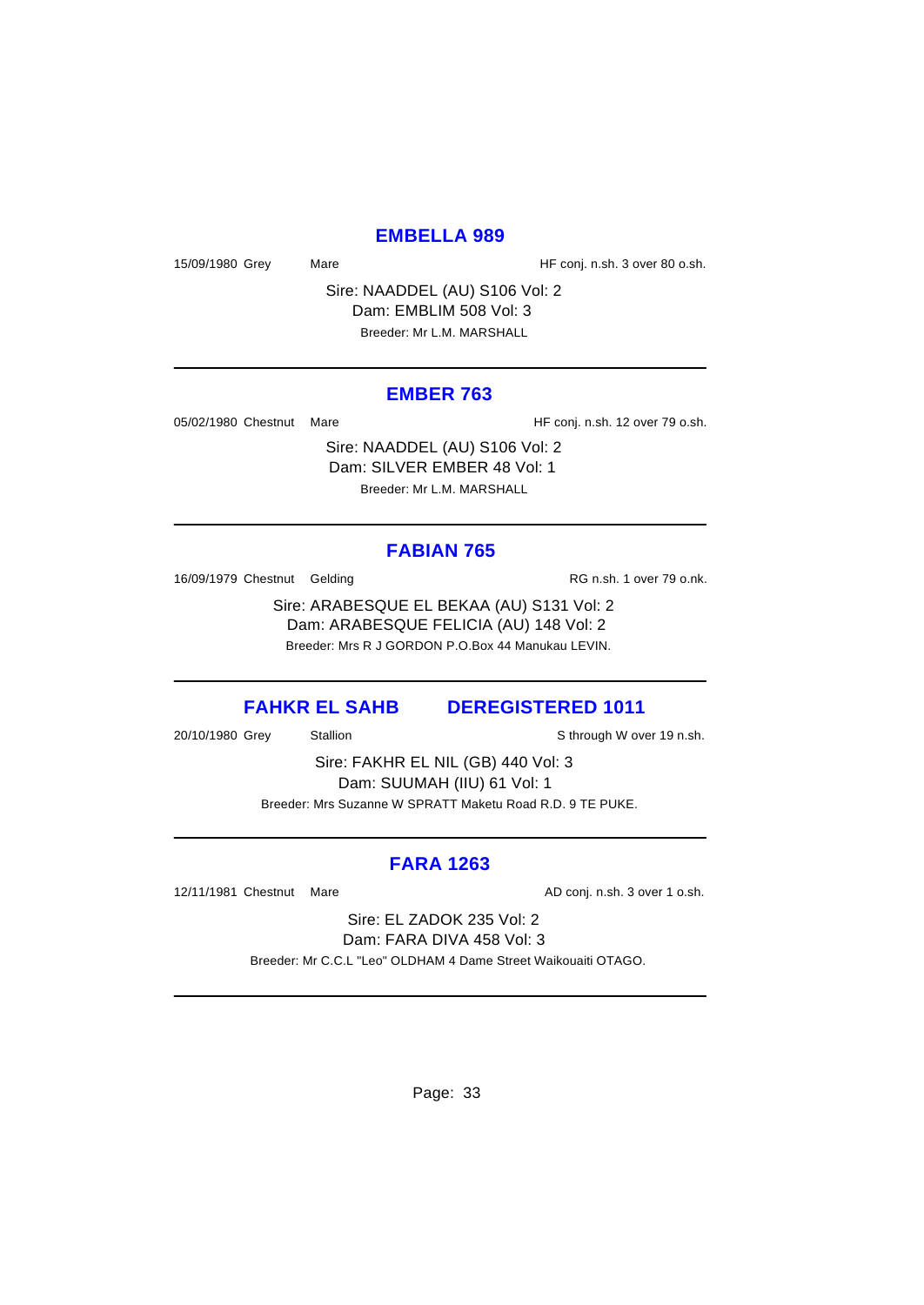### **FARRABIAN DEREGISTERED 858**

08/10/1979 Grey Mare Mare Din C n.sh. 2 over 9 o.nk.

Sire: CALLISTA S135 Vol: 2 Dam: ARABIAN LASS 169 Vol: 2

Breeder: Mrs Cindy L LIGGETT 19 Robertson Street Frankton QUEENSTOWN

#### **FATIHA 880**

26/11/1979 Grey Mare Inverted V n.sh. 1 over 79 o.sh.

Sire: ATHOS (IIU) S132 Vol: 2 Dam: DELLMOUNT ADAGIO 398 Vol: 3 Breeder: Mr P. M. ROSS

### **FERNSIDE JEWEL 1088**

26/01/1981 Bay Mare EM n.sh. 3 over 0 o.sh. Sire: ARABESQUE AZIEZE (AU) 574 Vol: 3 Dam: INDIAN TOPAZ (AU) 265 Vol: 2 Breeder: Mrs C. MCCLUSKEY P.O. Box 361, Gisborne.

### **FERNSIDE MOONSTONE 1266**

11/09/1981 Bay Mare EM n.sh. 4 over 1 o.sh. Sire: ARABESQUE AZIEZE (AU) 574 Vol: 3 Dam: TAREAM 281 Vol: 2 Breeder: Mrs C. MCCLUSKEY P.O. Box 361, Gisborne.

## **FIVE-R CAPRICE 1155**

13/11/1981 Grey Mare 5R n.sh. 1 over 1 o.sh.

## Sire: WAIMEHA ECLIPSE 475 Vol: 3 Dam: EL DANCING TREASURE 330 Vol: 2

Breeder: Mrs Dawn E ROCHFORD Hermans Road, CURRA Via Gympie QUEENSLAND 4570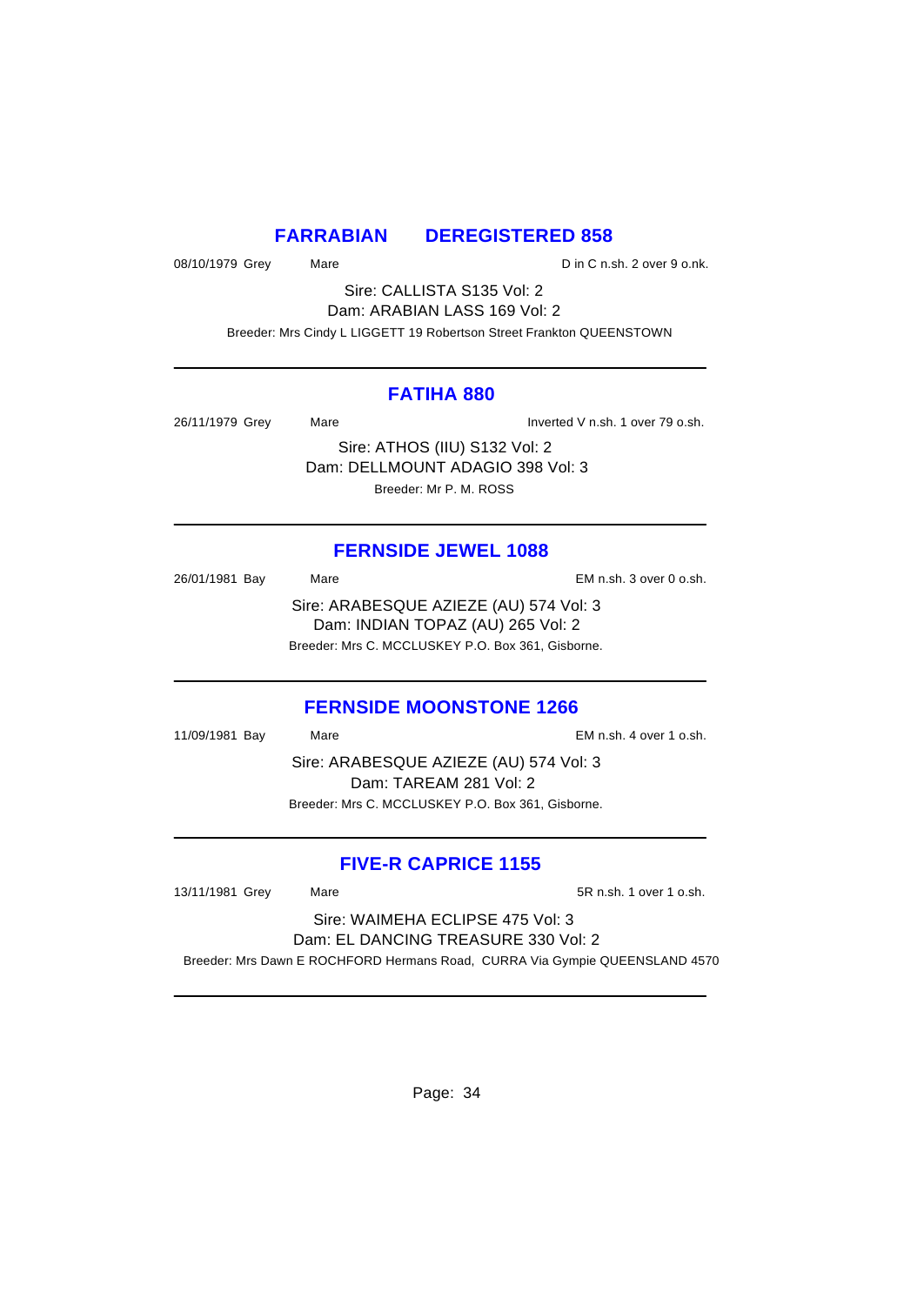## **FIVE-R GHAZALI 787**

12/11/1979 Chestnut Gelding 5R n.sh. 1 over 9 o.sh.

Sire: EL INDIAN FLAME S150 Vol: 2 Dam: EL DANCING TREASURE 330 Vol: 2

# Breeder: Mrs Dawn E ROCHFORD Hermans Road, CURRA Via Gympie QUEENSLAND 4570

### **FIVE-R JAUNITA 977**

10/11/1980 Chestnut Mare 5R n.sh. 0 o.sh.

Sire: EL INDIAN FLAME S150 Vol: 2 Dam: GREY GIRL 21 Vol: 1

Breeder: Mr T S ROCHFORD Hermans Road CURRA via Gympie QUEENSLAND 4570 AUST

## **FIVE-R MUSKETEER 978**

14/11/1980 Chestnut Stallion 5R n.sh. 2 over 0 o.sh.

Sire: WAIMEHA ECLIPSE 475 Vol: 3 Dam: EL DANCING TREASURE 330 Vol: 2 Breeder: Mrs Dawn E ROCHFORD Hermans Road, CURRA Via Gympie QUEENSLAND 4570

### **FIVE-R TEQUILA 1154**

18/12/1981 Grey Mare 19: Mare 5R n.sh. 2 over 1 o.sh.

Sire: WAIMEHA ECLIPSE 475 Vol: 3 Dam: BINT YASMIN 467 Vol: 3 Breeder: Mr T S ROCHFORD Hermans Road CURRA via Gympie QUEENSLAND 4570 AUST

### **FLEMINGS DAFINA 809**

19/08/1979 Chestnut Mare F n.sh. 1 over 9 o.sh.

Sire: SURTINA 208 Vol: 2 Dam: ARALEIGH SWIRLINA 314 Vol: 2 Breeder: Mr A J FLEMING R.D. 3 PUKEKOHE.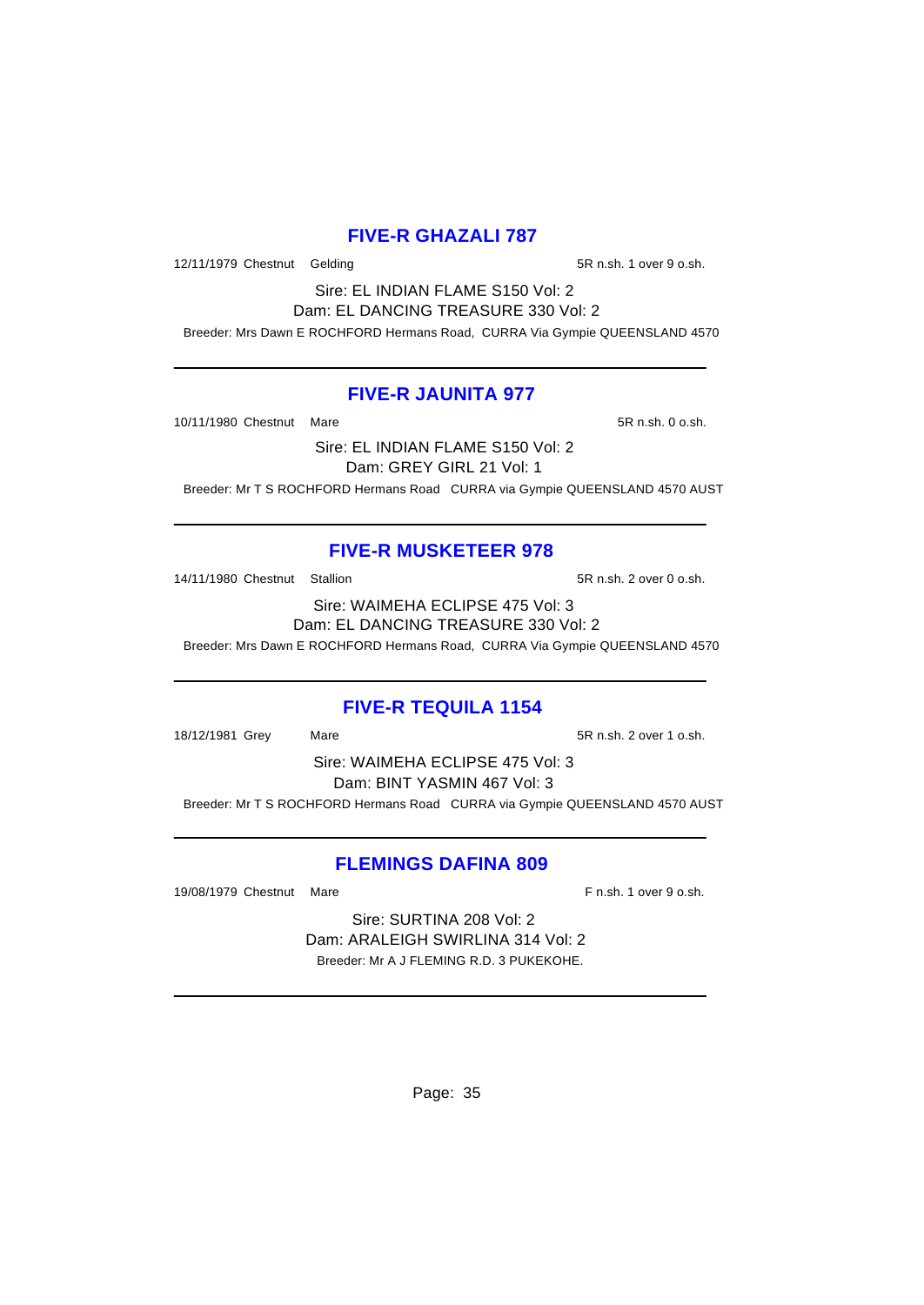### **FLEMINGS DANTILLA 810**

16/01/1980 Chestnut Mare F n.sh. 2 over 9 o.sh.

Sire: SURTINA 208 Vol: 2 Dam: WAIMEHA PRUDENCE 256 Vol: 2 Breeder: Mr A J FLEMING R.D. 3 PUKEKOHE.

### **FLEMINGS FARI 1025**

29/08/1980 Chestnut Gelding F n.sh. 1 over 8 o.sh.

Sire: SURTINA 208 Vol: 2 Dam: ARALEIGH SWIRLINA 314 Vol: 2 Breeder: Mr A J FLEMING R.D. 3 PUKEKOHE.

### **FLEMINGS FAZARA 999**

18/11/1980 Grey Gelding Gelding F n.sh. 2 over 8 o.sh. Sire: CRESCENDO (AU) S10 Vol: 1 Dam: WAIMEHA AZAL 469 Vol: 3 Breeder: Mr A J FLEMING R.D. 3 PUKEKOHE.

## **FLEMINGS GAZAL 1235**

15/11/1981 Chestnut Gelding F n.sh. 1 over 1 o.sh.

Sire: SURTINA 208 Vol: 2 Dam: ARALEIGH SWIRLINA 314 Vol: 2 Breeder: Mr A J FLEMING R.D. 3 PUKEKOHE.

## **GAE-JANDY 1111**

25/08/1981 Chestnut Mare N in C over bar n.sh. 1 over 1 o.sh.

Sire: GAI CADET (US) 730 Vol: 3 Dam: JANDY 455 Vol: 3 Breeder: Mrs C MEWETT Cove Road R.D.2 WAIPU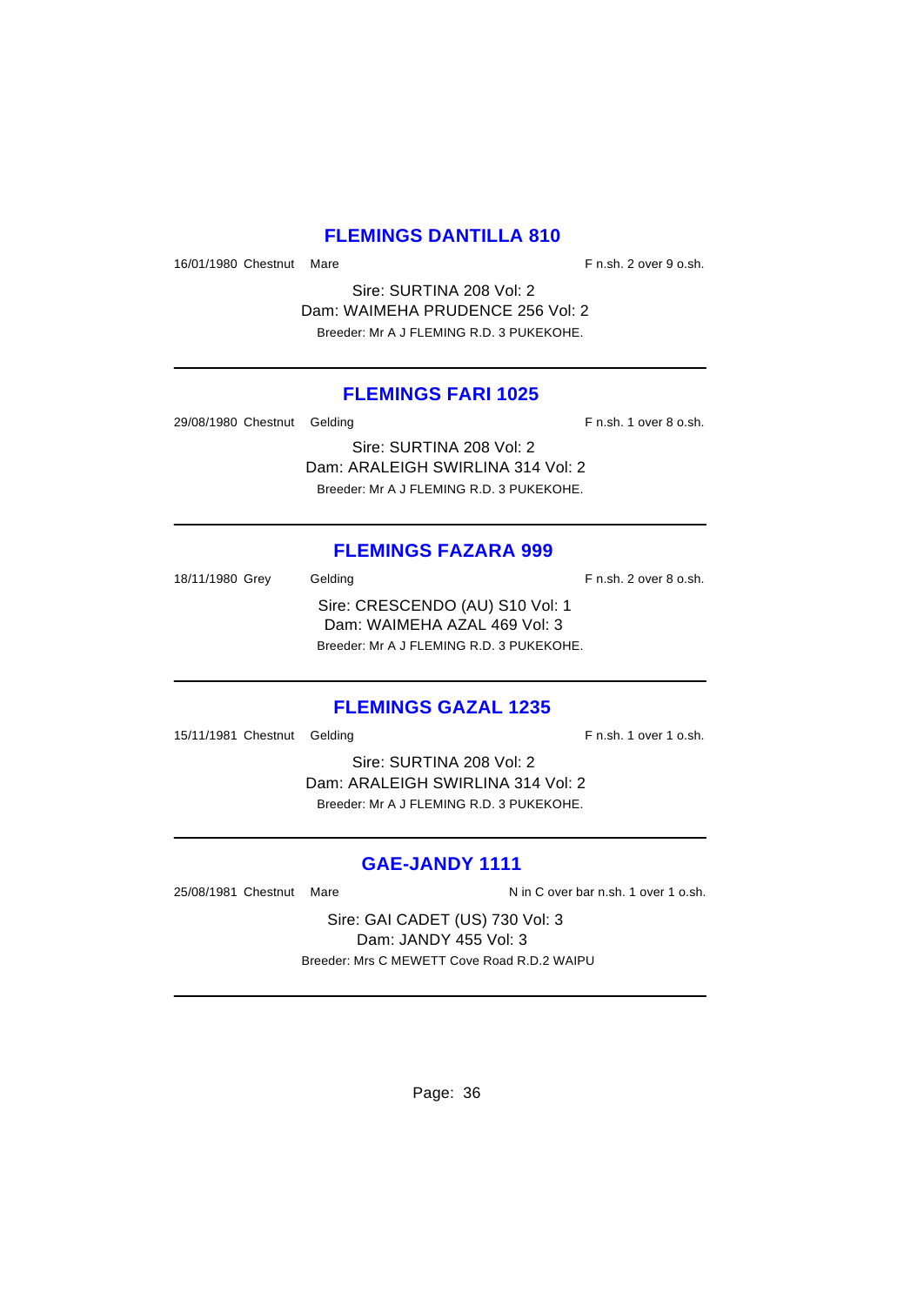#### **GAE-JEWEL 894**

10/09/1979 Grey Mare Mare Communication CM n.sh. 1 over 9 o.sh.

Sire: GAI ARISTOCRAT (US) 219 Vol: 2 Dam: TAREAM 281 Vol: 2 Breeder: Mrs C. MCCLUSKEY P.O. Box 361, Gisborne.

#### **GALICIA 949**

05/11/1980 Grey Mare Mare Mare Mover V n.sh. 1 over 80 o.sh.

Sire: KAMIL S17 Vol: 1 Dam: BINT EL SAHER 142 Vol: 2 Breeder: Mrs N T CONNELLY 25 Lydbrook Place Otumoetai TAURANGA.

# **GOLD RASHEIYA (GB) 736**

09/06/1971 Chestnut Mare M over half arrow n.sh.

Sire: GOLD REX GB V9S7 Dam: ROSHNARA GB V7M13

Breeder: MULAWA HOLDINGS PTY LTD Australia

Importer: Mrs Beverley A MORRISSEY 89 Dyers Pass Road, Cashmere, CHRISTCHURCH

#### **GOLD ROYAL 760**

28/08/1979 Chestnut Mare HF conj. n.sh. 1 over 79 o.sh.

Sire: MILANDS ROYAL FASHION (AU) S105 Vol: 2 Dam: SPARKLE GOLD 55 Vol: 1 Breeder: Mr L.M. MARSHALL

# **GOLD`S IMAGE 1123**

19/09/1981 Chestnut Mare **HF** conj. n.sh. 4 over 81 o.sh.

Sire: MILANDS ROYAL FASHION (AU) S105 Vol: 2 Dam: KARIM GOLD 275 Vol: 2 Breeder: Mr L.M. MARSHALL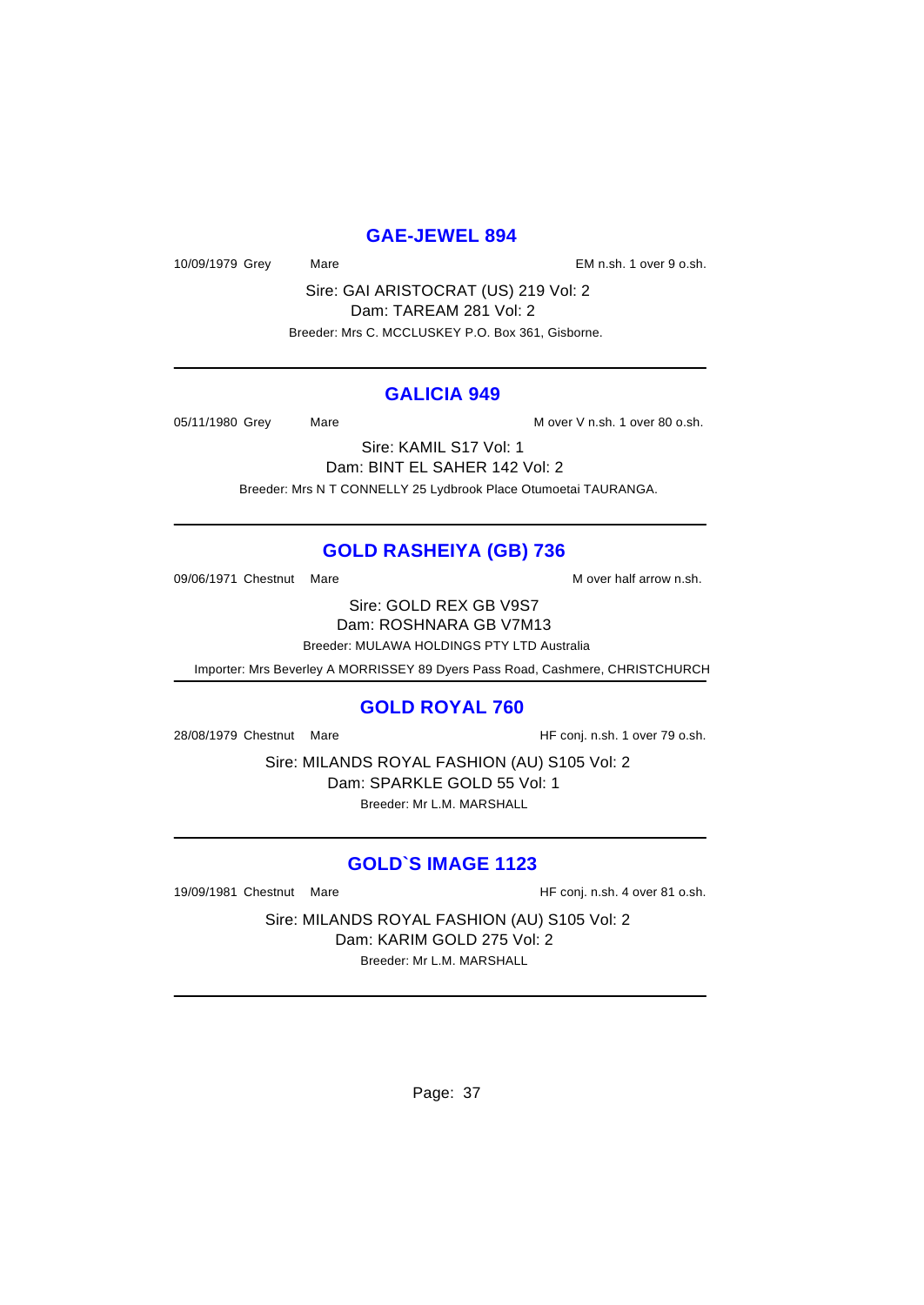#### **GOLDEN SHELTER NAJMA EL NEFOUS 1175**

23/10/1981 Grey Mare Mare GS n.sh. 1 over 1 o.sh.

Sire: NISAB (AU) 766 Vol: 4 Dam: KHALIFA 393 Vol: 3

Breeder: Mrs Jenny KLEMRA 389 Hursthouse Road, RD 9, INGLEWOOD 4389

## **GOWAN-DALE ARABIAN KNIGHT 1002**

25/11/1980 Grey Gelding G over A n.sh. 1 over 0 o.sh.

Sire: ARABESQUE AZIEZE (AU) 574 Vol: 3 Dam: HONEPUNA 319 Vol: 2 Breeder: Mrs R BAILEY Mandeville Road Ohoka NORTH CANTERBURY.

# **GOWAN-DALE SHALAMBROSE 1099**

07/12/1981 Chestnut Gelding G over A n.sh. 1 over 1 o.sh.

Sire: THE AMBASSADOR (AU) 1087 Vol: 4 Dam: SHALINA 443 Vol: 3

Breeder: Mrs R BAILEY Mandeville Road Ohoka NORTH CANTERBURY.

#### **HANNAH 1168**

02/12/1981 Grey Mare Heroni, n.sh. 13 over 81 o.sh.

Sire: NAADDEL (AU) S106 Vol: 2 Dam: EMBLIM 508 Vol: 3 Breeder: Mr L.M. MARSHALL

# **HANUERE 854**

10/01/1980 Grey Mare HE conj. n.sh. 3 over 79 o.sh.

Sire: WAIMEHA MARENDO S49 Vol: 1 Dam: OELLA 39 Vol: 1 Breeder: Mr S. J. HAY 153 Maces Rd Christchruch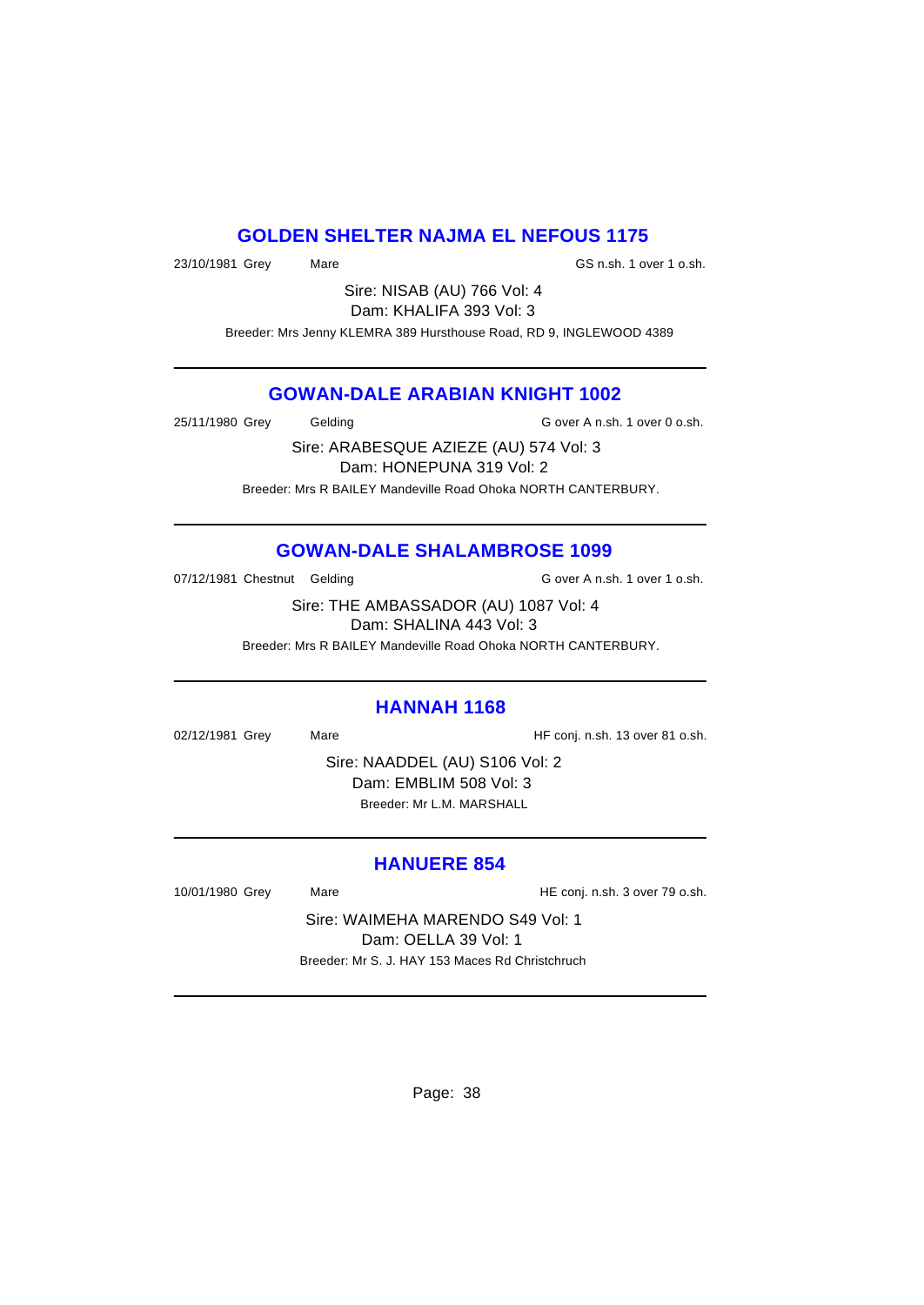#### **HASSAN 1179**

09/11/1981 Grey Gelding Communication M over V n.sh. 2 over 81 o.sh.

Sire: DYNAMIT (NL) 238 Vol: 2 Dam: NERISSA 32 Vol: 1

Breeder: Mrs N T CONNELLY 25 Lydbrook Place Otumoetai TAURANGA.

#### **HEART`S DELIGHT 851**

20/11/1979 Brown Mare C over bar n.sh. 3 over 9 o.sh.

Sire: NAHDA (AU) S127 Vol: 2 Dam: TURKISH DELIGHT 316 Vol: 2 Breeder: Mrs Linda P COTTLE 987 Ongarue Back Road, RD 6, TAUMARUNUI 3996

#### **HESTBANK NARELLE 1150**

25/01/1982 Grey Mare Mare H bar conj. n.sh. 1 over 1 o.sh.

Sire: NAADDEL (AU) S106 Vol: 2 Dam: CASSINI 553 Vol: 3

Breeder: Mr D L PALLESEN 20 Greer Cres Tawa WELLINGTON.

#### **HOSANNA 905**

03/09/1980 Bay Mare Research Bay Mare P in heart over 4 n.sh.

Sire: GAI CADET (US) 730 Vol: 3 Dam: ARALEIGH HABERO 184 Vol: 2 Breeder: Mr J. PRICE

#### **IBN KARIM 758**

20/10/1979 Grey Stallion Stallion HF conj. n.sh. 3 over 79 o.sh.

Sire: SARACEN KARIM (CA) S119 Vol: 2 Dam: JARINA 156 Vol: 2 Breeder: Mr L.M. MARSHALL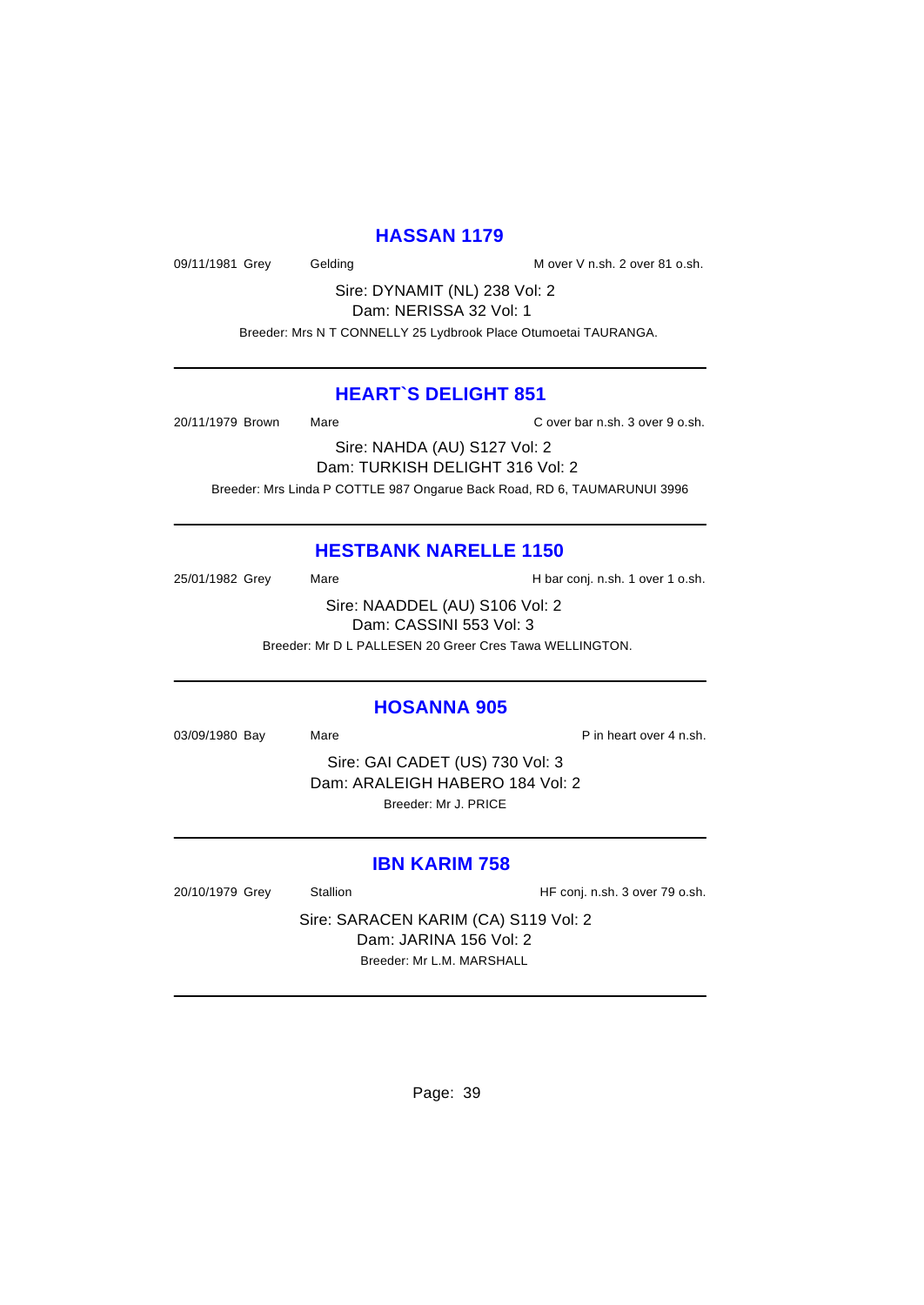#### **IBN NAADDEL 753**

07/11/1979 Grey Stallion Stallion State HF conj. n.sh. 7 over 79 o.sh.

Sire: NAADDEL (AU) S106 Vol: 2 Dam: SILVER LADY 50 Vol: 1 Breeder: Mr L.M. MARSHALL

#### **ICARUS 781**

17/10/1979 Chestnut Stallion Nin C over bar n.sh. 3 over 9 o.sh.

Sire: IMPALA (AU) S92 Vol: 2 Dam: JENNIFER (AU) 115 Vol: 2 Breeder: Mrs C MEWETT Cove Road R.D.2 WAIPU

#### **IDRIS 779**

09/11/1979 Grey Stallion N in C over bar n.sh. 5 over 9 o.sh.

Sire: IMPALA (AU) S92 Vol: 2 Dam: ADRIENNE 94 Vol: 2 Breeder: Mrs C MEWETT Cove Road R.D.2 WAIPU

#### **ISHMAHL 799**

01/11/1979 Chestnut Gelding TG n.sh. 1 over 9 o.sh.

Sire: IBN GROJEC (IIU) 205 Vol: 2 Dam: DELLMOUNT ISHTAR 119 Vol: 2 Breeder: Mr T G GLIDDON Irwell R.D.3, Leeston CHRISTCHURCH.

#### **IZORA 1053**

25/11/1980 Chestnut Mare Inverted A over A n.sh. 1 over 0 o.sh.

Sire: IDYLLIC (AU) S137 Vol: 2 Dam: TINKABELLE (IIU) 64 Vol: 1 Breeder: Mr A R AYLIFFE 71 Ingram Road R.D. 3 DRURY.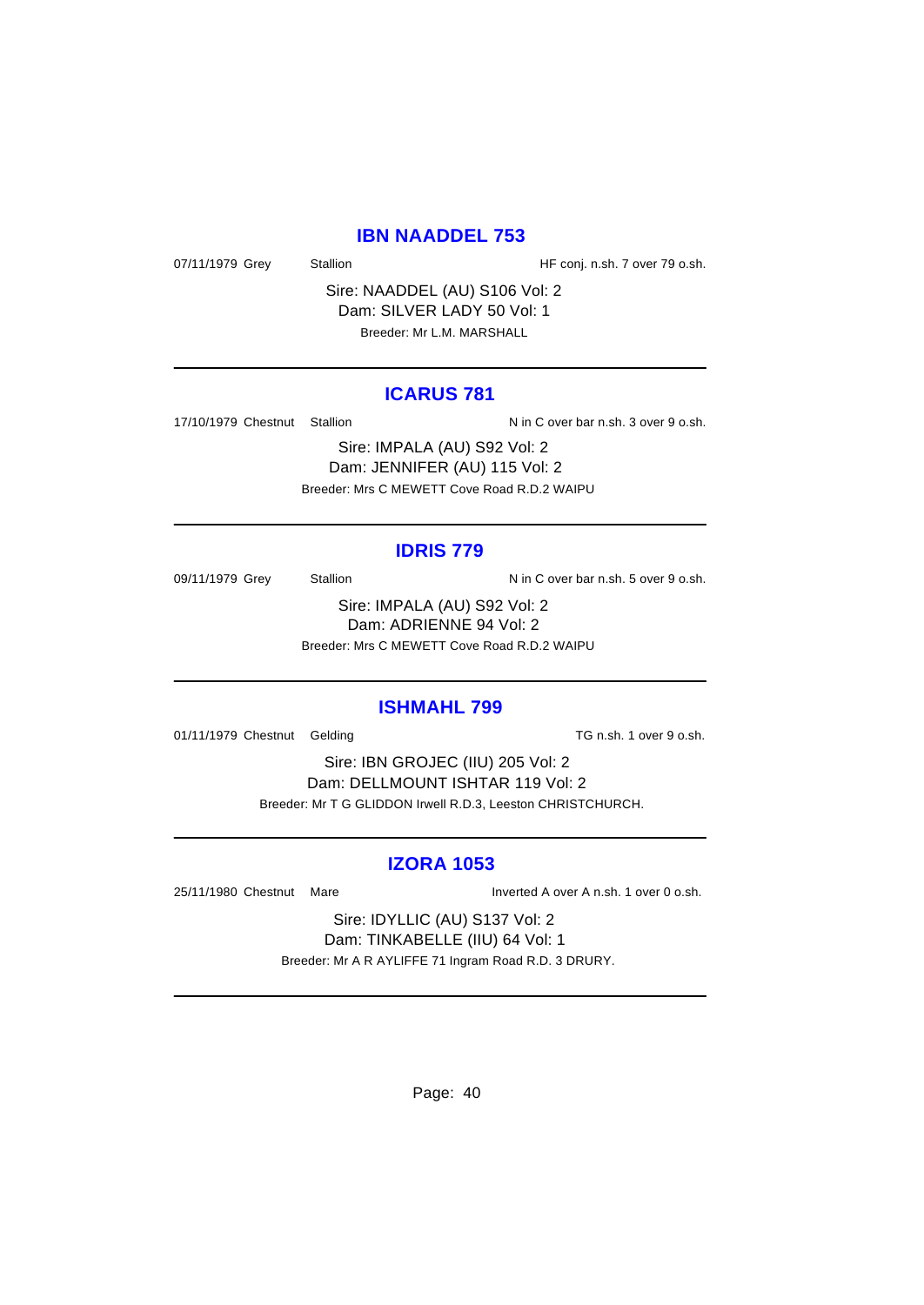#### **JACINDA 955**

21/10/1980 Chestnut Mare SS n.sh. 2 over 80 o.sh.

Sire: SABI DRIFT S101 Vol: 2 Dam: VALOR 232 Vol: 2 Breeder: Mr W SCORGIE "Avalee" R.D. 2, Outram OTAGO.

#### **JADE 852**

07/10/1979 Brown Mare Mare N in C over bar n.sh. 7 pver 9 o.sh.

Sire: LYRIC SADIQ (AU) 576 Vol: 3 Dam: JESSIE 294 Vol: 2 Breeder: Mrs Carroll P FUGETT 2 Olson Street, RD 6, INGLEWOOD

#### **JAHMAL 1096**

02/04/1981 Grey Stallion State State over 9 n.sh.

Sire: AMIR 266 Vol: 2 Dam: JAMILA 302 Vol: 2 Breeder: PARTNERSHIP BELL T & M L Lark Hill Arabians RD3 WAIMAUKU

#### **JAMAL 1173**

20/03/1982 Grey Gelding D in C n.sh. 6 over 1 o. nk.

Sire: NGAPA KING S25 Vol: 1 Dam: JABINA 153 Vol: 2 Breeder: Mrs Cindy L LIGGETT 19 Robertson Street Frankton QUEENSTOWN

#### **JANELLE 910**

20/10/1980 Grey Mare Mare N in C over bar n.sh. 5 over 0 o.sh.

Sire: LYRIC SADIQ (AU) 576 Vol: 3 Dam: JENNIFER (AU) 115 Vol: 2 Breeder: Mrs C MEWETT Cove Road R.D.2 WAIPU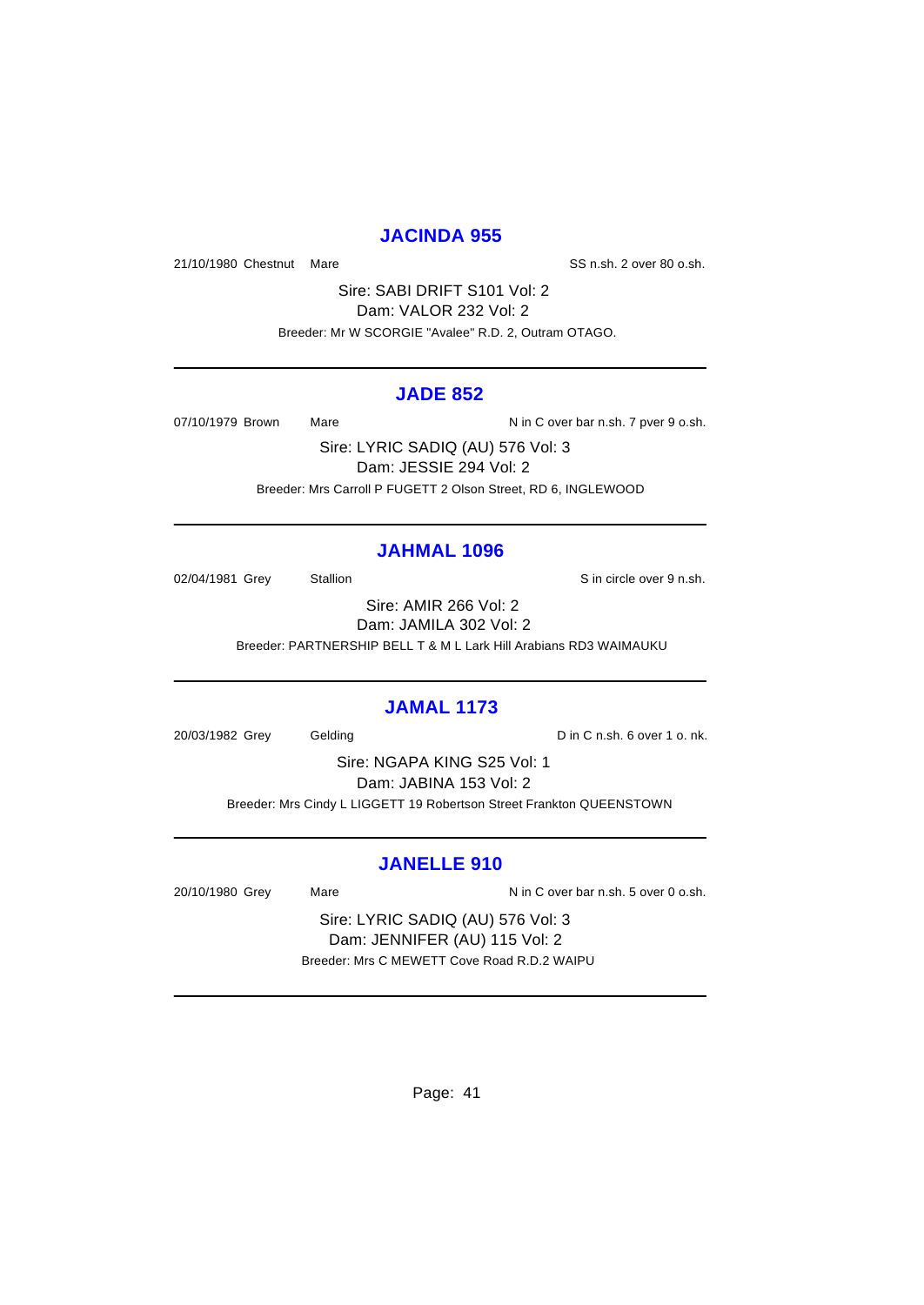#### **JASIR 1013**

21/11/1980 Grey Gelding CR over bar n.sh. 1 over 80 o.sh.

Sire: WAIMEHA MARAC 409 Vol: 3 Dam: PUKETAHU JEANNIE 284 Vol: 2 Breeder: Mrs Barbara M MCGREGOR 57 Lichfield Road, RD 2, PUTARURU 3482

#### **JASK 864**

19/10/1979 Chestnut Mare SS n.sh. 1 over 79 o.nk.

Sire: SERADON 329 Vol: 2 Dam: VALOR 232 Vol: 2 Breeder: Mr W SCORGIE "Avalee" R.D. 2, Outram OTAGO.

## **JEHANI 777**

04/02/1980 Grey Mare Mare Sthrough W over 17 n.sh.

Sire: FAKHR EL NIL (GB) 440 Vol: 3 Dam: IBANEZ 292 Vol: 2 Breeder: Mrs Suzanne W SPRATT Maketu Road R.D. 9 TE PUKE.

#### **JEROME 1226**

01/12/1981 Grey Gelding Contract Contract Contract Contract Contract Contract Contract Contract Contract Contract Contract Contract Contract Contract Contract Contract Contract Contract Contract Contract Contract Contract

Sire: NGAPA KING S25 Vol: 1 Dam: VALOR 232 Vol: 2 Breeder: Mr W SCORGIE "Avalee" R.D. 2, Outram OTAGO.

## **JESMOND KARL 811**

01/10/1979 Grey Gelding Reversed P dash R conj. n.sh. 1 over 9 o.sh.

Sire: KAMIL S17 Vol: 1 Dam: BINT BIKRI (NL) 402 Vol: 3

Breeder: MR A. P. ROWE uNIT 32 Glenbrae Retirement 22 Hilda St ROTORUA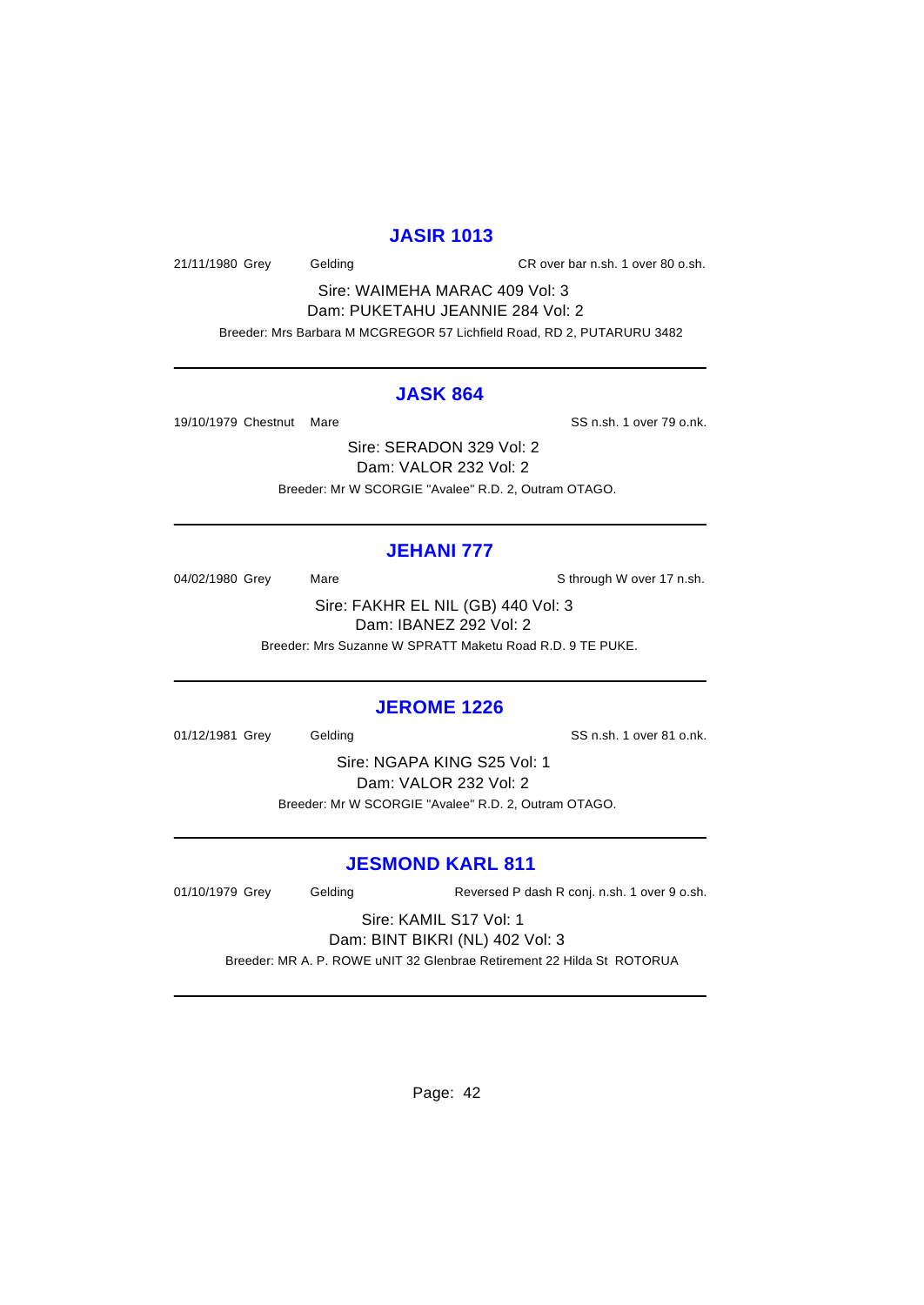#### **JESMOND NADA 1037**

16/08/1980 Grey Mare Reverse P dash R conj. n.sh. 1 over 9 o.sh.

Sire: JESMOND SMAROEL (IIU) 444 Vol: 3 Dam: JESMOND JOPIE 401 Vol: 3

Breeder: MR A. P. ROWE uNIT 32 Glenbrae Retirement 22 Hilda St ROTORUA

#### **JEZRAIN 1254**

09/10/1981 Grey Mare EW conj. n.sh. 2 over 1 o.sh.

Sire: JESMOND SMAROEL (IIU) 444 Vol: 3 Dam: EZRAIN 127 Vol: 2 Breeder: Mrs Barbara P WILSON PO Box 34, Mossburn, SOUTHLAND 9747

#### **JIDDAHR DEREGISTERED 1010**

30/08/1980 Grey Mare Mare Show Sthrough W over 18 n.sh.

Sire: FAKHR EL NIL (GB) 440 Vol: 3 Dam: KALINKA 420 Vol: 3

Breeder: Mrs Suzanne W SPRATT Maketu Road R.D. 9 TE PUKE.

### **KADIN 887**

06/12/1979 Chestnut Gelding Diamond in half circle n.sh. 3 over 79 o.sh.

Sire: NGAPA KING S25 Vol: 1 Dam: JABINA 153 Vol: 2 Breeder: Mr J A PITTAMS C/- D PITTAMS R.D.4 HIKURANGI NORTHLAND

#### **KAFIZA 1204**

30/08/1981 Grey Mare Mare Sthrough W over 21 n.sh.

Sire: GAI CADET (US) 730 Vol: 3 Dam: KALINKA 420 Vol: 3 Breeder: Mrs Suzanne W SPRATT Maketu Road R.D. 9 TE PUKE.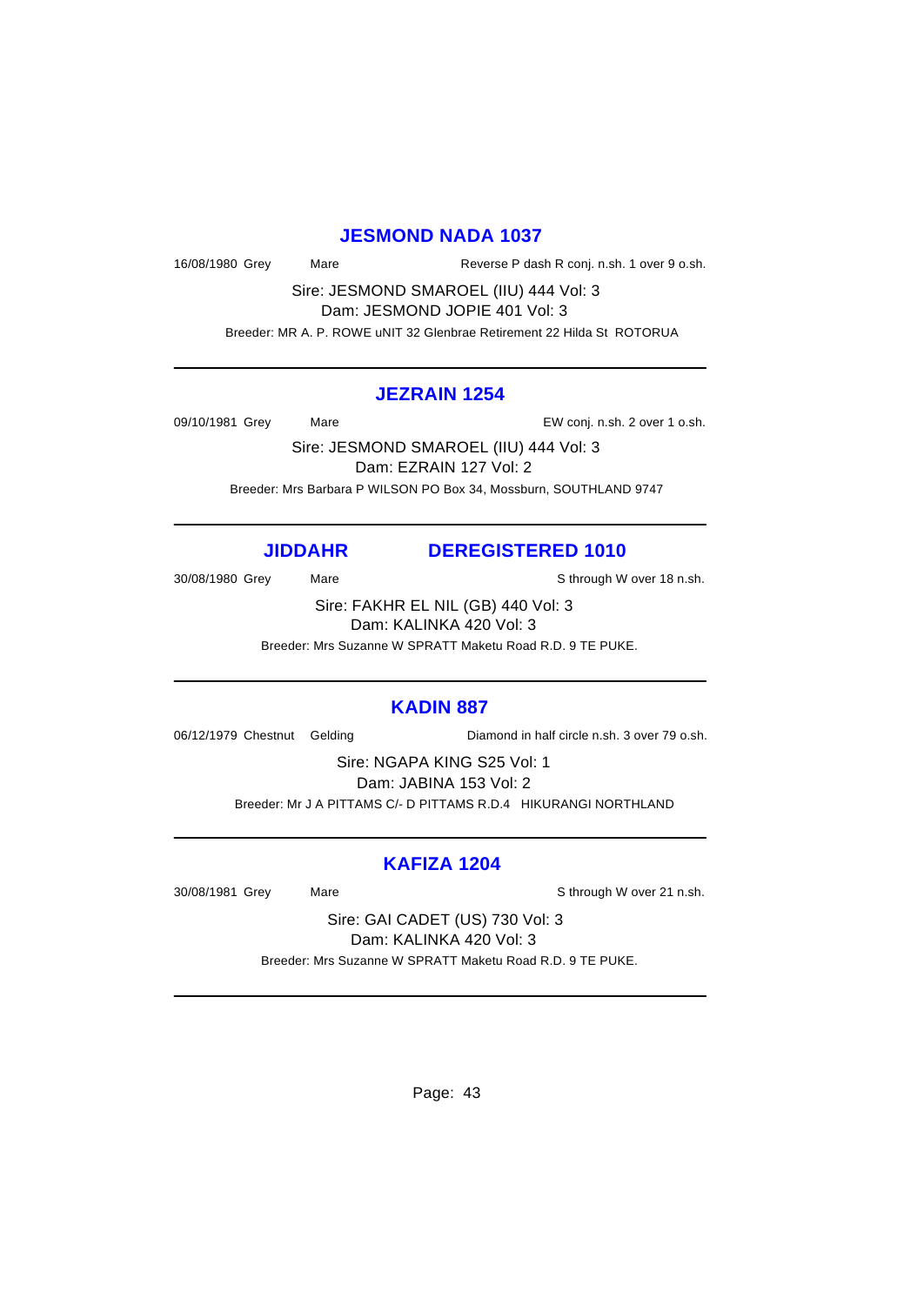#### **KAHLAH 1222**

17/11/1981 Grey Mare Mare Construction Construction Mare TG n.sh. 1 over 1 o.sh.

Sire: EL NAZEER 575 Vol: 3 Dam: KAREEMA (GB) 130 Vol: 2 Breeder: Mr T G GLIDDON Irwell R.D.3, Leeston CHRISTCHURCH.

#### **KAHLIM 761**

24/10/1980 Grey Gelding Gelding HF conj. n.sh. 10 over 79 o.sh.

Sire: SARACEN KARIM (CA) S119 Vol: 2 Dam: KILLALA 155 Vol: 2 Breeder: Mr L.M. MARSHALL

## **KALIMA 1115**

10/12/1971 Grey Mare Mare HF conj. n.sh. 14 over 81 o.sh.

Sire: SARACEN KARIM (CA) S119 Vol: 2 Dam: KILLALA 155 Vol: 2 Breeder: Mr L.M. MARSHALL

#### **KALLA 907**

04/09/1980 Chestnut Mare N in C over bar n.sh. 2 over 0 o.sh.

Sire: LYRIC SADIQ (AU) 576 Vol: 3 Dam: KAREEBA 116 Vol: 2 Breeder: Mrs C MEWETT Cove Road R.D.2 WAIPU

### **KAMAHL OF WESTON LODGE 1128**

28/11/1981 Chestnut Gelding RG n.sh. 1 over 1 o.nk.

Sire: NISAB (AU) 766 Vol: 4 Dam: RAMAH (AU) 147 Vol: 2 Breeder: Mrs R J GORDON P.O.Box 44 Manukau LEVIN.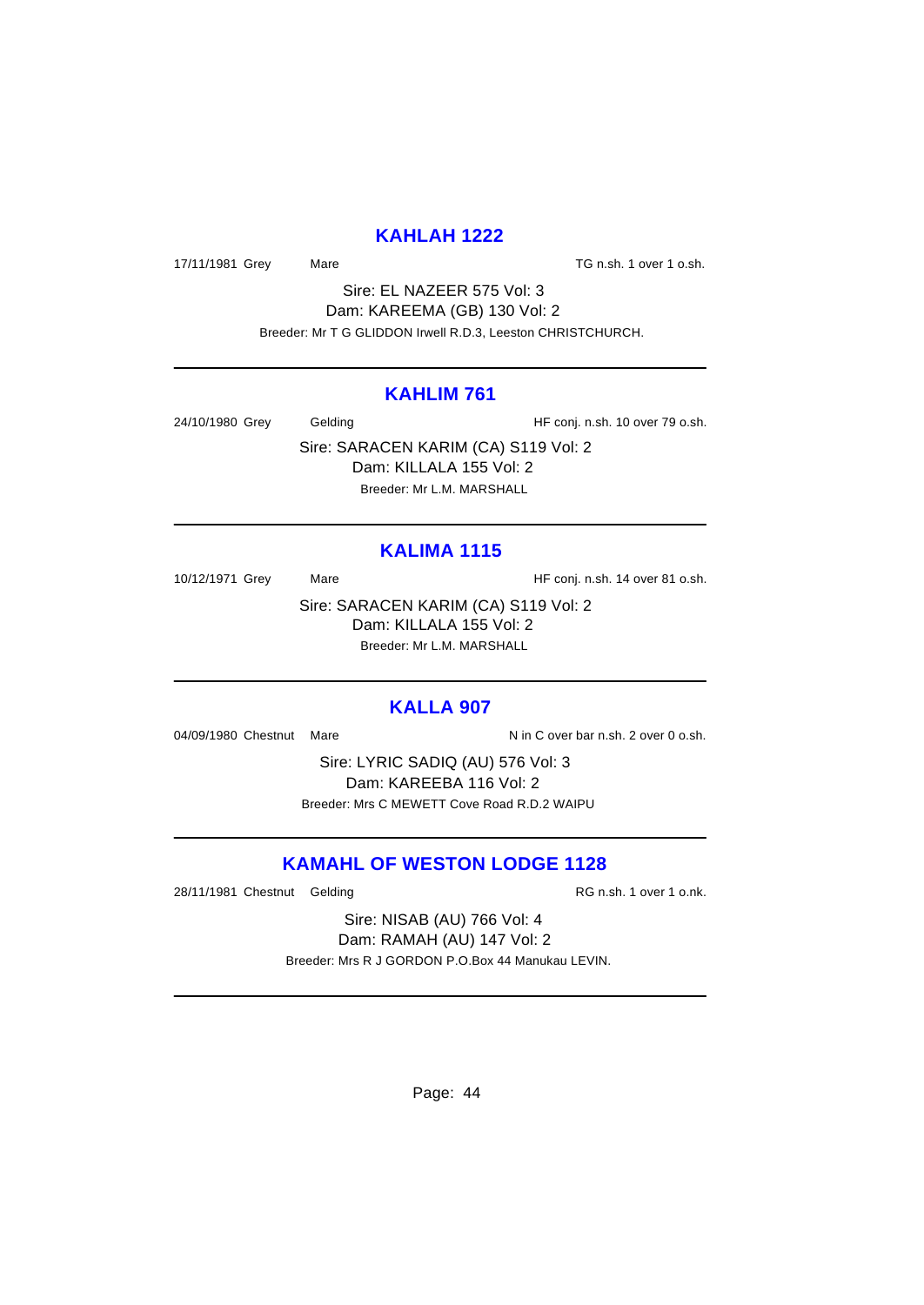# **KANDAHAR IBN KAZRA (GB) 1208**

21/01/1980 Grey Stallion 3. Stallion 3. The State of the State of the State of the State of the State of the State of the State of the State of the State of the State of the State of the State of the State of the State of

Sire: SHAKHS GB V13S1 Dam: KAZRA GB V9M3 Breeder: Major & P.W. MAXWELL England Importer: Mrs Suzanne W SPRATT Maketu Road R.D. 9 TE PUKE.

#### **KANTARA 1206**

22/09/1981 Bay Mare Mare Sthrough W over 22 n.sh.

Sire: GAI CADET (US) 730 Vol: 3 Dam: BEENIE (AU) 9 Vol: 1 Breeder: Mrs Suzanne W SPRATT Maketu Road R.D. 9 TE PUKE.

# **KARAH 1027**

15/11/1980 Grey Mare Mare TG n.sh. 1 over 0 o.sh.

Sire: ARABESQUE AZIEZE (AU) 574 Vol: 3 Dam: KAREEMA (GB) 130 Vol: 2

Breeder: Mr T G GLIDDON Irwell R.D.3, Leeston CHRISTCHURCH.

## **KARAMEA ARROW 995**

27/09/1980 Grey Gelding Casset Conj. n.sh. 3 over 0 o.sh. Sire: ARALEIGH KAVANNA 371 Vol: 3 Dam: KARAMEA GAZELLE 439 Vol: 3 Breeder: Mrs Alison B STEWARD Waikare Road, RD 3, KAWAKAWA 0283

# **KARAMEA DRUSUS 785**

12/10/1979 Grey Gelding Cassetter AR conj. n.sh. 1 over 9 o.sh. Sire: GAI ARISTOCRAT (US) 219 Vol: 2 Dam: ARALEIGH KRISTO 311 Vol: 2 Breeder: Mrs Alison B STEWARD Waikare Road, RD 3, KAWAKAWA 0283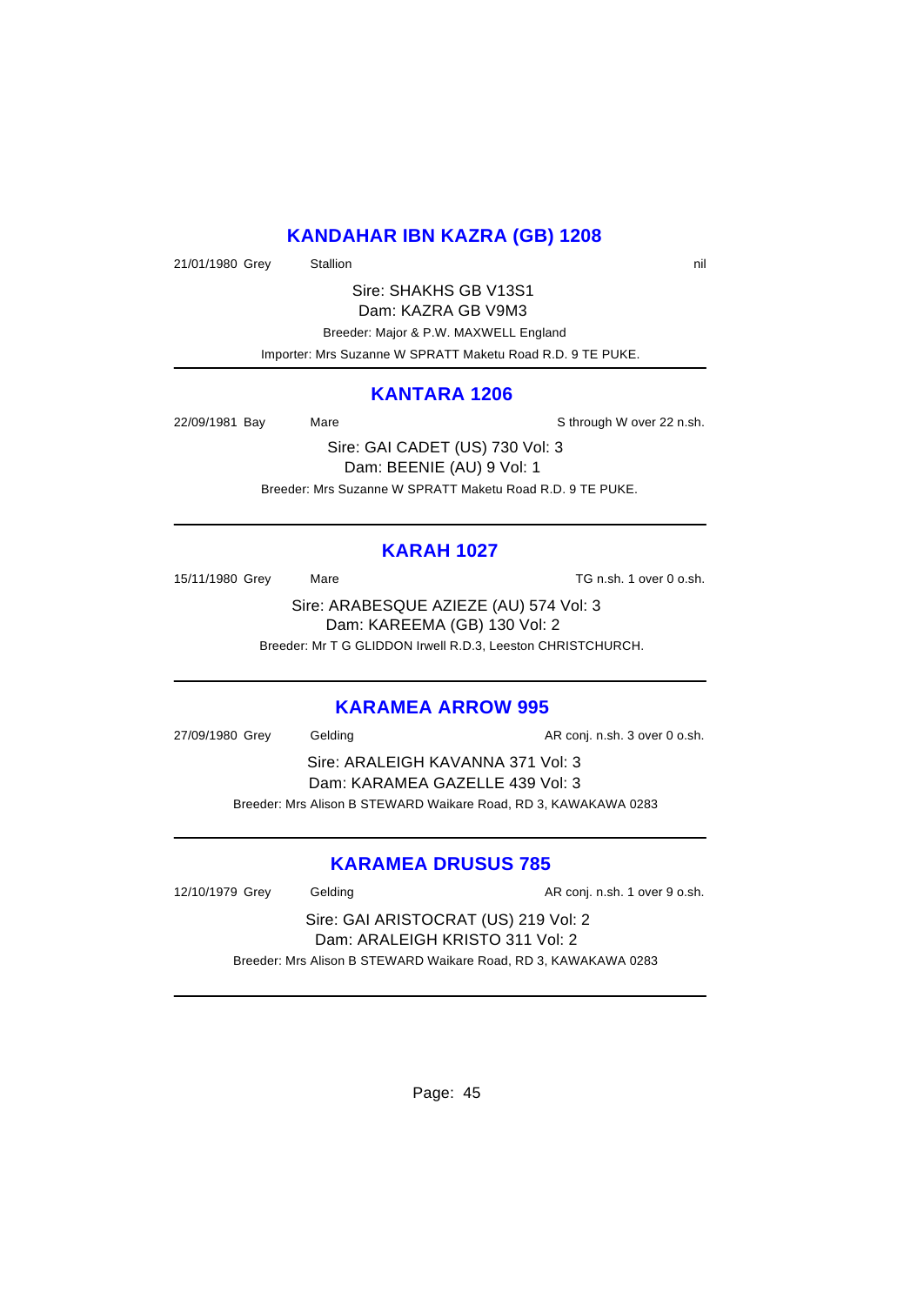## **KARAMEA JUVAAN 994**

14/09/1980 Grey Gelding Conj. n.sh. 2 over 0 o.sh.

Sire: ARALEIGH KAVANNA 371 Vol: 3 Dam: ARALEIGH JUDITH 3 Vol: 1 Breeder: Mrs Alison B STEWARD Waikare Road, RD 3, KAWAKAWA 0283

#### **KARAMEA KISMET 884**

08/03/1980 Grey Gelding Casset Conj. n.sh. 1 over 0.o.sh.

Sire: ARALEIGH KAVANNA 371 Vol: 3 Dam: KARAMEA ZAHRA 328 Vol: 2 Breeder: Mrs Alison B STEWARD Waikare Road, RD 3, KAWAKAWA 0283

# **KARAMEA SILVER RAVEN 1258**

27/11/1981 Grey Gelding Cassette AR conj. n.sh. 3 over 1 o.sh. Sire: GAI CADET (US) 730 Vol: 3 Dam: KARAMEA FARAH 464 Vol: 3 Breeder: Mrs Alison B STEWARD Waikare Road, RD 3, KAWAKAWA 0283

#### **KARAMEA ZARINA 1256**

27/10/1981 Grey Mare Mare AR conj. n.sh. 2 over 1 o.sh. Sire: INDIAN FIRE DANCE (AU) S56 Vol: 2 Dam: KARAMEA ZAHRA 328 Vol: 2 Breeder: Mrs Alison B STEWARD Waikare Road, RD 3, KAWAKAWA 0283

## **KARAMEA ZELLA 1257**

21/10/1981 Grey Mare Mare AR conj. n.sh. 1 over 1 o.sh.

Sire: ARALEIGH KAVANNA 371 Vol: 3 Dam: KARAMEA GAZELLE 439 Vol: 3 Breeder: Mrs Alison B STEWARD Waikare Road, RD 3, KAWAKAWA 0283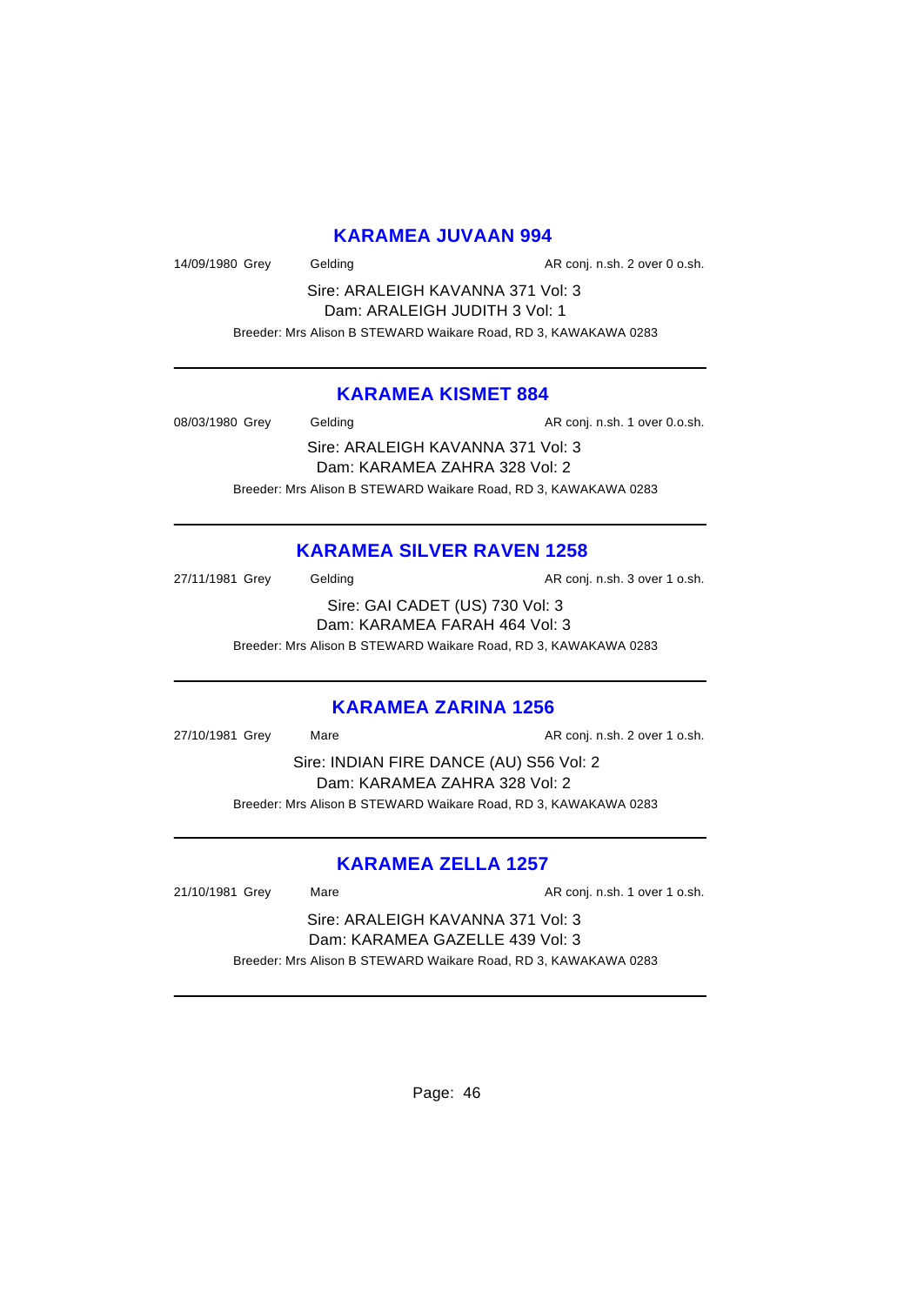#### **KARBINA 990**

21/09/1980 Grey Mare Mare HF conj. n.sh. 5 over 80 o.sh.

Sire: NAADDEL (AU) S106 Vol: 2 Dam: KARBER 509 Vol: 3 Breeder: Mr L.M. MARSHALL

#### **KARINA 980**

03/11/1980 Grey Mare Mare HF conj. n.sh. 11 over 80 o.sh.

Sire: SARACEN KARIM (CA) S119 Vol: 2 Dam: JARINA 156 Vol: 2 Breeder: Mr L.M. MARSHALL

# **KARISMA 1229**

14/09/1981 Brown Mare Mare RH n.sh. 1 over 1 o.sh.

Sire: SAAMEN JASHIR 533 Vol: 3

Dam: MISSAN 185 Vol: 2

Breeder: Mr R. R. HALL C/- Huapai Gardens, Devon Rd, R.D. 42, WAITARA.

#### **KAROMA 733**

30/09/1979 Bay Mare H n.sh. 2 over 9 o.sh.

Sire: IBN GROJEC (IIU) 205 Vol: 2 Dam: KHALIFA 393 Vol: 3 Breeder: Mrs Helena M PATCHETT-CARTER Grafton, RD 14, RAKAIA

#### **KARRAN 991**

23/08/1980 Grey Mare Mare HF conj. n.sh. 1 over 80 o.sh.

Sire: SARACEN KARIM (CA) S119 Vol: 2 Dam: NAARAN 501 Vol: 3 Breeder: Mr L.M. MARSHALL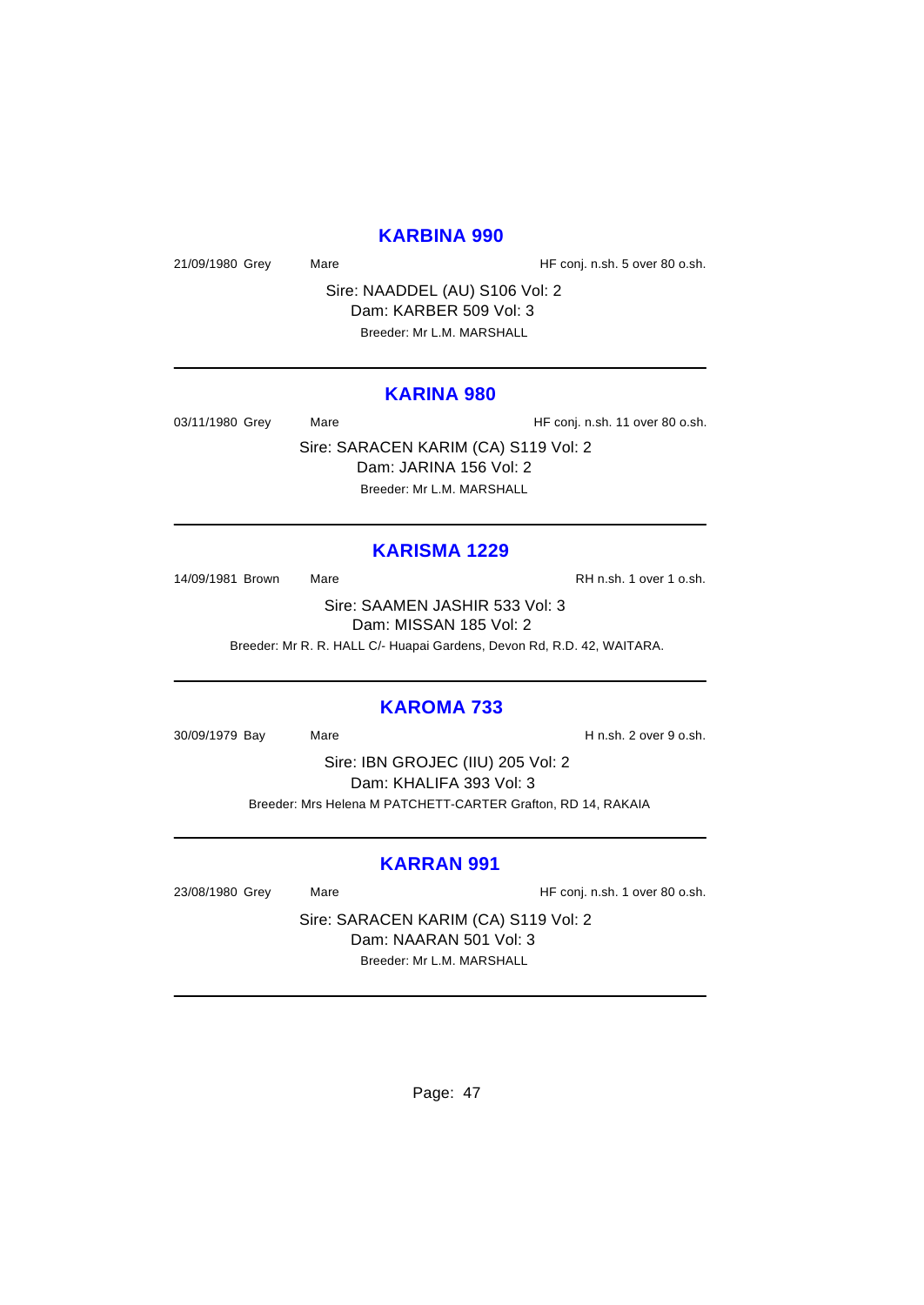#### **KATATAHI 1028**

29/09/1980 Grey Stallion Stallion State RH o.sh 0 over 1 n.sh

Sire: SAAMEN JASHIR 533 Vol: 3 Dam: MISSAN 185 Vol: 2

Breeder: Mr R. R. HALL C/- Huapai Gardens, Devon Rd, R.D. 42, WAITARA.

#### **KATIMA 1167**

16/11/1981 Grey Mare Mare HF conj. n.sh. 10 over 81 o.sh.

Sire: SARACEN KARIM (CA) S119 Vol: 2 Dam: ELOTINA 141 Vol: 2 Breeder: Mr L.M. MARSHALL

#### **KAURI DOMINO 1081**

15/11/1980 Grey Gelding Carrier Control of the KS over 14 n.sh. Sire: HILAND BANNER 336 Vol: 2

Dam: HILAND DOMINIQUE (IID) 112 Vol: 2

Breeder: Mrs M D RYAN Kauri Arabian Stud R.D. 8 FRANKTON.

#### **KAURI KAY GEE 892**

27/09/1979 Grey Gelding Contract Contract Contract Contract Contract Contract Contract Contract Contract Contract Contract Contract Contract Contract Contract Contract Contract Contract Contract Contract Contract Contract

Sire: HILAND BANNER 336 Vol: 2 Dam: HILAND BEAUTY 365 Vol: 3 Breeder: Mrs M D RYAN Kauri Arabian Stud R.D. 8 FRANKTON.

#### **KAURI KERIMA 891**

18/11/1979 Grey Mare Mare KS over 7 n.sh.

Sire: HILAND BANNER 336 Vol: 2 Dam: HILAND DOMINIQUE (IID) 112 Vol: 2 Breeder: Mrs M D RYAN Kauri Arabian Stud R.D. 8 FRANKTON.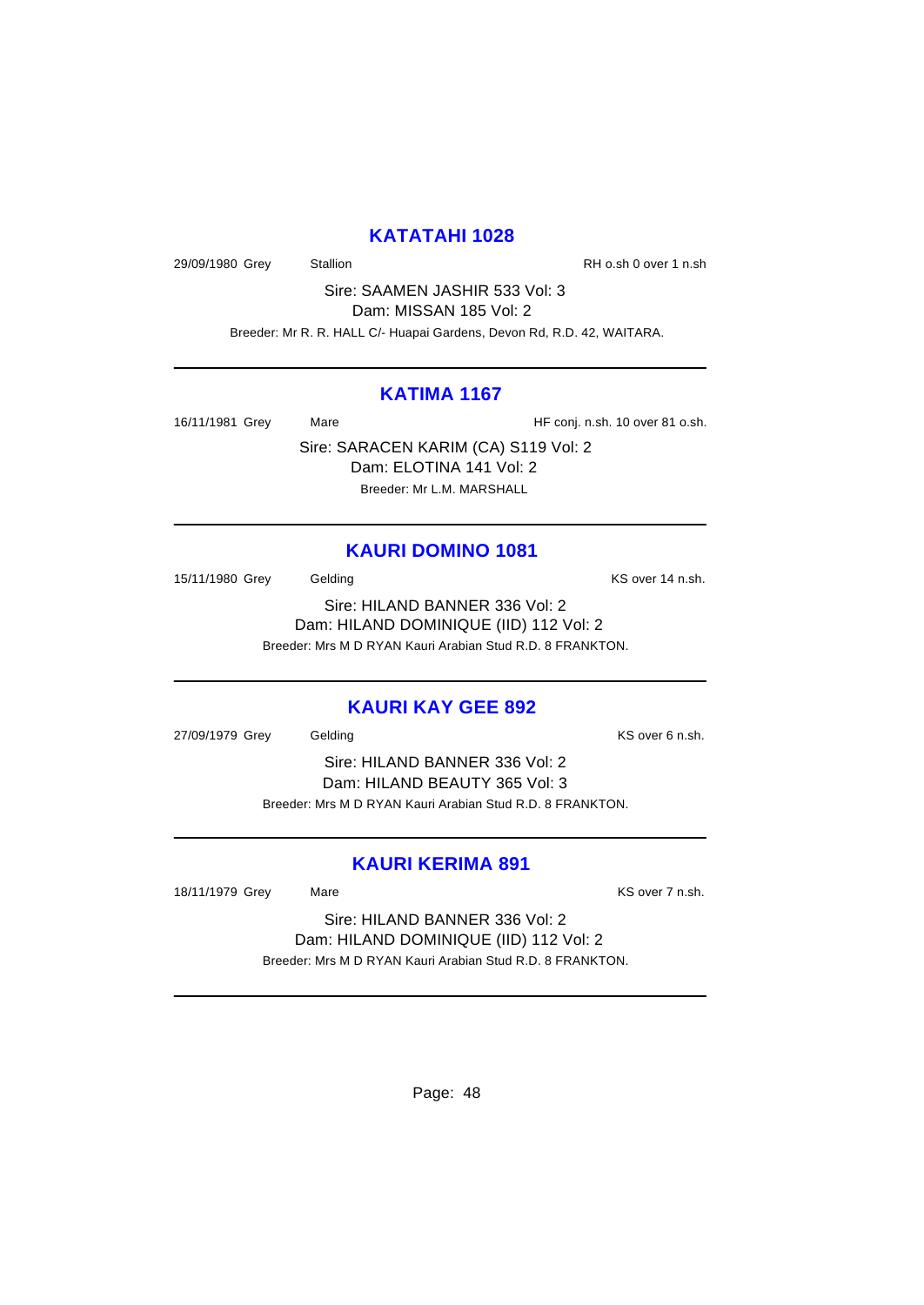#### **KAURI KIZAMA 1079**

07/11/1980 Grey Mare Mare KS over 10 n.sh.

Sire: HILAND BANNER 336 Vol: 2 Dam: ARALEIGH HILLARY 121 Vol: 2 Breeder: Mrs M D RYAN Kauri Arabian Stud R.D. 8 FRANKTON.

#### **KAURI KOSSAK 1077**

29/09/1980 Chestnut Stallion **KS** over 13 n.sh.

Sire: HILAND BANNER 336 Vol: 2 Dam: PASCALI (AU) 40 Vol: 1 Breeder: Mrs M D RYAN Kauri Arabian Stud R.D. 8 FRANKTON.

#### **KAURI MARINE 1243**

10/09/1981 Grey Mare Mare KS n.sh. 1 over 1 o.sh. Sire: HILAND BANNER 336 Vol: 2 Dam: HILAND PRINCESS 192 Vol: 2 Breeder: Mrs M D RYAN Kauri Arabian Stud R.D. 8 FRANKTON.

#### **KAURI REGAL 866**

25/09/1979 Grey Gelding Communication Communication Communication Communication Communication Communication Co

Sire: HILAND BANNER 336 Vol: 2 Dam: ARALEIGH HILLARY 121 Vol: 2 Breeder: Mrs M D RYAN Kauri Arabian Stud R.D. 8 FRANKTON.

#### **KAURI SAADAN 1078**

08/10/1980 Grey Stallion Stallion State State State State State State State State State State State State State

Sire: HILAND BANNER 336 Vol: 2 Dam: HILAND BEAUTY 365 Vol: 3 Breeder: Mrs M D RYAN Kauri Arabian Stud R.D. 8 FRANKTON.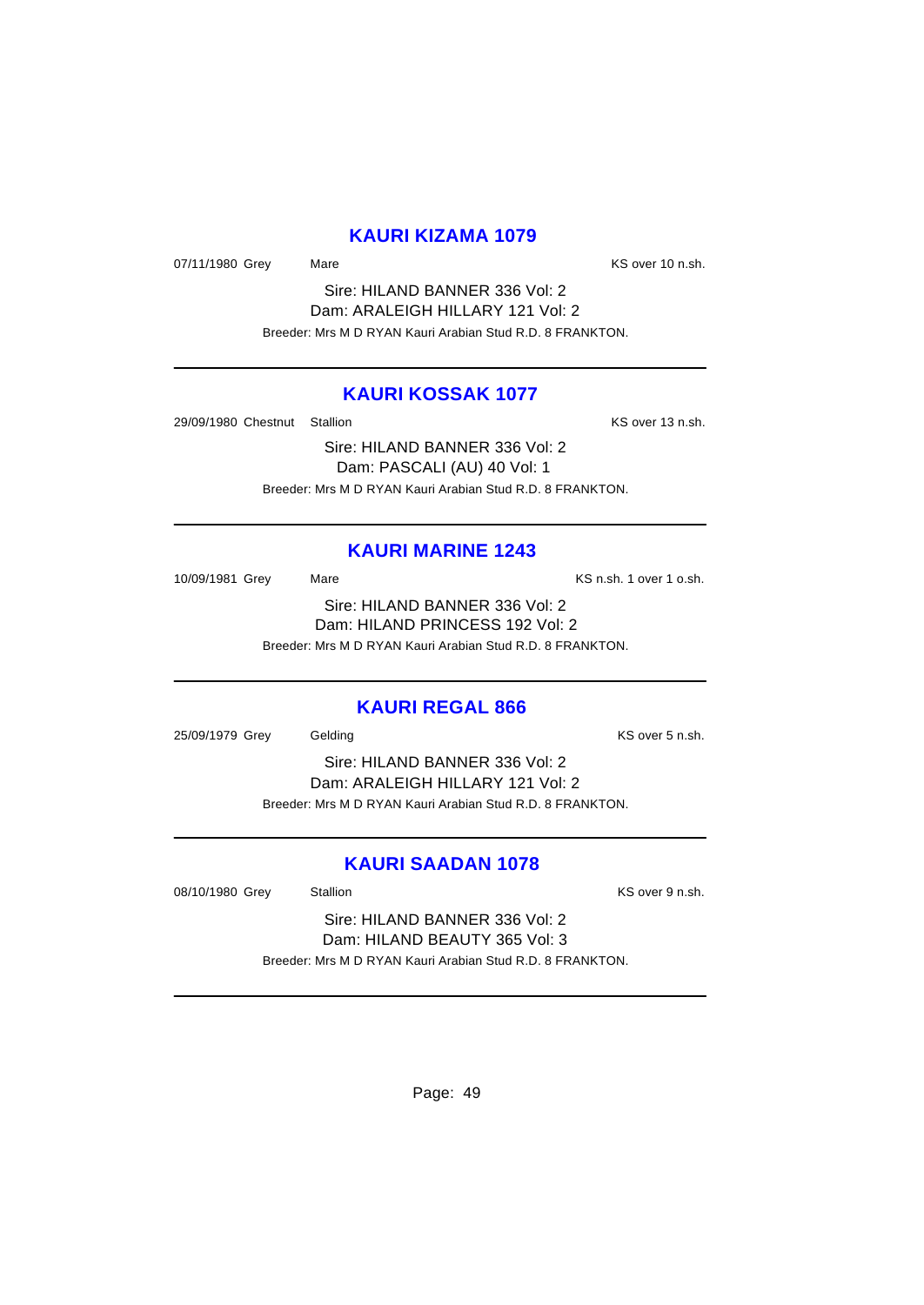#### **KAURI SELIMA 1080**

07/09/1980 Grey Mare Mare KS over 8 n.sh.

Sire: HILAND BANNER 336 Vol: 2 Dam: HILAND PRINCESS 192 Vol: 2 Breeder: Mrs M D RYAN Kauri Arabian Stud R.D. 8 FRANKTON.

#### **KAZMEEN 1172**

01/11/1981 Grey Mare Mare Din C n.sh. 4 over 1 o.nk.

Sire: NGAPA KING S25 Vol: 1 Dam: CABINA 521 Vol: 3 Breeder: Mrs Cindy L LIGGETT 19 Robertson Street Frankton QUEENSTOWN

#### **KENNEDY 924**

03/12/1980 Chestnut Gelding Flying VE n.sh. 1 over 0 o.sh.

Sire: PUKETAHU KENTUCKY S117 Vol: 2 Dam: NGAPA WINDELLA 87 Vol: 2 Breeder: Mr T EDWARD R.D., MORRINSVILLE.

#### **KHALIRA 1125**

10/09/1981 Grey Mare Mare HF conj. n.sh. 2 over 81 o.sh.

Sire: SARACEN KARIM (CA) S119 Vol: 2 Dam: NAARAI 385 Vol: 3 Breeder: Mr L.M. MARSHALL

# **KHATILAH 1124**

15/09/1981 Grey Mare Mare HF conj. n.sh. 3 over 81 o.sh.

Sire: SARACEN KARIM (CA) S119 Vol: 2 Dam: BINT SPARKLE GOLD 506 Vol: 3 Breeder: Mr L.M. MARSHALL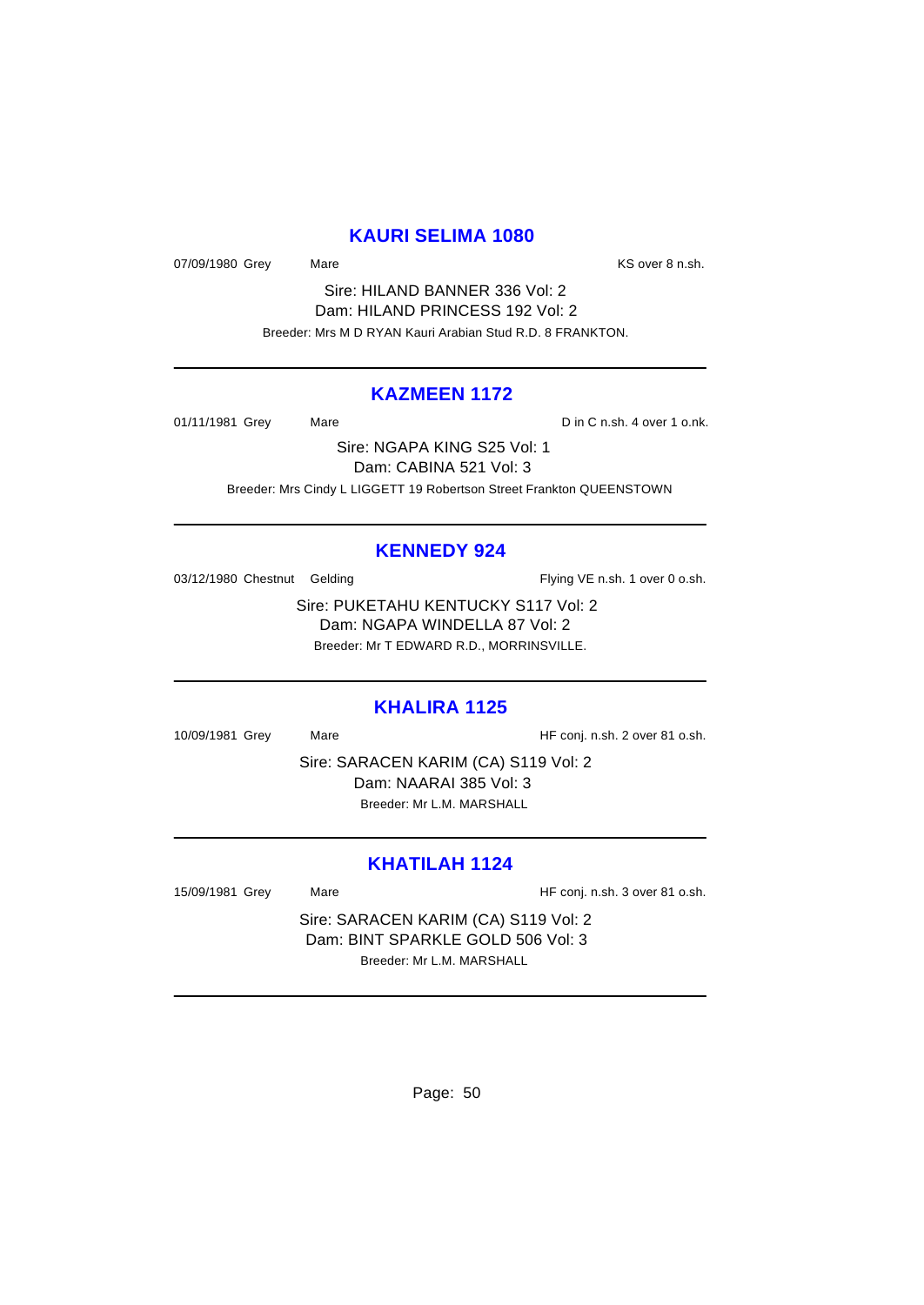#### **KULAL 1270**

02/12/1981 Chestnut Mare Diamond in half circle n.sh. 3 over 81 o.sh.

Sire: PUKETAHU KENTUCKY S117 Vol: 2 Dam: NASHITA 568 Vol: 3 Breeder: Mr J A PITTAMS C/- D PITTAMS R.D.4 HIKURANGI NORTHLAND

#### **KURURAU HAMAL 951**

07/11/1980 Grey Gelding Gelding JB n.sh. 1 over 0 o.sh.

Sire: WAIMEHA MARAC 409 Vol: 3 Dam: SILVER SAALA 52 Vol: 1 Breeder: Mrs J A BULLIONS P.O.Box 412 TAUMARUNUI.

## **KURURAU MARSALA 1157**

11/11/1981 Grey Gelding Gelding JB n.sh. 1 over 1 o.sh. Sire: WAIMEHA MARAC 409 Vol: 3 Dam: SILVER SAALA 52 Vol: 1 Breeder: Mrs J A BULLIONS P.O.Box 412 TAUMARUNUI.

# **KURURAU SARITA 814**

05/11/1979 Chestnut Mare **JB n.sh. 1 over 9 o.sh.** 

Sire: WAIMEHA MARAC 409 Vol: 3 Dam: SILVER SAALA 52 Vol: 1 Breeder: Mrs J A BULLIONS P.O.Box 412 TAUMARUNUI.

# **LAILA 1144**

04/02/1982 Bay Mare Sin circle over 12 n.sh.

Sire: HILAND CHIEF (AU) S85 Vol: 2 Dam: ARALEIGH MOYRA 179 Vol: 2 Breeder: Mrs E Anne SPARKS 1199 Churchill Road, RD 1, TUAKAU 2696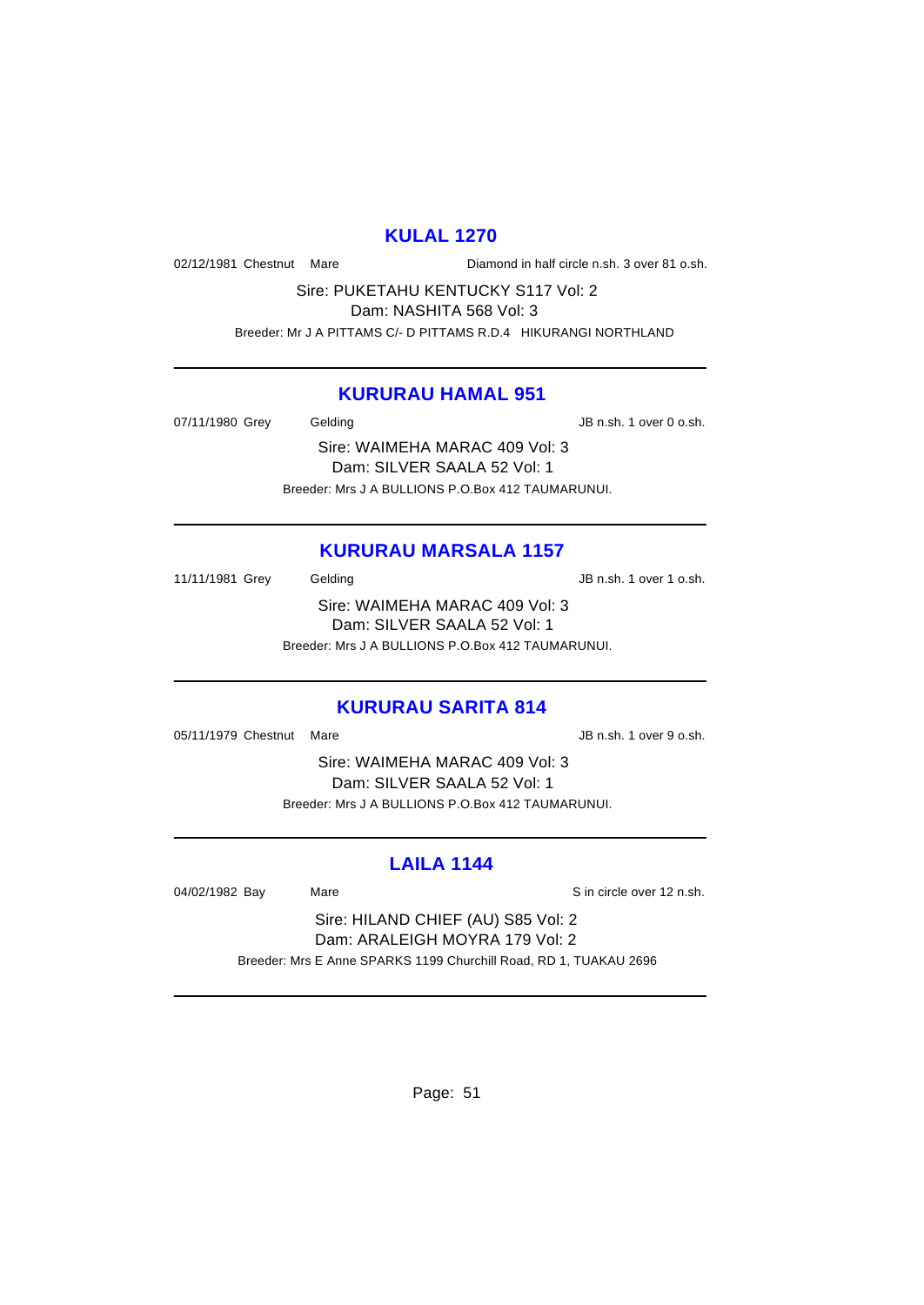## **LALLA ROOKH 906**

16/08/1980 Grey Stallion Stallion N in C over bar n.sh. 1 over 0 o.sh.

Sire: LYRIC SADIQ (AU) 576 Vol: 3 Dam: JANDY 455 Vol: 3 Breeder: Mrs C MEWETT Cove Road R.D.2 WAIPU

#### **LAMA 759**

02/09/1979 Grey Stallion Stallion HF conj. n.sh. 2 over 79 o.sh.

Sire: SARACEN KARIM (CA) S119 Vol: 2 Dam: GOLDEN EMBER 154 Vol: 2 Breeder: Mr L.M. MARSHALL

#### **LARINA 1169**

06/01/1982 Grey Mare Mare HF conj. n.sh. 15 over 81 o.sh. Sire: NAADDEL (AU) S106 Vol: 2 Dam: BINT NAARINA 646 Vol: 3 Breeder: Mr L.M. MARSHALL

#### **LARK HEKA 1181**

26/10/1981 Chestnut Mare **LH** conj. n.sh. 1 o.sh.

Sire: LYRIC SADIQ (AU) 576 Vol: 3 Dam: ASTRID 390 Vol: 3 Breeder: Mr T BELL 108 Woodhill Park Road R.D. 3 WAIMAUKU.

#### **LASER 1113**

28/09/1981 Chestnut Gelding N in C over bar n.sh. 3 over 1 o.sh.

Sire: LYRIC SADIQ (AU) 576 Vol: 3 Dam: JENNIFER (AU) 115 Vol: 2 Breeder: Mrs C MEWETT Cove Road R.D.2 WAIPU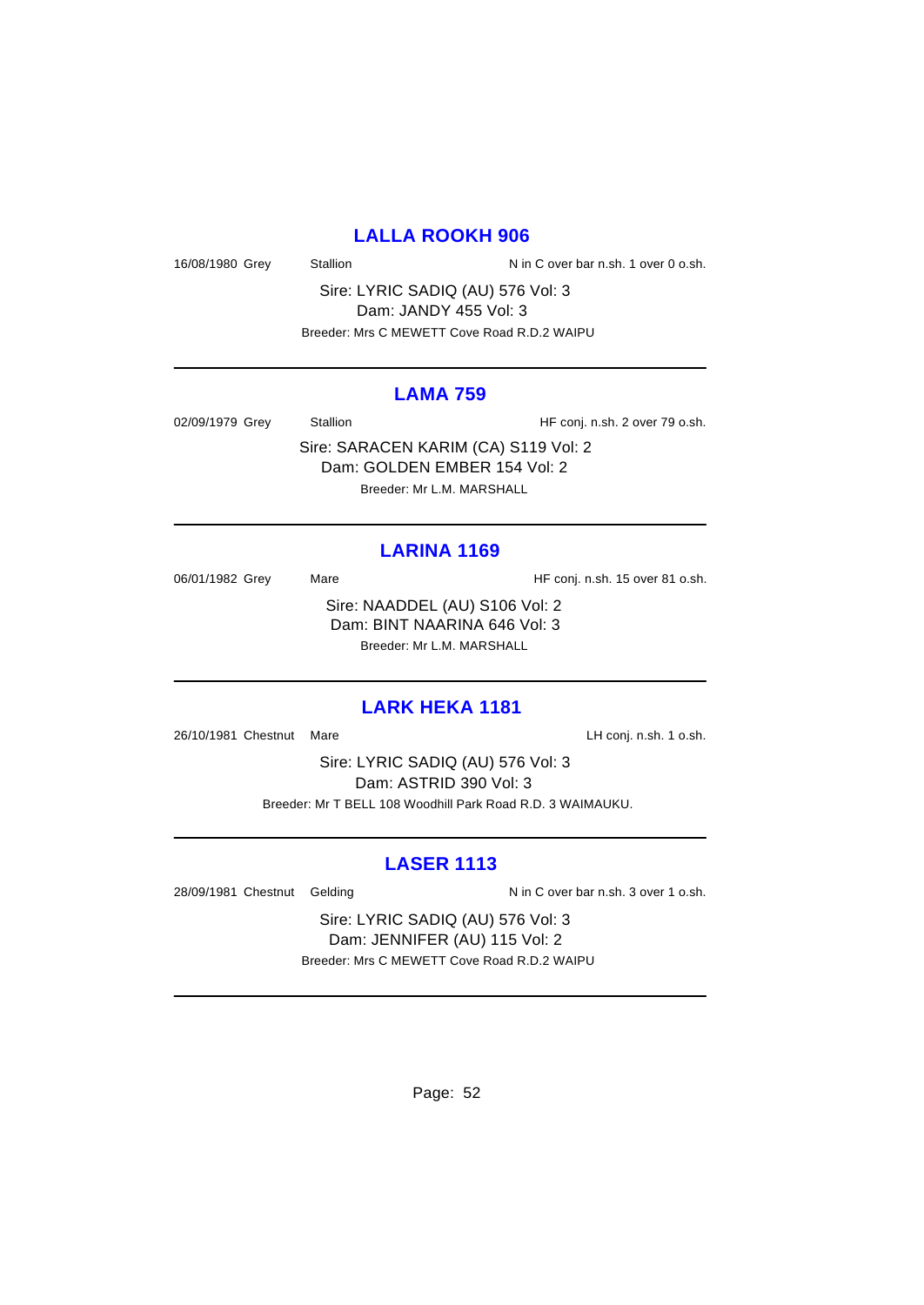# **LOCHABER PAISHA (AU) 1269**

09/10/1979 Grey Mare Mare CL conj. dot n.sh. 1 over 9 o.sh.

Sire: EL CALIF AU 1348AAHSB Dam: CHEROKEE PERSIAN SLIPPER AU 1106AAHSB

Breeder: Miss B.A. CAMERON Australia

Importer: Mr C Struan DUNCAN 31C Mear Road, RD 4, TAUMARUNUI 3994

# **LOCHABER TURK (AU) 1268**

31/10/1980 Grey Stallion Stallion Cuba LC conj. n.sh. 1 over 0 o.sh.

Sire: DOMIGNON AU 2539AAHSB Dam: CHEROKEE PERSIAN SLIPPER AU 1106AAHSB

Breeder: Miss B.A. CAMERON Australia

Importer: Mr C Struan DUNCAN 31C Mear Road, RD 4, TAUMARUNUI 3994

# **LUANA 792**

15/10/1979 Chestnut Mare NB n.sh. 1 over 9 o.sh.

Sire: DESERT SHADOW (GB) 448 Vol: 3 Dam: HOULLAIN 99 Vol: 2

Breeder: Mrs N BEVINS Barkers Rd Loburn, R.D., RANGIORA.

## **MAIA 805**

02/12/1979 Grey Mare Mare Mare Mover V n.sh. 2 over 79 o.sh.

Sire: DYNAMIT (NL) 238 Vol: 2 Dam: NERISSA 32 Vol: 1 Breeder: Mrs N T CONNELLY 25 Lydbrook Place Otumoetai TAURANGA.

# **MAIRE NINTOE 1101**

20/11/1981 Chestnut Stallion MR conj. n.sh. 1 over 1 o.sh.

Sire: PUKETAHU KENTUCKY S117 Vol: 2 Dam: RAUPANI VANITY QUEEN 392 Vol: 3 Breeder: Mr R. G. CURTIS 6 Harata St Turangi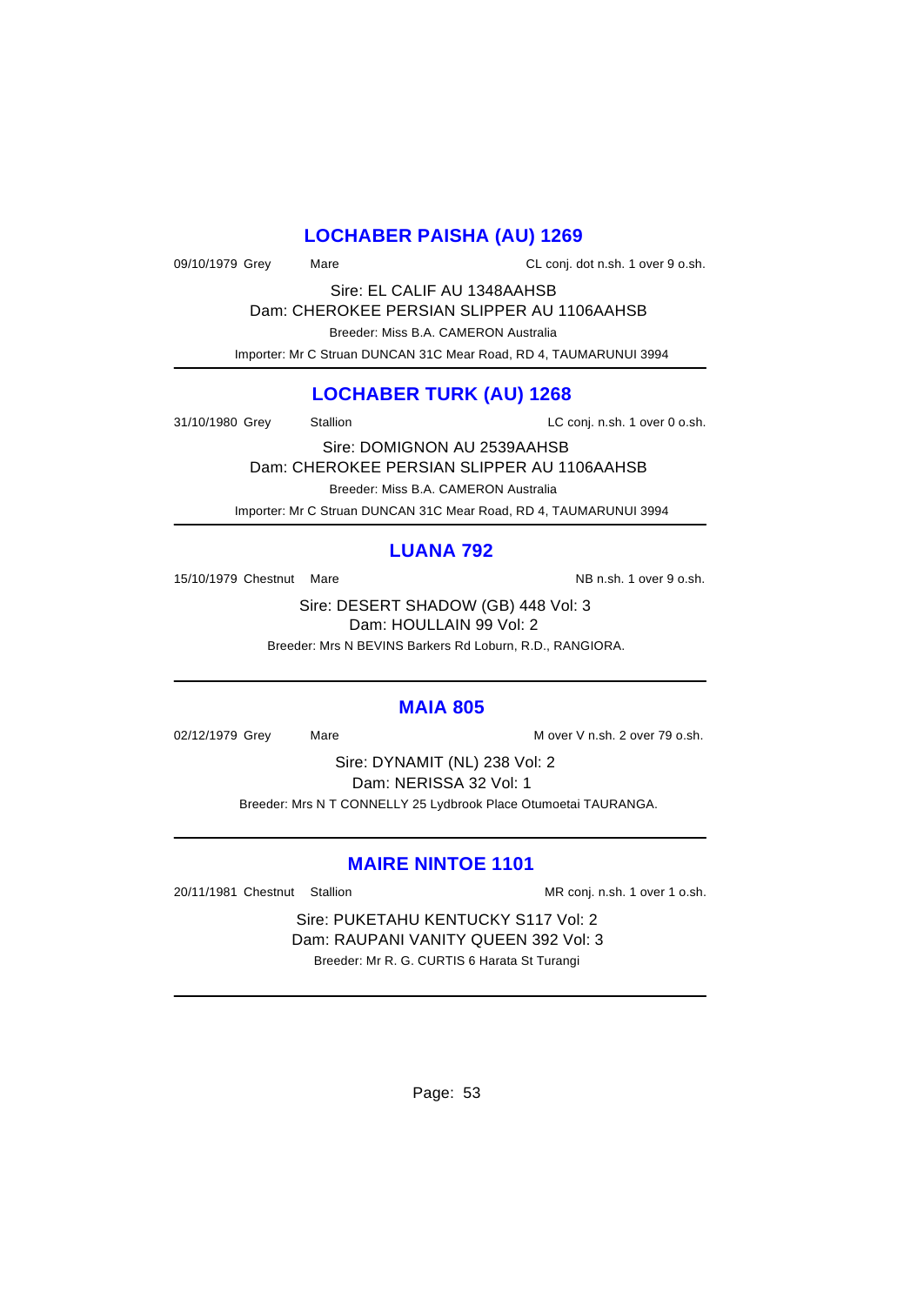#### **MAIRETAHI RAMAH 1073**

01/12/1980 Chestnut Stallion B with K superimposed n.sh. 1 over 0 o.sh.

Sire: IDYLLIC (AU) S137 Vol: 2 Dam: ALARICHE 93 Vol: 2

Breeder: Mrs B. H. DEN HAAN 20 Garfield Road HELENSVILLE

#### **MAKAHIWI KAHEELA 1082**

10/10/1980 Bay Mare Mare A n.sh. 1 over 0 o.sh.

Sire: ARABIAN PARK BAY BAND (AU) S88 Vol: 2 Dam: NGAPA CARMAN 304 Vol: 2 Breeder: Mrs P. R. DUNCAN R.D. 3 TAUMARUNUI.

## **MALTON DELILAH 1252**

02/09/1981 Grey Mare Mare EW conj. n.sh. 1 over 1 o.sh. Sire: JESMOND SMAROEL (IIU) 444 Vol: 3 Dam: NAATINA 380 Vol: 3 Breeder: Mr E W WILSON Mimihau R.D. 2 WYNDHAM.

#### **MALTON SAMSON 1253**

12/11/1981 Grey Stallion EW conj. n.sh. 3 over 1 o.sh.

Sire: JESMOND SMAROEL (IIU) 444 Vol: 3 Dam: ZEST 498 Vol: 3 Breeder: Mr E W WILSON Mimihau R.D. 2 WYNDHAM.

#### **MARAMA CEYLAN SAMIRA 947**

03/11/1980 Chestnut Mare M in circle n.sh. 2 over 0 o.sh.

Sire: HILAND CHIEF (AU) S85 Vol: 2 Dam: BINT NASSABA 110 Vol: 2

Breeder: Mr K W MCKAY C/- 82 Glendale Road Glen Eden AUCKLAND.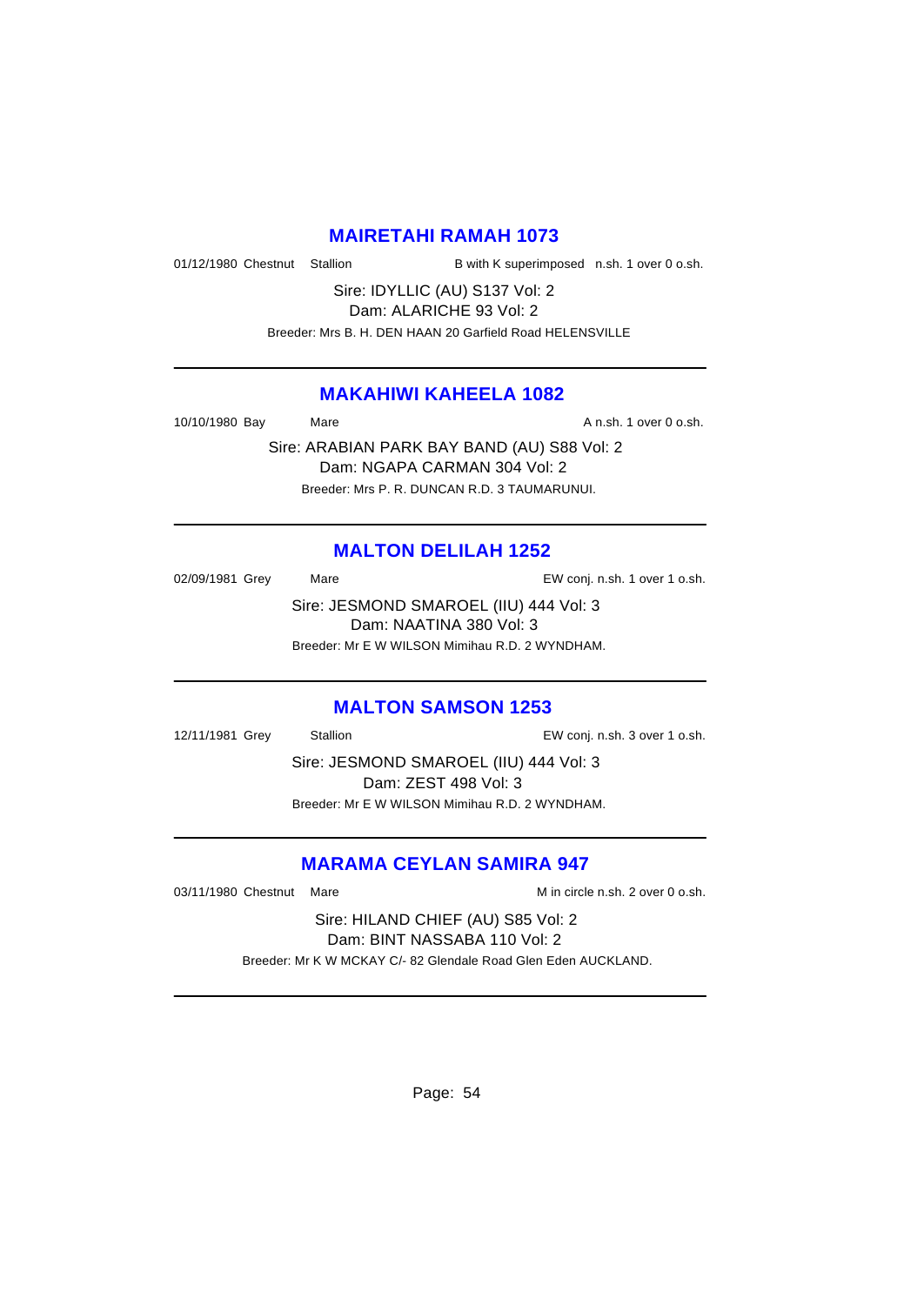#### **MARAMA SAYF SAMIRA 859**

12/10/1979 Chestnut Stallion Microsoft Min circle n.sh. 1 over 9 o.sh.

Sire: HILAND CHIEF (AU) S85 Vol: 2 Dam: BINT NASSABA 110 Vol: 2

Breeder: Mr K W MCKAY C/- 82 Glendale Road Glen Eden AUCKLAND.

#### **MARHA 885**

12/11/1979 Chestnut Gelding Diamond in half circle n.sh. 2 over 79 o.sh.

Sire: WAIMEHA MARAC 409 Vol: 3 Dam: MAYFAIR 321 Vol: 2 Breeder: Mr J A PITTAMS C/- D PITTAMS R.D.4 HIKURANGI NORTHLAND

# **MARIE-PAE BEAUTY 1231**

26/10/1981 Grey Mare Mare R2 n.sh. 1 over 1 o.sh.

Sire: NEWBRIDGE SHANAK (AU) 735 Vol: 4 Dam: WAIMEHA WANDA 471 Vol: 3 Breeder: Mr R. H. TIMMINS R.D. 3 Hamilton

#### **MASI 1251**

02/11/1981 Chestnut Mare Gincircle n.sh. 1 over 1 o.sh.

Sire: DELLMOUNT IBN PILGRIM 716 Vol: 3 Dam: EL INDIAN PRINCESS 878 Vol: 4 Breeder: Mr G. C. KELLY 229 Otipua Rd Timaru

## **MAUKU CAVALIER 1074**

29/11/1980 Grey Gelding Cash. T1 n.sh. 1 over 0 o.sh.

Sire: GAI CADET (US) 730 Vol: 3 Dam: ARALEIGH ANNABELL 181 Vol: 2 Breeder: Mrs Elva M LAW 6975 Ohura Road R D 26 Kohuratahi TARANAKI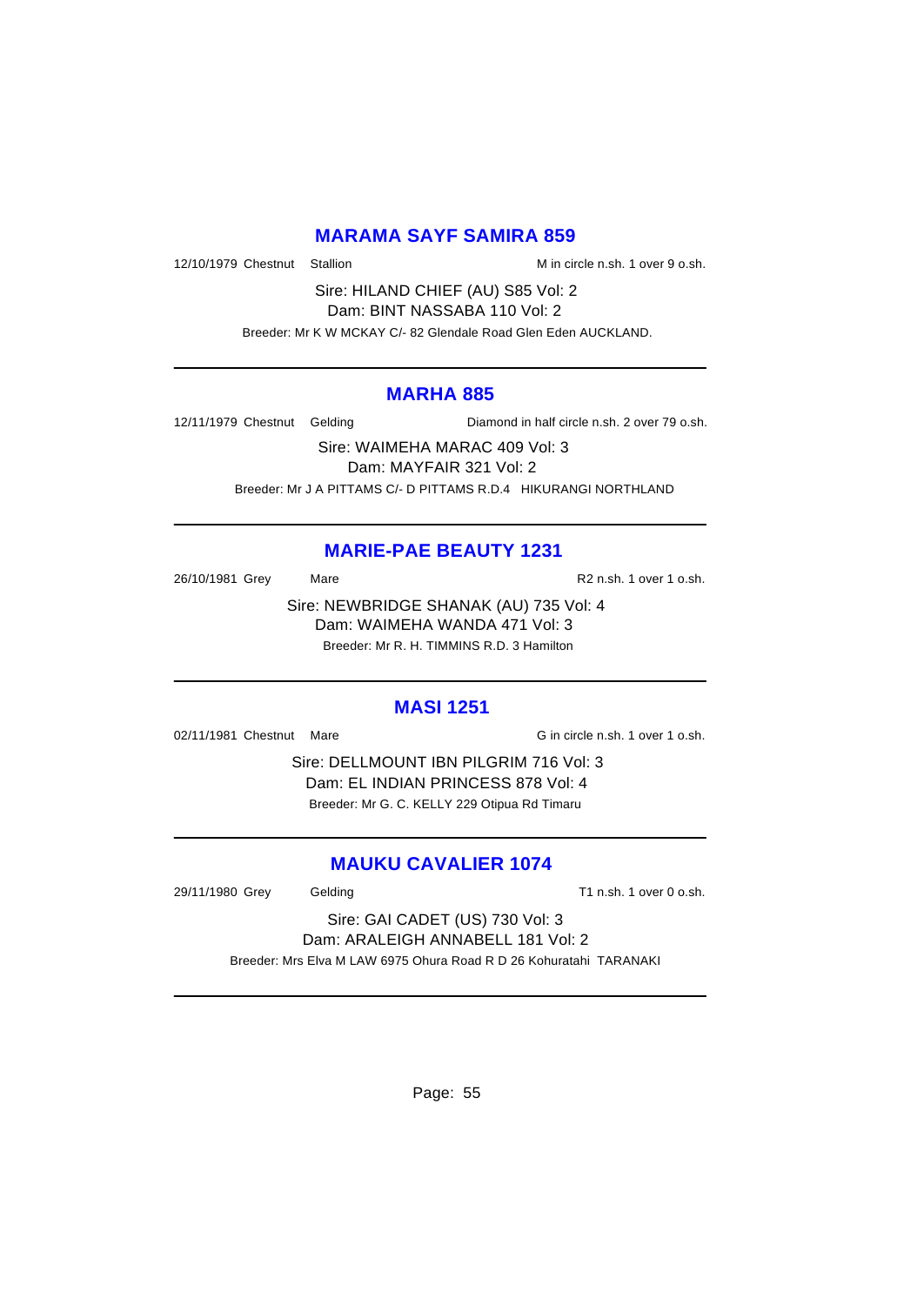# **MEKKA OMAR 772**

15/01/1980 Grey Gelding Gelding IT n.sh. 1 over 9 o.sh.

Sire: PUKETAHU KENTUCKY S117 Vol: 2 Dam: AILEEN 96 Vol: 2

Breeder: Mr I. J THOMSON Lindemann Road R.D. 1 KATIKATI

#### **MIZAR 861**

05/11/1979 Bay Stallion Stallion IN n.sh. 1 over 9 o.sh.

Sire: NAHDA (AU) S127 Vol: 2 Dam: HADLEY RILLE 144 Vol: 2 Breeder: Mrs A BOWRON Roscommon R.D. 2 BLENHEIM.

#### **MONIQUE 1242**

20/11/1981 Grey Mare Mare AA conj. over 90 n.sh.

Sire: HILAND BANNER 336 Vol: 2 Dam: HILAND DOMINIQUE (IID) 112 Vol: 2 Breeder: Mrs M. J. GUBB Tower Road, R.D. 1, MATAMATA.

#### **MONSOON 1008**

22/09/1980 Grey Gelding EW conj. n.sh. 4 over 0 o.sh.

Sire: TOUCH OF MAGIC (AU) S103 Vol: 2 Dam: RAINDROP 158 Vol: 2 Breeder: PARTNERSHIP WILSON E.W. & B.P. PARTNERSHIP

#### **MOONDUST 1165**

29/10/1981 Chestnut Mare 6 over bar n.sh. 1 over 81 o.sh.

Sire: NISAB (AU) 766 Vol: 4 Dam: BINT NASSABA 110 Vol: 2

Breeder: Mrs Gabrielle J DEUSS 462 Paekakariki Hill Rd, RD 1, PORIRUA 5381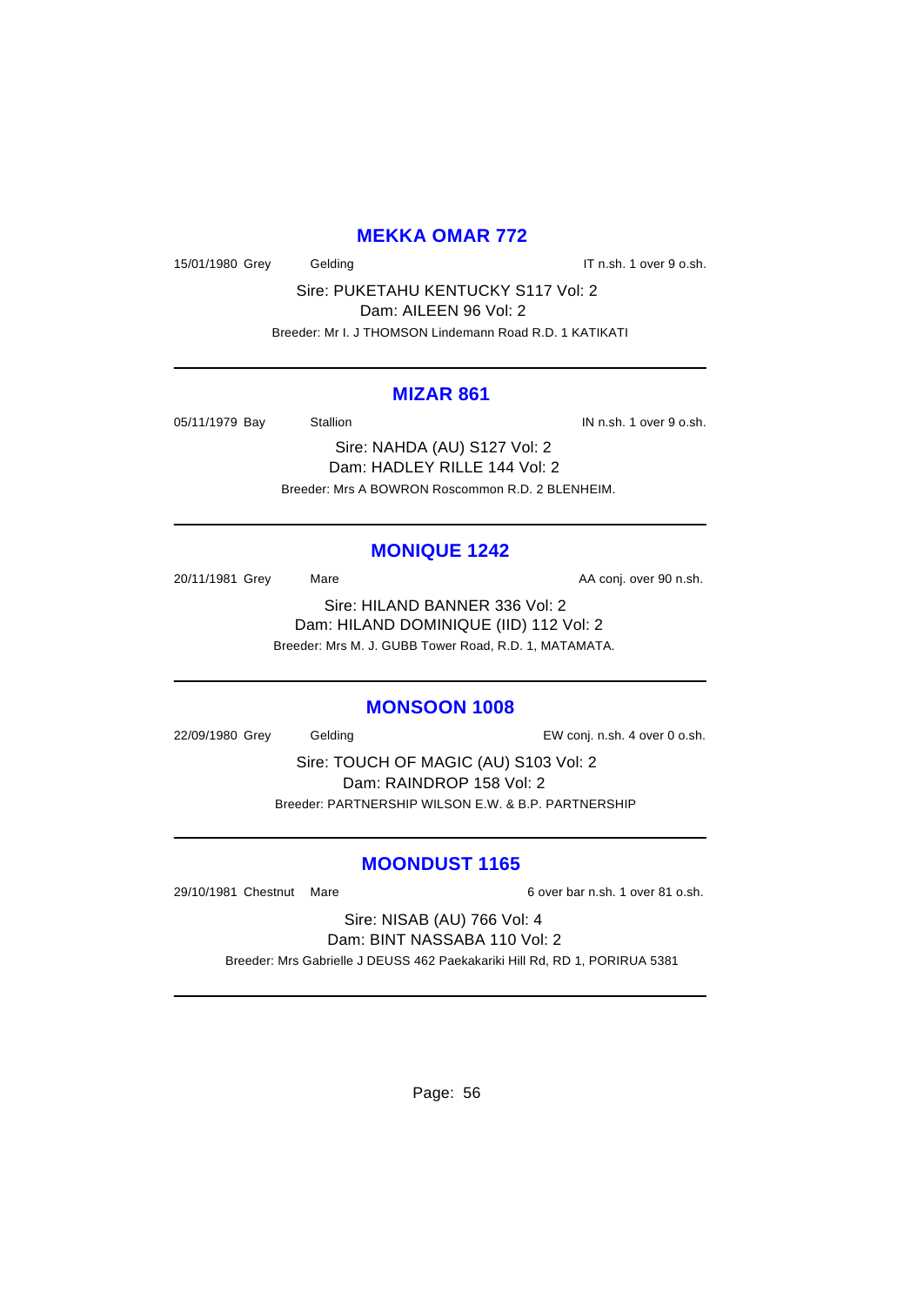#### **NAADYA (AU) 881**

26/01/1978 Grey Mare

Sire: EL SHAREEF AU 2312AAHSB Dam: NAADIRAH GB V2M2 Breeder: Mrs T. HAWLEY AUSTRALIA Importer: Mrs E. D. GOULTER R.D. 2 Blenheim

#### **NAAREF 1117**

12/11/1981 Grey Gelding Gelding HF conj. n.sh. 11 over 81 o.sh. Sire: NAADDEL (AU) S106 Vol: 2 Dam: SILVER EMBER 48 Vol: 1 Breeder: Mr L.M. MARSHALL

#### **NAARIMA 1120**

06/11/1981 Grey Mare Mare HF conj. n.sh. 7 over 81 o.sh. Sire: SARACEN KARIM (CA) S119 Vol: 2 Dam: SILVER LADY 50 Vol: 1 Breeder: Mr L.M. MARSHALL

#### **NAFISA 1036**

18/10/1980 Grey Mare Diamond above half circle n.sh. 1 over 80 o.sh.

Sire: NOMAD S89 Vol: 2

Dam: NGAPA ANGEL 33 Vol: 1

Breeder: Mr J A PITTAMS C/- D PITTAMS R.D.4 HIKURANGI NORTHLAND

# **NAH-KHAN 1017**

27/09/1980 Grey Gelding Gelding N n.sh. 2 over 0 o.sh.

Sire: NAHDA (AU) S127 Vol: 2 Dam: KASHKA 267 Vol: 2 Breeder: Mrs E. D. GOULTER R.D. 2 Blenheim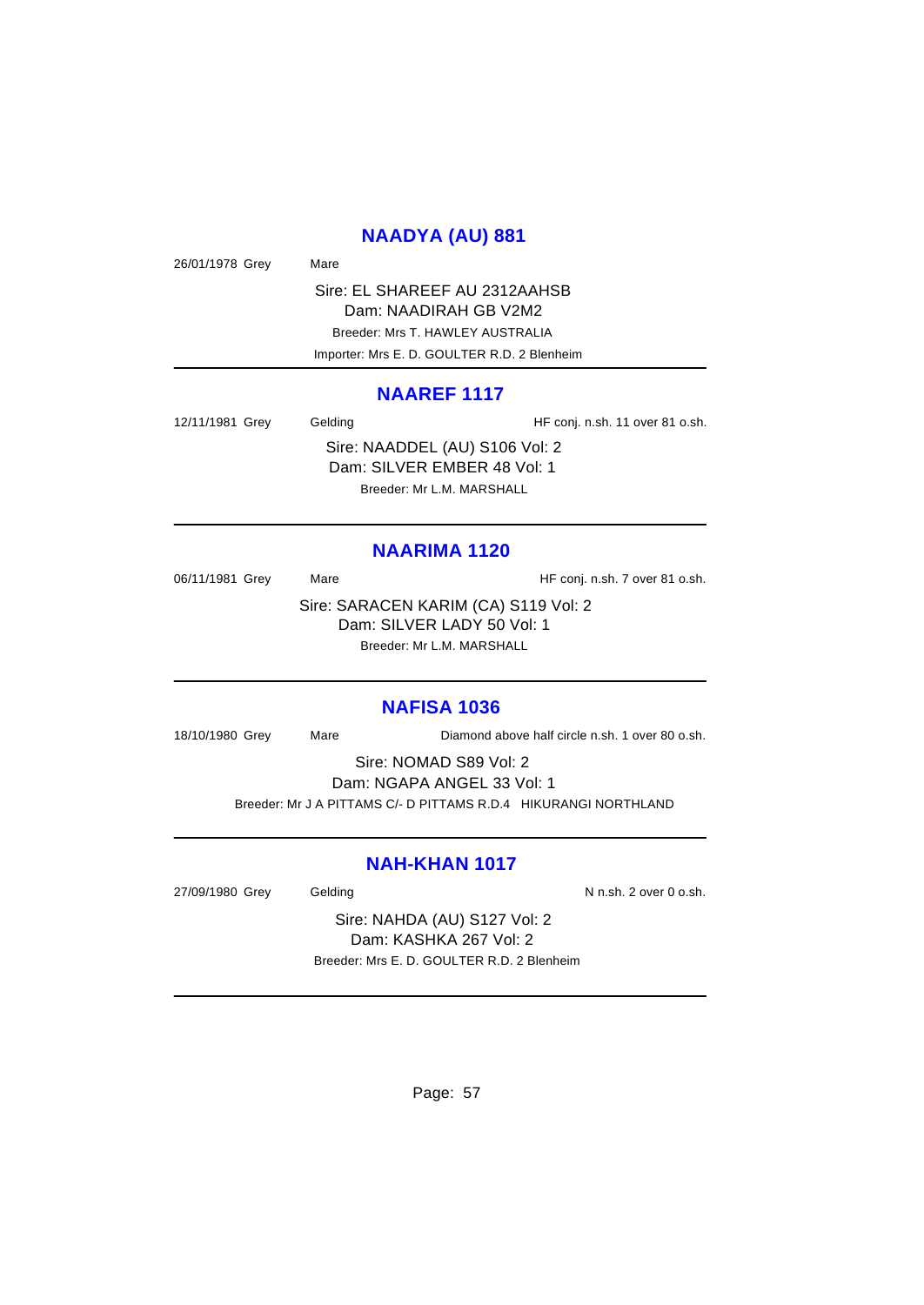#### **NAH-LANA 1018**

30/08/1980 Black Mare Mare N n.sh. 1 over 0 o.sh.

Sire: NAHDA (AU) S127 Vol: 2 Dam: NAHRILLA 345 Vol: 3 Breeder: Mrs E. D. GOULTER R.D. 2 Blenheim

#### **NAH-LARA 1102**

| 23/09/1981 Black | Mare                                       | N n.sh. 1 over 1 o.sh. |
|------------------|--------------------------------------------|------------------------|
|                  | Sire: NAHDA (AU) S127 Vol: 2               |                        |
|                  | Dam: NAHRILLA 345 Vol: 3                   |                        |
|                  | Breeder: Mrs E. D. GOULTER R.D. 2 Blenheim |                        |

#### **NAH-SHAH 1103**

25/09/1981 Bay Stallion Stallion State N n.sh. 2 over 1 o.sh. Sire: NAHDA (AU) S127 Vol: 2 Dam: NAADYA (AU) 881 Vol: 4 Breeder: Mrs E. D. GOULTER R.D. 2 Blenheim

**NAH-TASHA 806**

23/09/1979 Bay Mare Mare N n.sh. 1 over 9 o.sh. Sire: NAHDA (AU) S127 Vol: 2 Dam: KASHKA 267 Vol: 2 Breeder: Mrs E. D. GOULTER R.D. 2 Blenheim

# **NAH-TRICIA 1104**

01/10/1981 Grey Mare Mare N n.sh. 3 over 1 o.sh.

Sire: NAHDA (AU) S127 Vol: 2 Dam: KASHKA 267 Vol: 2 Breeder: Mrs E. D. GOULTER R.D. 2 Blenheim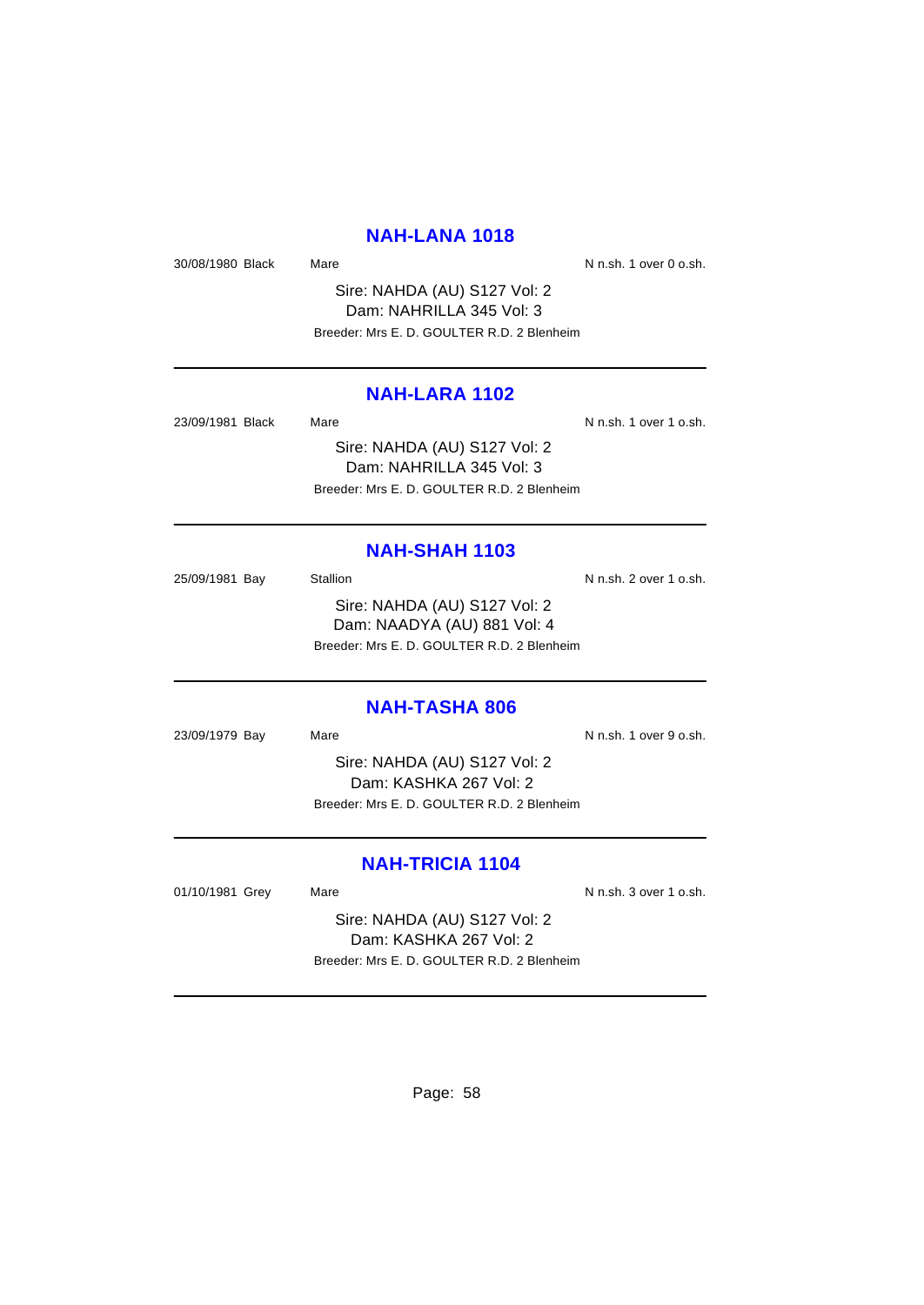#### **NAH-ZEEK 807**

22/10/1979 Bay Gelding Gelding Control of N n.sh. 2 over 9 o.sh.

Sire: NAHDA (AU) S127 Vol: 2 Dam: GAZELLE 172 Vol: 2 Breeder: Mrs E. D. GOULTER R.D. 2 Blenheim

#### **NAH-ZITHER 1019**

12/10/1980 Bay Mare National Music N n.sh. 3 over 0 o.sh.

Sire: NAHDA (AU) S127 Vol: 2 Dam: GAZELLE 172 Vol: 2 Breeder: Mrs E. D. GOULTER R.D. 2 Blenheim

#### **NAHRA 775**

28/10/1979 Grey Mare Mare H n.sh. 3 over 9 o.sh.

Sire: NAADDEL (AU) S106 Vol: 2 Dam: KYRENIA 306 Vol: 2 Breeder: Mrs Helena M PATCHETT-CARTER Grafton, RD 14, RAKAIA

#### **NALLAH 857**

15/12/1979 Chestnut Gelding D in C n.sh. 6 over 9 o.nk.

Sire: NAADDEL (AU) S106 Vol: 2 Dam: GOLDEN LADY 167 Vol: 2 Breeder: Mrs Cindy L LIGGETT 19 Robertson Street Frankton QUEENSTOWN

# **NARMINA 1171**

13/10/1981 Grey Mare Mare Din C n.sh. 3 over 1 o.nk.

Sire: NGAPA KING S25 Vol: 1 Dam: RAMINA 459 Vol: 3

Breeder: Mrs Cindy L LIGGETT 19 Robertson Street Frankton QUEENSTOWN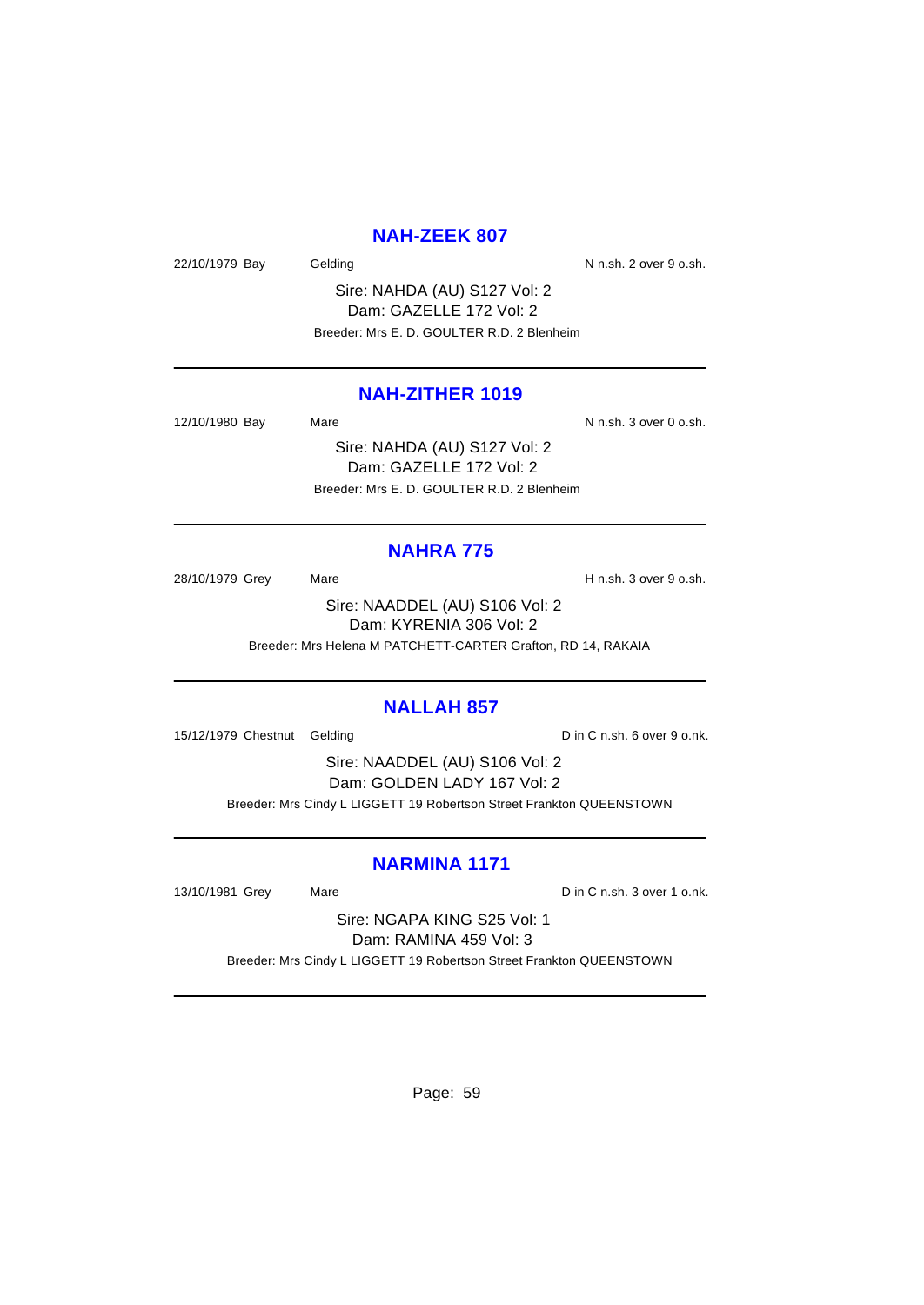# **NEWBRIDGE SHANAK (AU) 735**

30/10/1977 Grey Gelding coronet over B n.sh. 48 o.nk.

Sire: EL SHERIF NAZIR US 2122AU Dam: SHANI AU 236AAHSB Breeder: Mr D BEST AUSTRALIA. Importer: Mr B SISAM C/- Sisam & Sons R.D. 1 WHAKATANE.

#### **NGABINE 940**

20/08/1980 Grey Mare D in C n.sh. 1 over 0 o.nk.

Sire: NGAPA KING S25 Vol: 1 Dam: JABINA 153 Vol: 2 Breeder: Mrs Cindy L LIGGETT 19 Robertson Street Frankton QUEENSTOWN

## **NGAPA ADON 835**

30/10/1979 Chestnut Gelding The E flying V n.sh. 3 over 9 o.sh.

Sire: PUKETAHU KENTUCKY S117 Vol: 2 Dam: NGAPA WAIKI 90 Vol: 2 Breeder: Mr A A EDWARD Waiti Road R.D. 3 MORRINSVILLE.

#### **NGAPA AHION 936**

22/12/1980 Chestnut Gelding E flying V n.sh. 10 over o.sh.

Sire: GEMMO S57 Vol: 2 Dam: HILAND BEAUTY 365 Vol: 3 Breeder: Mr A A EDWARD Waiti Road R.D. 3 MORRINSVILLE.

## **NGAPA AMASHSAI 931**

17/09/1980 Chestnut Gelding The State of E flying V n.sh. 5 over 0 o.sh.

Sire: NGAPA JOUSSIF 493 Vol: 3 Dam: NGAPA PRINCESS 108 Vol: 2 Breeder: Mr A A EDWARD Waiti Road R.D. 3 MORRINSVILLE.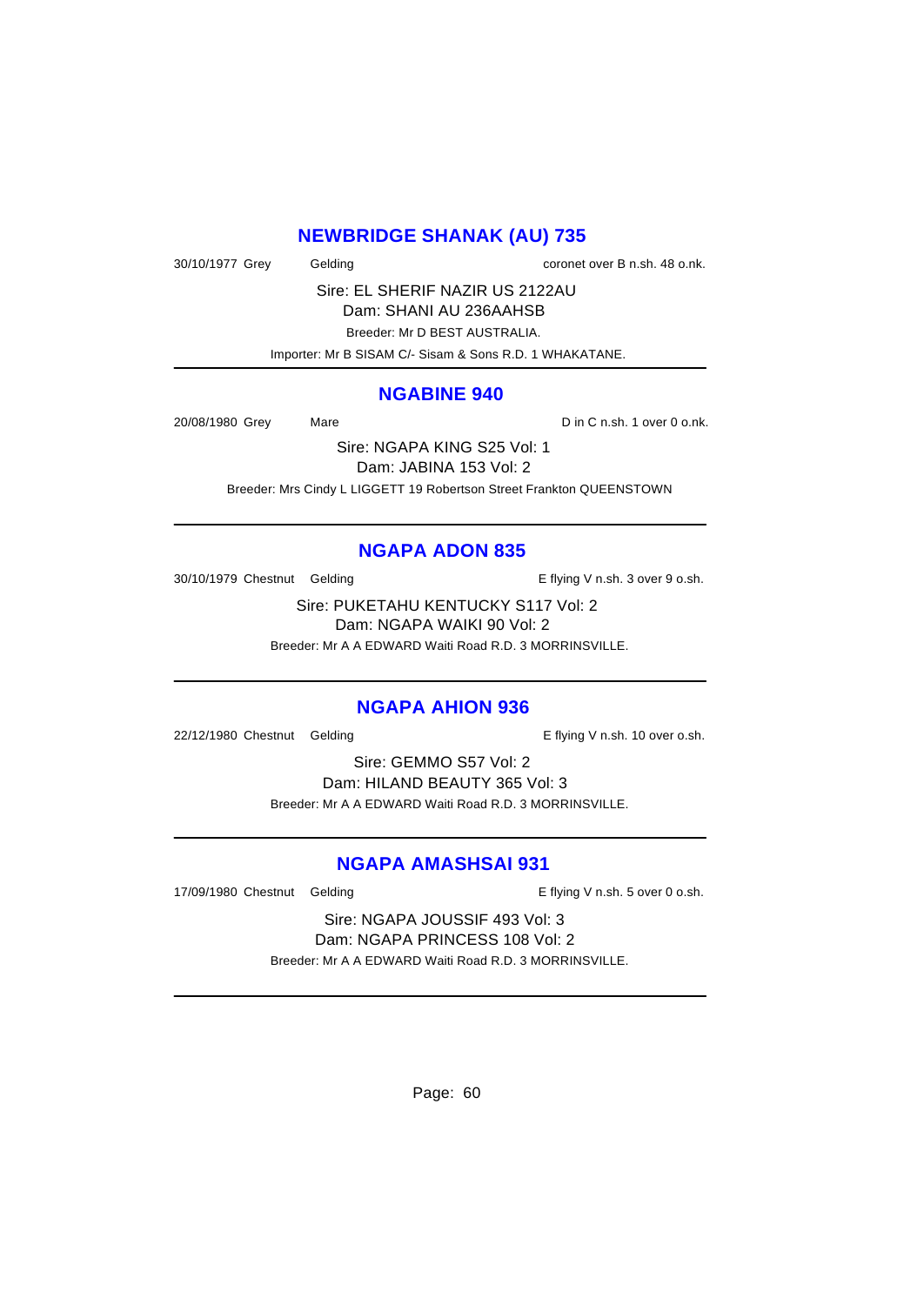#### **NGAPA ARAHI 928**

04/11/1980 Grey Mare Mare E flying V n.sh. 2 over 0 o.sh.

Sire: PUKETAHU KENTUCKY S117 Vol: 2 Dam: NAAPA MAID 30 Vol: 1 Breeder: Mr A A EDWARD Waiti Road R.D. 3 MORRINSVILLE.

#### **NGAPA ARETAI 833**

16/10/1979 Chestnut Mare **E** flying V n.sh. 2 over 9 o.sh.

Sire: PUKETAHU KENTUCKY S117 Vol: 2 Dam: NAAPA MAID 30 Vol: 1 Breeder: Mr A A EDWARD Waiti Road R.D. 3 MORRINSVILLE.

#### **NGAPA AZMON 838**

24/10/1979 Chestnut Gelding The State of E flying V n.sh. 4 over 9 o.sh.

Sire: NGAPA GOLDEN LAD S83 Vol: 2 Dam: NGAPA MOISSOUM 356 Vol: 3 Breeder: Mr A A EDWARD Waiti Road R.D. 3 MORRINSVILLE.

#### **NGAPA COM-MON 1139**

19/10/1981 Grey Gelding Cash E flying V n.sh. 9 over 1 o.sh.

Sire: GEMMO S57 Vol: 2 Dam: NGAPA PRINCESS 108 Vol: 2 Breeder: Mr A A EDWARD Waiti Road R.D. 3 MORRINSVILLE.

#### **NGAPA CRUDEN 1138**

08/10/1981 Chestnut Gelding extending E flying V n.sh. 11 over 1 o.sh.

Sire: NGAPA SUNSHINE S32 Vol: 1 Dam: NGAPA ETHEL 303 Vol: 2 Breeder: Mr A A EDWARD Waiti Road R.D. 3 MORRINSVILLE.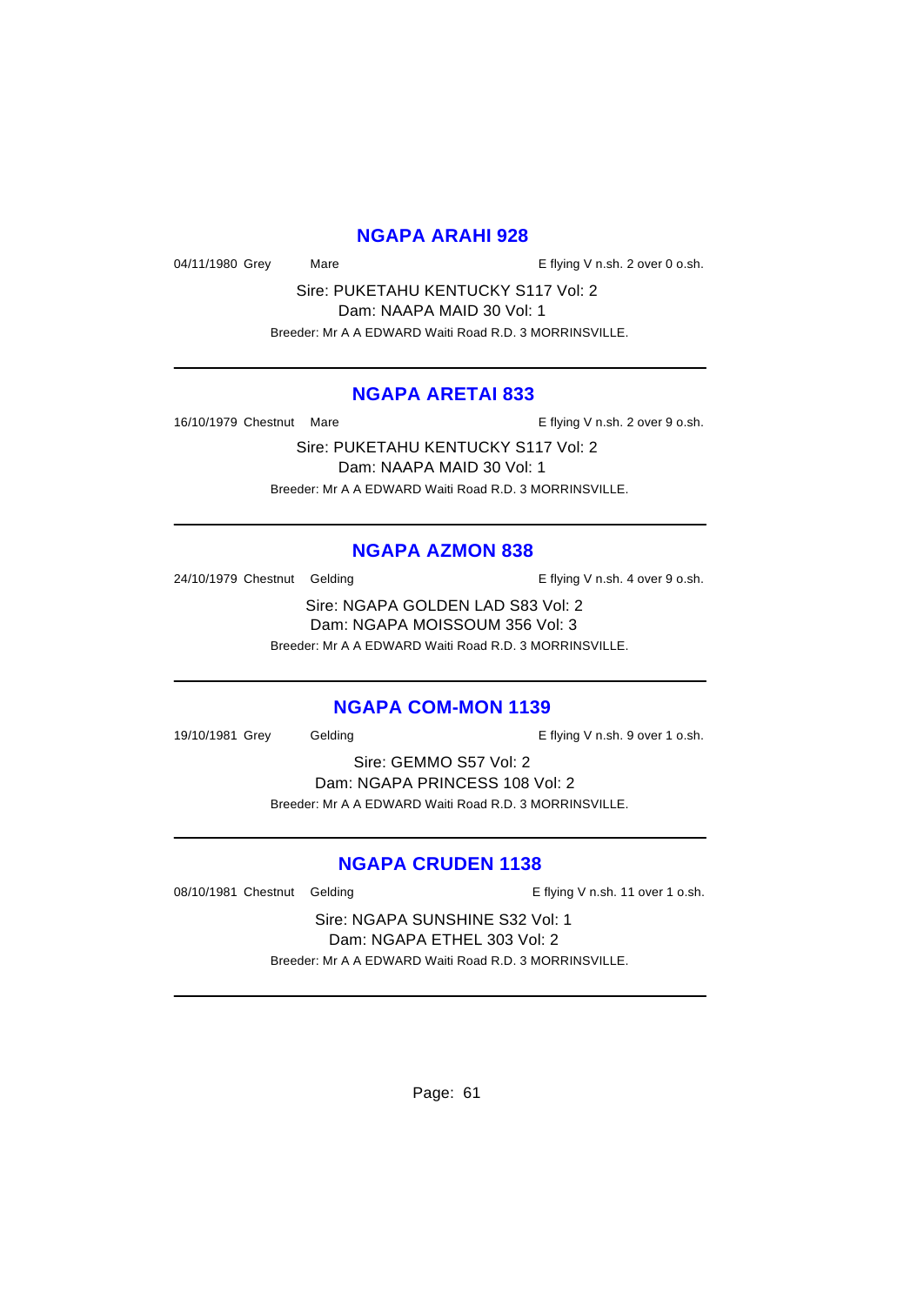#### **NGAPA EARL 934**

03/10/1980 Chestnut Gelding The State of E flying V n.sh. 6 over 0 o.sh.

Sire: PUKETAHU KENTUCKY S117 Vol: 2 Dam: NGAPA EARLIA 357 Vol: 3 Breeder: Mr A A EDWARD Waiti Road R.D. 3 MORRINSVILLE.

#### **NGAPA ESTER 930**

07/10/1980 Grey Mare Mare E flying V n.sh. 1 over 0 o.sh.

Sire: PUKETAHU KENTUCKY S117 Vol: 2 Dam: NGAPA ESTELLE 159 Vol: 2 Breeder: Mr A A EDWARD Waiti Road R.D. 3 MORRINSVILLE.

## **NGAPA ESTRELLITA 839**

14/10/1979 Grey Mare Mare E flying V n.sh. 1 over 9 o.sh.

Sire: PUKETAHU KENTUCKY S117 Vol: 2 Dam: NGAPA ESTELLE 159 Vol: 2 Breeder: Mr A A EDWARD Waiti Road R.D. 3 MORRINSVILLE.

#### **NGAPA FLIGHT 1132**

15/10/1981 Chestnut Mare **E** flying V n.sh. 2 over 1 o.sh.

Sire: PUKETAHU KENTUCKY S117 Vol: 2 Dam: MAGIC WAND 230 Vol: 2 Breeder: Mr A A EDWARD Waiti Road R.D. 3 MORRINSVILLE.

## **NGAPA GOLD 1030**

03/11/1980 Chestnut Gelding The State of E flying V n.sh. 8 over 0 o.sh.

Sire: NGAPA JOUSSIF 493 Vol: 3 Dam: NGAPA SHEILA 310 Vol: 2 Breeder: Mr A A EDWARD Waiti Road R.D. 3 MORRINSVILLE.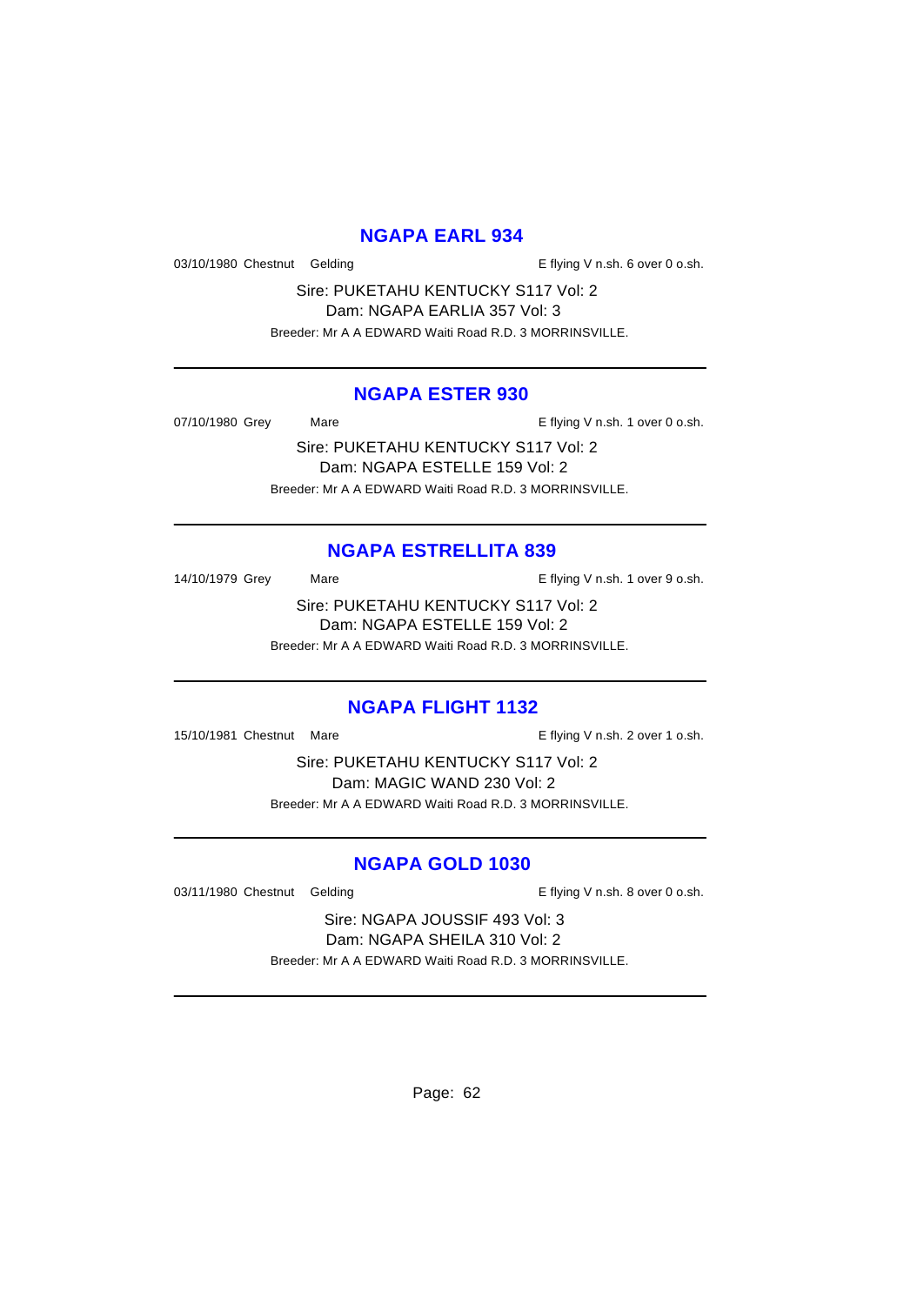#### **NGAPA HATTA 933**

28/09/1980 Grey Gelding Casset Controller E flying V n.sh. 11 over o.sh.

Sire: PUKETAHU KENTUCKY S117 Vol: 2 Dam: NGAPA HATTAL 355 Vol: 3 Breeder: Mr A A EDWARD Waiti Road R.D. 3 MORRINSVILLE.

#### **NGAPA KEN 1131**

31/10/1981 Chestnut Gelding The State of E flying V n.sh. 6 over 1 o.sh.

Sire: PUKETAHU KENTUCKY S117 Vol: 2 Dam: NGAPA WAIKI 90 Vol: 2 Breeder: Mr A A EDWARD Waiti Road R.D. 3 MORRINSVILLE.

#### **NGAPA LEN 834**

22/10/1979 Chestnut Gelding The Secret E flying V n.sh. 5 over 9 o.sh.

Sire: PUKETAHU KENTUCKY S117 Vol: 2 Dam: SALENA 377 Vol: 3 Breeder: Mr A A EDWARD Waiti Road R.D. 3 MORRINSVILLE.

#### **NGAPA LIA 1140**

17/10/1981 Chestnut Gelding extending E flying V n.sh. 10 over 1 o.sh.

Sire: GEMMO S57 Vol: 2 Dam: NGAPA EARLIA 357 Vol: 3 Breeder: Mr A A EDWARD Waiti Road R.D. 3 MORRINSVILLE.

#### **NGAPA MAE 929**

16/09/1980 Grey Mare Mare E flying V n.sh. 4 over 0 o.sh.

Sire: PUKETAHU KENTUCKY S117 Vol: 2 Dam: SHERMAID 47 Vol: 1 Breeder: Mr A A EDWARD Waiti Road R.D. 3 MORRINSVILLE.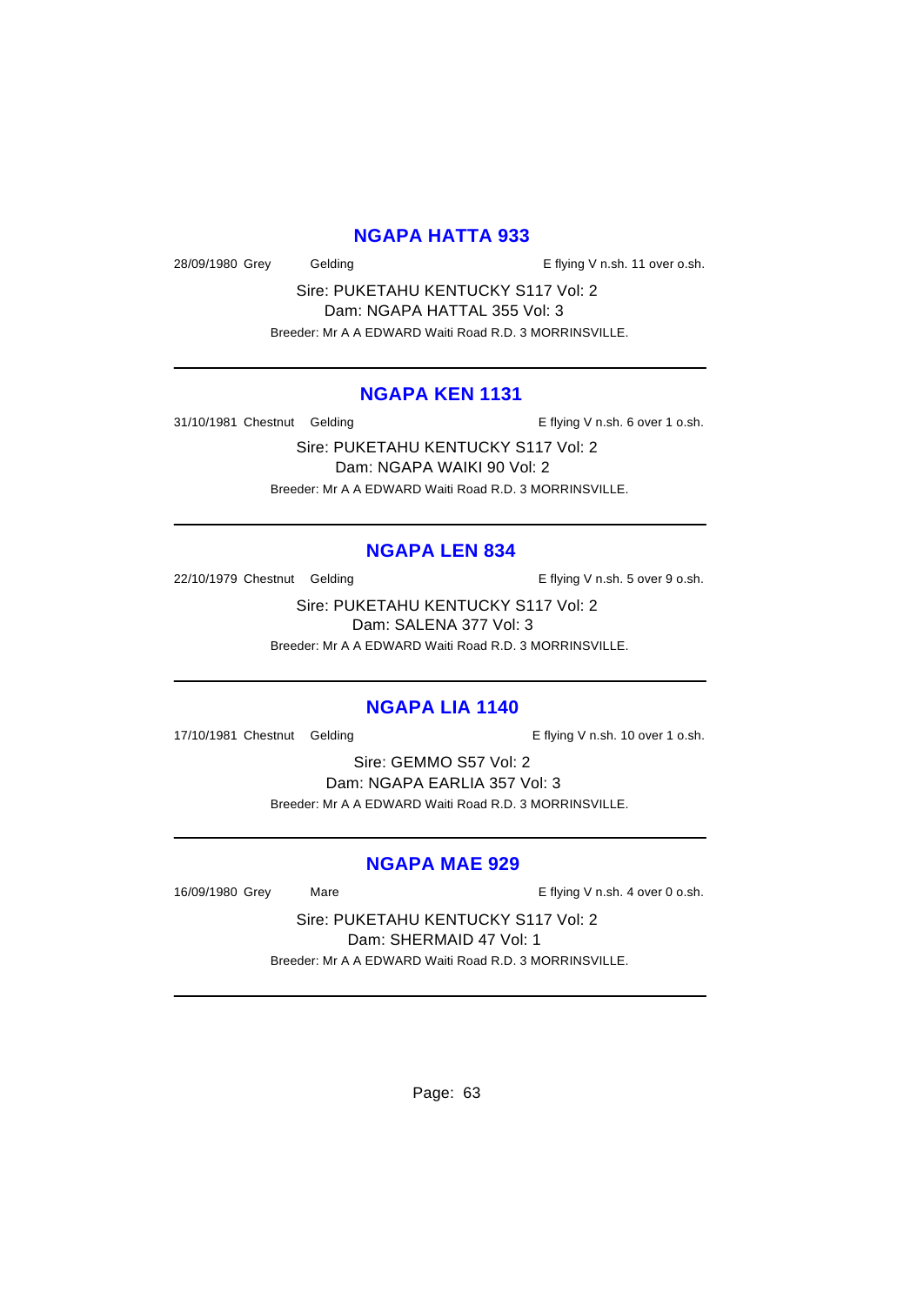# **NGAPA MAUREEN 1133**

06/11/1981 Grey Mare Mare E flying V n.sh. 1 over 1 o.sh.

Sire: PUKETAHU KENTUCKY S117 Vol: 2 Dam: NAAPA MAID 30 Vol: 1 Breeder: Mr A A EDWARD Waiti Road R.D. 3 MORRINSVILLE.

#### **NGAPA PAL 935**

31/10/1980 Chestnut Gelding The State of E flying V n.sh. 9 over 0 o.sh.

Sire: PUKETAHU KENTUCKY S117 Vol: 2 Dam: SALENA 377 Vol: 3 Breeder: Mr A A EDWARD Waiti Road R.D. 3 MORRINSVILLE.

#### **NGAPA RAFFE 837**

28/10/1979 Chestnut Gelding The State of E flying V n.sh. 6 over 9 o.sh.

Sire: PUKETAHU KENTUCKY S117 Vol: 2 Dam: NGAPA SHEILA 310 Vol: 2 Breeder: Mr A A EDWARD Waiti Road R.D. 3 MORRINSVILLE.

#### **NGAPA REDOUBT 1137**

20/11/1981 Grey Gelding E flying V n.sh. 7 over 1 o.sh.

Sire: PUKETAHU KENTUCKY S117 Vol: 2 Dam: SALENA 377 Vol: 3 Breeder: Mr A A EDWARD Waiti Road R.D. 3 MORRINSVILLE.

# **NGAPA SALLY 1135**

13/11/1981 Grey Mare Mare E flying V n.sh. 3 over 1 o.sh.

Sire: PUKETAHU KENTUCKY S117 Vol: 2 Dam: NGAPA HATTAL 355 Vol: 3 Breeder: Mr A A EDWARD Waiti Road R.D. 3 MORRINSVILLE.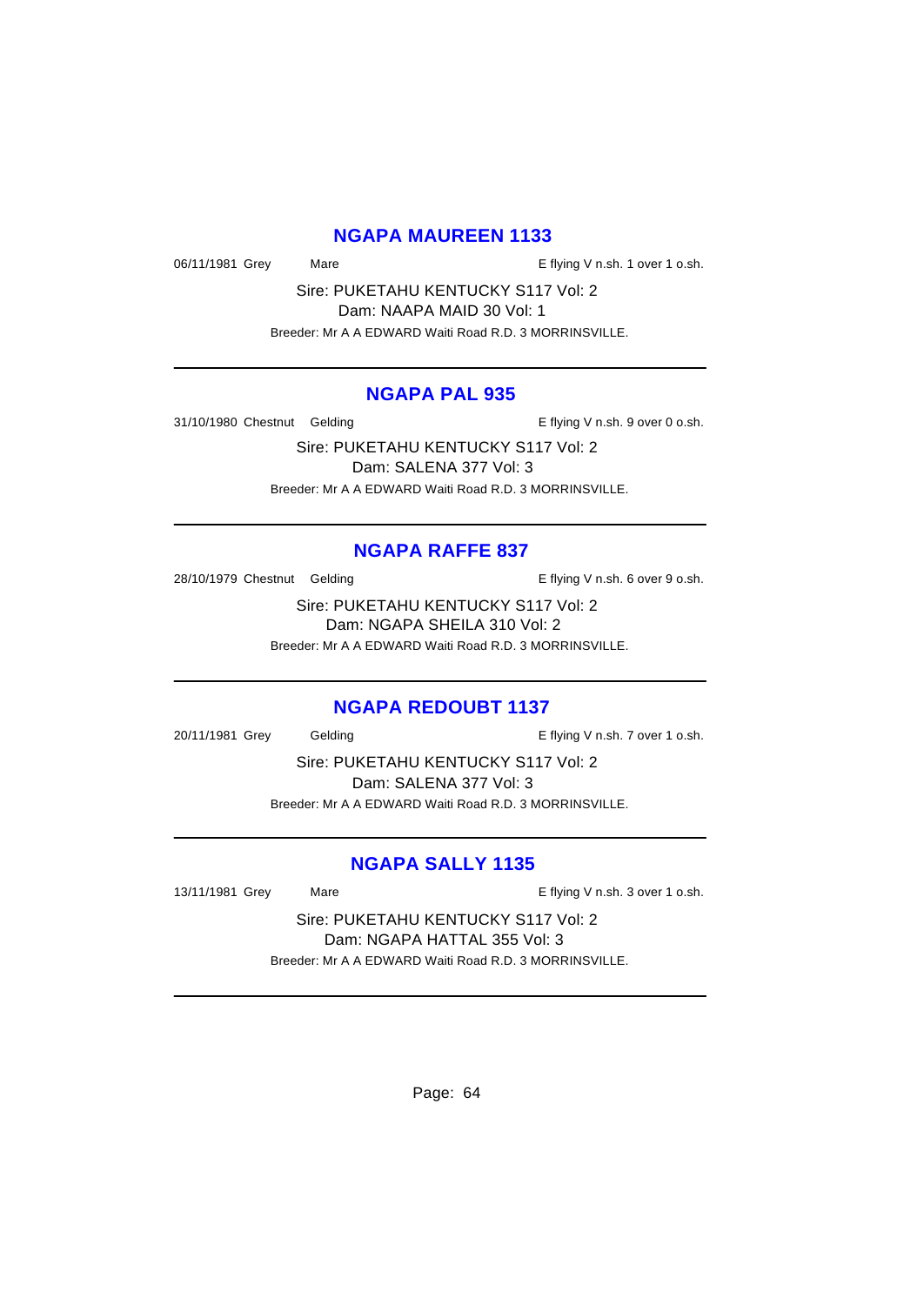# **NGAPA STAR 1136**

10/10/1981 Grey Mare Mare E flying V n.sh. 4 over 1 o.sh.

Sire: NGAPA JOUSSIF 493 Vol: 3 Dam: SHERMAID 47 Vol: 1 Breeder: Mr A A EDWARD Waiti Road R.D. 3 MORRINSVILLE.

#### **NGAPA TAN 836**

26/09/1979 Grey Gelding Casses Contact Telecomputer Contact Telecomputer Contact Telecomputer Contact Telecompu

Sire: KHOTAN (AU) 220 Vol: 2 Dam: MAGIC WAND 230 Vol: 2 Breeder: Mr A A EDWARD Waiti Road R.D. 3 MORRINSVILLE.

## **NGAPA WAI WAI 932**

26/10/1980 Grey Mare Mare E flying V n.sh. 3 over 0 o.sh.

Sire: PUKETAHU KENTUCKY S117 Vol: 2 Dam: NGAPA WAIKI 90 Vol: 2 Breeder: Mr A A EDWARD Waiti Road R.D. 3 MORRINSVILLE.

# **NISAB (AU) 766**

30/09/1977 Chestnut Stallion Script TP conj. over lazy C n.sh.

Sire: AL KARIM JABAL IBN MONIET AU 2319AAHSB

Dam: KAMALA AU 2264AAHSB

Breeder: E.K. STAUTON Australia

Importer: Mrs R J GORDON P.O.Box 44 Manukau LEVIN.

# **NISSA 1126**

17/08/1981 Grey Gelding Gelding HF conj. n.sh. 1 over 81 o.sh.

Sire: SARACEN KARIM (CA) S119 Vol: 2 Dam: NAARAN 501 Vol: 3 Breeder: Mr L.M. MARSHALL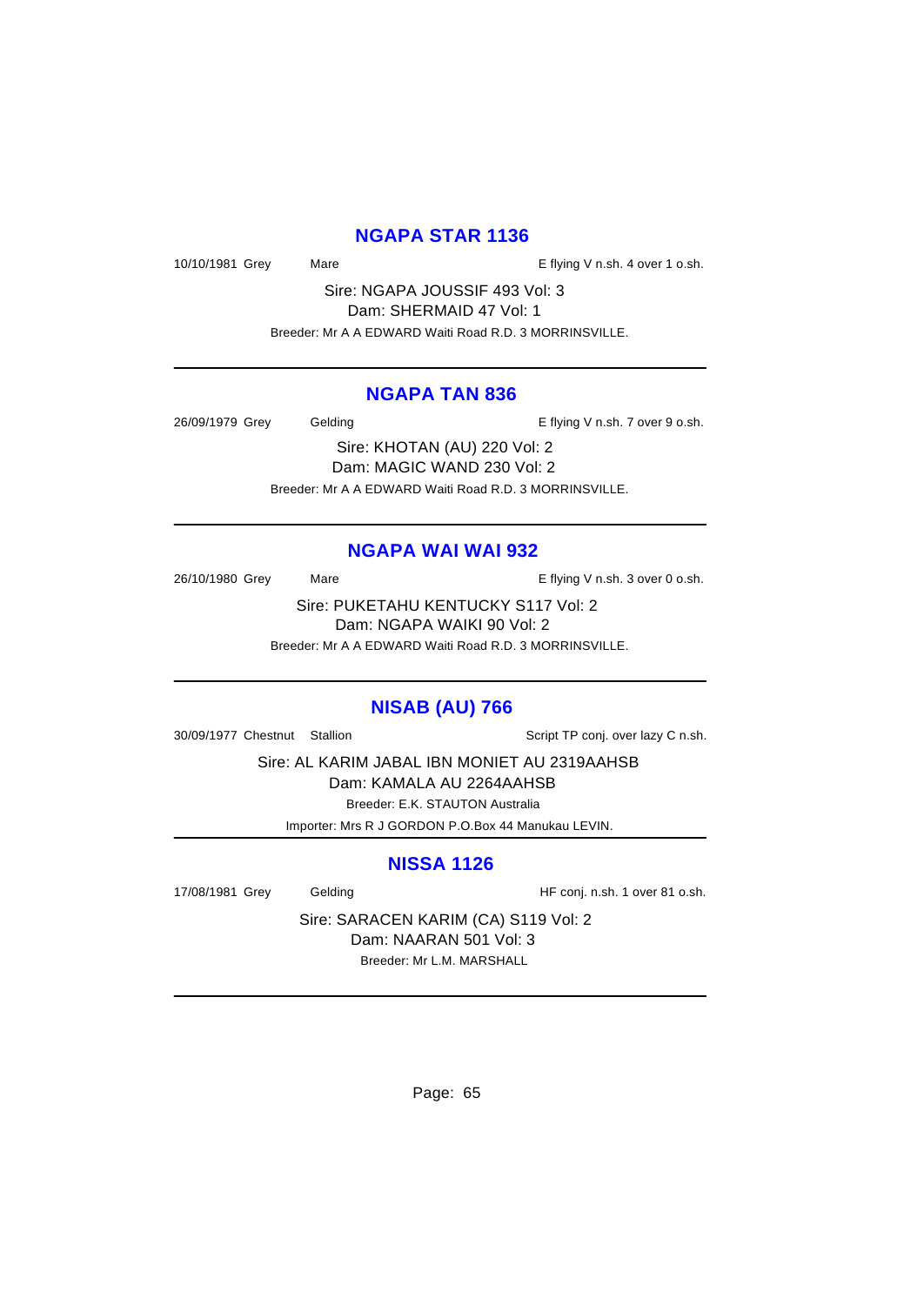#### **NOEMA 860**

11/11/1979 Grey Mare Mare HE conj. n.sh. 1 over 79 o.sh.

Sire: WAIMEHA MARENDO S49 Vol: 1 Dam: HEPETEMA 374 Vol: 3 Breeder: Mr S. J. HAY 153 Maces Rd Christchruch

#### **NORMANDY TWINKLE TOES 895**

| 17/08/1979 Grey | Mare | + over NNC n.sh. 1 over 9 o.sh.        |
|-----------------|------|----------------------------------------|
|                 |      | Sire: AQIL (AU) S5 Vol: 1              |
|                 |      | Dam: NAAMA (AU) 111 Vol: 2             |
|                 |      | Breeder: Mrs A. DE LA POER POWER KUMEU |

#### **NUT BROWN MAID 1015**

22/08/1980 Bay Mare Mare M in circle n.sh. 3 over 0 o.sh. Sire: DESERT LIGHT S102 Vol: 2 Dam: POLENKA 102 Vol: 2 Breeder: I. C. COCHRANE

#### **OLD REGRET 1033**

08/09/1980 Chestnut Mare G over bar n.sh. 1 over 80 o.sh.

Sire: ARABESQUE AZIEZE (AU) 574 Vol: 3 Dam: MASHENKA 520 Vol: 3 Breeder: Mrs Gabrielle J DEUSS 462 Paekakariki Hill Rd, RD 1, PORIRUA 5381

#### **OPAL 954**

10/10/1980 Grey Mare SS n.sh. 1 over 80 o.nk.

Sire: TOUCH OF MAGIC (AU) S103 Vol: 2 Dam: SOLITAIRE 293 Vol: 2 Breeder: Mr W SCORGIE "Avalee" R.D. 2, Outram OTAGO.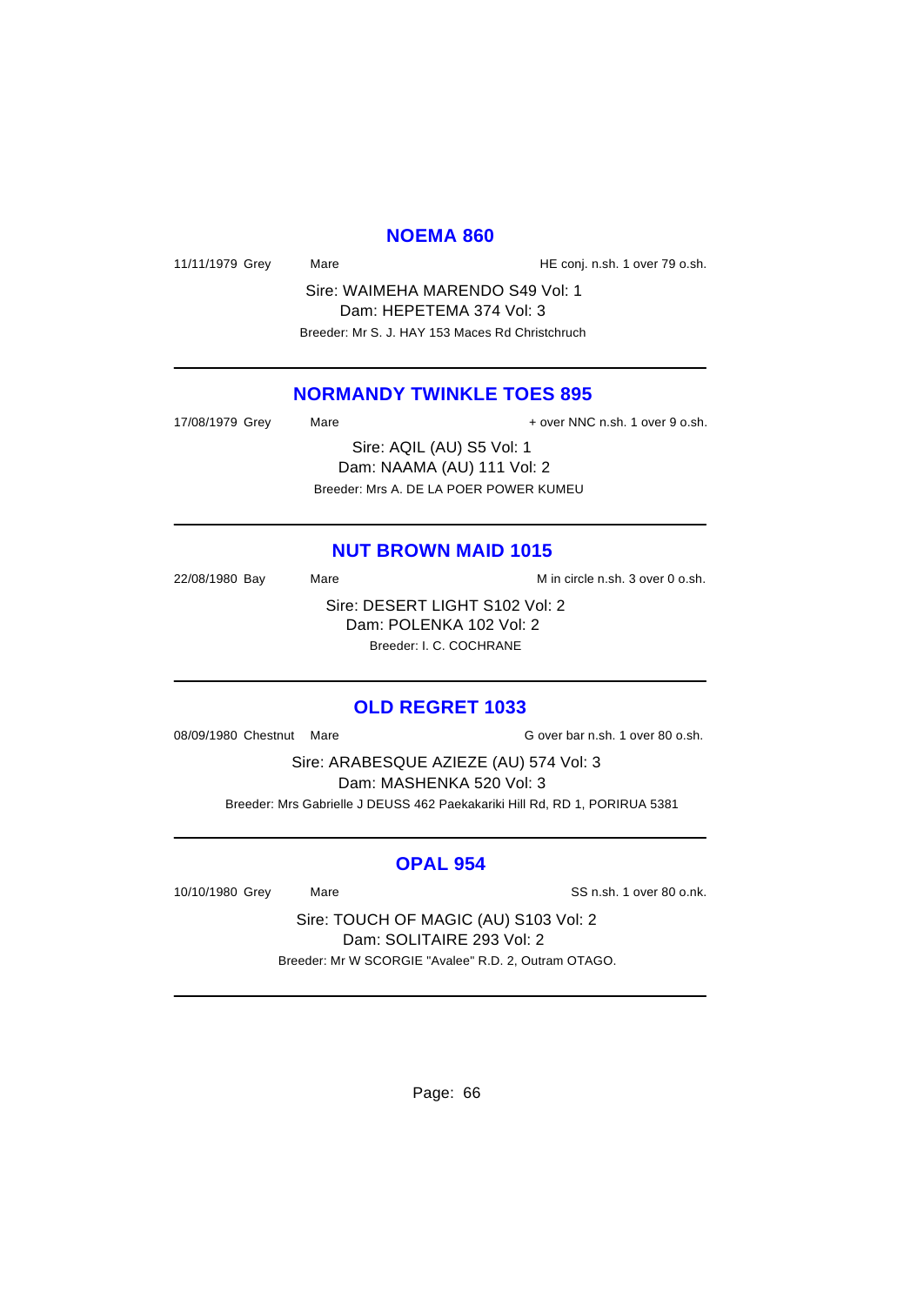#### **OTHMAN 813**

28/10/1979 Chestnut Stallion CB n.sh. 2 over 9 o.sh.

Sire: OTHELLO (AU) 221 Vol: 2 Dam: BAHREENA 162 Vol: 2 Breeder: Mrs L. L. BENNETT P.O. BOX 64 WAIPUKURAU

## **OTOTOA ALMIRA 1261**

23/09/1981 Chestnut Mare **A** in circle n.sh. 1 over 1 o.sh.

Sire: PUKETAHU MAZADA 490 Vol: 3 Dam: JESMOND SAIDER 636 Vol: 3 Breeder: Mr A F PORTER P.O. Box 28-067 Remuera AUCKLAND.

#### **PENDELL CALIPH 1199**

12/11/1981 Grey Gelding 2M n.sh. 1 over 1 o.sh.

Sire: RIBLAH 381 Vol: 3 Dam: SHERANI 133 Vol: 2 Breeder: Mrs M Jane HAYES PO Box 18, Kaeo 0448, NORTHLAND

#### **PENDELL EMIL 1200**

10/09/1981 Grey Gelding 2M n.sh. 3 over 1 o.sh.

Sire: RIBLAH 381 Vol: 3 Dam: ARALEIGH FROSTY 2 Vol: 1 Breeder: Mrs B. V. MAW

#### **PENDELL JOSHUA 1198**

15/10/1981 Grey Gelding 2M n.sh. 2 over 1 o.sh.

Sire: RIBLAH 381 Vol: 3 Dam: WINDERMERE CHARMING ROSE 117 Vol: 2 Breeder: Mrs Wendy A DANCASTER P O Box 408 KERI KERI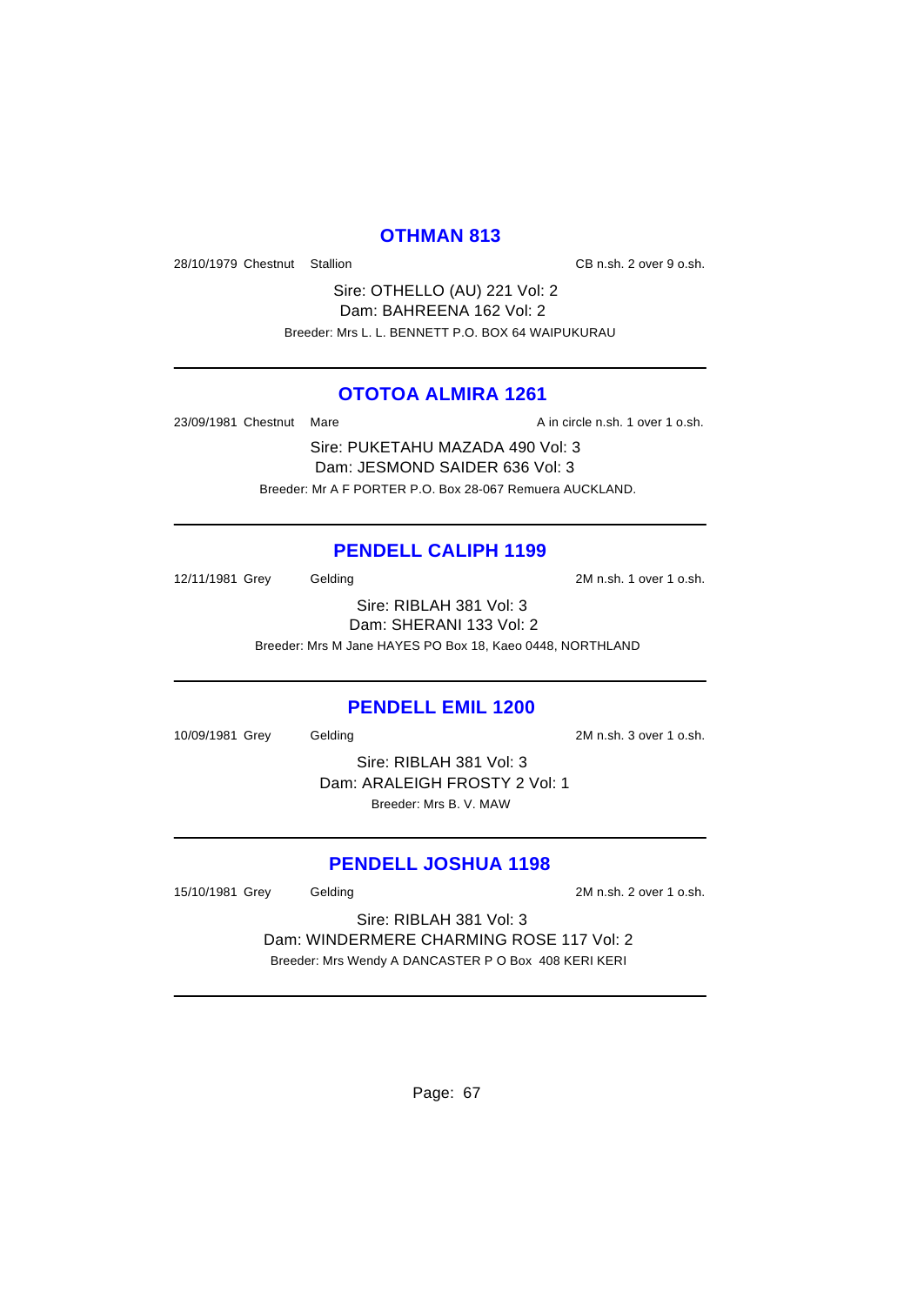### **PENDELL JULISHKA 964**

27/09/1980 Grey Mare Mare 27/09/1980 Grey Mare

Sire: RIBLAH 381 Vol: 3 Dam: ARALEIGH FROSTY 2 Vol: 1 Breeder: Mrs B. V. MAW

#### **PENDELL SHAMARI 739**

30/09/1979 Grey Mare 2M n.sh. 3 over 9 o.sh.

Sire: RIBLAH 381 Vol: 3 Dam: SHERANI 133 Vol: 2 Breeder: Mrs M Jane HAYES PO Box 18, Kaeo 0448, NORTHLAND

# **PENDELL SHAMERA 965**

09/10/1980 Grey Mare 2M n.sh. 1 over 0 o.sh.

Sire: RIBLAH 381 Vol: 3 Dam: SHERANI 133 Vol: 2 Breeder: Mrs M Jane HAYES PO Box 18, Kaeo 0448, NORTHLAND

#### **PENDELL SHULAY 797**

19/09/1979 Grey Mare 2M n.sh. 2 over 9 o.sh.

Sire: RIBLAH 381 Vol: 3 Dam: PENDELL CHANTILLY LACE 482 Vol: 3 Breeder: Mrs B. V. MAW

#### **PENDELL TULLA 798**

30/07/1979 Chestnut Stallion 2M n.sh. 1 over 9 o.sh.

Sire: KING DAVID 389 Vol: 3 Dam: ARALEIGH FROSTY 2 Vol: 1 Breeder: Mrs B. V. MAW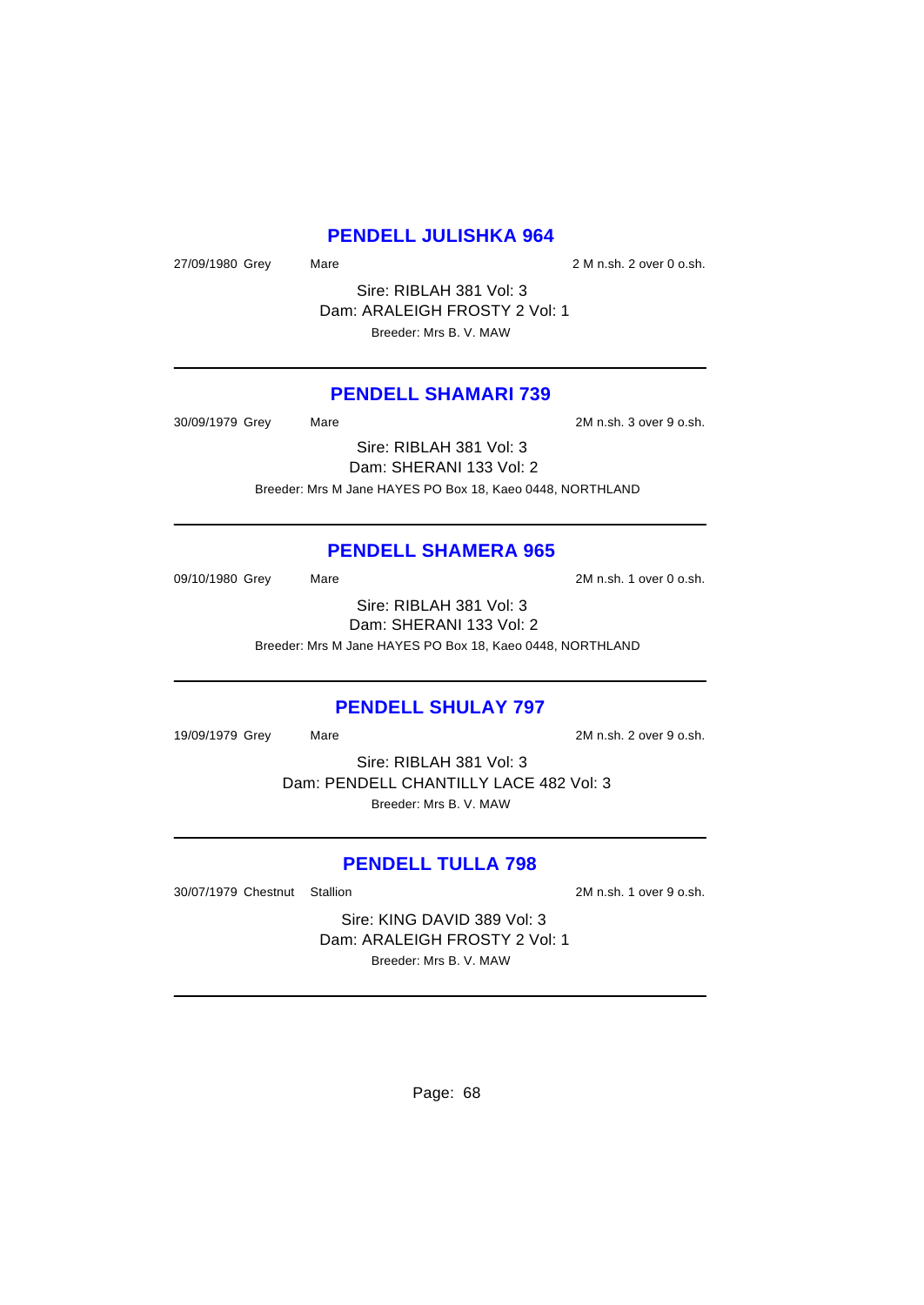#### **PHEIDIPPADES 963**

07/09/1980 Grey Gelding Gelding T n.sh. 1 over 80 o.sh.

Sire: SALMAN (GB) 251 Vol: 2 Dam: BINET EL RIH 288 Vol: 2 Breeder: Dr S L TONKIN 27 Eastbourne Road Remuera AUCKLAND.

#### **PINE PARK MAID 1238**

16/01/1982 Chestnut Mare **PP n.sh. 1 over 2 o.sh.** 

Sire: NGAPA LIGHT 309 Vol: 2 Dam: NGAPA MOONLIGHT 307 Vol: 2 Breeder: Mr Ron J KNOX PO Box 3, PAHIATUA 4941

# **PINE PARK MOONSPRITE 883**

27/02/1980 Grey Mare Mare PP n.sh. 1 over 0 o.sh. Sire: PUKETAHU KENTUCKY S117 Vol: 2 Dam: NGAPA MOONLIGHT 307 Vol: 2 Breeder: Mr Ron J KNOX PO Box 3, PAHIATUA 4941

#### **PINE PARK SHADOW 1072**

08/02/1981 Chestnut Gelding PP n.sh. 1 over 1 o.sh.

Sire: NGAPA LIGHT 309 Vol: 2 Dam: NGAPA MOONLIGHT 307 Vol: 2 Breeder: Mr Ron J KNOX PO Box 3, PAHIATUA 4941

## **PLATEAU DIAMOND 855**

30/10/1979 Grey Mare Mare PS over 4 n.sh.

Sire: AQIL (AU) S5 Vol: 1 Dam: HILAND ROSE 193 Vol: 2 Breeder: Mrs J. HARDISTY R.D.1 Tokoroa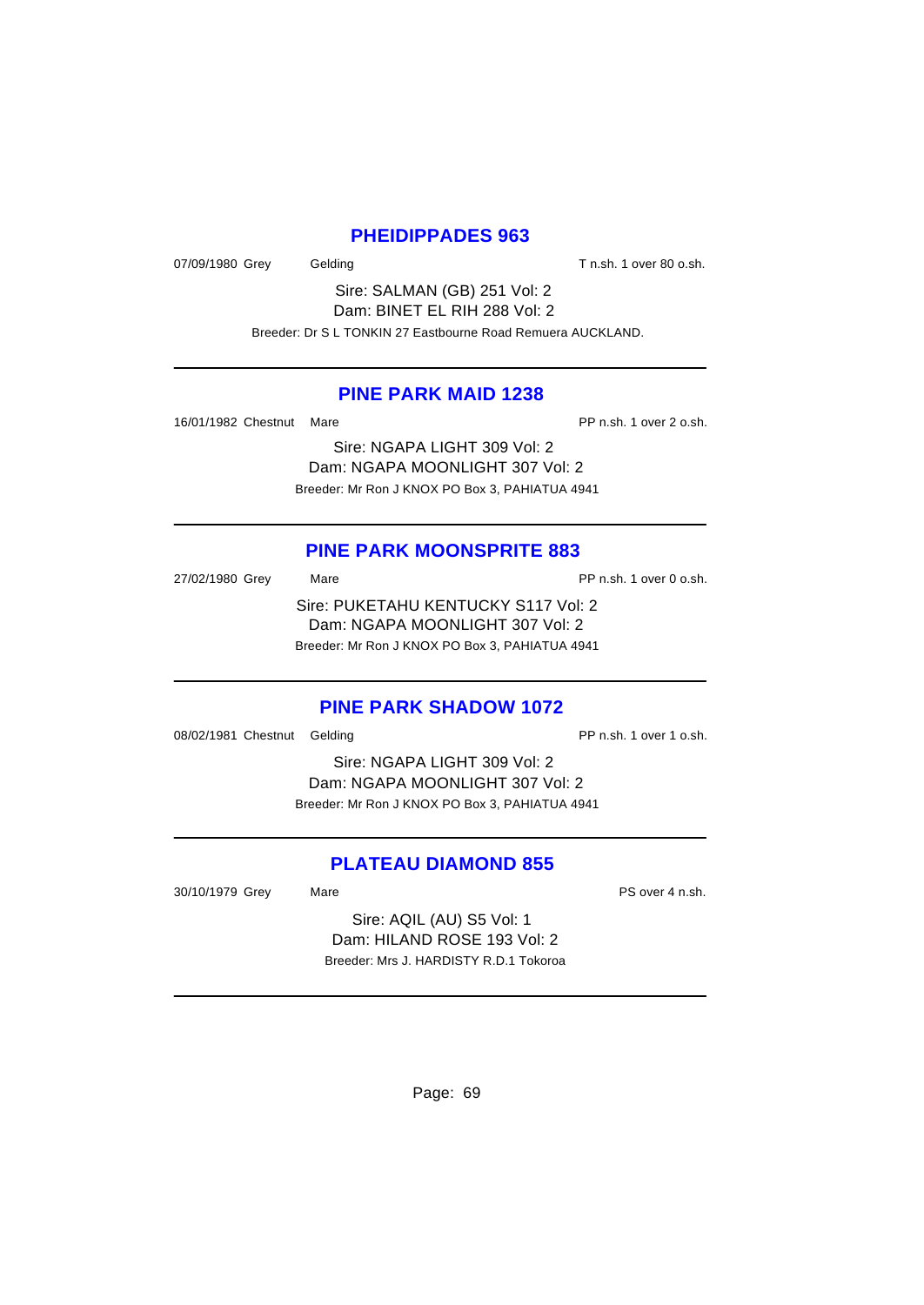#### **PLATEAU MINK 1023**

19/09/1980 Grey Mare Mare PS over 6 n.sh. Sire: HILAND WARRIOR 364 Vol: 3 Dam: HILAND QUEEN 113 Vol: 2 Breeder: Mrs J. HARDISTY R.D.1 Tokoroa **PLATEAU NOVA 939** 30/10/1980 Grey Mare Mare PS over 7 n.sh. Sire: AQIL (AU) S5 Vol: 1 Dam: HILAND ROSE 193 Vol: 2 Breeder: Mrs J. HARDISTY R.D.1 Tokoroa **PLATEAU TIFFANY 938** 25/10/1980 Grey Mare Mare PS over 8 n.sh. Sire: AQIL (AU) S5 Vol: 1 Dam: HILAND PRIDE 361 Vol: 3 Breeder: Mrs J. HARDISTY R.D.1 Tokoroa **PLATEAU TONKA 1024**

01/10/1980 Grey Gelding Communication of the PS over 5 n.sh. Sire: HILAND WARRIOR 364 Vol: 3 Dam: HILAND DANCER 427 Vol: 3 Breeder: Mrs J. HARDISTY R.D.1 Tokoroa

# **POUKEKEWA SHUMAHLI 1225**

01/10/1981 Chestnut Mare **P** in flying V n.sh. 2 over 81 o.sh. Sire: NGAPA GOLDEN LAD S83 Vol: 2 Dam: SHULIMAYA 428 Vol: 3 Breeder: Mrs June R BAZELEY 1633 Otaraoa Road R D 43 WAITARA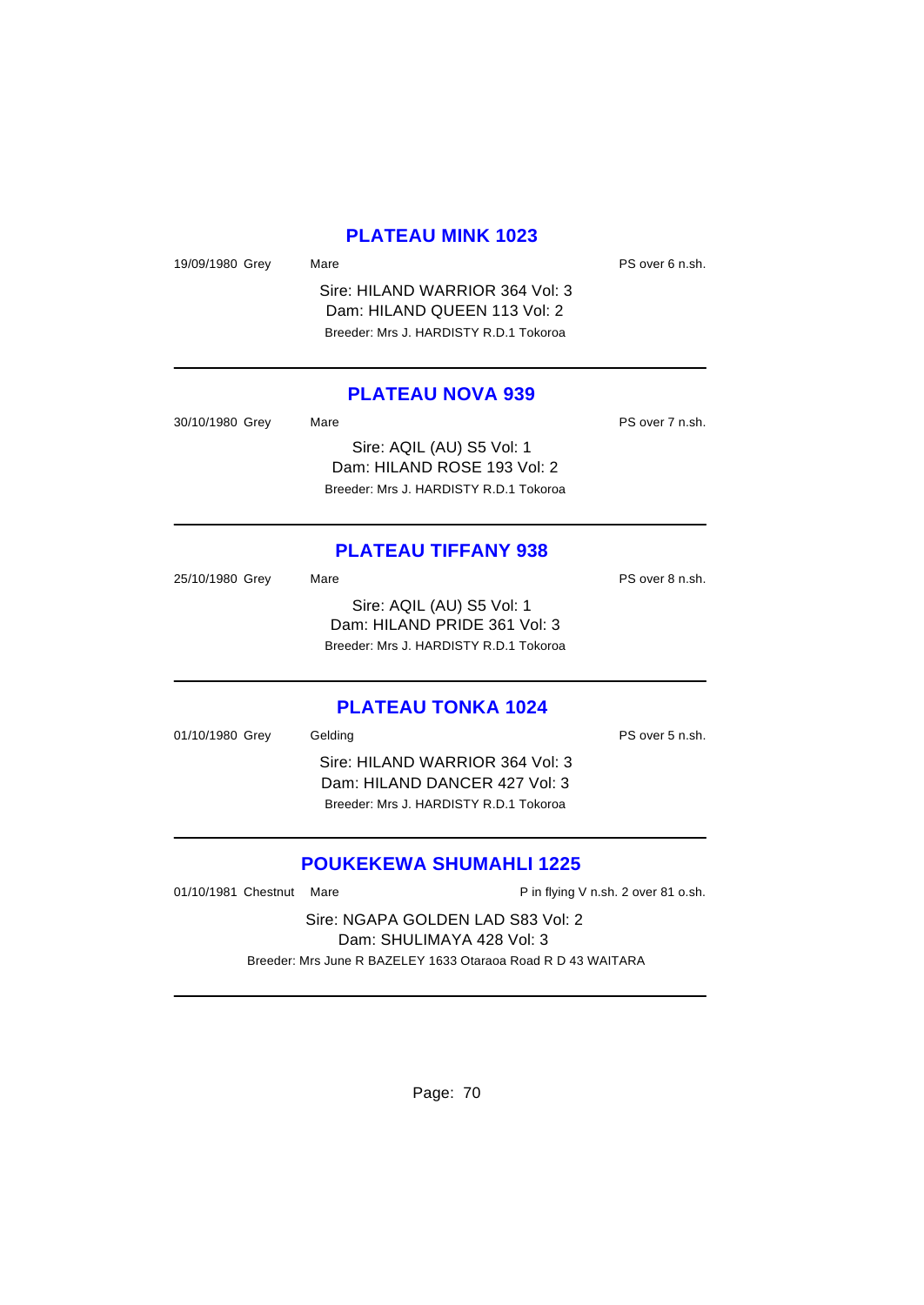#### **PRINCE OF FIRE 795**

29/08/1979 Chestnut Gelding CA over bar n.sh. 1 o.sh.

Sire: EL RING OF FIRE 415 Vol: 3 Dam: EL MAJESTIC PRINCESS 332 Vol: 2 Breeder: Mrs J. D. CANNING

#### **PRINCESS IDYLLIC 1094**

28/08/1981 Chestnut Mare W Cover lazy S n.sh. 1 over o.sh.

Sire: IDYLLIC (AU) S137 Vol: 2 Dam: PRINCESS VANESSA 186 Vol: 2 Breeder: Mr W. SMITH R.D. 5 Tuakau

# **PRINCESS ZAHALA 882**

27/09/1979 Bay Mare Mare RS n.sh. 1 over 9 o.sh.

Sire: ARABIAN PARK MAJESTIC (AU) S77 Vol: 2 Dam: SAADIA 189 Vol: 2 Breeder: Mr. R SHAW Box 4127 Marewei Napier

# **PUKEPOTO SOUTHERN LADY 1230**

03/11/1981 Chestnut Mare **H** in triangle over 81 over 1 n.sh.

Sire: SHAFFAL S158 Vol: 2 Dam: DEWDROP 318 Vol: 2 Breeder: Mrs A HALL Horoeka R.D. 4 DANNEVIRKE.

## **PUKEPOTO SOUTHERN SHUFFLE 976**

08/11/1980 Chestnut Gelding H in triangle over 80 over 1 n.sh.

Sire: SHAFFAL S158 Vol: 2 Dam: DEWDROP 318 Vol: 2 Breeder: Mrs A HALL Horoeka R.D. 4 DANNEVIRKE.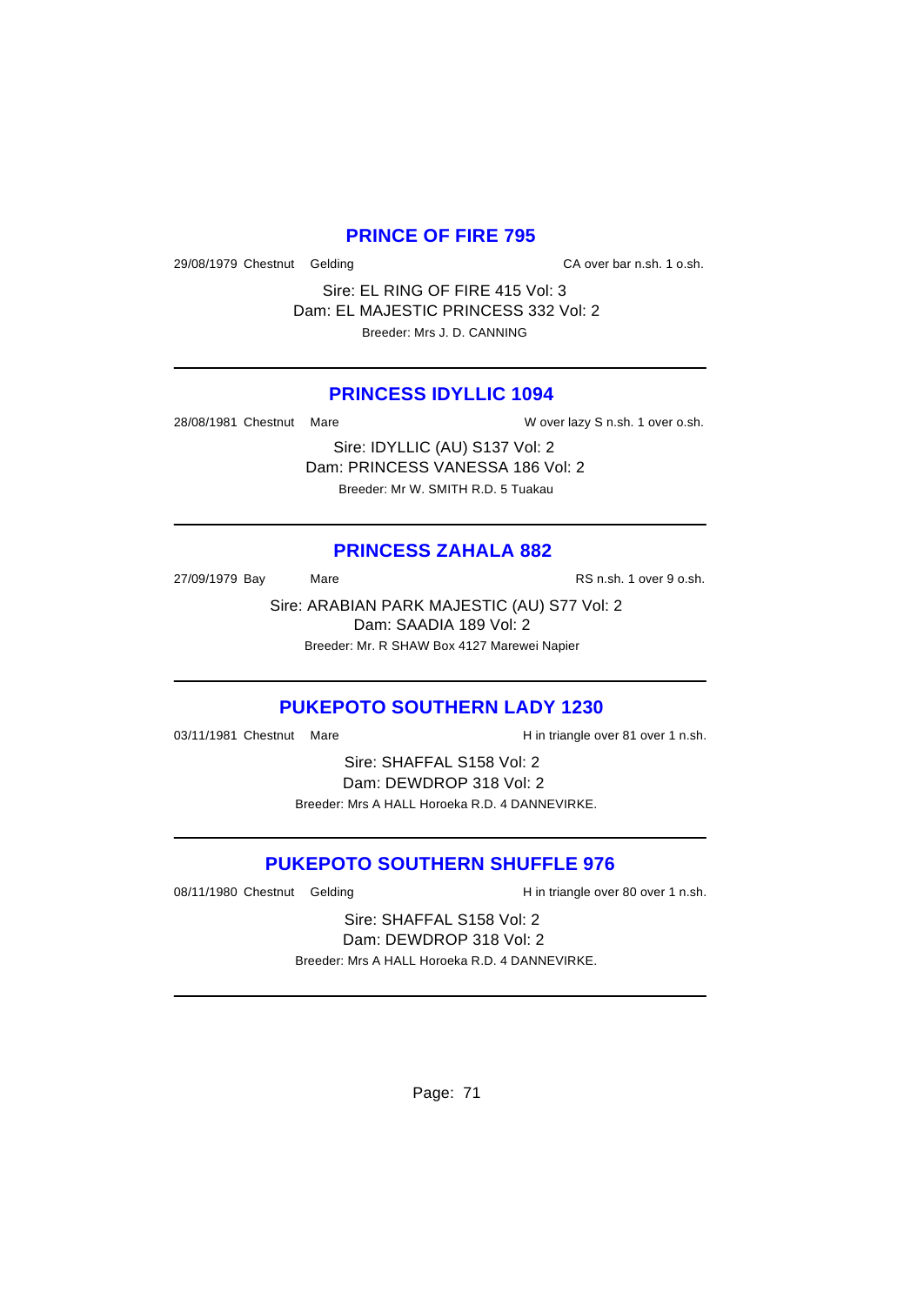#### **PUKETAHU COMET 1001**

23/10/1980 Chestnut Gelding and according the Conj. n.sh. 2 over 80 o.sh.

Sire: GEMMO S57 Vol: 2 Dam: PUKETAHU SHANDY 283 Vol: 2

Breeder: Mr Alexander JNR A EDWARD 145 Pioneer Road R.D. 3 MORRINSVILLE.

#### **PUKETAHU CRYSTAL 764**

25/09/1979 Grey Mare Mare AE conj. n.sh. 1 over 9 o.sh.

Sire: KAMIL S17 Vol: 1

Dam: NGAPA SWEET MOMENT 36 Vol: 1 Breeder: Mr Alexander JNR A EDWARD 145 Pioneer Road R.D. 3 MORRINSVILLE.

# **PUKETAHU KAMA 1000**

25/09/1980 Chestnut Mare **AE conj. n.sh. 1 over 80 o.sh.** 

Sire: KAMIL S17 Vol: 1 Dam: NGAPA SWEET MOMENT 36 Vol: 1

Breeder: Mr Alexander JNR A EDWARD 145 Pioneer Road R.D. 3 MORRINSVILLE.

# **PURIRI POTIKI 901**

12/09/1980 Grey Mare 3 curved spokes n.sh. 1 over 0 o.sh.

Sire: RALVON LUKE (AU) 571 Vol: 3 Dam: DELLMOUNT SHAHREEM 544 Vol: 3 Breeder: Miss J M DOBIER Puriri Stud Springston, R.D. 4 CHRISTCHURCH.

# **PURIRI TARAMOA 1255**

29/09/1981 Chestnut Gelding 3 con-centre curved spokes n.sh. 1 over 1 o.sh.

Sire: THE AMBASSADOR (AU) 1087 Vol: 4 Dam: DELLMOUNT SHAHREEM 544 Vol: 3 Breeder: Miss J M DOBIER Puriri Stud Springston, R.D. 4 CHRISTCHURCH.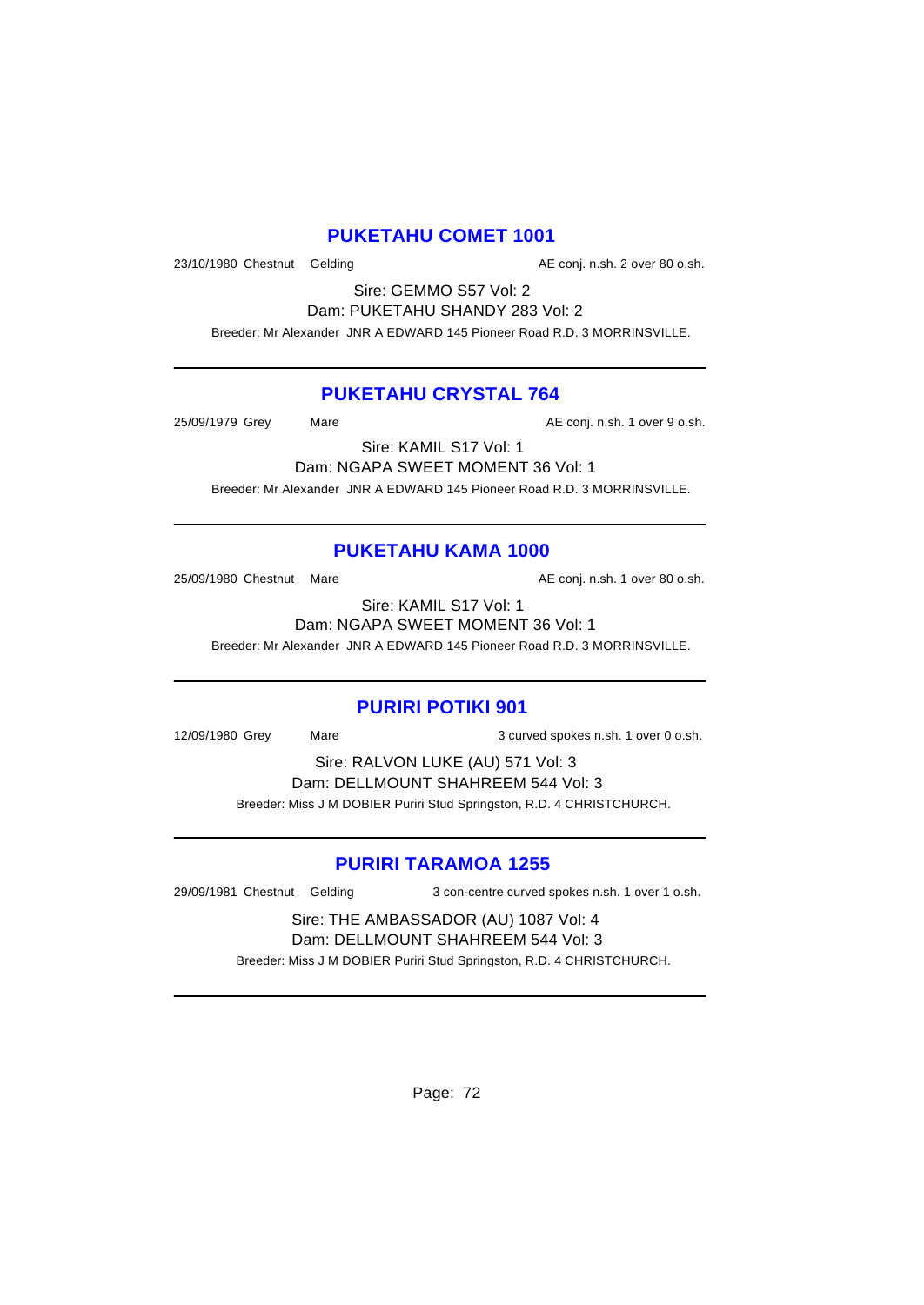### **RAQUBA 1271**

16/11/1981 Chestnut Mare Diamond in half circle n.sh. 2 over 81 o.sh.

Sire: RICHER RED S37 Vol: 1 Dam: MAYFAIR 321 Vol: 2

Breeder: Mr J A PITTAMS C/- D PITTAMS R.D.4 HIKURANGI NORTHLAND

### **RASHAD 1035**

24/10/1980 Chestnut Stallion Diamond over half circle n.sh. 2 over 80 o.sh.

Sire: RICHER RED S37 Vol: 1 Dam: MAYFAIR 321 Vol: 2 Breeder: Mr J A PITTAMS C/- D PITTAMS R.D.4 HIKURANGI NORTHLAND

## **RASL 1034**

17/12/1980 Chestnut Gelding Diamond over half circle n.sh. 3 over 80 o.sh.

Sire: RICHER RED S37 Vol: 1 Dam: NASHITA 568 Vol: 3

Breeder: Mr J A PITTAMS C/- D PITTAMS R.D.4 HIKURANGI NORTHLAND

## **RATA 741**

31/10/1979 Grey Stallion Stallion AD conj. n.sh. 1 over 9 o.sh.

Sire: DELLMOUNT SANTEA S81 Vol: 2 Dam: EL ROSE 426 Vol: 3 Breeder: Mr C.C.L "Leo" OLDHAM 4 Dame Street Waikouaiti OTAGO.

## **RAYJAN GISELLE 1265**

05/02/1982 Grey Mare Mare R n.sh. 1 over 1 o.sh.

Sire: ROSCOMMON NASSAH 683 Vol: 3 Dam: SNOWDROP 497 Vol: 3

Breeder: Mrs Janice H WILSON 147 Dukes Road South, RD 2, MOSGIEL 9092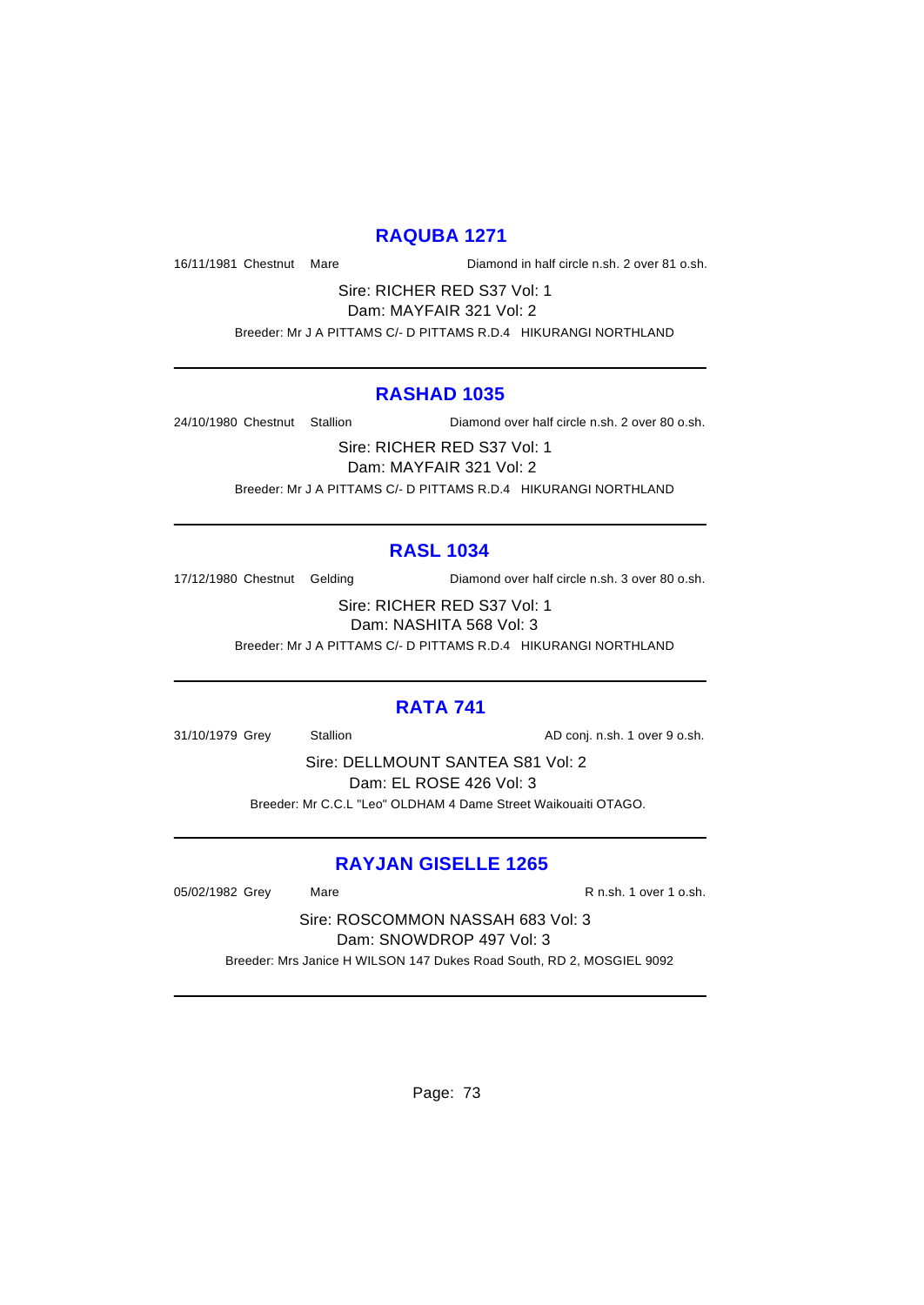### **REBEKAH 1119**

06/11/1981 Grey Mare Mare HF conj. n.sh. 8 over 81 o.sh.

Sire: SARACEN KARIM (CA) S119 Vol: 2 Dam: GOLDEN EMBER 154 Vol: 2 Breeder: Mr L.M. MARSHALL

## **REFLECTION OF FIRE 1014**

12/10/1980 Chestnut Gelding CA over bar n.sh.

Sire: EL RING OF FIRE 415 Vol: 3 Dam: ARALEIGH TINA 123 Vol: 2 Breeder: Mrs J. D. CANNING

## **REVERIE 1083**

28/09/1980 Bay Stallion inverted A over A n.sh. 2 over 0 o.sh.

Sire: IDYLLIC (AU) S137 Vol: 2 Dam: EUPHENUA 348 Vol: 3

Breeder: Mr A R AYLIFFE 71 Ingram Road R.D. 3 DRURY.

### **RHESA 755**

15/12/1979 Chestnut Gelding The State of HF conj. n.sh. 9 over 79 o.sh.

Sire: NAADDEL (AU) S106 Vol: 2 Dam: KARIM GOLD 275 Vol: 2 Breeder: Mr L.M. MARSHALL

#### **RHETT 908**

23/09/1980 Brown Stallion Nin C over bar n.sh. 3 over 0 o.sh.

Sire: LYRIC SADIQ (AU) 576 Vol: 3 Dam: RIFFALETTA 77 Vol: 2 Breeder: Mr. N.V. MEWETT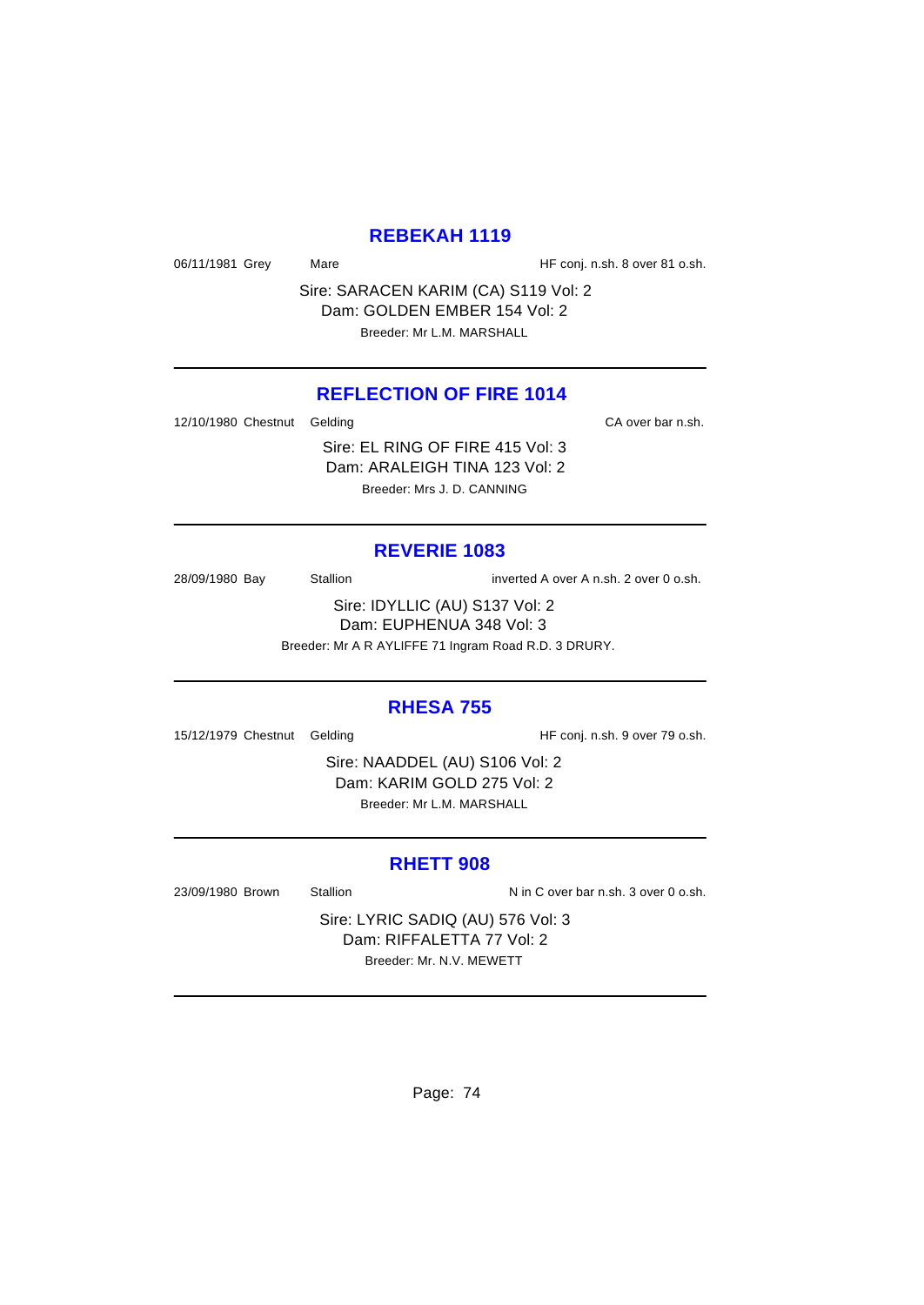### **RHU ARDEN BEGUM 896**

21/10/1979 Grey Mare R in circle over TJ upside down n.sh. 1 over 9 o.sh.

Sire: NGAPA JASON S146 Vol: 2 Dam: NGAPA ISABELLE 88 Vol: 2 Breeder: Mrs A. FERENCZY Cove Rd. R.D.2 Waipu

### **RHUELLEN 1114**

11/10/1981 Bay Mare Nation N in C over bar n.sh. 5 over 1 o.sh. Sire: LYRIC SADIQ (AU) 576 Vol: 3 Dam: RIFFALETTA 77 Vol: 2 Breeder: Mrs C MEWETT Cove Road R.D.2 WAIPU

## **ROBINA FELICITY 1004**

20/09/1980 Grey Mare E+R n.sh. 10 o.nk. Sire: PUKETAHU KENTUCKY S117 Vol: 2 Dam: BINA (AU) 441 Vol: 3 Breeder: Mrs Estelle G EMMETT R.D. 2 OPARAU.

#### **ROBINA TEMA 1130**

22/10/1981 Bay Gelding Casset Contract Contract Contract Contract Contract Contract Contract Contract Contract Contract Contract Contract Contract Contract Contract Contract Contract Contract Contract Contract Contract Con Sire: PUKETAHU KENTUCKY S117 Vol: 2 Dam: BINA (AU) 441 Vol: 3 Breeder: Mrs Estelle G EMMETT R.D. 2 OPARAU.

## **ROCKDON MAEDHROS 1223**

28/11/1981 Chestnut Gelding TG n.sh. 2 over 1 o.sh.

Sire: EL NAZEER 575 Vol: 3 Dam: DELLMOUNT ISHTAR 119 Vol: 2 Breeder: Mr T G GLIDDON Irwell R.D.3, Leeston CHRISTCHURCH.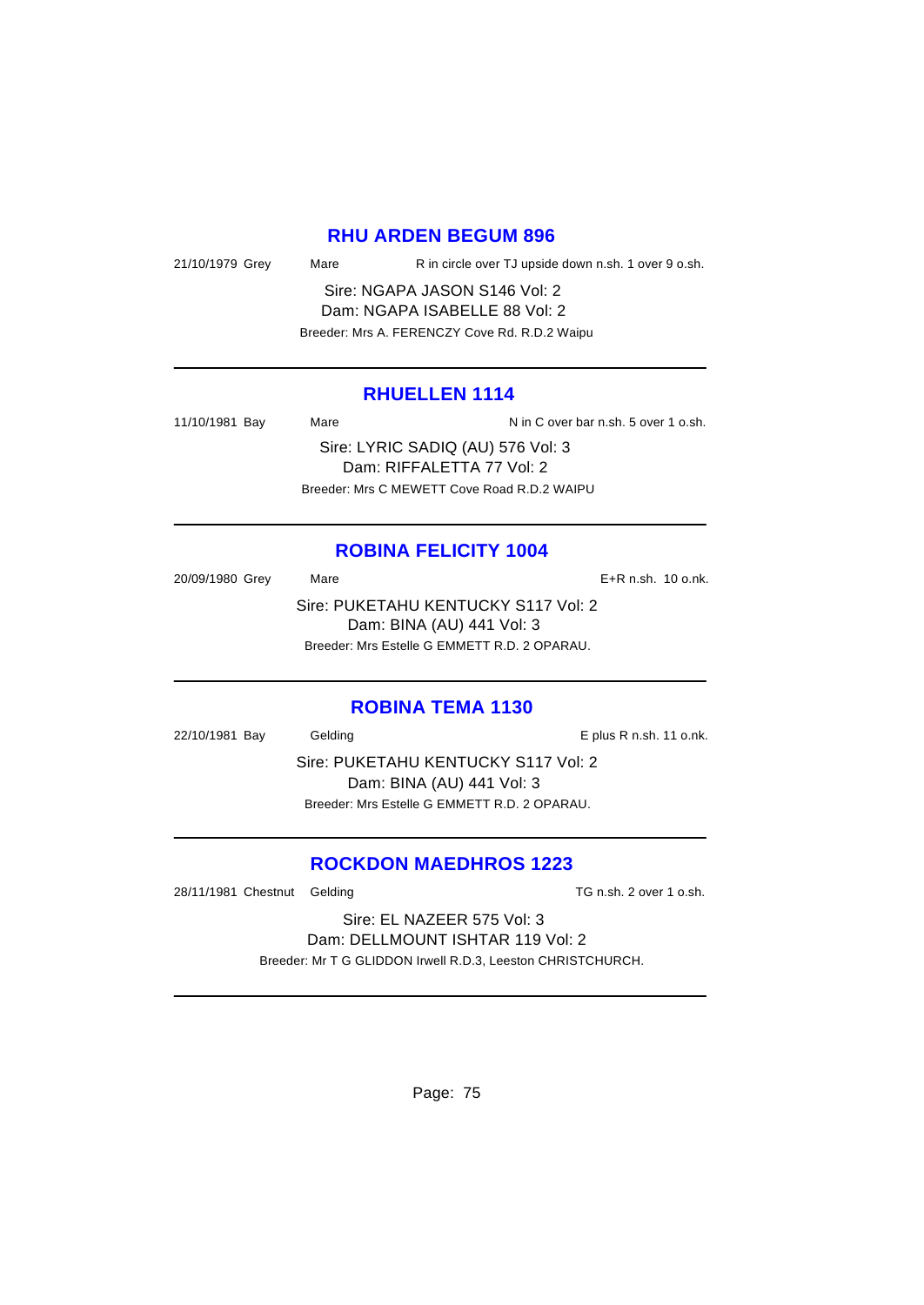## **ROSEMARIE 848**

01/11/1979 Chestnut Mare **AD** conj. n.sh. 2 over 9 o.sh.

Sire: DELLMOUNT SANTEA S81 Vol: 2

Dam: CYMBAL 150 Vol: 2

Breeder: Mr C.C.L "Leo" OLDHAM 4 Dame Street Waikouaiti OTAGO.

### **RUA A 853**

25/12/1979 Grey Stallion Stallion HE conj. n.sh. 2 over 9 o.sh.

Sire: WAIMEHA MARENDO S49 Vol: 1 Dam: OKETOPA 282 Vol: 2 Breeder: Mr S. J. HAY 153 Maces Rd Christchruch

## **RUBICON KADOS 816**

22/01/1980 Chestnut Gelding V under bar n.sh. 1 over 9 o.sh.

Sire: ATHOS (IIU) S132 Vol: 2 Dam: DELLMOUNT KADESHA 268 Vol: 2 Breeder: Mrs S. J. VOICE R.D. Springfield

### **RUBICON KLUKE 1152**

25/11/1981 Grey Gelding V under bar n.sh. 1 over 1 o.sh.

Sire: RALVON LUKE (AU) 571 Vol: 3 Dam: DELLMOUNT KADESHA 268 Vol: 2 Breeder: Mrs S. J. VOICE R.D. Springfield

## **RUBICON LUKRESHA 967**

19/12/1980 Bay Mare Mare V under bar n.sh. 1 over 0 o.sh.

Sire: RALVON LUKE (AU) 571 Vol: 3 Dam: DELLMOUNT KADESHA 268 Vol: 2 Breeder: Mrs S. J. VOICE R.D. Springfield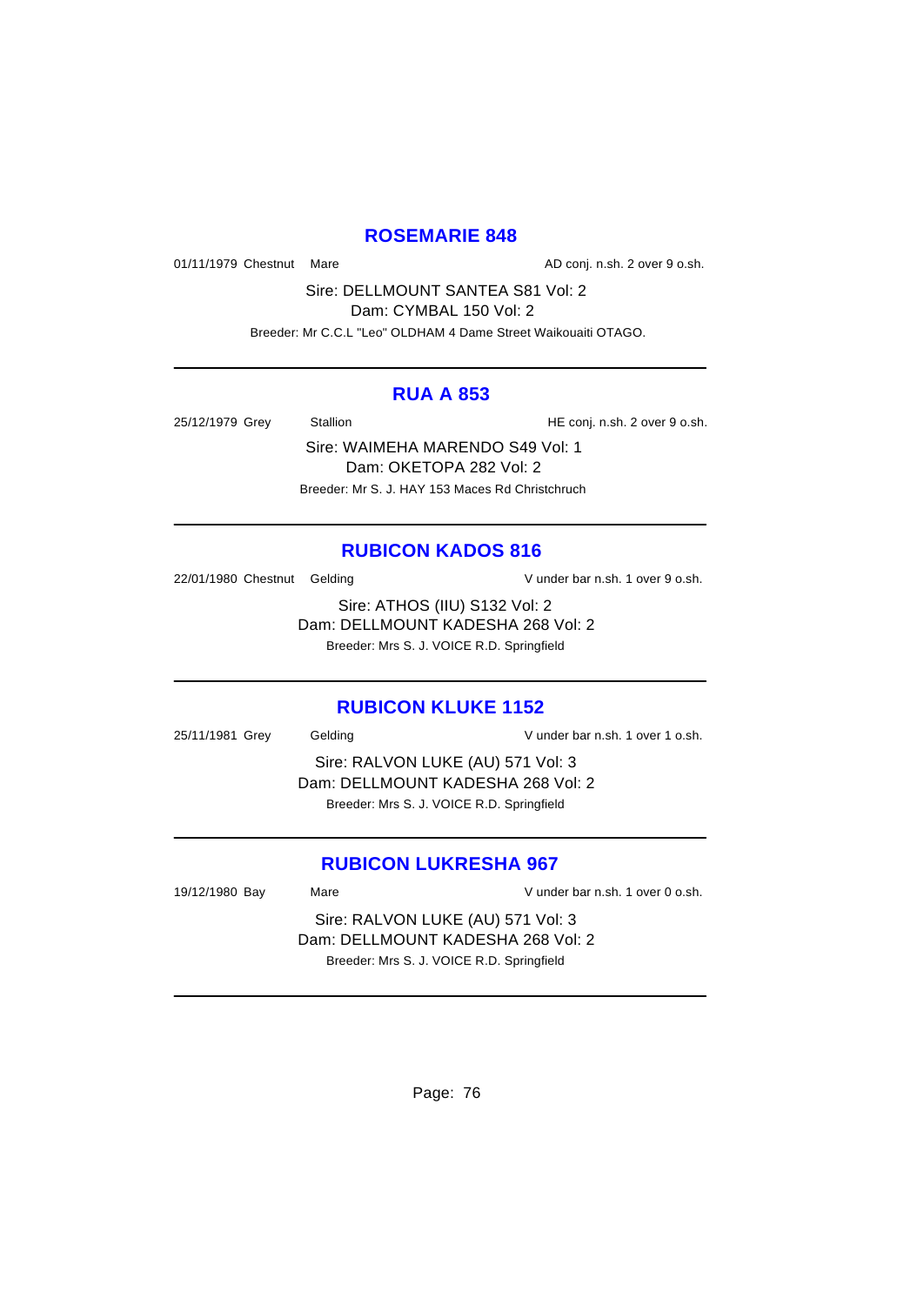## **RUBYAT 962**

19/11/1980 Grey Gelding Gelding T n.sh. 3 over 80 o.sh.

Sire: KAMIL S17 Vol: 1 Dam: SUKAYET 56 Vol: 1

Breeder: Dr S L TONKIN 27 Eastbourne Road Remuera AUCKLAND.

### **RUE 1112**

20/09/1981 Bay Mare Mare N in C over bar n.sh. 2 over 1 o.sh.

Sire: LYRIC SADIQ (AU) 576 Vol: 3 Dam: ROSEMARY 662 Vol: 3 Breeder: Mr. N.V. MEWETT

## **RUTH 783**

24/09/1979 Bay Mare Mare N in C over bar n.sh. 1 over 9 o.sh. Sire: IMPALA (AU) S92 Vol: 2 Dam: RIFFALETTA 77 Vol: 2 Breeder: Mr. N.V. MEWETT

### **SAAMEN BELINDA 1159**

10/12/1981 Grey Mare K n.sh. 3 over 1 o.sh.

Sire: DYNAMIT (NL) 238 Vol: 2 Dam: SURENA 209 Vol: 2 Breeder: Mr W N KROEF 56 Boundary Road PAPAKURA.

## **SAAMEN JADINA 748**

26/09/1979 Chestnut Mare **K** on side n.sh. 1 over 79 o.sh.

Sire: PUKETAHU KENTUCKY S117 Vol: 2 Dam: WINDERMERE PHILAMENA 136 Vol: 2 Breeder: Mr H J KROEF 56 Boundary Road PAPAKURA.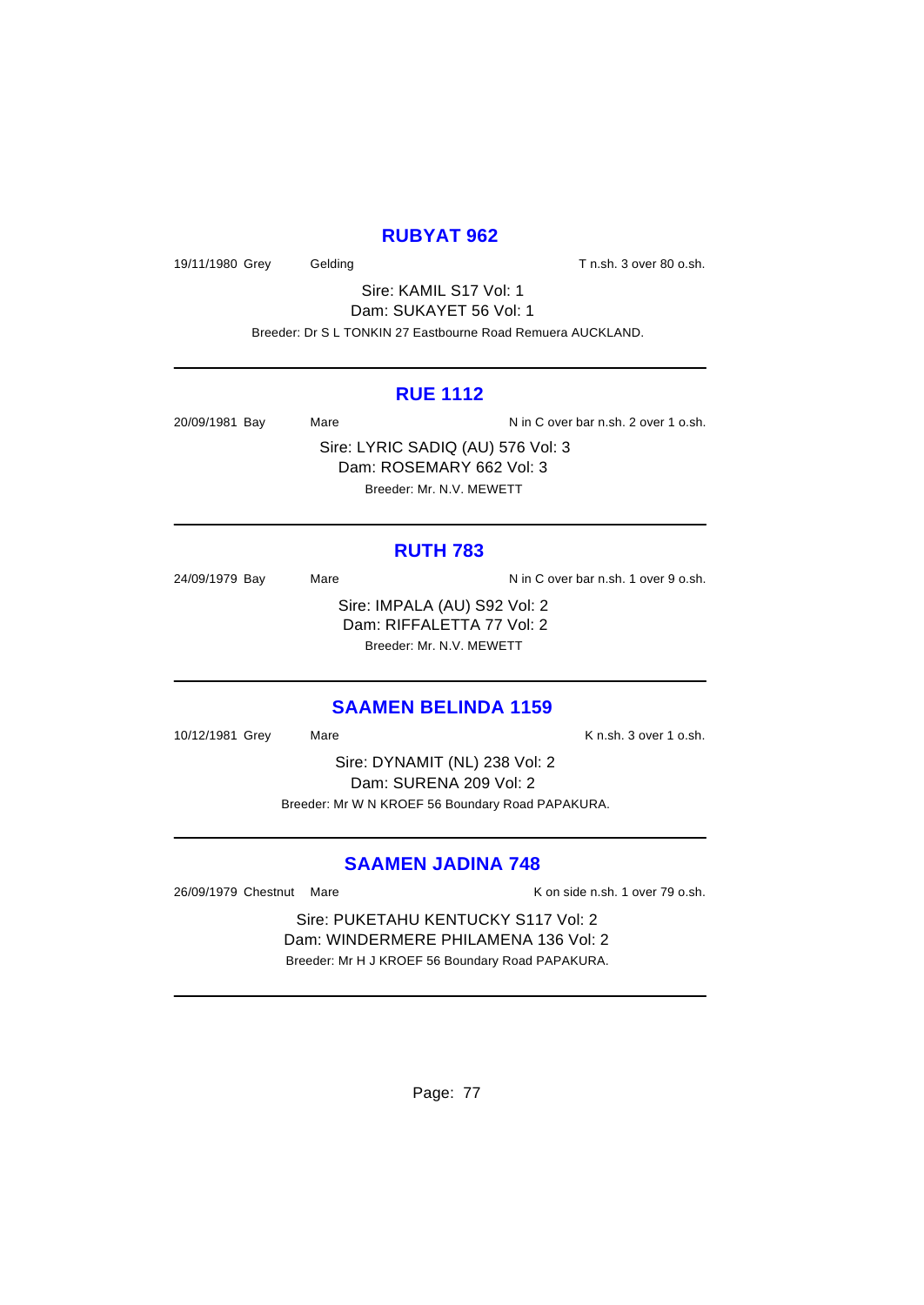### **SAAMEN JANELL 1163**

08/10/1981 Grey Mare Mare K on side n.sh. 3 over 1 o.sh.

Sire: SAAMEN JASHIR 533 Vol: 3 Dam: FRANGIPANI 135 Vol: 2 Breeder: Mr H J KROEF 56 Boundary Road PAPAKURA.

#### **SAAMEN JENNA 957**

21/10/1980 Grey Mare Mare K on side n.sh. 2 over 80 o.sh.

Sire: KAMIL S17 Vol: 1 Dam: AMINA 134 Vol: 2

Breeder: Mr H J KROEF 56 Boundary Road PAPAKURA.

### **SAAMEN JESEPH 750**

07/12/1979 Chestnut Stallion K on side n.sh. 3 over 79 o.sh.

Sire: PUKETAHU KENTUCKY S117 Vol: 2 Dam: KAMELLA 210 Vol: 2 Breeder: Mr H J KROEF 56 Boundary Road PAPAKURA.

#### **SAAMEN JONAH 749**

06/10/1979 Grey Stallion Controller Manual K on side n.sh. 2 over 79 o.sh.

Sire: KAMIL S17 Vol: 1 Dam: FRANGIPANI 135 Vol: 2 Breeder: Mr H J KROEF 56 Boundary Road PAPAKURA.

## **SAAMEN JONAS 1032**

06/10/1980 Chestnut Gelding The Research Consider the K on side n.sh. 1 over 80 o.sh.

Sire: INDIAN FIRE DANCE (AU) S56 Vol: 2 Dam: WINDERMERE PHILAMENA 136 Vol: 2 Breeder: Mr H J KROEF 56 Boundary Road PAPAKURA.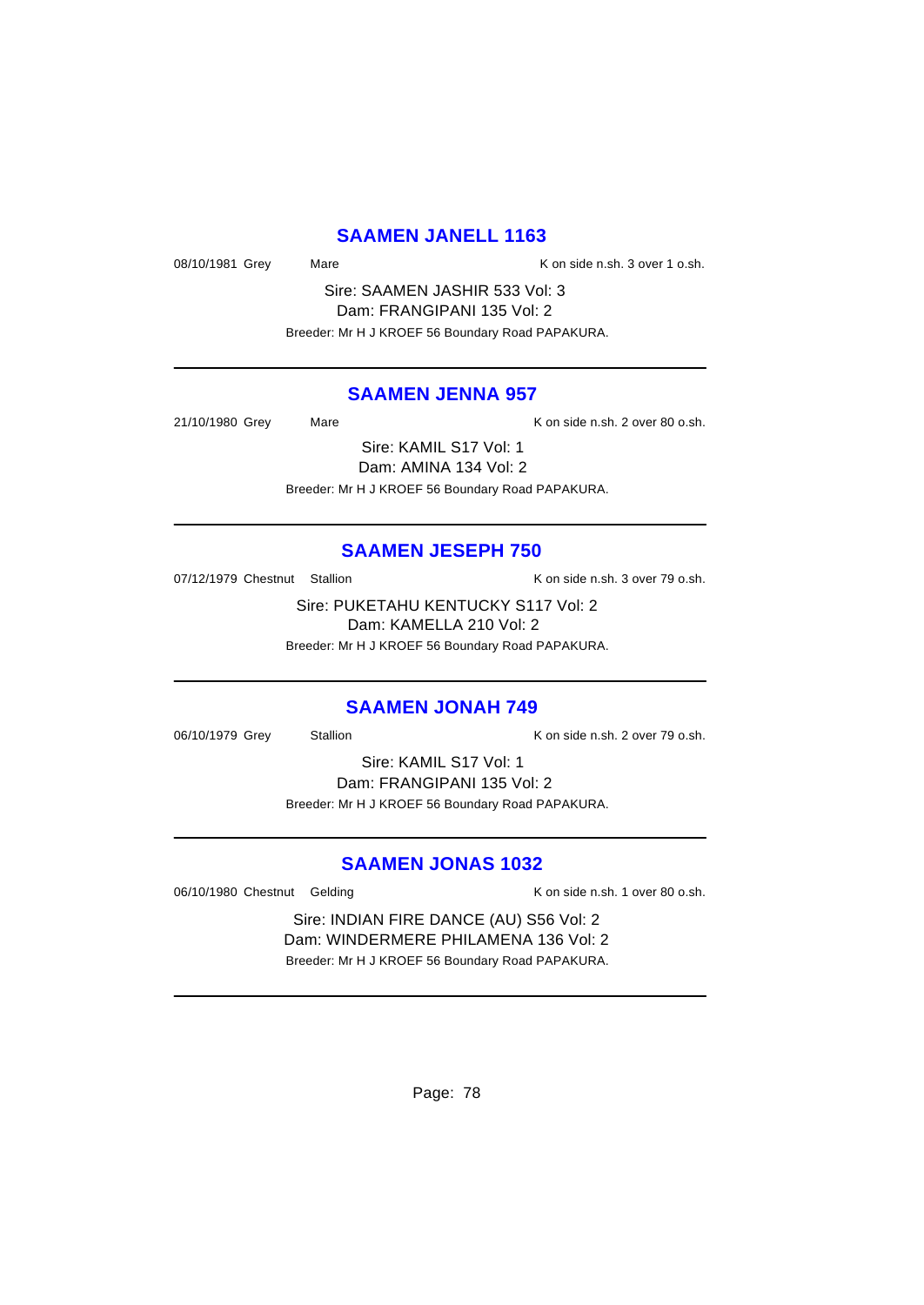### **SAAMEN KOBAS 958**

22/10/1980 Grey Gelding Construction Considers, September 22/10/1980 Grey Gelding

Sire: KAMIL S17 Vol: 1 Dam: WAIMEHA DAVINA 473 Vol: 3 Breeder: Mr H J KROEF 56 Boundary Road PAPAKURA.

## **SAAMEN LUETT 1160**

29/10/1981 Grey Mare Mare Bar K n.sh. 1 over 1 o.sh.

Sire: KAMIL S17 Vol: 1 Dam: SAAMEN KAIANA 534 Vol: 3 Breeder: Mr Gerard KROEF 56 Boundary Road, PAPAKURA

#### **SAAMEN LUTHER 959**

12/10/1980 Grey Stallion Stallion K n.sh. 1 over 80 o.sh.

Sire: KAMIL S17 Vol: 1 Dam: ZOSMA 132 Vol: 2 Breeder: Mr W N KROEF 56 Boundary Road PAPAKURA.

#### **SAAMEN MIEKE 751**

19/10/1979 Grey Mare Mare K n.sh. 1 over 79 o.sh.

Sire: KAMIL S17 Vol: 1 Dam: ZOSMA 132 Vol: 2 Breeder: Mr W N KROEF 56 Boundary Road PAPAKURA.

## **SAAMEN RAZINA 960**

10/12/1980 Grey Mare Mare K n.sh. 3 under 80 o.sh.

Sire: KAMIL S17 Vol: 1 Dam: SURONA 60 Vol: 1 Breeder: Mr W N KROEF 56 Boundary Road PAPAKURA.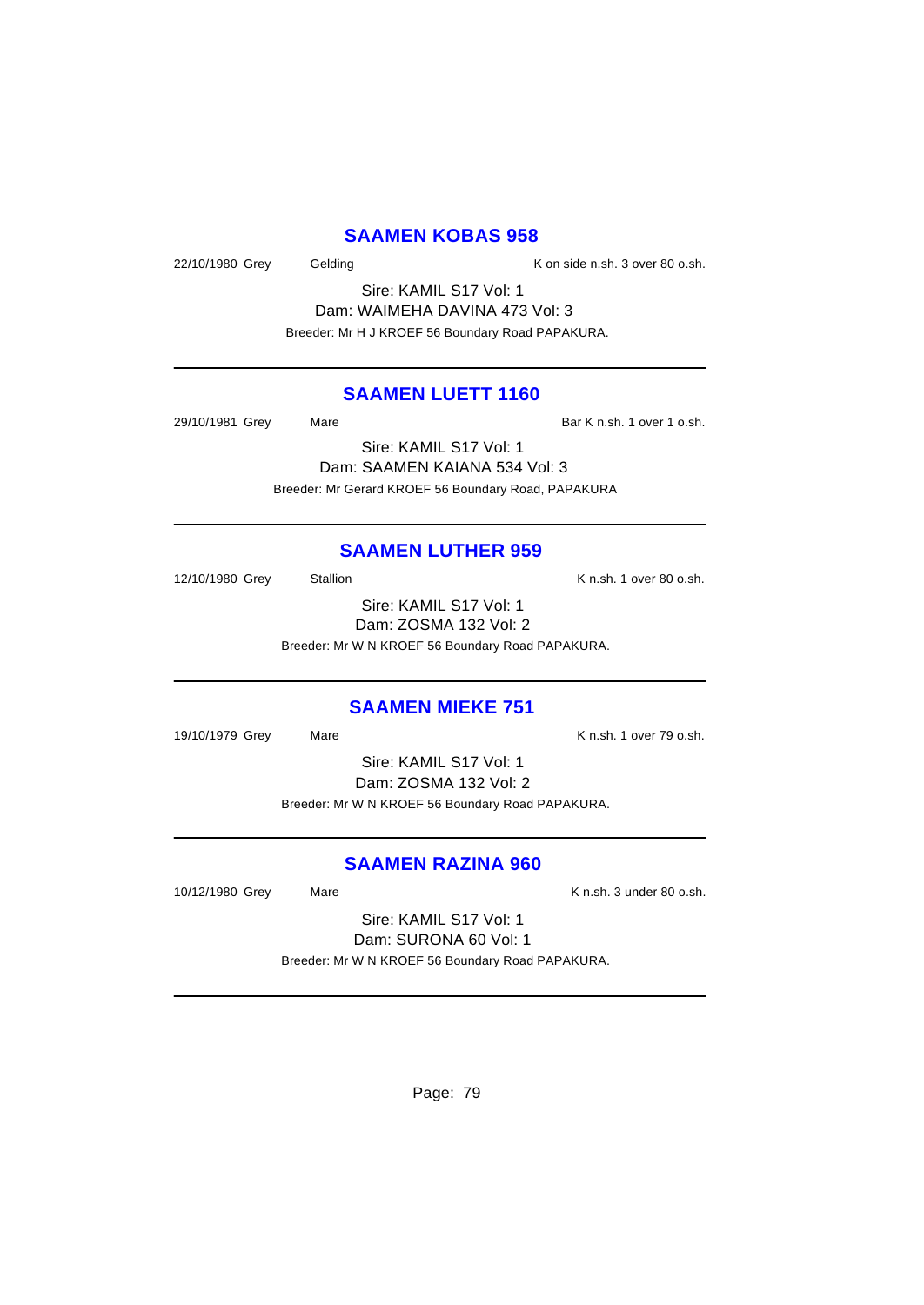### **SAAMEN RIA 1161**

15/11/1981 Grey Mare Mare K on side n.sh. 1 over 1 o.sh.

Sire: DYNAMIT (NL) 238 Vol: 2 Dam: KAMELLA 210 Vol: 2 Breeder: Mr H J KROEF 56 Boundary Road PAPAKURA.

### **SAAMEN VINITA 1162**

31/10/1981 Grey Mare Mare K on side n.sh. 2 over 1 o.sh. Sire: KAMIL S17 Vol: 1 Dam: WAIMEHA DAVINA 473 Vol: 3

Breeder: Mr H J KROEF 56 Boundary Road PAPAKURA.

### **SAGHIRA 1166**

16/01/1982 Grey Mare Mare HF conj. n.sh. 16 over 81 o.sh.

Sire: NAADDEL (AU) S106 Vol: 2 Dam: KARBER 509 Vol: 3 Breeder: Mr L.M. MARSHALL

### **SALADIN 1118**

04/11/1981 Grey Gelding Gelding HF conj. n.sh. 9 over 81 o.sh.

Sire: SARACEN KARIM (CA) S119 Vol: 2 Dam: JARINA 156 Vol: 2 Breeder: Mr L.M. MARSHALL

## **SALIHA 1205**

11/11/1981 Grey Mare Mare Sthrough W over 23 n.sh.

Sire: GAI CADET (US) 730 Vol: 3 Dam: IBANEZ 292 Vol: 2 Breeder: Mrs Suzanne W SPRATT Maketu Road R.D. 9 TE PUKE.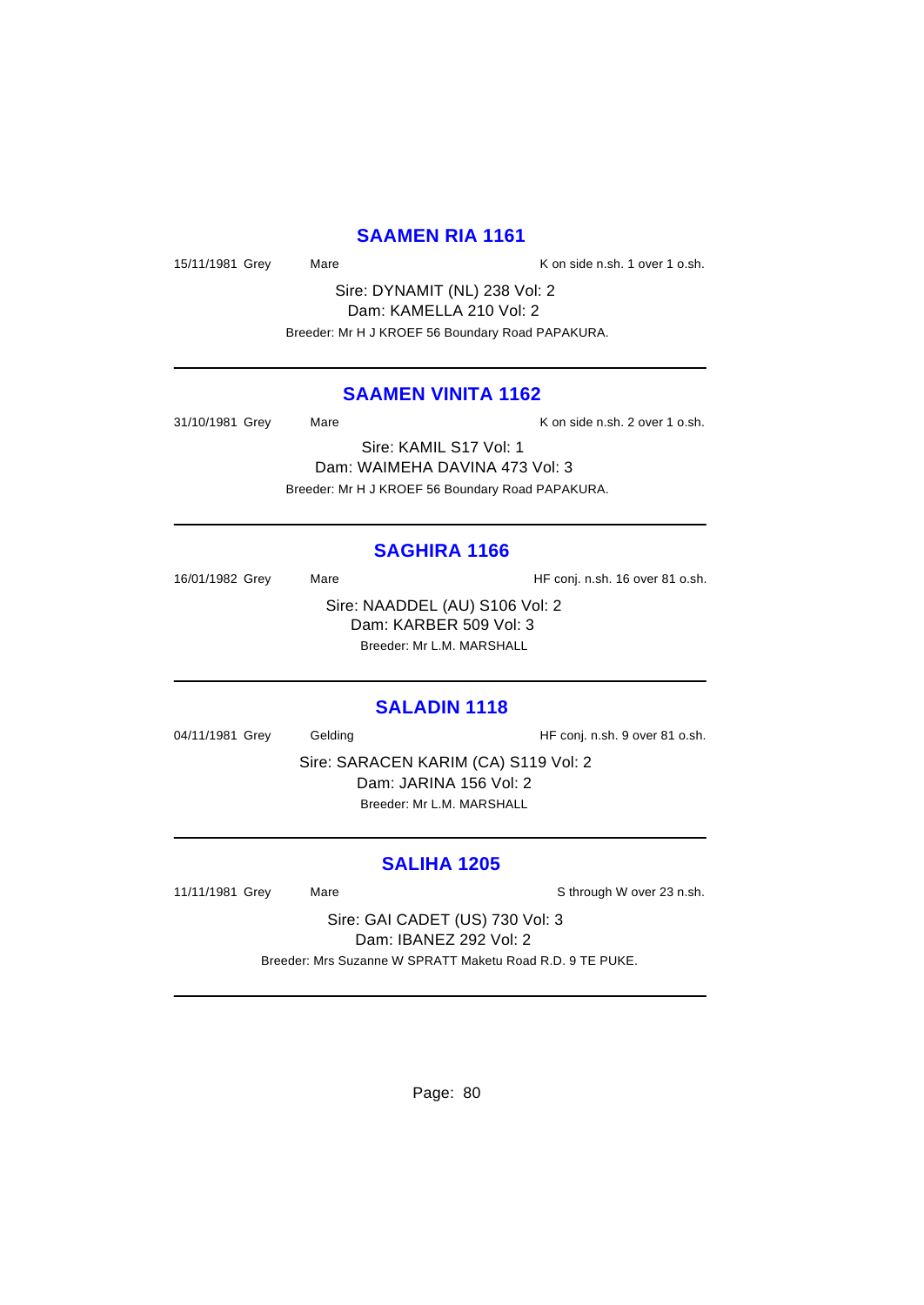## **SALUK 865**

01/01/1980 Chestnut Stallion States of SS n.sh. 2 over 79 o.nk.

Sire: SERADON 329 Vol: 2 Dam: RED WINGS 338 Vol: 2 Breeder: Mr W SCORGIE "Avalee" R.D. 2, Outram OTAGO.

## **SAMRA SUSPENDED 975**

22/01/1981 Bay Mare Sin circle over 7 n.sh.

Sire: AMIR 266 Vol: 2 Dam: ARALEIGH MOYRA 179 Vol: 2 Breeder: Mrs E Anne SPARKS 1199 Churchill Road, RD 1, TUAKAU 2696

## **SAPHIR 754**

03/12/1979 Grey Mare Mare HF conj. n.wh. 8 over 79 o.sh.

Sire: SARACEN KARIM (CA) S119 Vol: 2 Dam: NAARINA 271 Vol: 2 Breeder: Mr L.M. MARSHALL

## **SAPPHIRE 789**

26/09/1979 Grey Mare EW conj. n.sh. 3 over 9 o.sh.

Sire: TOUCH OF MAGIC (AU) S103 Vol: 2 Dam: SOLITAIRE 293 Vol: 2 Breeder: PARTNERSHIP WILSON E.W. & B.P. PARTNERSHIP

## **SARIANO 1143**

07/11/1981 Grey Stallion State State over 11 n.sh.

Sire: HILAND CHIEF (AU) S85 Vol: 2 Dam: SERANA 419 Vol: 3 Breeder: Mrs E Anne SPARKS 1199 Churchill Road, RD 1, TUAKAU 2696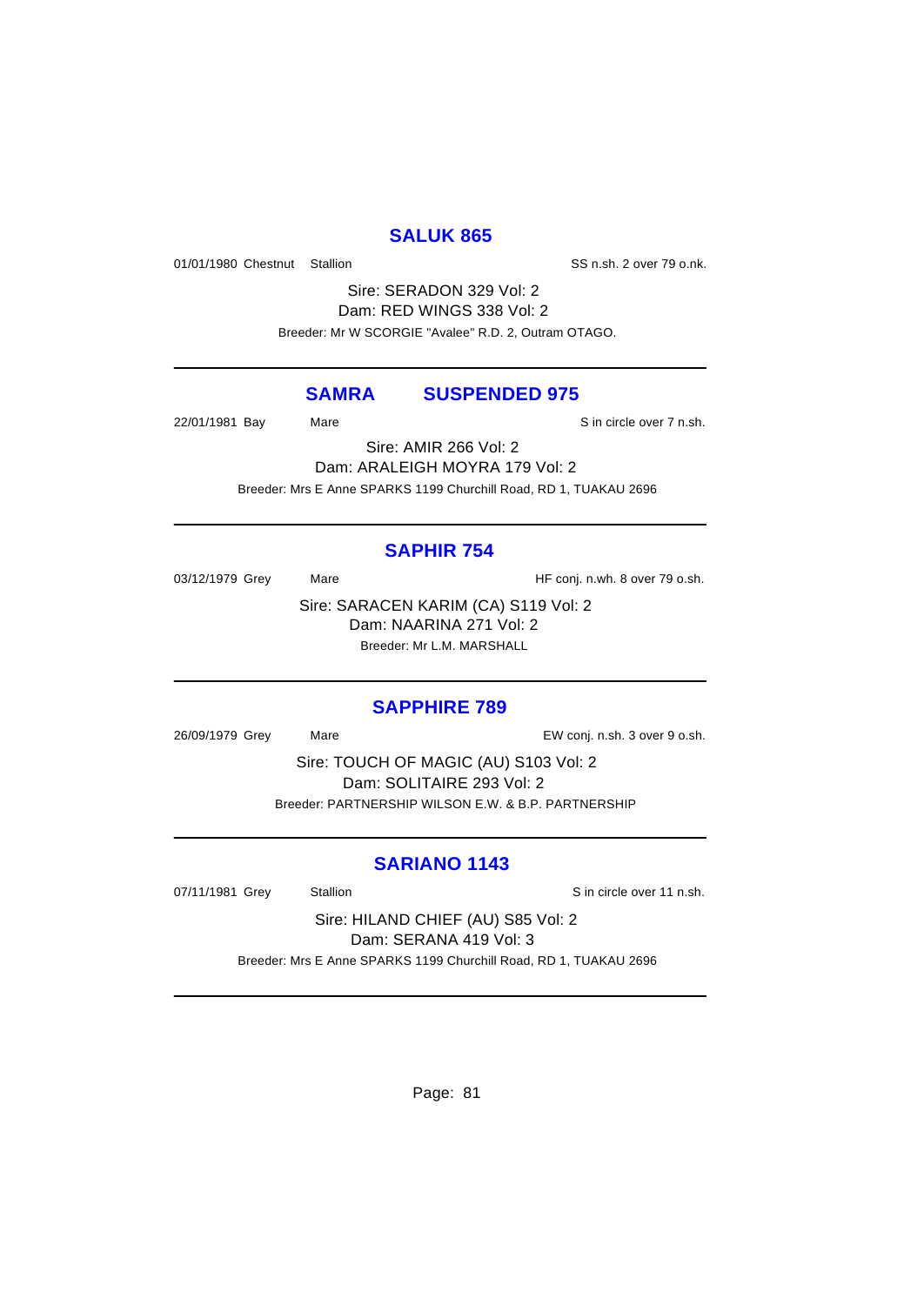## **SAYIDAH 746**

06/11/1979 Grey Mare Sin circle over 6 n.sh.

Sire: GAI ARISTOCRAT (US) 219 Vol: 2 Dam: ARALEIGH MOYRA 179 Vol: 2 Breeder: Mrs E Anne SPARKS 1199 Churchill Road, RD 1, TUAKAU 2696

### **SCINTILLA 1210**

13/12/1981 Bay Mare Mare T in horseshoe n.sh. 1 over 1 o.sh.

Sire: STAR OF ARABIA EL NATH (AU) DEREGISTERED 793 Vol: 4 Dam: SILVER SHIMMER 431 Vol: 3 Breeder: Mr C. T. INNES 252 Middleton Road Waipukurau

## **SERAH 1145**

22/10/1981 Grey Mare Mare Sin circle over 10 n.sh. Sire: HILAND CHIEF (AU) S85 Vol: 2 Dam: BARBARA 114 Vol: 2

Breeder: Mrs E Anne SPARKS 1199 Churchill Road, RD 1, TUAKAU 2696

#### **SHAALTARAH 849**

21/11/1979 Bay Mare Mare Manuel MB conj. n.sh. 2 over 9 o.sh.

Sire: NAHDA (AU) S127 Vol: 2 Dam: HONEPUNA 319 Vol: 2

Breeder: Mrs Beverley A MORRISSEY 89 Dyers Pass Road, Cashmere, CHRISTCHURCH

## **SHADED A`S SWEET BRANDY 1097**

25/09/1981 Grey Mare A under half circle n.sh. 2 over 81 o.sh.

Sire: PUKETAHU IMAGE 596 Vol: 3 Dam: SHERRY 97 Vol: 2 Breeder: Mrs Christine J LORD P.O. Box 796 MASTERTON.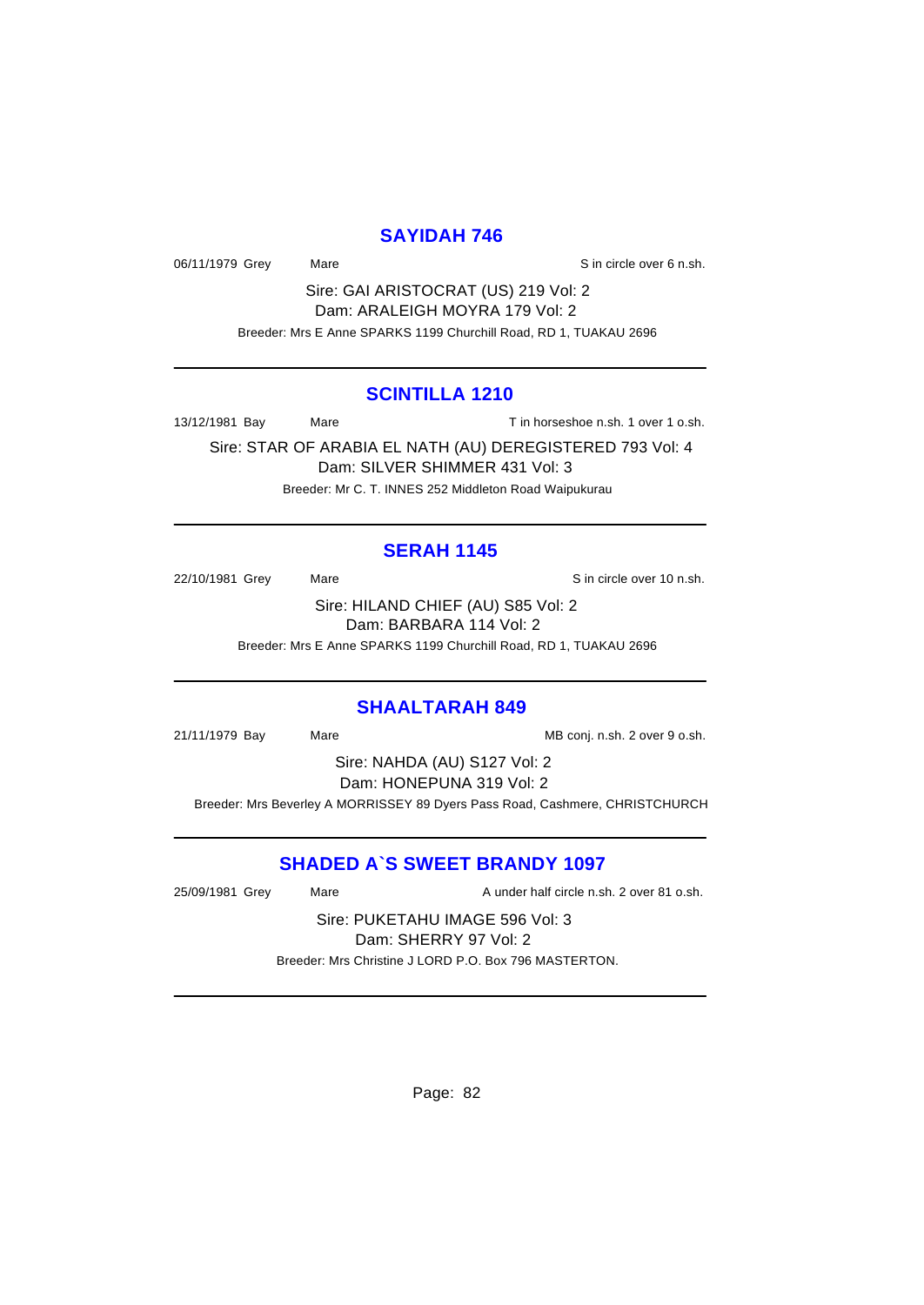### **SHAMUS 1228**

16/11/1981 Chestnut Stallion The State of Tin U n.sh. 1 over 1 o.sh.

Sire: SANTARABIA SHAMMAR (AU) S40 Vol: 1 Dam: KHALEESH 557 Vol: 3

Breeder: Miss C. ROLLESTON

### **SHEMA GOLD 987**

20/09/1980 Grey Mare Mare HF conj. n.sh. 4 over 80 o.sh.

Sire: SARACEN KARIM (CA) S119 Vol: 2 Dam: BINT SPARKLE GOLD 506 Vol: 3 Breeder: Mr L.M. MARSHALL

## **SHENA 982**

17/10/1980 Grey Mare Mare HF conj. n.sh. 7 over 80 o.sh. Sire: NAADDEL (AU) S106 Vol: 2 Dam: SPARINA 53 Vol: 1 Breeder: Mr L.M. MARSHALL

### **SHERWOOD ADRIEL 1149**

19/11/1981 Grey Gelding Gelding HB conj. n.sh. 2 over 1 o.sh.

Sire: NAADDEL (AU) S106 Vol: 2 Dam: SHERWOOD A`ISHA 678 Vol: 3 Breeder: Miss Helen A BRAY 174 O'Hallorans Road, RD 1, OXFORD 7495

### **SHERWOOD ARIEH 856**

26/10/1979 Grey Gelding Gelding HB conj. n.sh. 2 over 9 o.sh.

Sire: SKY HAWK (GB) 254 Vol: 2 Dam: ARABIAN GOLD 157 Vol: 2 Breeder: Miss Helen A BRAY 174 O'Hallorans Road, RD 1, OXFORD 7495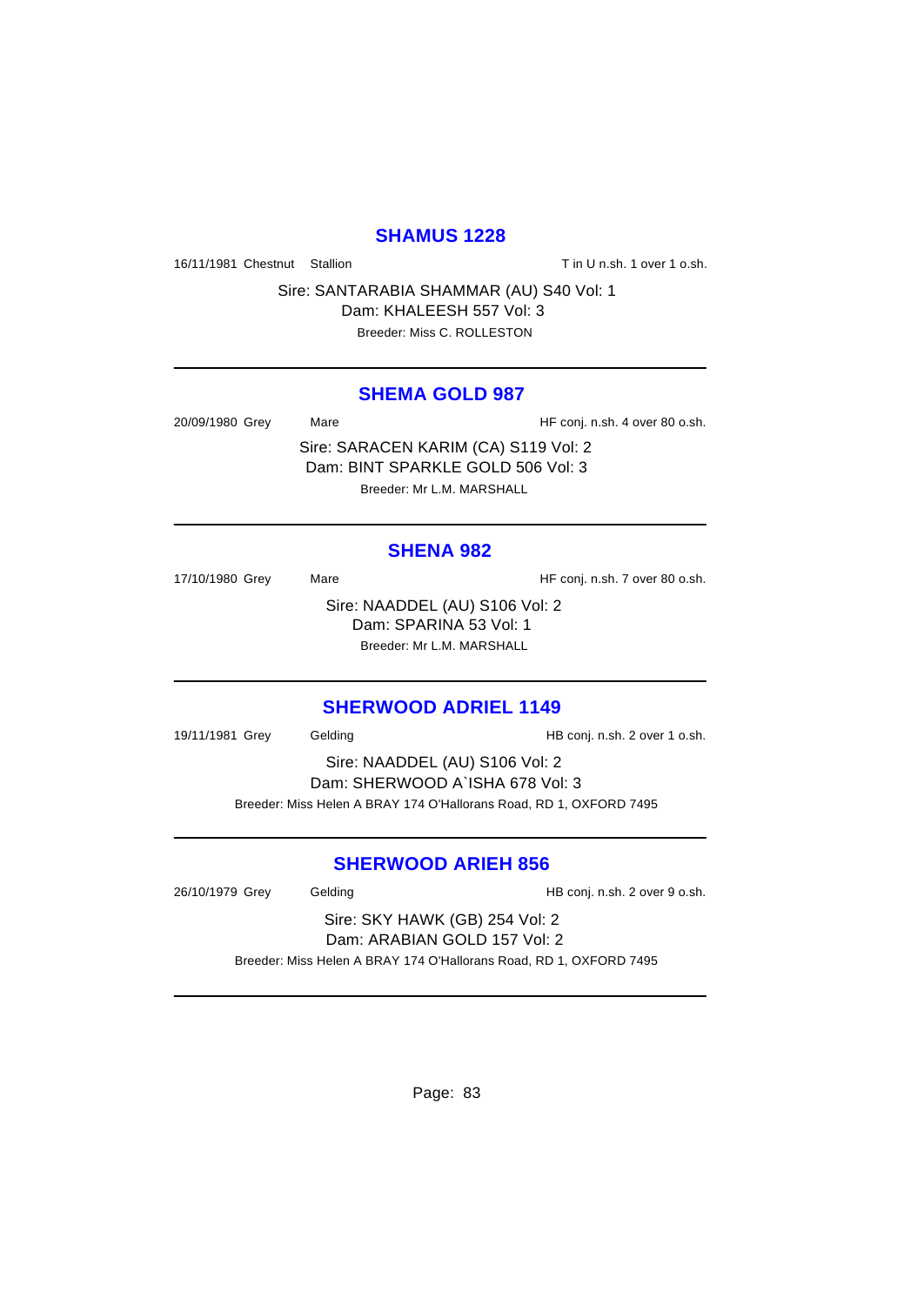### **SHERWOOD ASHAN 1110**

12/10/1981 Chestnut Gelding The State of HB conj. n.sh. 1 over 1 o.sh.

Sire: SKY HAWK (GB) 254 Vol: 2 Dam: ARABIAN GOLD 157 Vol: 2 Breeder: Miss Helen A BRAY 174 O'Hallorans Road, RD 1, OXFORD 7495

### **SHERWOOD ASHERAH 902**

16/10/1980 Chestnut Mare **HB** conj. n.sh. 1 over 0 o.sh.

Sire: SKY HAWK (GB) 254 Vol: 2 Dam: ARABIAN GOLD 157 Vol: 2 Breeder: Miss Helen A BRAY 174 O'Hallorans Road, RD 1, OXFORD 7495

## **SILHOUETTE 1209**

20/11/1981 Grey Mare Mare Tin U n.sh. 3 over 1 o.sh.

Sire: GAI CADET (US) 730 Vol: 3 Dam: SILVER DAWN (AU) 222 Vol: 2 Breeder: Mr C. T. INNES 252 Middleton Road Waipukurau

### **SILK 773**

25/11/1979 Chestnut Mare E on side over V n.sh. 1 over 9 o.sh.

Sire: NGAPA JOUSSIF 493 Vol: 3 Dam: NGAPA VELVET 160 Vol: 2 Breeder: Mr R H EDWARD 523 Waotu South Road, RD 1, PUTARURU 3481

## **SILVER ANNA 757**

02/11/1979 Grey Mare Mare HF conj. n.sh. 4 over 79 o.sh.

Sire: NAADDEL (AU) S106 Vol: 2 Dam: SPARINA 53 Vol: 1 Breeder: Mr L.M. MARSHALL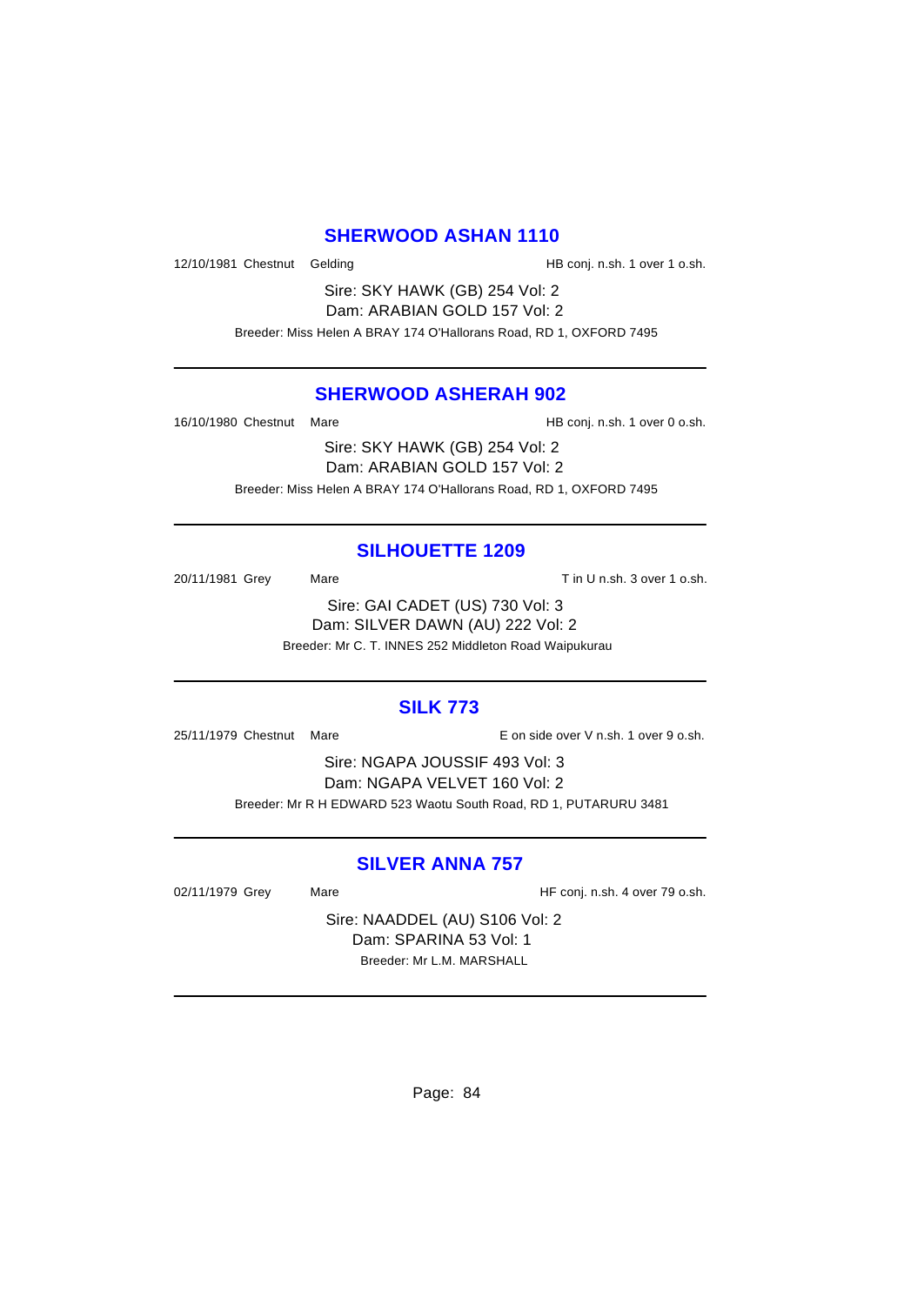### **SILVER BELLS 888**

12/10/1979 Grey Stallion Stallion T over loop n.sh. 1 over 79 o.sh.

Sire: LYRIC 299 Vol: 2 Dam: TARAPURUHI SILVERLING 253 Vol: 2 Breeder: Mrs M. O. GEORGE Maxwell Rd R.D.4 LEVIN

## **SILVER FERN BAHRELLO 970**

30/10/1980 Chestnut Mare CB n.s.h 3 over 0 o.sh.

Sire: OTHELLO (AU) 221 Vol: 2 Dam: BAHREENA 162 Vol: 2 Breeder: Mrs L. L. BENNETT P.O. BOX 64 WAIPUKURAU

### **SILVER FERN FALIMA 1129**

18/01/1982 Brown Mare Mare CB n.sh. 4 over 2 o.sh.

Sire: STAR OF ARABIA EL NATH (AU) DEREGISTERED 793 Vol: 4 Dam: BAHREENA 162 Vol: 2 Breeder: Mrs L. L. BENNETT P.O. BOX 64 WAIPUKURAU

### **SILVER FERN TARA 1076**

10/05/1981 Chestnut Mare CB n.sh. 2 over 1 o.sh

Sire: LYRIC 299 Vol: 2 Dam: TARAPURUHI ADA 366 Vol: 3 Breeder: Mrs L. L. BENNETT P.O. BOX 64 WAIPUKURAU

## **SILVER IMPERIAL 979**

05/11/1980 Grey Stallion Stallion HF conj. n.sh. 12 over 80 o.sh.

Sire: NAADDEL (AU) S106 Vol: 2 Dam: SILVER LADY 50 Vol: 1 Breeder: Mr L.M. MARSHALL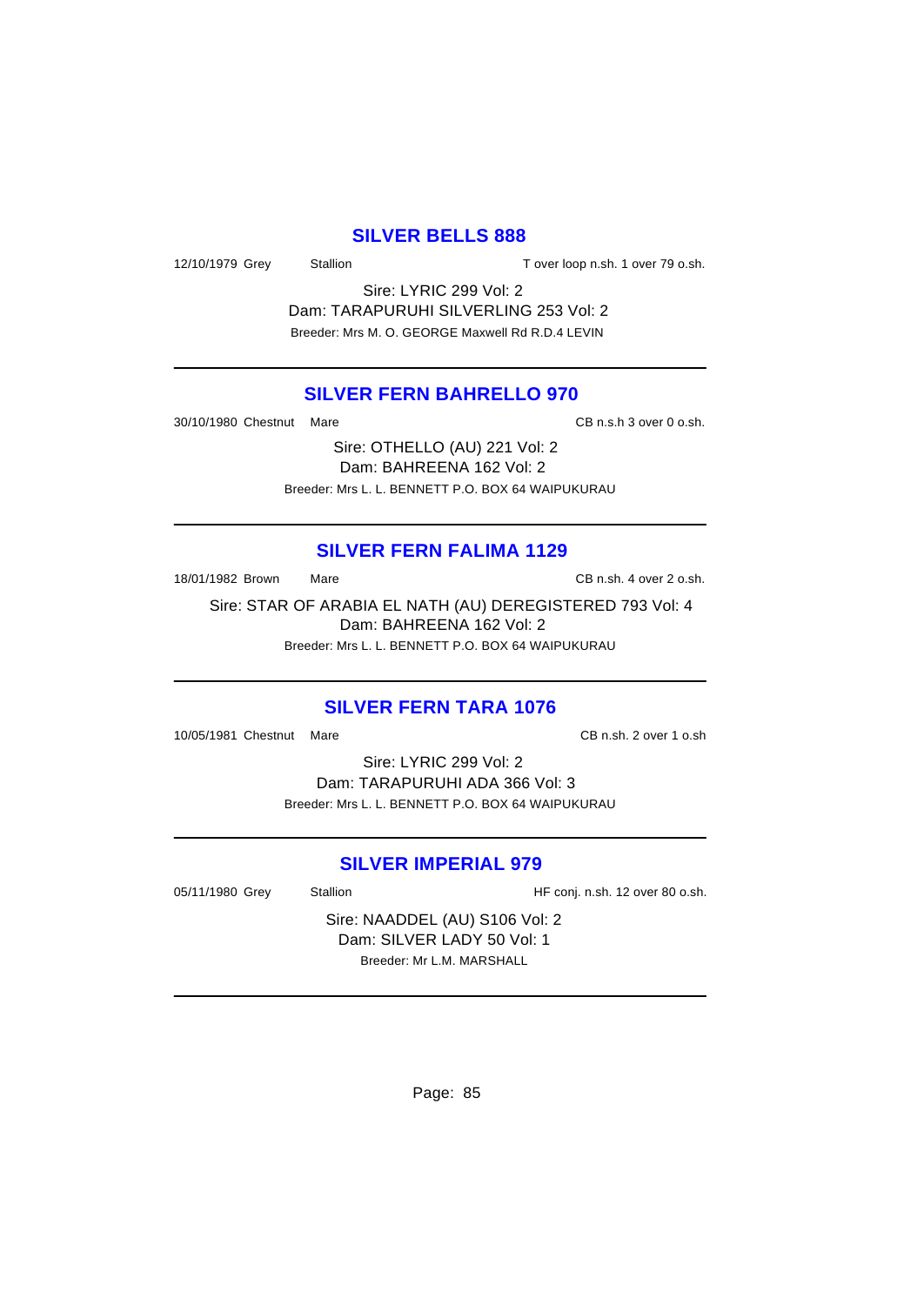### **SILVER KANIAL 983**

06/10/1980 Grey Mare Mare HF conj. n.sh. 6 over 80 o.sh.

Sire: SARACEN KARIM (CA) S119 Vol: 2 Dam: NAAZIRI 504 Vol: 3

Breeder: Mr L.M. MARSHALL

## **SILVER KNIGHT 1197**

18/09/1981 Grey Gelding Case Conjection over FA conj. n.sh.

Sire: GAI CADET (US) 730 Vol: 3 Dam: ARALEIGH GAIZETTE 512 Vol: 3 Breeder: Mrs E P THOMSON Le Heron's Road Te Hoe, R.D., OHINEWAI.

## **SILVER LACE 742**

29/10/1979 Grey Mare Mare Tinside U n.sh. 2 over 9 o.sh. Sire: OTHELLO (AU) 221 Vol: 2 Dam: SILVER DAWN (AU) 222 Vol: 2 Breeder: Mr C. T. INNES 252 Middleton Road Waipukurau

### **SILVER MAADDELLA 992**

22/12/1980 Grey Mare Mare HF conj. n.sh. 14 over 80 o.sh. Sire: NAADDEL (AU) S106 Vol: 2 Dam: SILVER MAID 51 Vol: 1 Breeder: Mr L.M. MARSHALL

## **SILVER NAAZIRA 1116**

19/11/1981 Grey Mare Mare HF conj. n.sh. 12 over 81 o.sh.

Sire: SARACEN KARIM (CA) S119 Vol: 2 Dam: NAAZIRI 504 Vol: 3 Breeder: Mr L.M. MARSHALL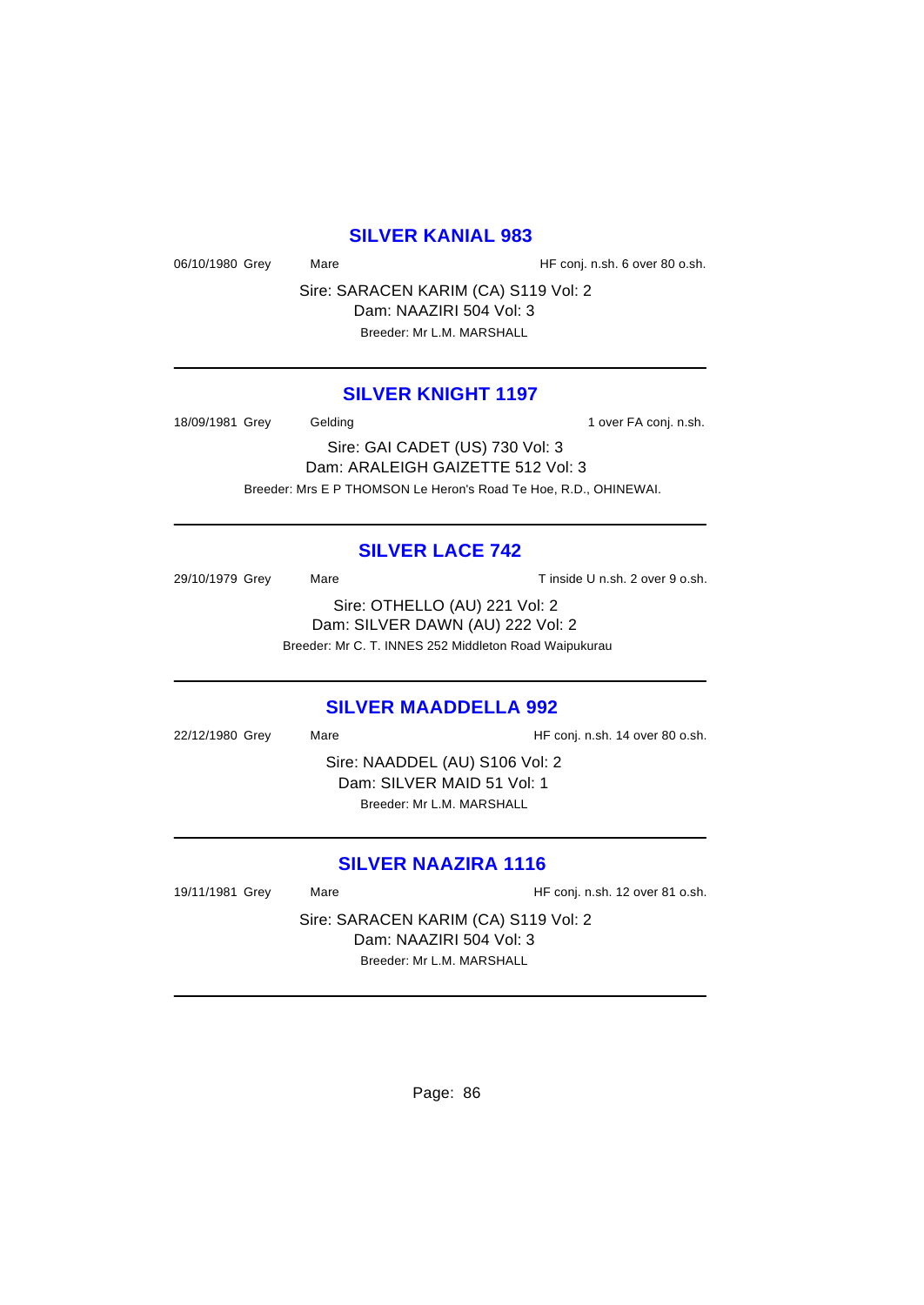## **SILVER SAKER 812**

05/12/1979 Grey Gelding CB n.sh. 8 over 9 o.sh.

Sire: OTHELLO (AU) 221 Vol: 2 Dam: SILVER FERN 49 Vol: 1 Breeder: Mrs L. L. BENNETT P.O. BOX 64 WAIPUKURAU

### **SILVER SERPENT 1003**

08/12/1980 Grey Gelding G over bar n.sh. 2 over 80 o.sh.

Sire: ARABESQUE AZIEZE (AU) 574 Vol: 3 Dam: TARAPURUHI SILVERLING 253 Vol: 2 Breeder: Mrs Gabrielle J DEUSS 462 Paekakariki Hill Rd, RD 1, PORIRUA 5381

## **SORAYA OF WESTON LODGE 904**

26/10/1980 Chestnut Mare **Market Accord Parade Accord RG n.sh.** 1 over 80 o.nk.

Sire: ARABESQUE EL BEKAA (AU) S131 Vol: 2 Dam: RAMAH (AU) 147 Vol: 2 Breeder: Mrs R J GORDON P.O.Box 44 Manukau LEVIN.

## **SOUTH PACIFIC ISLAY MIST 1031**

29/10/1980 Chestnut Mare National Control of MB n.sh. 1 over 0 o.sh.

Sire: DESERT SHADOW (GB) 448 Vol: 3 Dam: HOULLAIN 99 Vol: 2 Breeder: Mrs N BEVINS Barkers Rd Loburn, R.D., RANGIORA.

## **SOUTH PACIFIC LEILANI 791**

17/12/1979 Chestnut Mare National Communication of the NB n.sh. 2 over 9 o.sh.

Sire: DESERT SHADOW (GB) 448 Vol: 3 Dam: ILSADI'A 227 Vol: 2 Breeder: Mrs N BEVINS Barkers Rd Loburn, R.D., RANGIORA.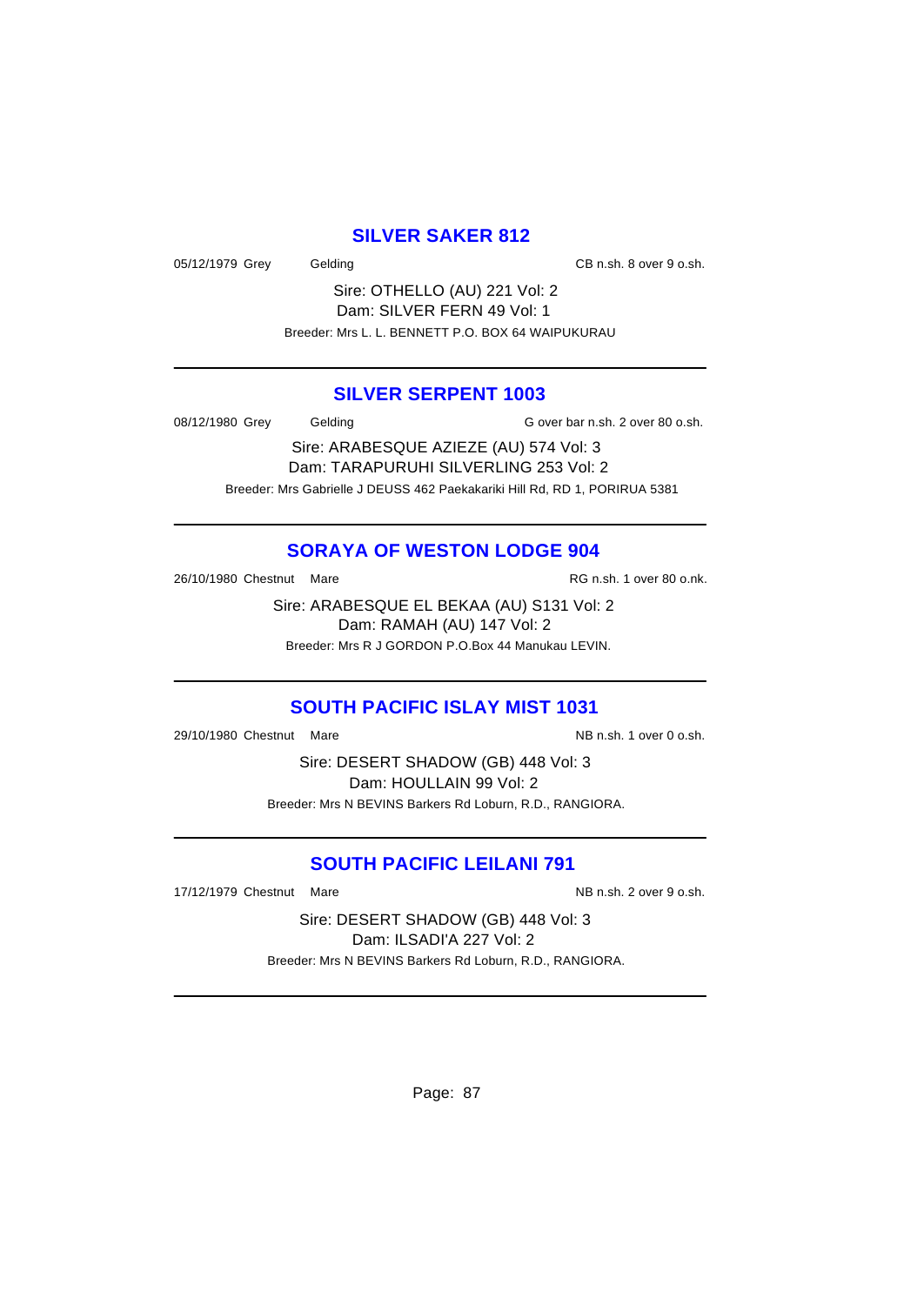### **SOUTHERN MIST 879**

20/11/1979 Chestnut Mare **H** in triangle over 79 over 1 n.sh.

Sire: NAADDEL (AU) S106 Vol: 2 Dam: DEWDROP 318 Vol: 2 Breeder: Mrs A HALL Horoeka R.D. 4 DANNEVIRKE.

### **SPARKLETTE 981**

14/11/1980 Grey Mare Mare HF conj. n.sh. 13 over 80 o.sh.

Sire: NAADDEL (AU) S106 Vol: 2 Dam: SPARKLE GOLD 55 Vol: 1 Breeder: Mr L.M. MARSHALL

## **STAR OF ARABIA EL NATH (AU) DEREGISTERED 793**

30/08/1978 Brown Stallion Station A in star n.sh. 1 over 8 o.sh.

Sire: AL KARIM SIRHALIMA AU 2021AAHSB Dam: STAR OF ARABIAN SCHEDAR AU 1461AAHSB Breeder: Dr & P.F. LANIGAN Australia

Importer: Mrs L. L. BENNETT P.O. BOX 64 WAIPUKURAU

### **STARTREK 782**

15/10/1979 Bay Stallion Stallion Stallion Nin C over bar n.sh.

Sire: LYRIC SADIQ (AU) 576 Vol: 3 Dam: ASTRID 390 Vol: 3 Breeder: Mr. N.V. MEWETT

### **STARTURN 780**

25/10/1979 Chestnut Stallion Nin C over bar n.sh. 4 over 9 o.sh.

Sire: LYRIC SADIQ (AU) 576 Vol: 3 Dam: JACQUELINE 178 Vol: 2 Breeder: Mrs C MEWETT Cove Road R.D.2 WAIPU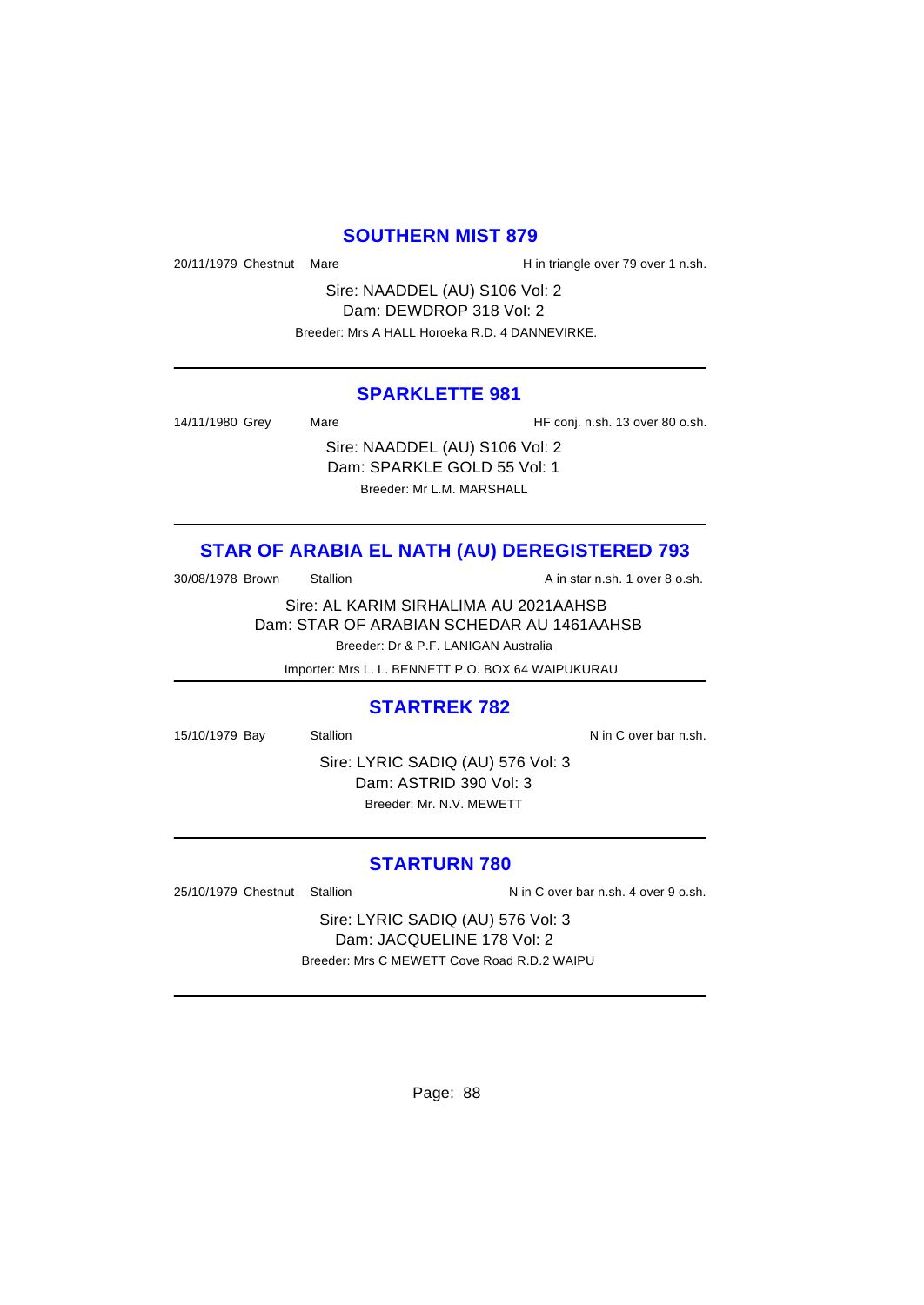## **STORM 745**

25/09/1979 Grey Gelding EW conj. n.sh. 2 over 9 o.sh.

Sire: TOUCH OF MAGIC (AU) S103 Vol: 2 Dam: EZRAIN 127 Vol: 2 Breeder: PARTNERSHIP WILSON E.W. & B.P. PARTNERSHIP

#### **SUBADAR 909**

29/12/1980 Grey Gelding N in C over bar n.sh. 6 over 0 o.sh.

Sire: LYRIC SADIQ (AU) 576 Vol: 3 Dam: JACQUELINE 178 Vol: 2 Breeder: Mrs C MEWETT Cove Road R.D.2 WAIPU

### **SUDAT 956**

17/01/1981 Chestnut Gelding SS n.sh. 3 over 80 o.nk.

Sire: SABI DRIFT S101 Vol: 2 Dam: RED WINGS 338 Vol: 2 Breeder: Mr W SCORGIE "Avalee" R.D. 2, Outram OTAGO.

### **SUNGOD OF FIRE 1240**

23/10/1981 Chestnut Stallion CA over dash n.sh. 2 over 1 o.sh.

Sire: EL RING OF FIRE 415 Vol: 3 Dam: EL MAJESTIC PRINCESS 332 Vol: 2 Breeder: Mrs J. D. CANNING

## **SUNNY BRAE ATALUKE 1232**

04/11/1981 Brown Gelding Case Communication of SB n.sh. 1 over 81 o.sh.

Sire: RALVON LUKE (AU) 571 Vol: 3 Dam: DELLMOUNT ATASSI 105 Vol: 2 Breeder: Mrs M A BROSNAHAN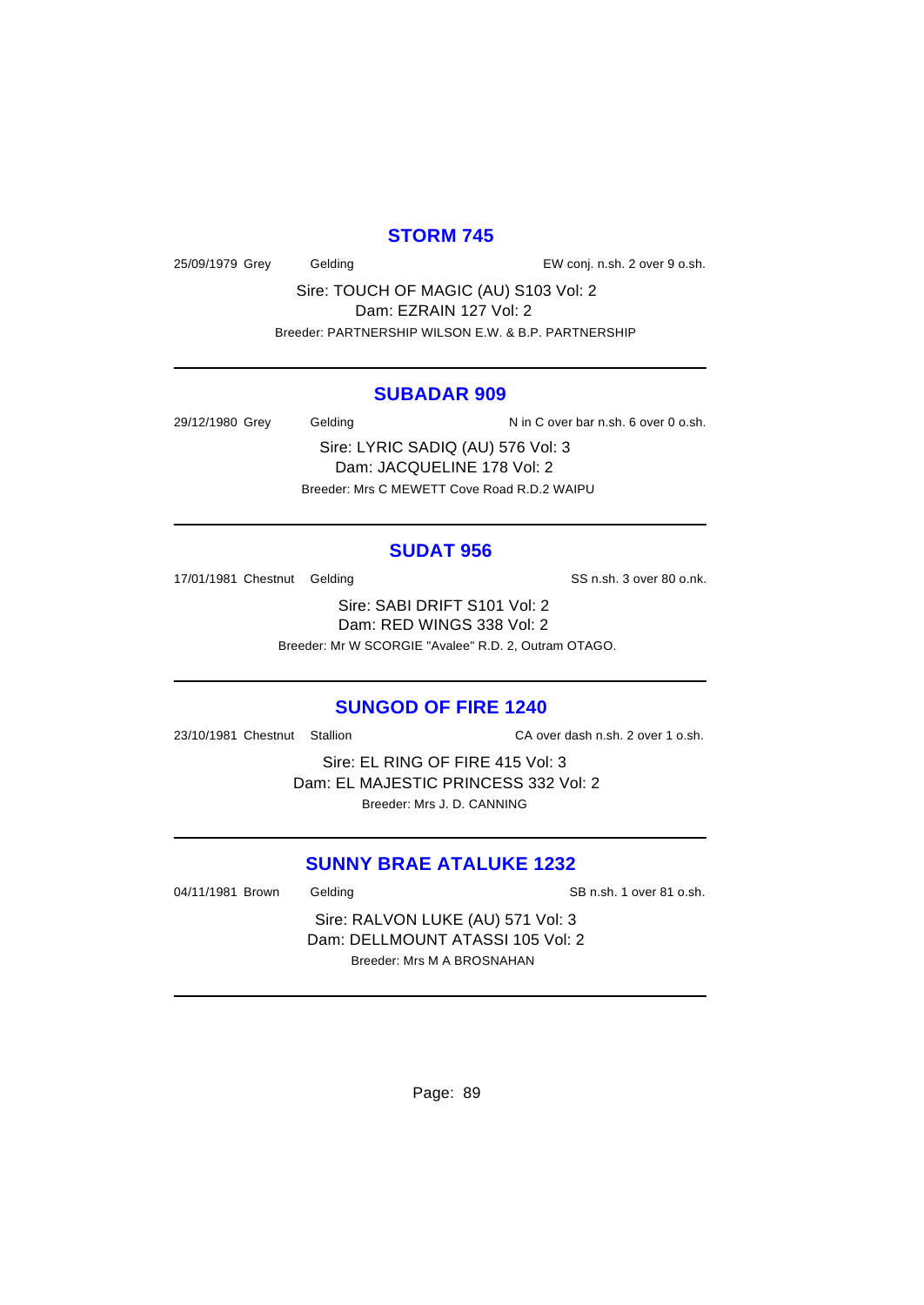### **SUNNYBANK ABADAN 971**

27/08/1980 Bay Gelding Gelding SB n.sh. 1 over 0 o.sh.

Sire: IBN GROJEC (IIU) 205 Vol: 2 Dam: ANATOLIA 342 Vol: 3 Breeder: Mrs M A HULME Ngarino Rd, Kai Iwi, R.D. 4 WANGANUI.

### **SUNNYBANK ADANYA 1233**

28/09/1981 Grey Mare SB n.sh. reversed in error 1 over 1 o.sh. Sire: PERSIAN RAIDER S130 Vol: 2 Dam: ANATOLIA 342 Vol: 3 Breeder: Mrs M A HULME Ngarino Rd, Kai Iwi, R.D. 4 WANGANUI.

### **SUNRIDGE SHABOORA 794**

03/11/1979 Grey Gelding Upside down AS n.sh. 1 over 9 o.sh.

Sire: KAMIL S17 Vol: 1 Dam: BINT EL SAHER 142 Vol: 2 Breeder: Mrs D O FOGARTY Pukekawa, R.D. 1, TUAKAU.

#### **SURUMAI 974**

08/11/1980 Grey Gelding Contact Contact Contact Contact Contact Contact Contact Contact Contact Contact Contact Contact Contact Contact Contact Contact Contact Contact Contact Contact Contact Contact Contact Contact Contac

Sire: AMIR 266 Vol: 2 Dam: SERANA 419 Vol: 3 Breeder: Mrs E Anne SPARKS 1199 Churchill Road, RD 1, TUAKAU 2696

### **SWEET MAIRE 926**

21/11/1980 Chestnut Mare Mare MR conj. n.sh. 1 over 0 o.sh.

Sire: PUKETAHU KENTUCKY S117 Vol: 2 Dam: RAUPANI VANITY QUEEN 392 Vol: 3 Breeder: Mr R. G. CURTIS 6 Harata St Turangi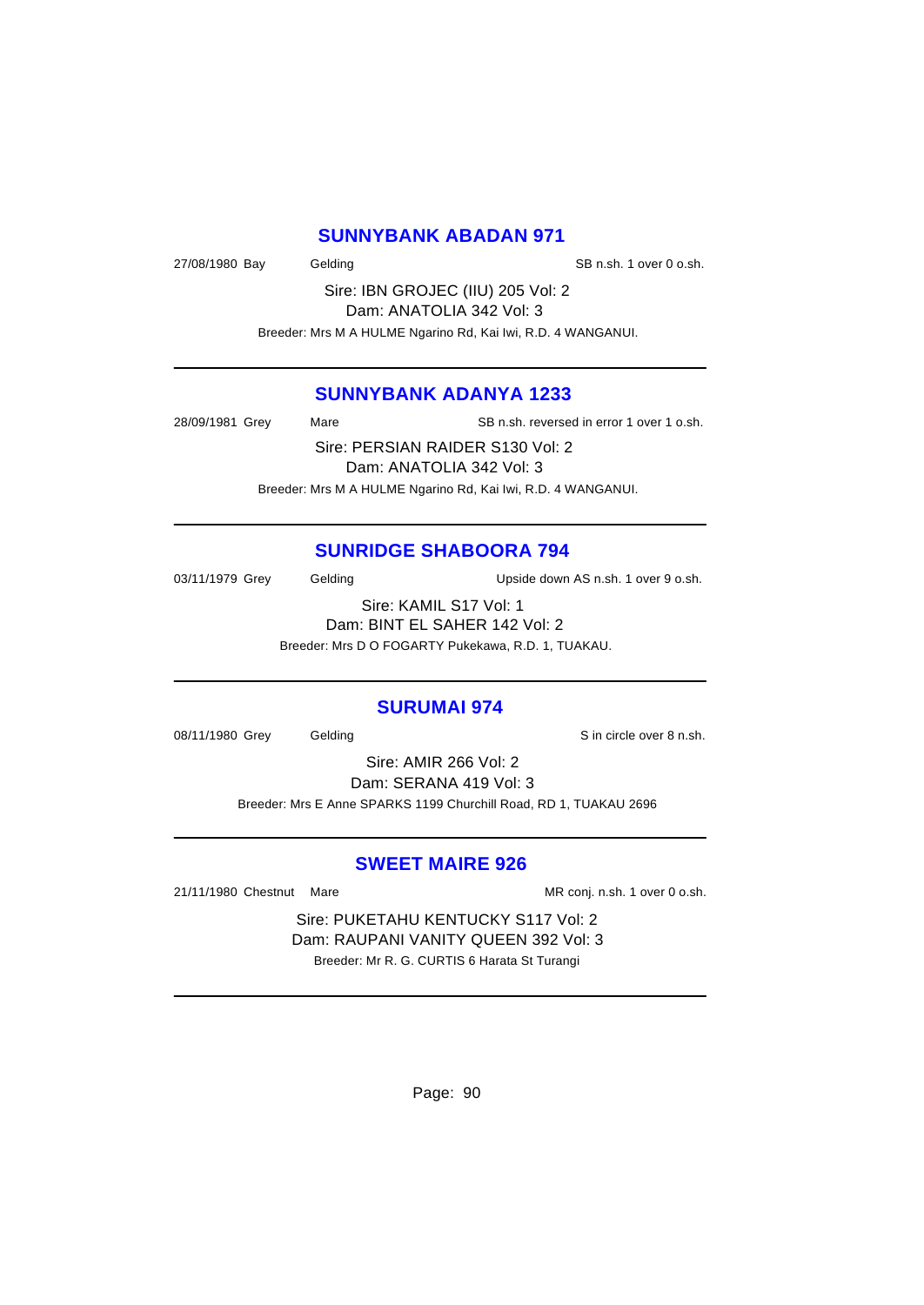## **TAMARISK 1180**

08/11/1981 Grey Mare Mare Mare Mover V n.sh. 1 over 81 o.sh.

Sire: DYNAMIT (NL) 238 Vol: 2 Dam: BINT EL SAHER 142 Vol: 2 Breeder: Mrs N T CONNELLY 25 Lydbrook Place Otumoetai TAURANGA.

### **TAMIZAN 893**

18/12/1979 Chestnut Stallion EM n.sh. 5 over 9 o.sh.

Sire: TAMAM (AU) 244 Vol: 2 Dam: INDIAN TOPAZ (AU) 265 Vol: 2 Breeder: Mrs C. MCCLUSKEY P.O. Box 361, Gisborne.

## **TARALEA ALLUSION 1203**

24/09/1981 Grey Gelding Gelding MB conj. n.sh. 2 over 1 o.sh.

Sire: THE AMBASSADOR (AU) 1087 Vol: 4 Dam: WHITE PINE TAMMAR 633 Vol: 3

Breeder: Mrs Beverley A MORRISSEY 89 Dyers Pass Road, Cashmere, CHRISTCHURCH

## **TARALEA AMBER 1202**

17/12/1981 Chestnut Mare Mare MB conj. n.sh. 3 over 1 o.sh.

Sire: THE AMBASSADOR (AU) 1087 Vol: 4 Dam: GOLD RASHEIYA (GB) 736 Vol: 4 Breeder: Mrs Beverley A MORRISSEY 89 Dyers Pass Road, Cashmere, CHRISTCHURCH

## **TARALEA AMIRA 1201**

12/12/1981 Grey Mare Mare Mare MB conj. n.sh. 1 over 1 o.sh.

Sire: THE AMBASSADOR (AU) 1087 Vol: 4 Dam: E`ARLIA USIYA (AU) 572 Vol: 3

Breeder: Mrs Beverley A MORRISSEY 89 Dyers Pass Road, Cashmere, CHRISTCHURCH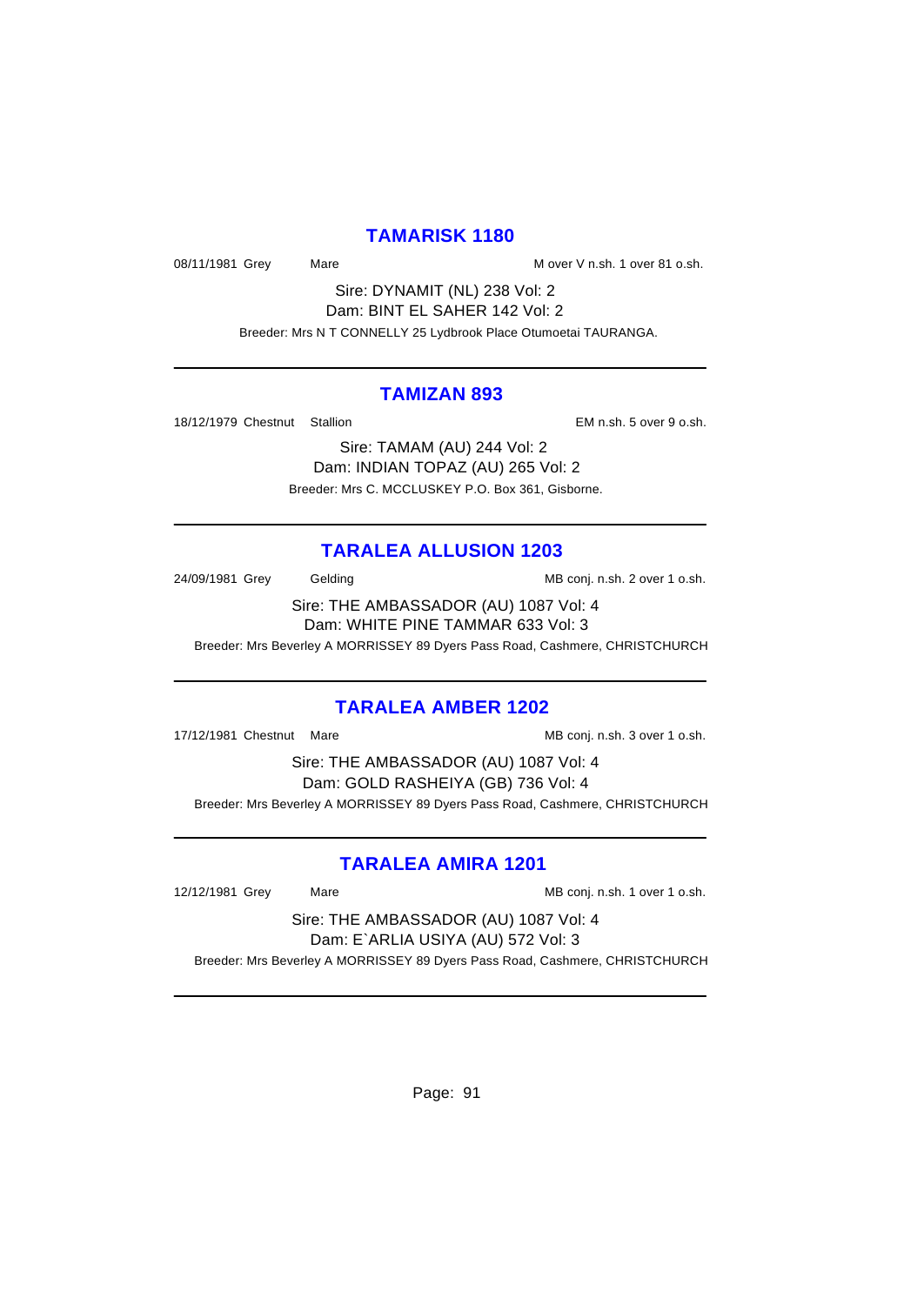## **TARALEA CHAUNTEL 1016**

06/01/1981 Bay Mare Mare Manuel MB conj. n.sh. 8 over 0 o.sh.

Sire: GAI CADET (US) 730 Vol: 3 Dam: NAHZELLA 446 Vol: 3

Breeder: Mr John P MORRISSEY 89 Dyers Pass Road, Cashmere, CHRISTCHURCH

## **TARALEA RASHEIK 900**

18/11/1980 Grey Gelding Mb conj. n.sh. 1 over 0 o.sh.

Sire: NAADDEL (AU) S106 Vol: 2 Dam: GOLD RASHEIYA (GB) 736 Vol: 4

Breeder: Mrs Beverley A MORRISSEY 89 Dyers Pass Road, Cashmere, CHRISTCHURCH

## **TARALEA RASHEIKA (AU) 737**

07/08/1979 Bay Mare Mare MB conj. n.sh. 1 over 9 o.sh.

Sire: AMBITION US 3461AAHSB

Dam: GOLD RASHEIYA (GB) 736 Vol: 4

Breeder: Mrs Beverley A MORRISSEY 89 Dyers Pass Road, Cashmere, CHRISTCHURCH

Importer: Mrs Beverley A MORRISSEY 89 Dyers Pass Road, Cashmere, CHRISTCHURCH

## **TARALEA SHAHRIE 899**

24/11/1980 Grey Mare Mare Matter MB conj. n.sh. 2 over 0 o.sh.

Sire: ARABESQUE AZIEZE (AU) 574 Vol: 3 Dam: SHALINA 443 Vol: 3

Breeder: Mrs Beverley A MORRISSEY 89 Dyers Pass Road, Cashmere, CHRISTCHURCH

## **TAURERE SUNBIRD 1127**

02/10/1981 Chestnut Stallion Supervey S over double bar n.sh. 1 over 1 o.sh.

Sire: PUKETAHU KENTUCKY S117 Vol: 2 Dam: ALFA SUNZAH 673 Vol: 3 Breeder: Mrs Sharley A HADDON Pakiri, RD 2, WELLSFORD 0972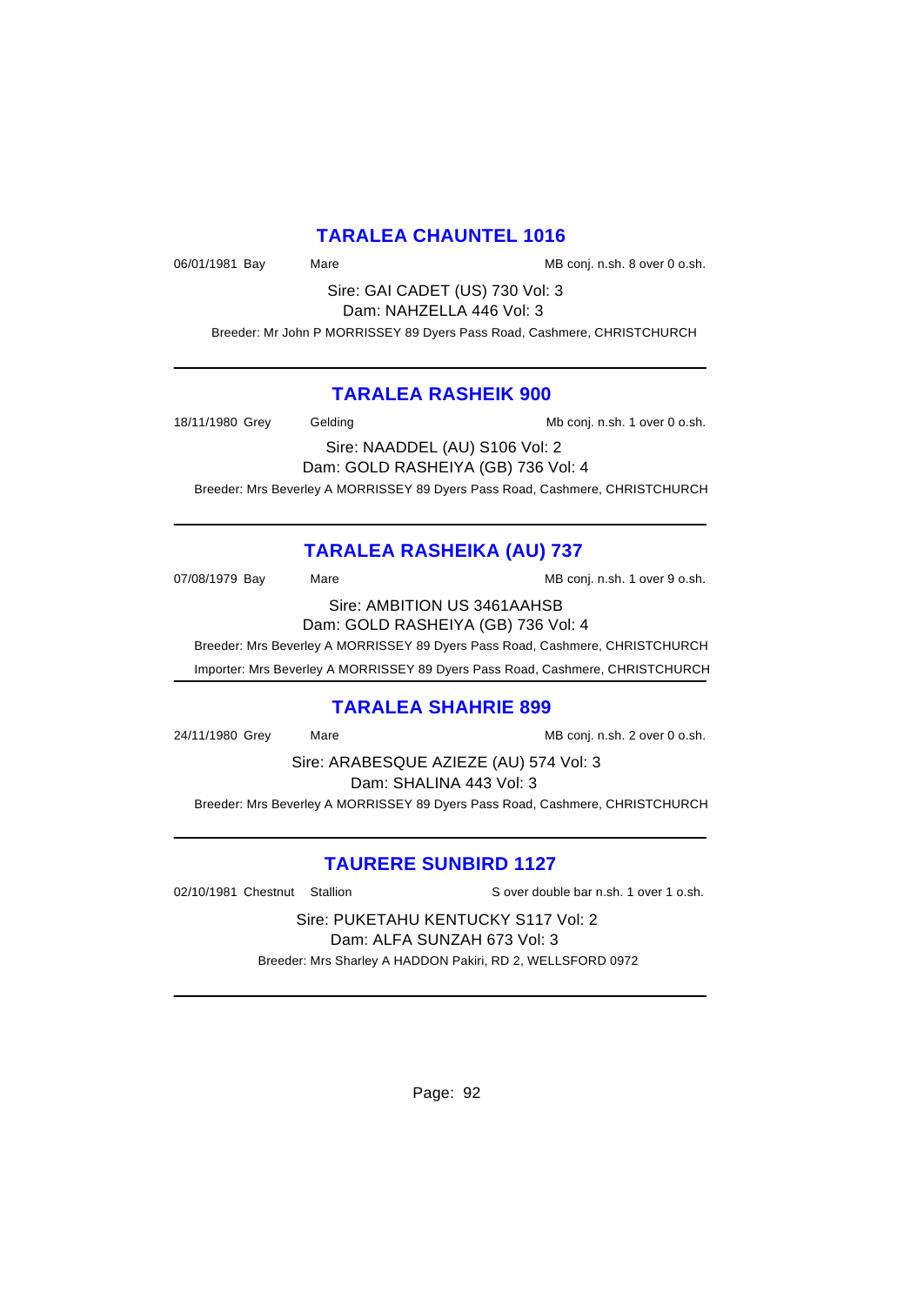### **TAURERE TAMARIND 1153**

04/01/1982 Grey Mare Mare S over double bar n.sh. 2 over 1 o.sh.

Sire: PUKETAHU KENTUCKY S117 Vol: 2 Dam: NGAPA VELVET 160 Vol: 2 Breeder: Mrs Sharley A HADDON Pakiri, RD 2, WELLSFORD 0972

### **TAZARI 863**

26/09/1979 Grey Mare EM n.sh. 2 over 9 o.sh.

Sire: TAMAM (AU) 244 Vol: 2 Dam: RAZARI (AU) 245 Vol: 2 Breeder: Mrs C. MCCLUSKEY P.O. Box 361, Gisborne.

#### **TENA KOE 1006**

09/08/1980 Grey Mare Mare EW conj. n.sh. 2 over 0 o.sh. Sire: TOUCH OF MAGIC (AU) S103 Vol: 2 Dam: NAATINA 380 Vol: 3

Breeder: Mr E W WILSON Mimihau R.D. 2 WYNDHAM.

## **TESIO 1075**

13/12/1980 Bay Stallion Stallion RS n.sh. 11 over 0 o.sh.

Sire: RALVON LUKE (AU) 571 Vol: 3 Dam: ILSADI'A 227 Vol: 2 Breeder: Mr. R SHAW Box 4127 Marewei Napier

## **THALIA 950**

16/11/1980 Grey Mare Mare M over V n.sh. 2 over 80 o.sh.

Sire: DYNAMIT (NL) 238 Vol: 2 Dam: NERISSA 32 Vol: 1

Breeder: Mrs N T CONNELLY 25 Lydbrook Place Otumoetai TAURANGA.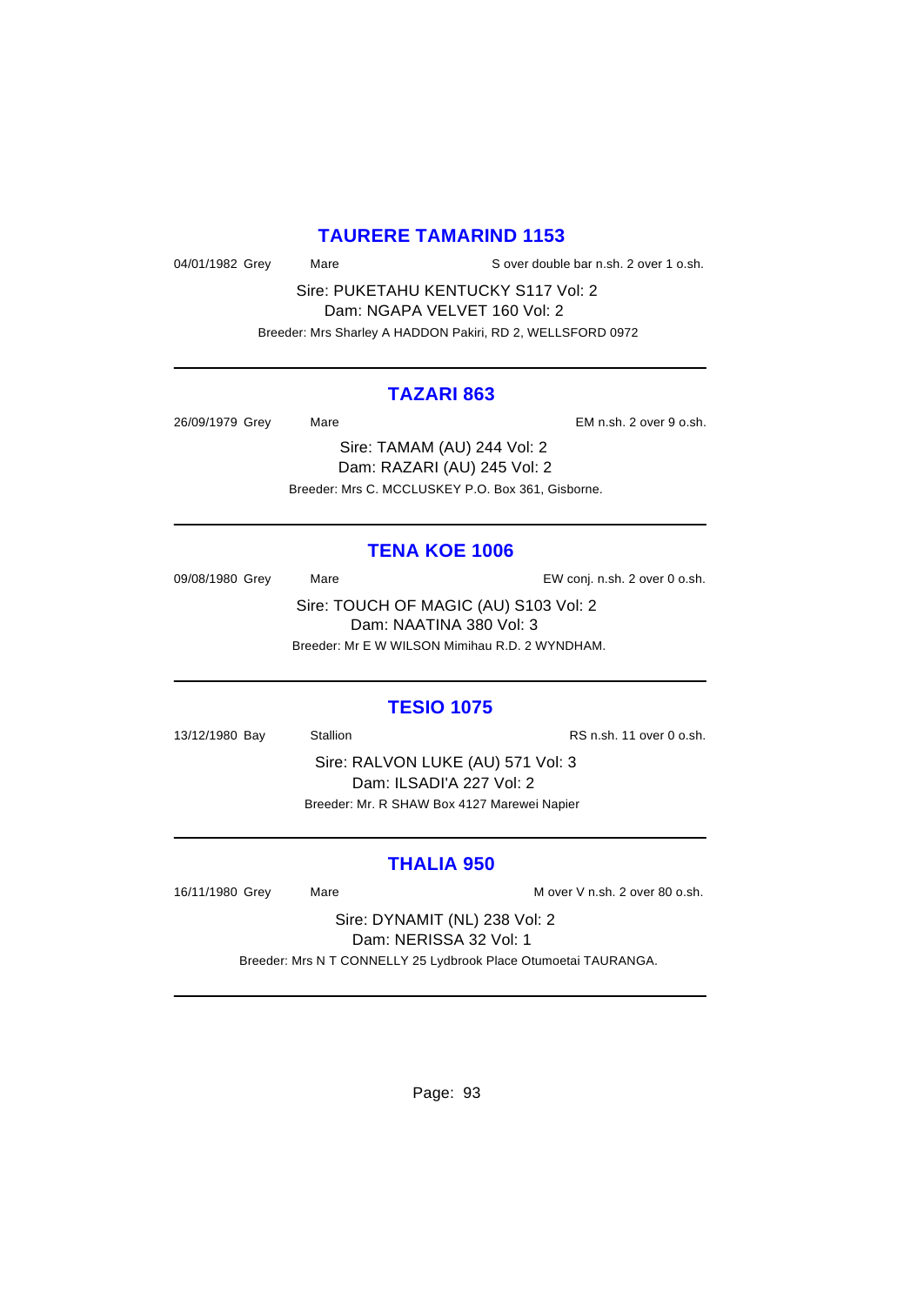## **THE AMBASSADOR (AU) 1087**

14/11/1977 Bay Stallion Stallion State M n.sh. 6 over 7 o.sh.

Sire: AMBITION US 3461AAHSB Dam: RISSLETTA GB 2199AAHSB Breeder: MULAWA HOLDINGS PTY LTD Australia Importer: Mrs Beverley A MORRISSEY 89 Dyers Pass Road, Cashmere, CHRISTCHURCH

## **TOUCH OF CHARM 1007**

16/10/1980 Grey Mare Mare Conj. n.sh. 5 over 0 o.sh.

Sire: TOUCH OF MAGIC (AU) S103 Vol: 2 Dam: EZRAIN 127 Vol: 2 Breeder: PARTNERSHIP WILSON E.W. & B.P. PARTNERSHIP

## **TOUCH OF JOY 1009**

29/08/1980 Grey Mare EW conj. n.sh. 3 over 0 o.sh.

Sire: TOUCH OF MAGIC (AU) S103 Vol: 2 Dam: BABOUKA 554 Vol: 3

Breeder: Mrs Barbara P WILSON PO Box 34, Mossburn, SOUTHLAND 9747

## **TRESHA COMMAND 1195**

18/05/1981 Chestnut Gelding TA conj. o.sh. 1 over 0 n.sh.

Sire: BAHREIN 207 Vol: 2 Dam: MINEAH 252 Vol: 2 Breeder: Mrs M. WASTNEY 458A Don Buck Rd Massey Auckland

## **TUARAKI MERLIN 890**

18/10/1979 Grey Gelding Cash T with bar N 1 over 9 o.sh.

Sire: RIBLAH 381 Vol: 3 Dam: CHRISTINA 217 Vol: 2 Breeder: Mrs W. JOHNSON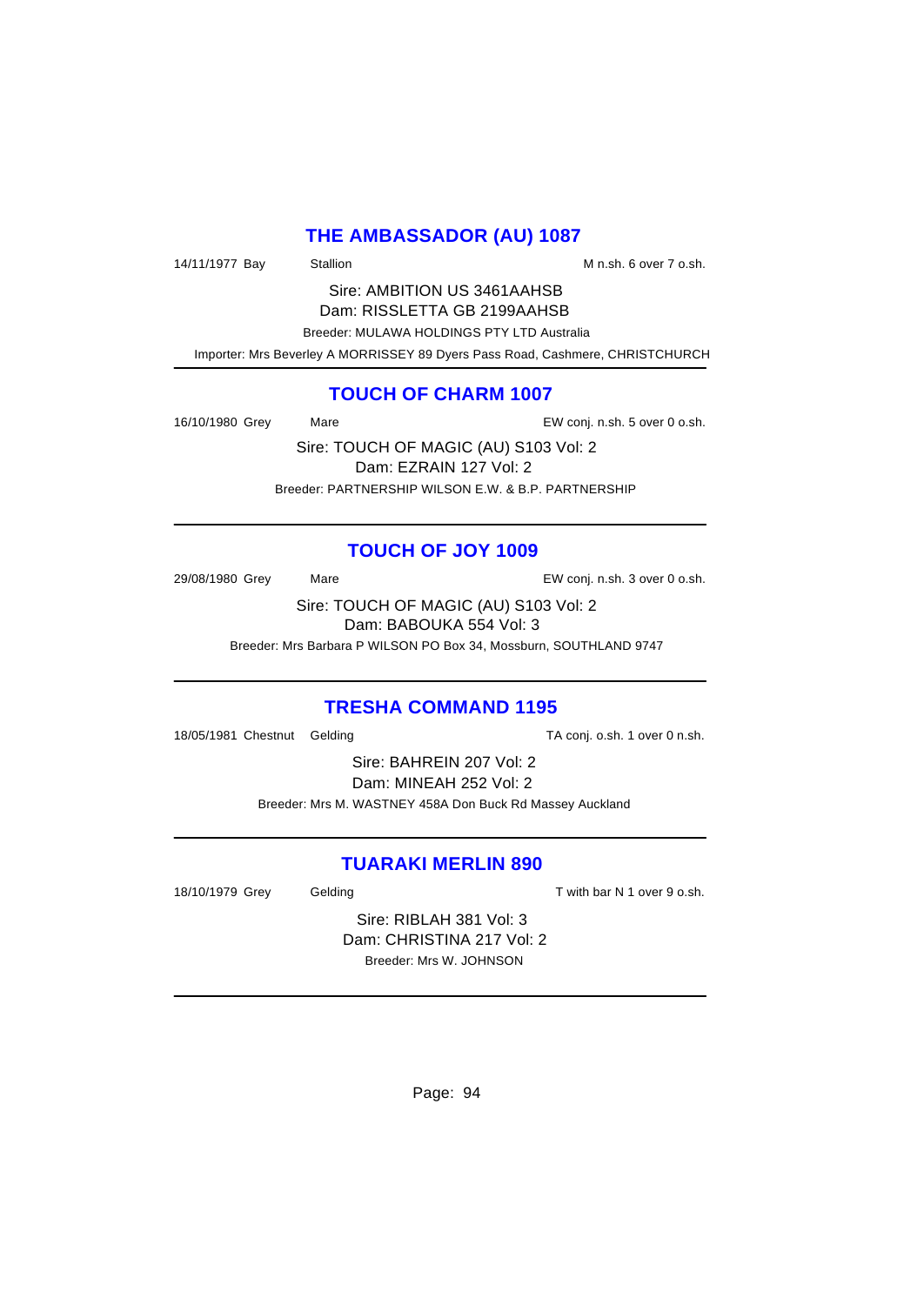## **TUARAKI NASASCHA 889**

21/10/1979 Grey Mare Mare T with bar n.sh. 2 over 9 o.sh.

Sire: RIBLAH 381 Vol: 3 Dam: GIANNA 376 Vol: 3 Breeder: Mrs W. JOHNSON

### **TZAR 903**

29/10/1980 Grey Gelding EM n.sh. 1 over 0 o.sh.

Sire: TAMAM (AU) 244 Vol: 2 Dam: RAZARI (AU) 245 Vol: 2 Breeder: Mrs C. MCCLUSKEY P.O. Box 361, Gisborne.

### **VANNA 966**

10/01/1981 Grey Gelding Care Gelding A in D n.sh. 1 o.sh.

Sire: JESMOND SMAROEL (IIU) 444 Vol: 3 Dam: ARALEIGH TINKLE 84 Vol: 2

Breeder: Mr Graham F DORE 769 Coatesville Riverhead Highway RD3 ALBANY.

### **WAIMEHA ALKAZAR 821**

16/11/1979 Grey Gelding Triangle under bar n.sh. 15 over 79 o.nk.

Sire: DYNAMIT (NL) 238 Vol: 2 Dam: WAIMEHA WAINA 242 Vol: 2

Breeder: Mr B SISAM C/- Sisam & Sons R.D. 1 WHAKATANE.

## **WAIMEHA ALVARO 1059**

28/09/1980 Grey Gelding Casset Contract Contract Triangle under bar n.sh. 7 o.nk.

Sire: DYNAMIT (NL) 238 Vol: 2 Dam: WAIMEHA SABINA 406 Vol: 3

Breeder: Mr B SISAM C/- Sisam & Sons R.D. 1 WHAKATANE.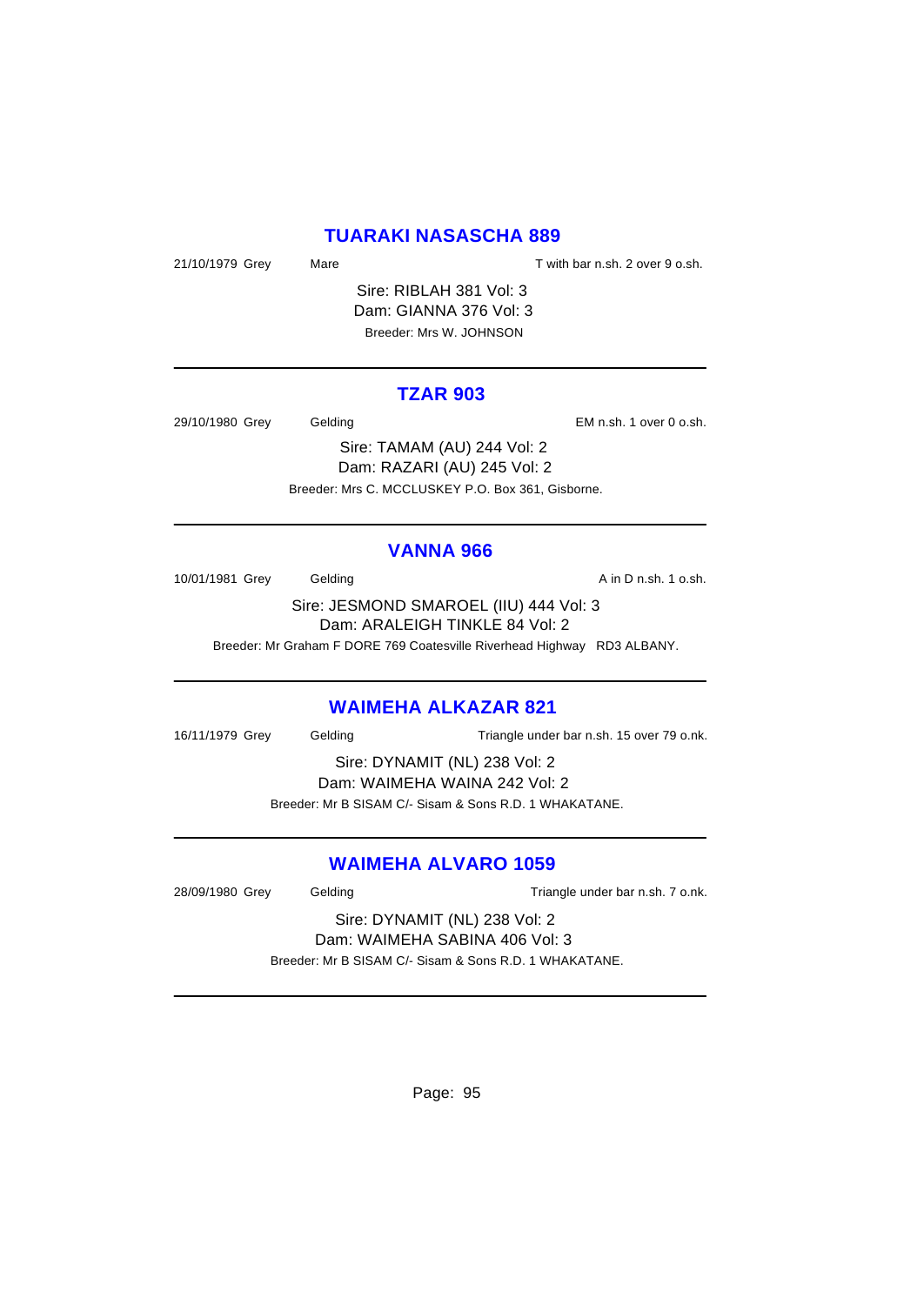### **WAIMEHA CALIPH 822**

12/09/1979 Grey Stallion Triangle under bar n.sh. 2 over 79 o.nk.

Sire: DYNAMIT (NL) 238 Vol: 2 Dam: LETITIA 326 Vol: 2

Breeder: Mr B SISAM C/- Sisam & Sons R.D. 1 WHAKATANE.

## **WAIMEHA CASCADE 1064**

16/09/1980 Grey Gelding Triangle under bar n.sh. 2 o.nk.

Sire: NEWBRIDGE SHANAK (AU) 735 Vol: 4 Dam: WAIMEHA TREENA 257 Vol: 2 Breeder: Mr B SISAM C/- Sisam & Sons R.D. 1 WHAKATANE.

### **WAIMEHA CHERIE 1066**

13/11/1980 Grey Mare Mare Triangle under bar n.sh. 17 o.nk. Sire: DYNAMIT (NL) 238 Vol: 2 Dam: WAIMEHA MICHELLE 241 Vol: 2

Breeder: Mr B SISAM C/- Sisam & Sons R.D. 1 WHAKATANE.

### **WAIMEHA DYLAAN 823**

23/10/1979 Grey Gelding Triangle under bar n.sh. 9 over 79 o.nk.

Sire: DYNAMIT (NL) 238 Vol: 2 Dam: WAIMEHA FARIDA 261 Vol: 2 Breeder: Mr B SISAM C/- Sisam & Sons R.D. 1 WHAKATANE.

## **WAIMEHA DYNASTY 1185**

24/09/1981 Grey Mare Mare Triangle under bar n.sh. 21 o.nk.

Sire: DYNAMIT (NL) 238 Vol: 2 Dam: WAIMEHA FARIDA 261 Vol: 2

Breeder: Mr B SISAM C/- Sisam & Sons R.D. 1 WHAKATANE.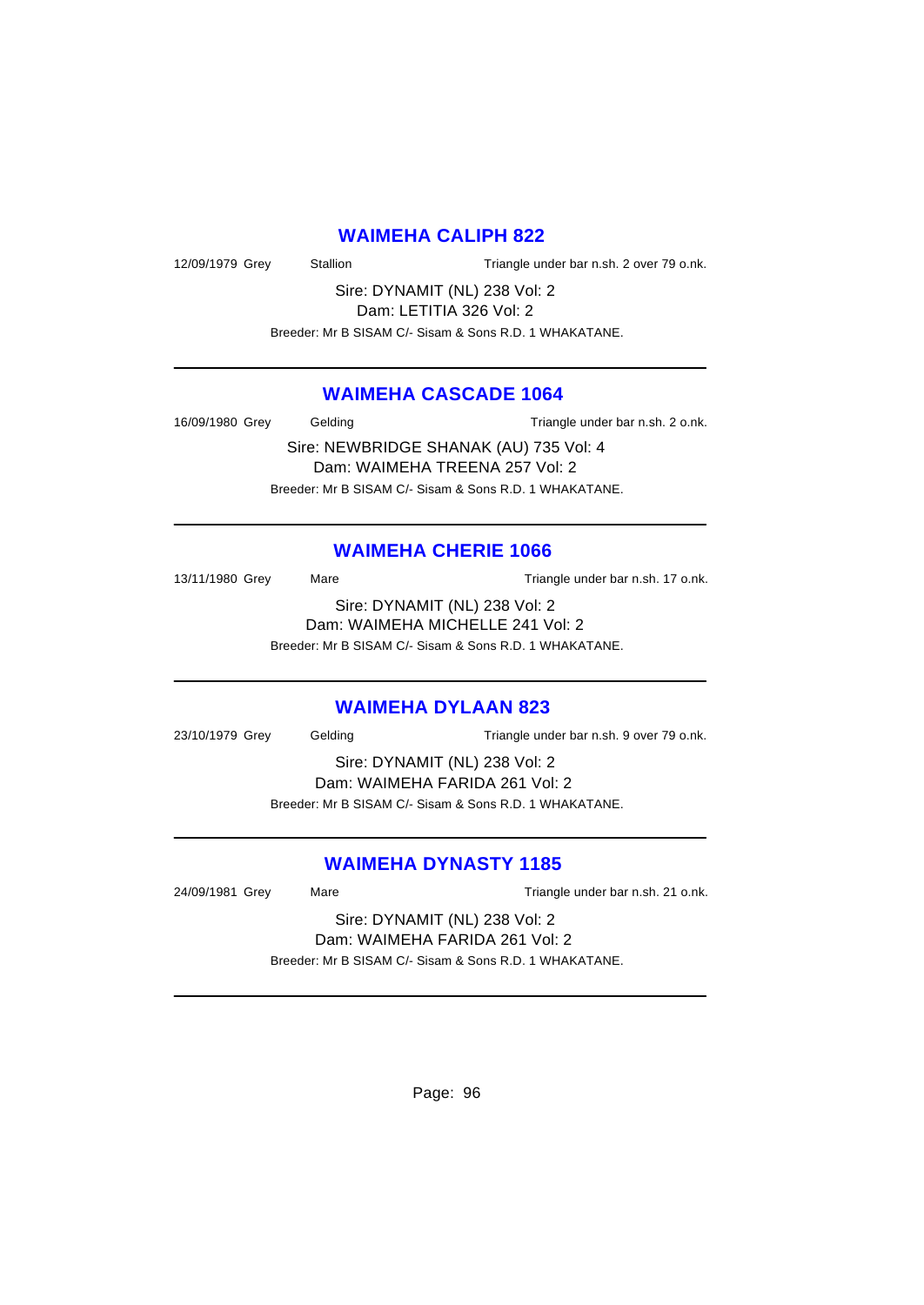### **WAIMEHA ENTERPRISE 1188**

15/10/1981 Grey Gelding Triangle under bar n.sh. 24 o.nk.

Sire: DYNAMIT (NL) 238 Vol: 2 Dam: FRAZIL 138 Vol: 2

Breeder: Mr B SISAM C/- Sisam & Sons R.D. 1 WHAKATANE.

## **WAIMEHA ESCORT 818**

25/10/1979 Grey Gelding Triangle under bar n.sh. 10 over 79 o.nk.

Sire: CRESCENDO (AU) S10 Vol: 1 Dam: CEPHALYN 10 Vol: 1 Breeder: Mr B SISAM C/- Sisam & Sons R.D. 1 WHAKATANE.

## **WAIMEHA GUARDSMAN 1194**

17/11/1982 Grey Gelding Triangle under bar n.sh. 30 o.nk.

Sire: NEWBRIDGE SHANAK (AU) 735 Vol: 4 Dam: WAIMEHA WAINA 242 Vol: 2 Breeder: Mr B SISAM C/- Sisam & Sons R.D. 1 WHAKATANE.

# **WAIMEHA HARLEQUIN 1062**

20/09/1980 Chestnut Gelding Triangle under bar n.sh. 4 o.nk.

Sire: CRESCENDO (AU) S10 Vol: 1 Dam: WAIMEHA PAMELA 68 Vol: 1 Breeder: Mr B SISAM C/- Sisam & Sons R.D. 1 WHAKATANE.

## **WAIMEHA HAVANA 1065**

18/08/1980 Grey Gelding Gelding Triangle under bar n.sh. 1 o.nk.

Sire: DYNAMIT (NL) 238 Vol: 2 Dam: WAIMEHA SAMANTHA 403 Vol: 3 Breeder: Mr B SISAM C/- Sisam & Sons R.D. 1 WHAKATANE.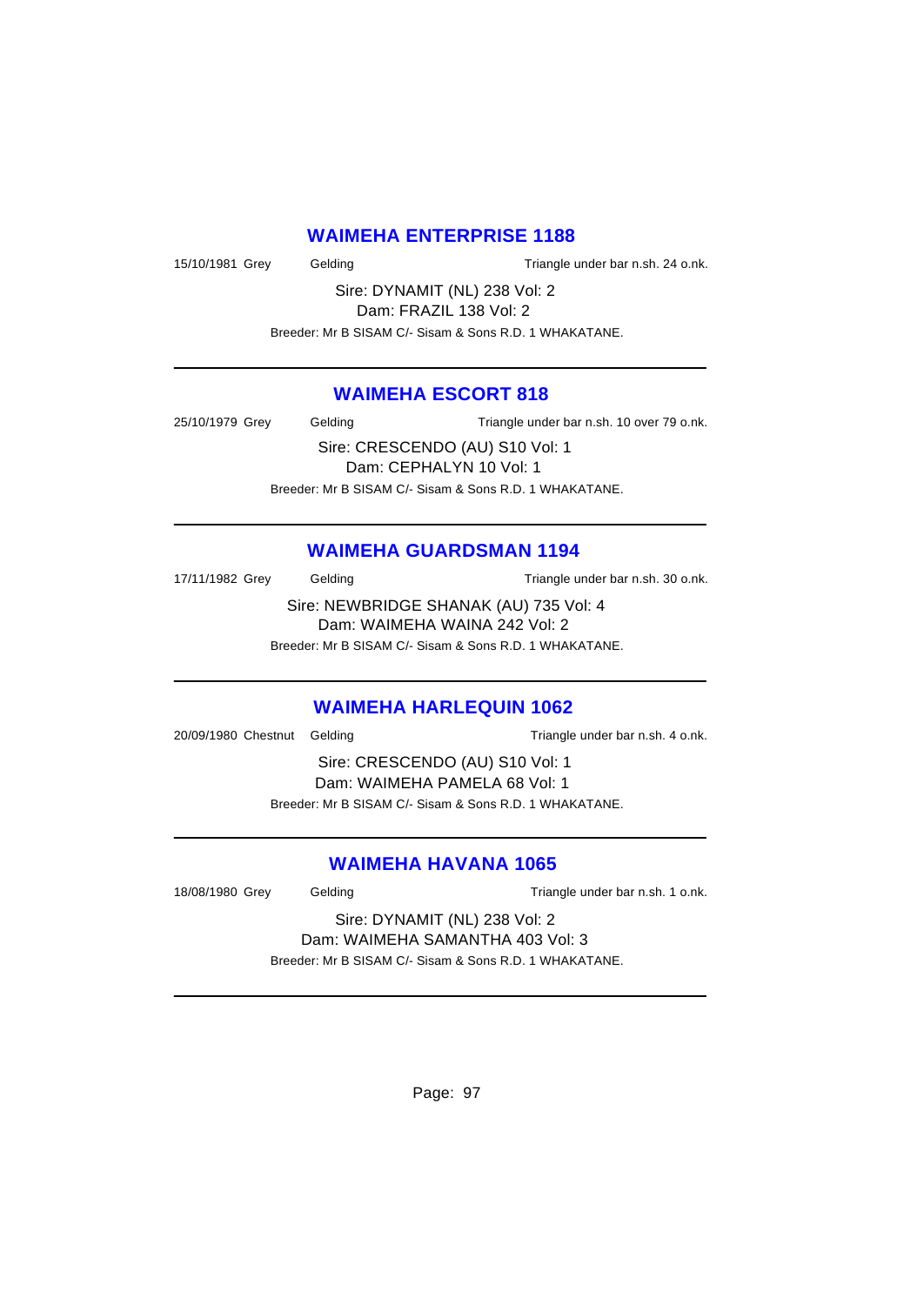### **WAIMEHA HUSTLER 1182**

05/09/1981 Grey Gelding Gelding Triangle under bar n.sh. 18 o.nk.

Sire: NEWBRIDGE SHANAK (AU) 735 Vol: 4 Dam: WAIMEHA SAMANTHA 403 Vol: 3 Breeder: Mr B SISAM C/- Sisam & Sons R.D. 1 WHAKATANE.

### **WAIMEHA IMPULSE 1060**

27/09/1980 Grey Gelding Gelding Triangle under bar n.sh. 6 o.nk. Sire: DYNAMIT (NL) 238 Vol: 2 Dam: WAIMEHA DENA 260 Vol: 2 Breeder: Mr B SISAM C/- Sisam & Sons R.D. 1 WHAKATANE.

## **WAIMEHA JANINE 825**

06/10/1979 Grey Mare Mare Triangle under bar n.sh. 7 over 79 o.nk. Sire: CRESCENDO (AU) S10 Vol: 1 Dam: JEANETTE 24 Vol: 1 Breeder: Mr B SISAM C/- Sisam & Sons R.D. 1 WHAKATANE.

## **WAIMEHA JODINE 831**

19/09/1979 Grey Mare Mare Triangle under bar n.sh. 4 over 79 o.nk.

Sire: DYNAMIT (NL) 238 Vol: 2

Dam: WAIMEHA CUSHLA 239 Vol: 2 Breeder: Mr B SISAM C/- Sisam & Sons R.D. 1 WHAKATANE.

## **WAIMEHA JORDAN 1056**

11/10/1980 Grey Gelding Gelding Triangle under bar n.sh. 13 o.nk.

Sire: DYNAMIT (NL) 238 Vol: 2 Dam: FRAZIL 138 Vol: 2 Breeder: Mr B SISAM C/- Sisam & Sons R.D. 1 WHAKATANE.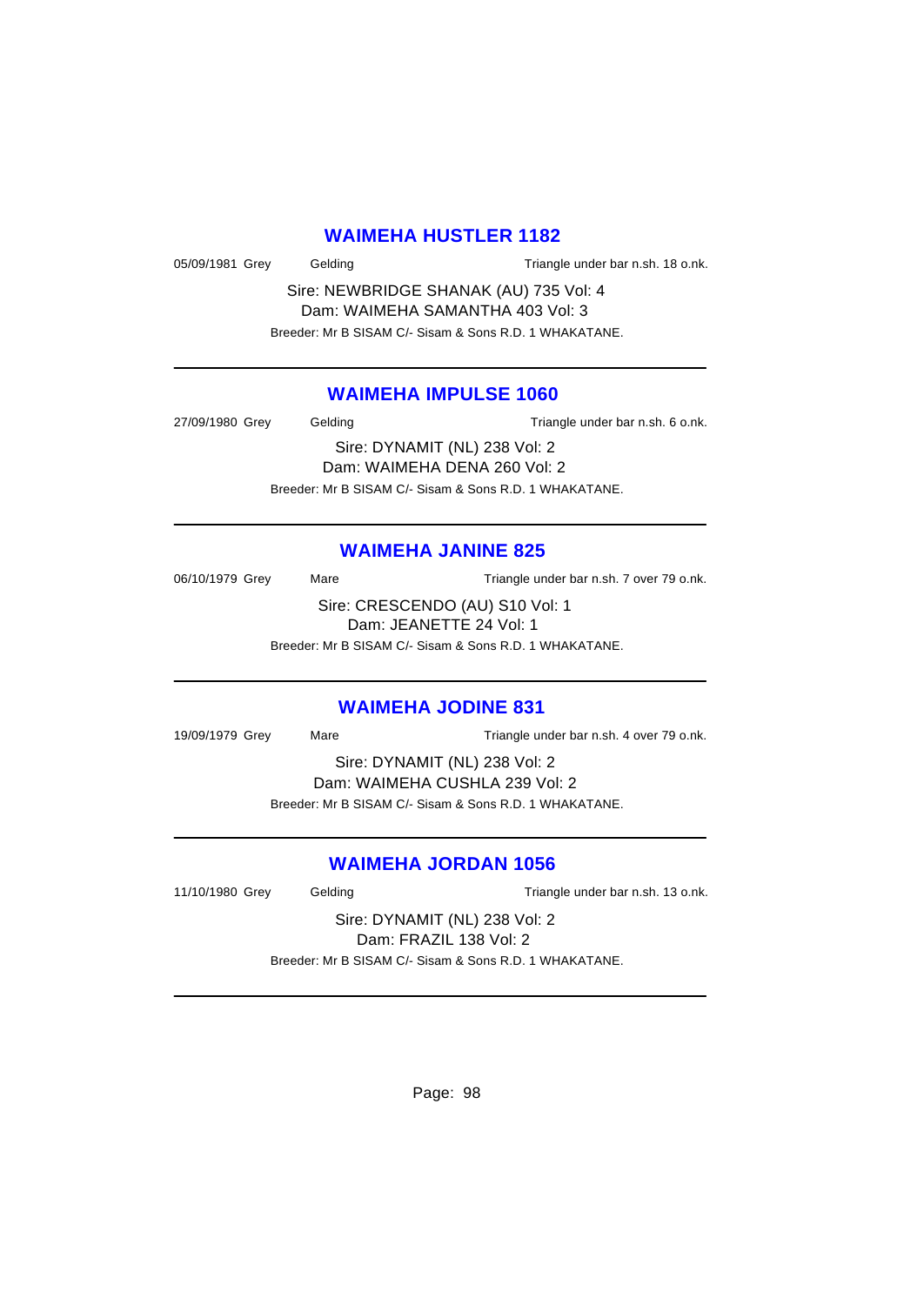## **WAIMEHA JUVENA 1070**

02/10/1980 Grey Mare Mare Triangle under bar n.sh. 10 o.nk.

Sire: DYNAMIT (NL) 238 Vol: 2 Dam: WAIMEHA VARDA 327 Vol: 2 Breeder: Mr B SISAM C/- Sisam & Sons R.D. 1 WHAKATANE.

## **WAIMEHA KAZARH 819**

10/11/1979 Grey Gelding Triangle under bar n.sh. 13 over 79 o.nk. Sire: CRESCENDO (AU) S10 Vol: 1 Dam: WAIMEHA SHIRLEY 69 Vol: 1

Breeder: Mr B SISAM C/- Sisam & Sons R.D. 1 WHAKATANE.

### **WAIMEHA LISETTE 1189**

16/10/1981 Bay Mare Mare Triangle under bar n.sh. 25 o.nk.

Sire: NEWBRIDGE SHANAK (AU) 735 Vol: 4 Dam: LETITIA 326 Vol: 2

Breeder: Mr B SISAM C/- Sisam & Sons R.D. 1 WHAKATANE.

#### **WAIMEHA MALLENIE 832**

02/10/1979 Grey Mare Mare Triangle under bar n.sh. 6 over 79 o.nk.

Sire: CRESCENDO (AU) S10 Vol: 1 Dam: MARILYN 29 Vol: 1 Breeder: Mr B SISAM C/- Sisam & Sons R.D. 1 WHAKATANE.

## **WAIMEHA MANDATE 1193**

07/11/1981 Grey Stallion Stallion Triangle under bar n.sh. 29 o.nk.

#### Sire: DYNAMIT (NL) 238 Vol: 2 Dam: WAIMEHA MUNA 240 Vol: 2

Breeder: Mr B SISAM C/- Sisam & Sons R.D. 1 WHAKATANE.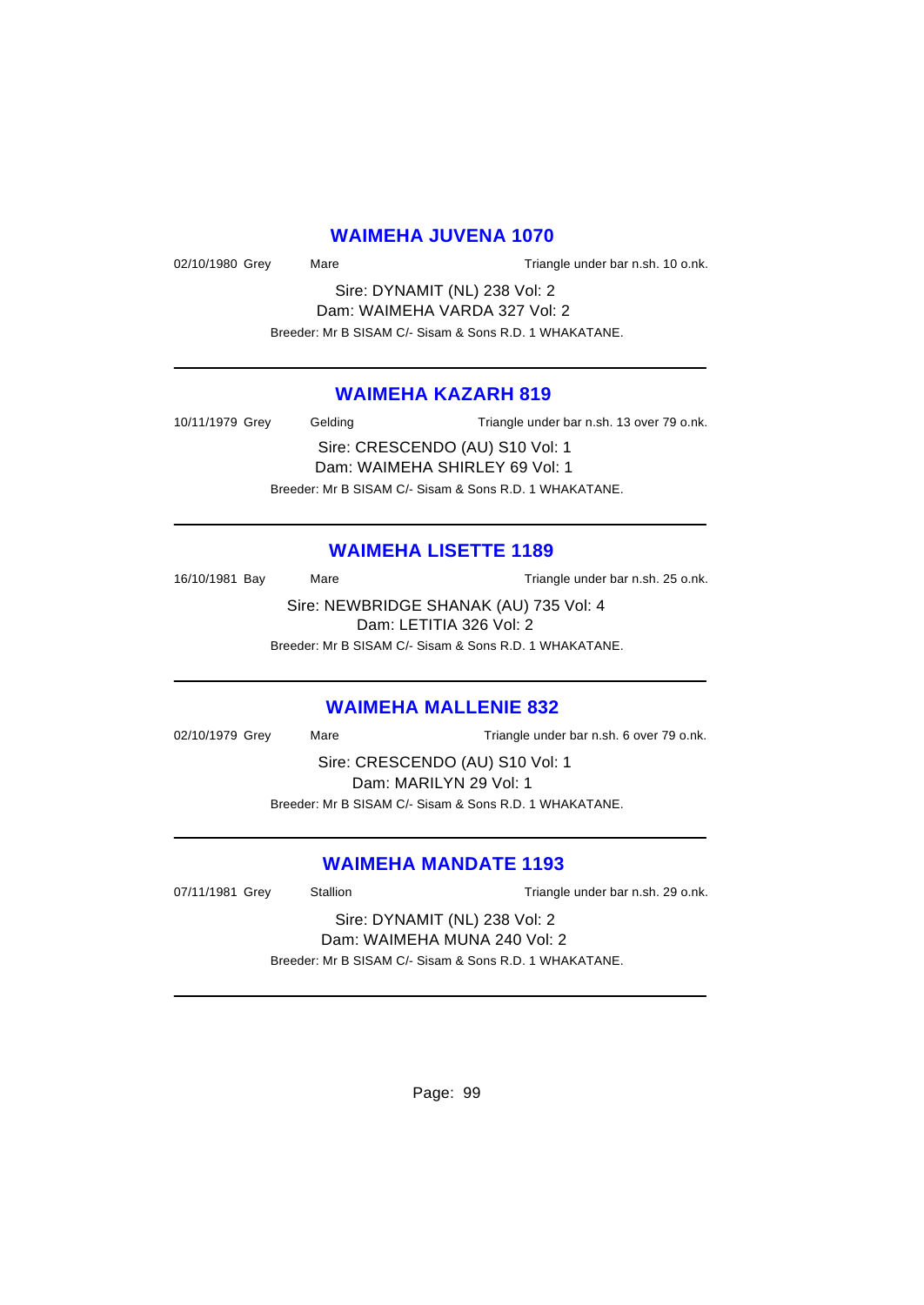### **WAIMEHA MANDRAKE 1183**

15/09/1981 Grey Gelding Triangle under bar n.sh. 19 o.nk.

Sire: DYNAMIT (NL) 238 Vol: 2 Dam: WAIMEHA DENA 260 Vol: 2 Breeder: Mr B SISAM C/- Sisam & Sons R.D. 1 WHAKATANE.

### **WAIMEHA MAREE 1186**

03/10/1981 Chestnut Mare Triangle under bar n.sh. 22 o.nk

Sire: CRESCENDO (AU) S10 Vol: 1 Dam: MARILYN 29 Vol: 1 Breeder: Mr B SISAM C/- Sisam & Sons R.D. 1 WHAKATANE.

### **WAIMEHA MAVERICK 1058**

30/09/1980 Grey Gelding Gelding Triangle under bar n.sh. 8 o.nk.

Sire: CRESCENDO (AU) S10 Vol: 1 Dam: MARILYN 29 Vol: 1 Breeder: Mr B SISAM C/- Sisam & Sons R.D. 1 WHAKATANE.

## **WAIMEHA MELINDA 826**

30/11/1979 Grey Mare Triangle under bar n.sh. 17 over 79 o.nk.

Sire: DYNAMIT (NL) 238 Vol: 2 Dam: WAIMEHA MARINA 79 Vol: 2

Breeder: Mr B SISAM C/- Sisam & Sons R.D. 1 WHAKATANE.

## **WAIMEHA MELODY 1071**

02/10/1980 Grey Mare Mare Triangle under bar n.sh. 9 o.nk.

Sire: DYNAMIT (NL) 238 Vol: 2 Dam: CEPHALYN 10 Vol: 1 Breeder: Mr B SISAM C/- Sisam & Sons R.D. 1 WHAKATANE.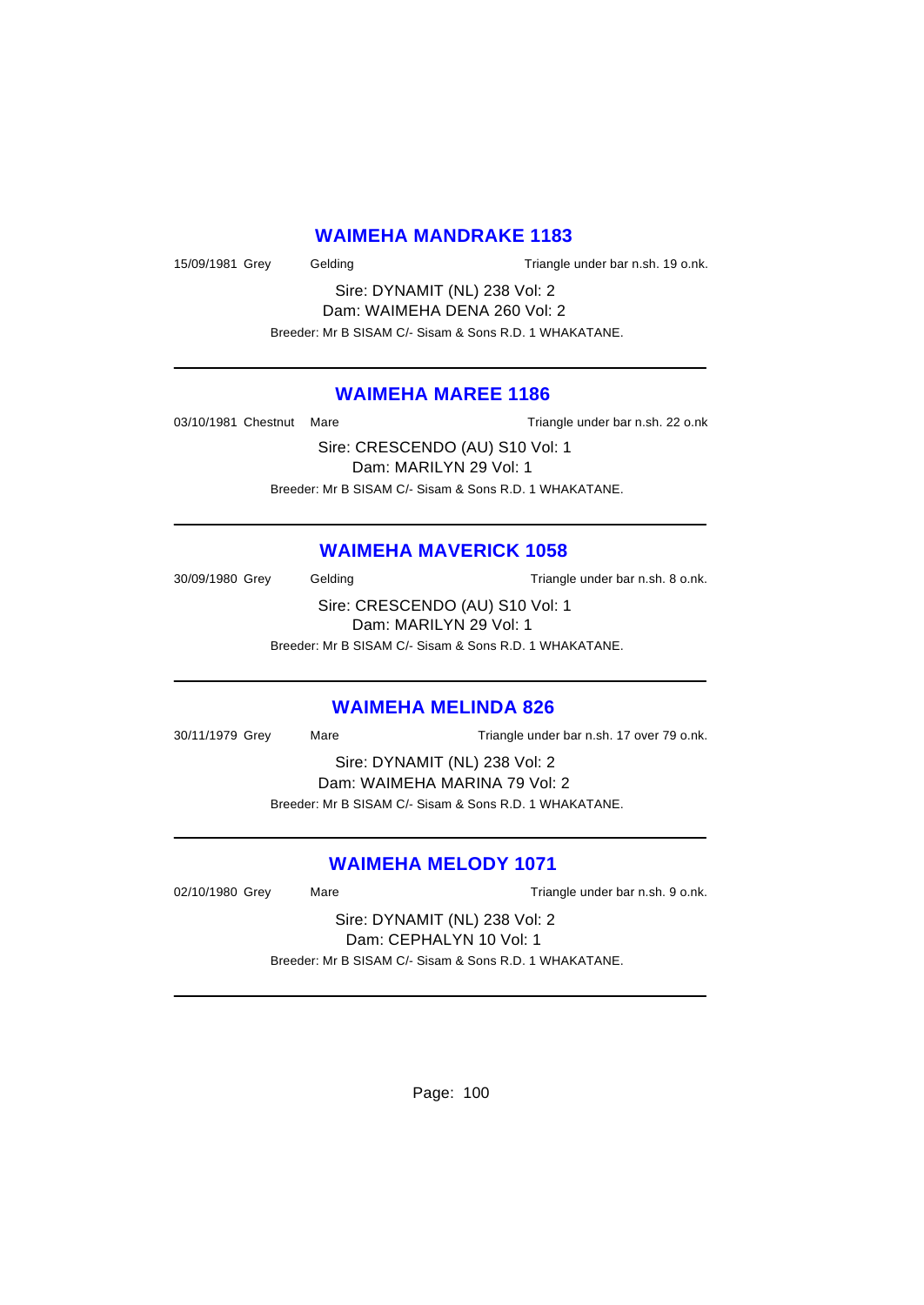## **WAIMEHA METEOR 1192**

31/10/1981 Chestnut Gelding Triangle under bar n.sh. 27 o.nk.

Sire: CRESCENDO (AU) S10 Vol: 1 Dam: WAIMEHA PRIDE DEREGISTERED 78 Vol: 2 Breeder: Mr B SISAM C/- Sisam & Sons R.D. 1 WHAKATANE.

### **WAIMEHA MIRAGE 1187**

03/10/1981 Grey Gelding Gelding Triangle under bar n.sh. 23 o.nk.

Sire: DYNAMIT (NL) 238 Vol: 2 Dam: WAIMEHA MERMAID 472 Vol: 3 Breeder: Mr B SISAM C/- Sisam & Sons R.D. 1 WHAKATANE.

### **WAIMEHA MODESTY 1067**

07/11/1980 Grey Mare Mare Triangle under bar n.sh. 16 o.nk.

Sire: CRESCENDO (AU) S10 Vol: 1 Dam: WAIMEHA PRIDE DEREGISTERED 78 Vol: 2 Breeder: Mr B SISAM C/- Sisam & Sons R.D. 1 WHAKATANE.

### **WAIMEHA NALANI 828**

18/11/1979 Grey Mare Triangle under bar n.sh. 16 over 79 o.nk.

Sire: DYNAMIT (NL) 238 Vol: 2 Dam: WAIMEHA NERINA 149 Vol: 2 Breeder: Mr B SISAM C/- Sisam & Sons R.D. 1 WHAKATANE.

### **WAIMEHA NEPTUNE 820**

25/10/1979 Grey Gelding Cassett Contract Triangle under bar 11 over 79 o.nk.

Sire: DYNAMIT (NL) 238 Vol: 2 Dam: FRAZIL 138 Vol: 2 Breeder: Mr B SISAM C/- Sisam & Sons R.D. 1 WHAKATANE.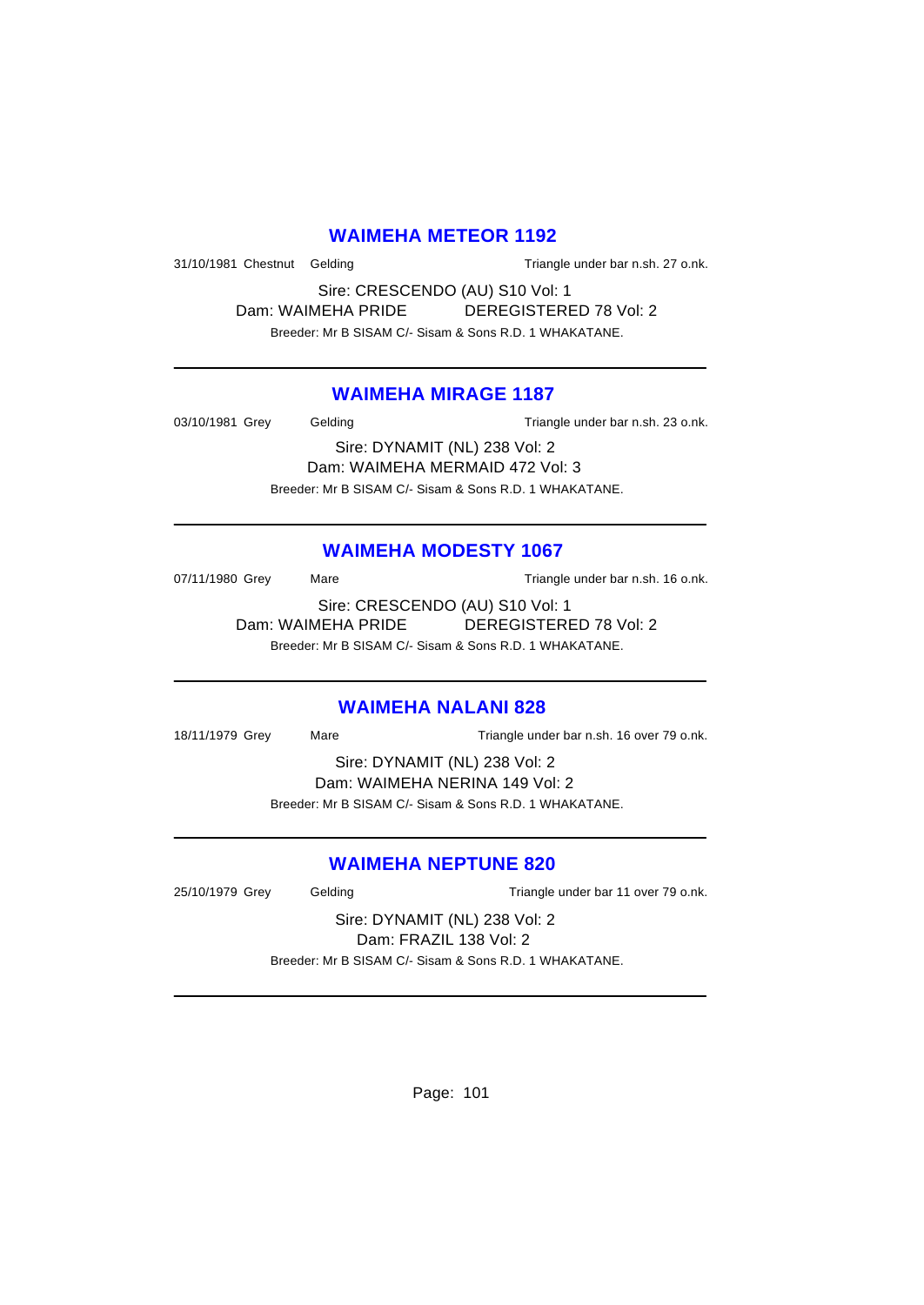#### **WAIMEHA OPHELIA 829**

12/11/1979 Grey Mare Mare Triangle under bar n.sh. 14 over 79 o.nk.

Sire: CRESCENDO (AU) S10 Vol: 1 Dam: WAIMEHA PRIDE DEREGISTERED 78 Vol: 2 Breeder: Mr B SISAM C/- Sisam & Sons R.D. 1 WHAKATANE.

## **WAIMEHA RASMA 817**

07/09/1979 Grey Gelding Triangle under bar n.sh. 1 over 79 o.nk. Sire: DYNAMIT (NL) 238 Vol: 2 Dam: WAIMEHA DENA 260 Vol: 2

Breeder: Mr B SISAM C/- Sisam & Sons R.D. 1 WHAKATANE.

### **WAIMEHA RHAPSODY 1068**

05/11/1980 Grey Mare Mare Triangle under bar n.sh. 14 o.nk. Sire: CRESCENDO (AU) S10 Vol: 1 Dam: WAIMEHA SHIRLEY 69 Vol: 1 Breeder: Mr B SISAM C/- Sisam & Sons R.D. 1 WHAKATANE.

#### **WAIMEHA SABRAH 824**

15/10/1979 Chestnut Mare Triangle under bar n.sh. 8 over 79 o.nk.

Sire: CRESCENDO (AU) S10 Vol: 1 Dam: SURANA 58 Vol: 1 Breeder: Mr B SISAM C/- Sisam & Sons R.D. 1 WHAKATANE.

## **WAIMEHA SALVADOR 1055**

06/11/1980 Grey Gelding Triangle under bar n.sh. 15 o.nk.

Sire: NEWBRIDGE SHANAK (AU) 735 Vol: 4 Dam: LUCINDA 137 Vol: 2 Breeder: Mr B SISAM C/- Sisam & Sons R.D. 1 WHAKATANE.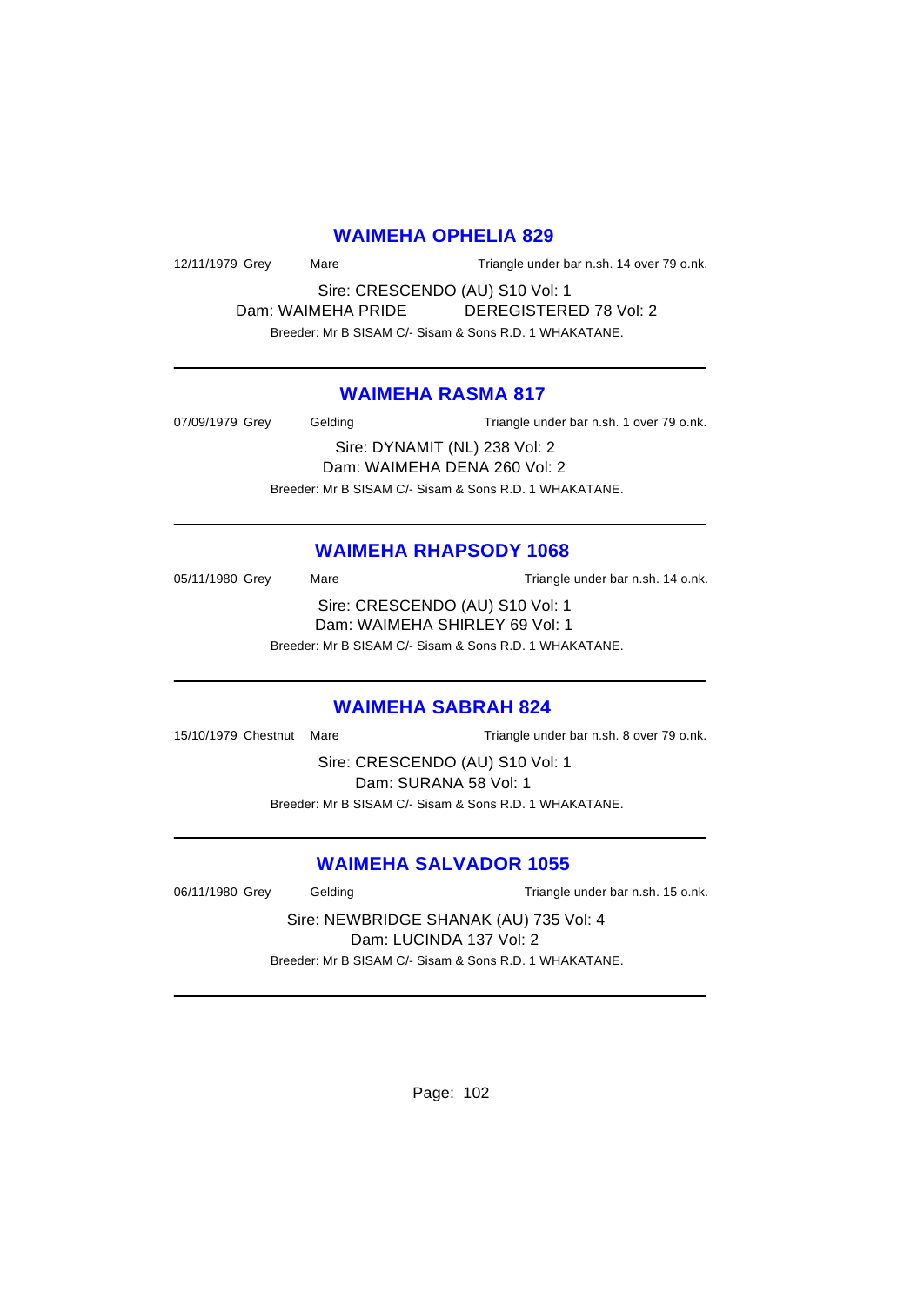### **WAIMEHA SHEIK 1063**

19/09/1980 Bay Gelding Gelding Triangle under bar n.sh. 3 o.nk.

Sire: NEWBRIDGE SHANAK (AU) 735 Vol: 4 Dam: LETITIA 326 Vol: 2 Breeder: Mr B SISAM C/- Sisam & Sons R.D. 1 WHAKATANE.

### **WAIMEHA SIDESTER 1184**

21/09/1981 Grey Gelding Gelding Triangle under bar n.sh. 20 o.nk.

Sire: NEWBRIDGE SHANAK (AU) 735 Vol: 4 Dam: WAIMEHA ROSINA 405 Vol: 3 Breeder: Mr B SISAM C/- Sisam & Sons R.D. 1 WHAKATANE.

### **WAIMEHA SONJA 1069**

11/10/1980 Bay Mare Mare Triangle under bar n.sh. 12 o.nk.

Sire: NEWBRIDGE SHANAK (AU) 735 Vol: 4 Dam: WAIMEHA DEMELZA 404 Vol: 3 Breeder: Mr B SISAM C/- Sisam & Sons R.D. 1 WHAKATANE.

### **WAIMEHA SULTAN 1061**

24/09/1980 Grey Gelding Gelding Triangle under bar n.sh. 5 o.nk.

Sire: NEWBRIDGE SHANAK (AU) 735 Vol: 4 Dam: WAIMEHA ROSINA 405 Vol: 3 Breeder: Mr B SISAM C/- Sisam & Sons R.D. 1 WHAKATANE.

### **WAIMEHA TANIA 830**

21/09/1979 Grey Mare Mare Triangle under n.sh. 5 over 79 o.nk.

Sire: DYNAMIT (NL) 238 Vol: 2 Dam: WAIMEHA MUNA 240 Vol: 2

Breeder: Mr B SISAM C/- Sisam & Sons R.D. 1 WHAKATANE.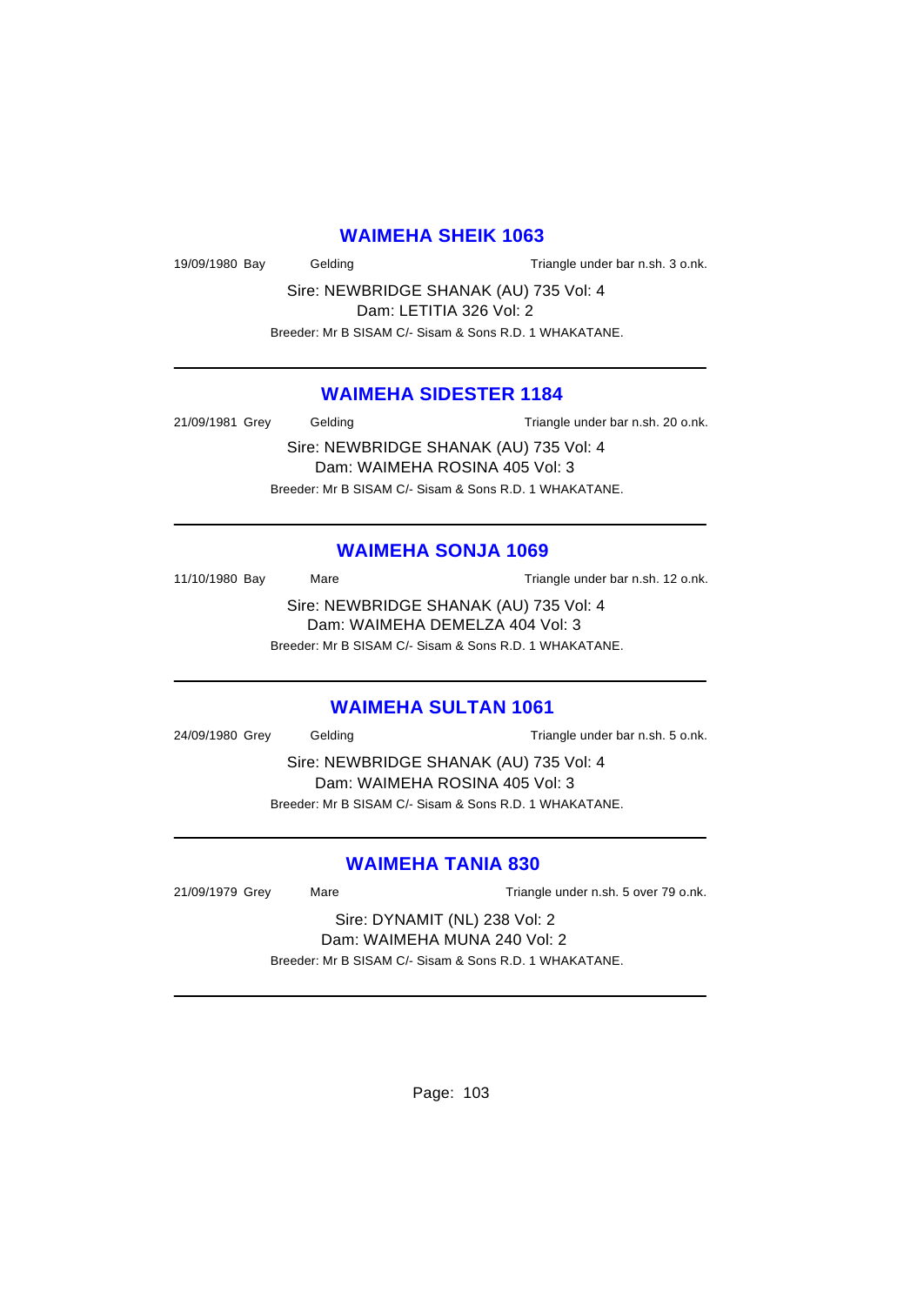### **WAIMEHA TRADEWIND 1191**

05/11/1981 Grey Gelding Triangle under bar n.sh. 28 o.nk.

Sire: DYNAMIT (NL) 238 Vol: 2 Dam: SURANA 58 Vol: 1

Breeder: Mr B SISAM C/- Sisam & Sons R.D. 1 WHAKATANE.

## **WAIMEHA TRISHA 1190**

23/10/1981 Chestnut Mare Triangle under bar n.sh. 26 o.nk.

Sire: NEWBRIDGE SHANAK (AU) 735 Vol: 4 Dam: WAIMEHA TREENA 257 Vol: 2 Breeder: Mr B SISAM C/- Sisam & Sons R.D. 1 WHAKATANE.

## **WAIMEHA TROOPER 1057**

09/10/1980 Grey Gelding Gelding Triangle under bar n.sh. 11 o.nk. Sire: DYNAMIT (NL) 238 Vol: 2

Dam: WAIMEHA FARIDA 261 Vol: 2

Breeder: Mr B SISAM C/- Sisam & Sons R.D. 1 WHAKATANE.

### **WAIMEHA WINNETTE 827**

06/11/1979 Grey Mare Mare Triangle under bar n.sh. 12 over 79 o.nk.

Sire: DYNAMIT (NL) 238 Vol: 2 Dam: WAIMEHA MICHELLE 241 Vol: 2 Breeder: Mr B SISAM C/- Sisam & Sons R.D. 1 WHAKATANE.

## **WALLCOT SABYA 862**

06/11/1979 Grey Mare Mare 00 conj. n.sh. 1 over 7 o.sh.

Sire: ILIAD S118 Vol: 2 Dam: LADY ROSLAND 352 Vol: 3 Breeder: Mrs W. E. LETHABY R.D. 2 Timaru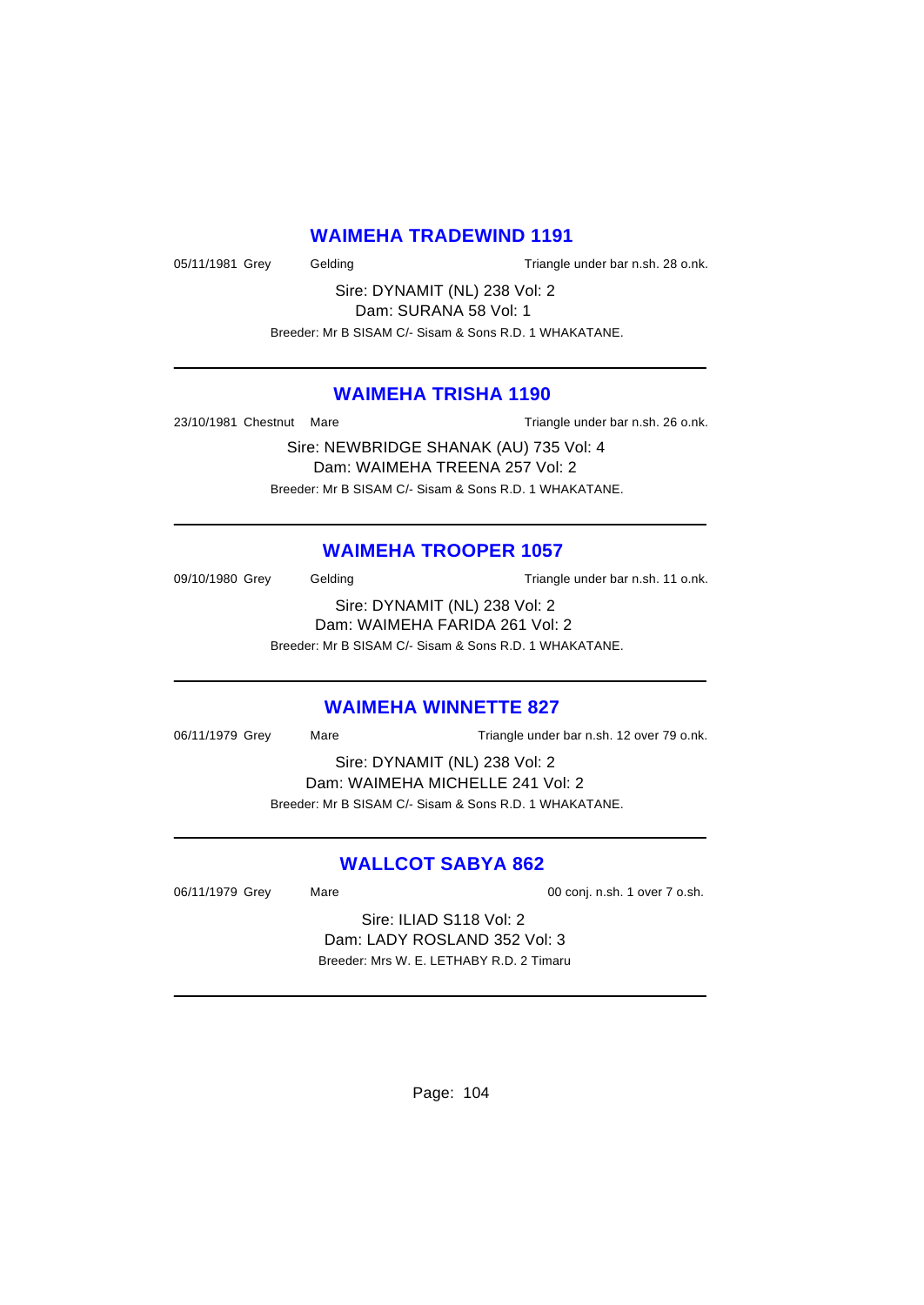#### **WEE WINDELLA 1134**

Mare **Interpolat Common State Flying V reversed E n.sh. 5 over 1 o.sh.** 

Sire: PUKETAHU KENTUCKY S117 Vol: 2 Dam: NGAPA WINDELLA 87 Vol: 2 Breeder: Mr T EDWARD R.D., MORRINSVILLE.

## **WESTWIND QUEEN OF HEARTS 1107**

| 01/10/1981 Grey | Mare | WW conj. over 1 n.sh.                   |
|-----------------|------|-----------------------------------------|
|                 |      | Sire: INDIAN FIRE DANCE (AU) S56 Vol: 2 |
|                 |      | Dam: AKA CHEZANNE 543 Vol: 3            |

Breeder: Mrs S J BENSON P.O. Box 473 KUMEU.

## **WHITE PINE AZLETA 1221**

| 13/11/1981 Grey | Mare                            | WP conj. n.sh. 1 over 1 o.sh. |
|-----------------|---------------------------------|-------------------------------|
|                 | Sire: GAI CADET (US) 730 Vol: 3 |                               |
|                 | Dam: ARALEIGH GAIETY 369 Vol: 3 |                               |
|                 | Breeder: Mrs C. WAY Nelson      |                               |
|                 |                                 |                               |

#### **WHITE PINE NEFISA 1220**

| 29/11/1981 Grey | Mare                            | WP conj. n.sh. 2 over 1 o.sh. |
|-----------------|---------------------------------|-------------------------------|
|                 | Sire: GAI CADET (US) 730 Vol: 3 |                               |
|                 | Dam: WAIMEHA JUANA 468 Vol: 3   |                               |
|                 | Breeder: Mrs C. WAY Nelson      |                               |
|                 |                                 |                               |

## **WHITE PINE TAMARLAY 972**

18/10/1980 Grey Gelding JV conj. WP conj. n.sh. 10 over 0 o.sh.

Sire: GAI CADET (US) 730 Vol: 3 Dam: ARALEIGH GAIETY 369 Vol: 3 Breeder: Mrs C. WAY Nelson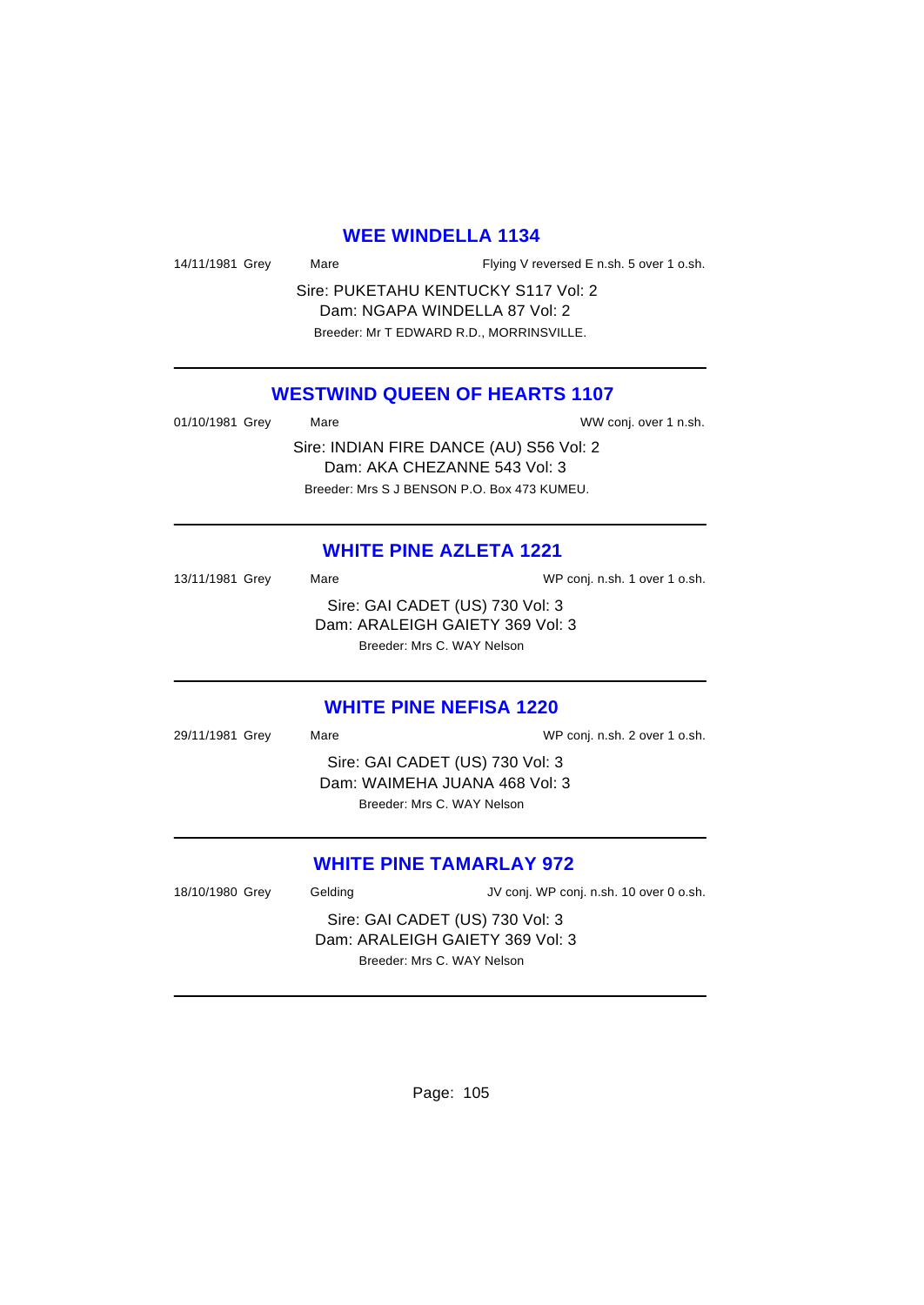## **WHITESTONES CRYSTAL COUNTESS 815**

18/11/1979 Grey Mare Mare M n.sh. 1 over 9 o.sh.

Sire: ARABESQUE CRYSTAL FLAME (AU) S98 Vol: 2 Dam: EL-DAF (AU) 13 Vol: 1 Breeder: Mrs A M MCINTOSH Manse Road Leeston R.D., CHRISTCHURCH.

### **WHITESTONES CRYSTAL SPARK 996**

20/11/1980 Chestnut Stallion M n.sh. 1 over 0 o.sh.

Sire: ARABESQUE CRYSTAL FLAME (AU) S98 Vol: 2 Dam: EL-DAF (AU) 13 Vol: 1 Breeder: Mrs A M MCINTOSH Manse Road Leeston R.D., CHRISTCHURCH.

## **WHITESTONES DANCING SHADOW 1267**

04/11/1981 Chestnut Gelding M n.sh. 2 over 1 o.sh.

Sire: DESERT SHADOW (GB) 448 Vol: 3 Dam: HOULLAIN 99 Vol: 2

Breeder: Mrs A M MCINTOSH Manse Road Leeston R.D., CHRISTCHURCH.

### **WYNMEAD IMPOSTER 1176**

24/10/1981 Grey Gelding U through upturned V n.sh. 1 over 1 o.sh.

Sire: DYNAMIT (NL) 238 Vol: 2

Dam: WAIMEHA CUSHLA 239 Vol: 2 Breeder: Mrs Lee WYNNE-JONES 1865 State Highway 2, RD 7, TE PUKE 3187

## **WYNMEAD KATZ 1054**

13/10/1980 Grey Gelding U through upturned V n.sh. 1 over 0 o.sh.

#### Sire: KAMIL S17 Vol: 1 Dam: OTHRINA 170 Vol: 2

Breeder: Mrs Lee WYNNE-JONES 1865 State Highway 2, RD 7, TE PUKE 3187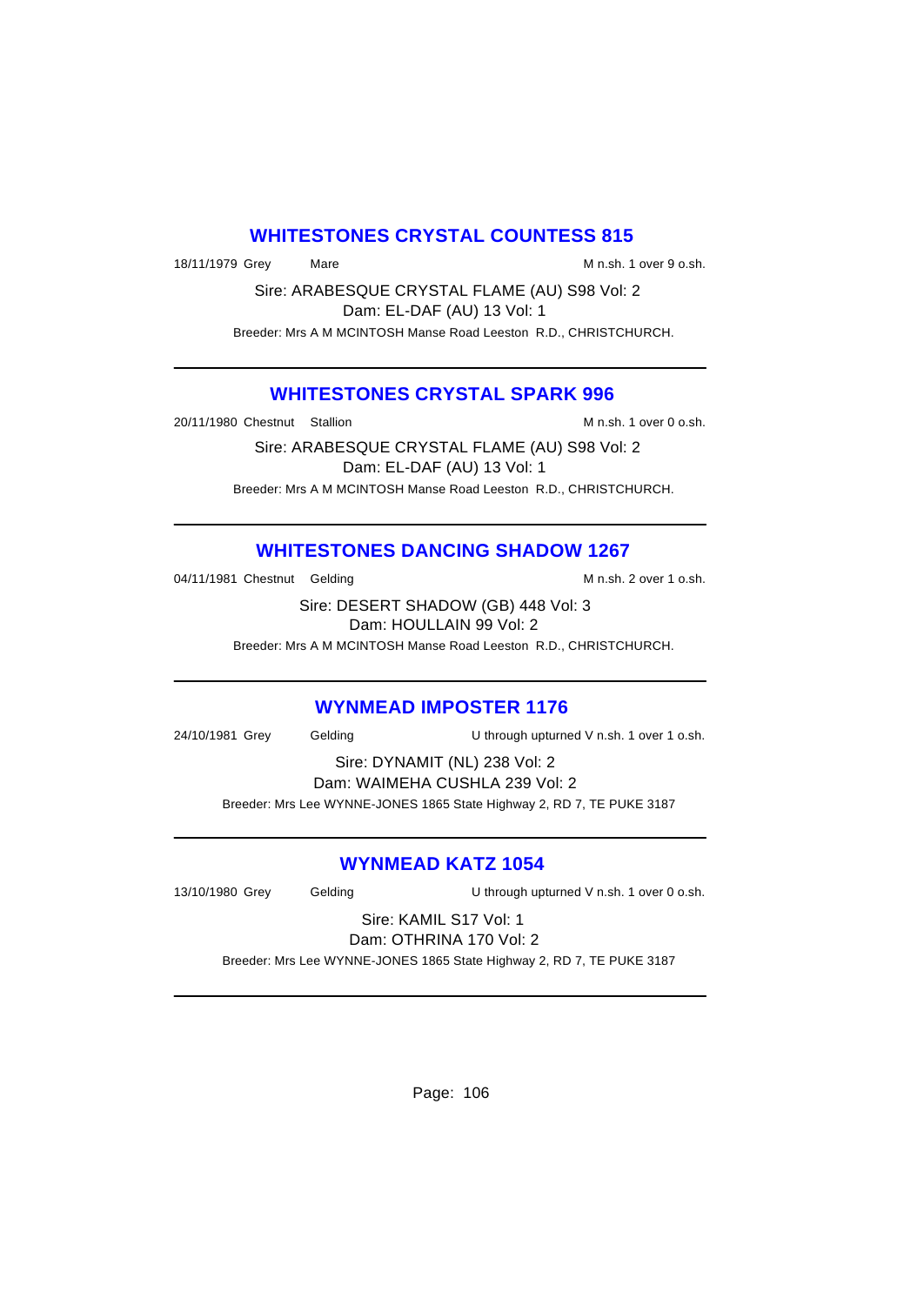### **XANADU 740**

23/11/1979 Grey Gelding Cash. T n.sh. 1 over 79 o.sh.

Sire: KAMIL S17 Vol: 1 Dam: SUKAYET 56 Vol: 1 Breeder: Dr S L TONKIN 27 Eastbourne Road Remuera AUCKLAND.

### **XANTHOS 1236**

11/10/1981 Chestnut Mare T n.sh. 1 over 81 o.sh.

Sire: PUKETAHU KENTUCKY S117 Vol: 2 Dam: SAFFRON 399 Vol: 3 Breeder: Dr S L TONKIN 27 Eastbourne Road Remuera AUCKLAND.

## **ZAARIM 984**

31/12/1980 Grey Gelding Gelding HF conj. n.sh. 15 over 80 o.sh.

Sire: SARACEN KARIM (CA) S119 Vol: 2 Dam: KILLALA 155 Vol: 2 Breeder: Mr L.M. MARSHALL

### **ZAN ZARA 941**

15/09/1980 Grey Mare Mare Din C n.sh. 2 over 0 o.nk.

Sire: NAADDEL (AU) S106 Vol: 2 Dam: JESMOND GATTA 400 Vol: 3 Breeder: Mr Russell A LIGGETT 19 Robertson Street Frankton QUEENSTOWN

## **ZANBASSADOR 1174**

28/09/1981 Grey Gelding Care Control of D in C over 1 o.nk.

Sire: THE AMBASSADOR (AU) 1087 Vol: 4 Dam: JESMOND GATTA 400 Vol: 3 Breeder: Mr Russell A LIGGETT 19 Robertson Street Frankton QUEENSTOWN